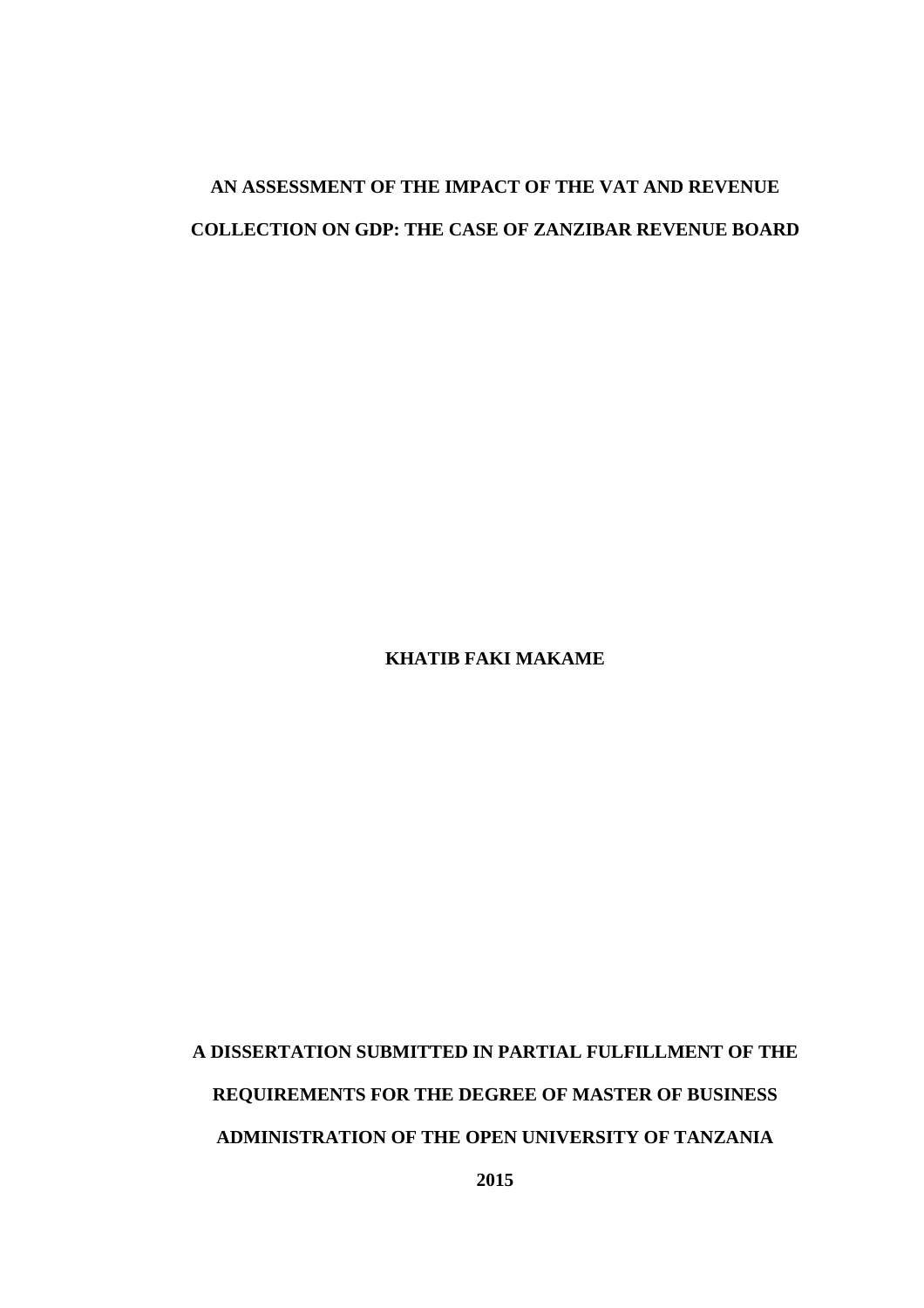# **CERTIFICATION**

The undersigned certifies that he has read and hereby recommend for acceptance by the Open University of Tanzania (OUT), a dissertation entitled, **An assessment of the Impact of the VAT and Revenue Collection on GDP: The Case of Zanzibar Revenue Board,** in partial fulfillment of the requirements for the degree of the Master of Business Administration (MBA-Finance) of the Open University of Tanzania.

> Dr. Raphael Gwahula (Supervisor)

……………………………………..

……………………………………

Date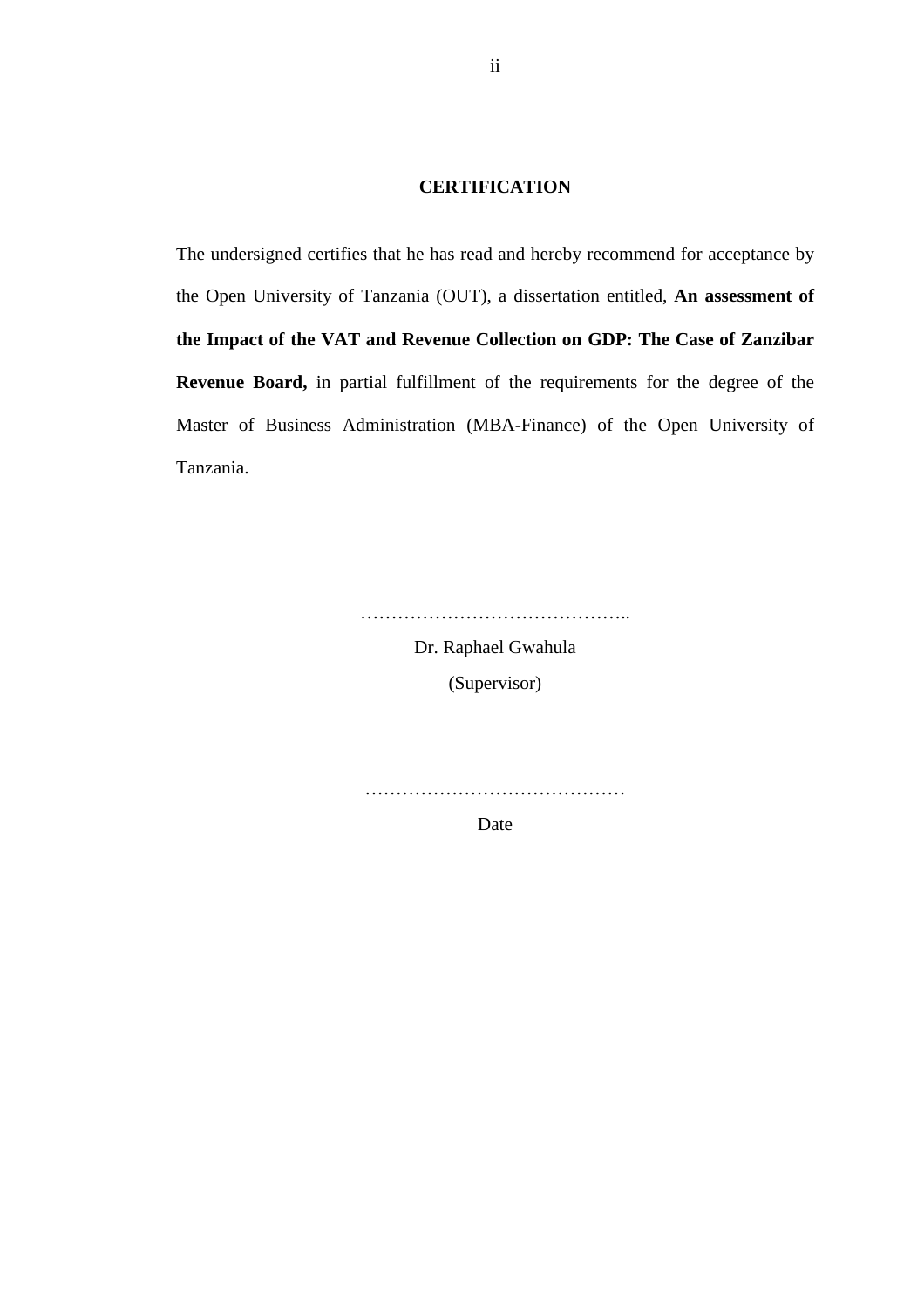# **COPYRIGHT**

No part of this dissertation may be reproduced, stored in any retrieval system, or transmitted in any form by any means, electronic, mechanical, photocopying, recording or otherwise without prior written permission of the author or the Open University of Tanzania in that behalf.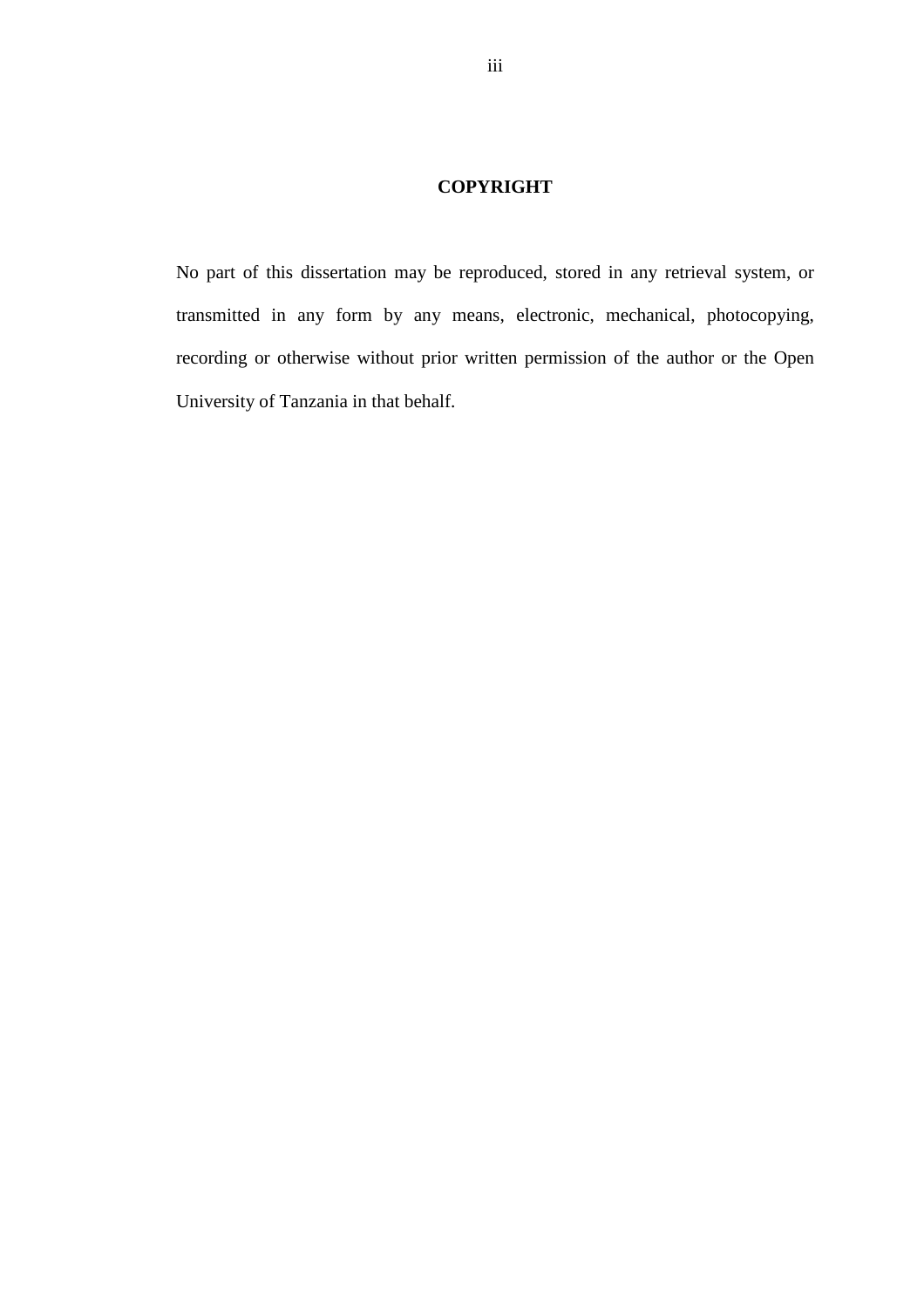# **DECLARATION**

I, **Khatibu Faki Makamme**, do hereby declare that this dissertation is my own work and that it has not been presented and will not be presented to any other university for similar or any degree award.

……………………………………..

Signature

……………………………………

Date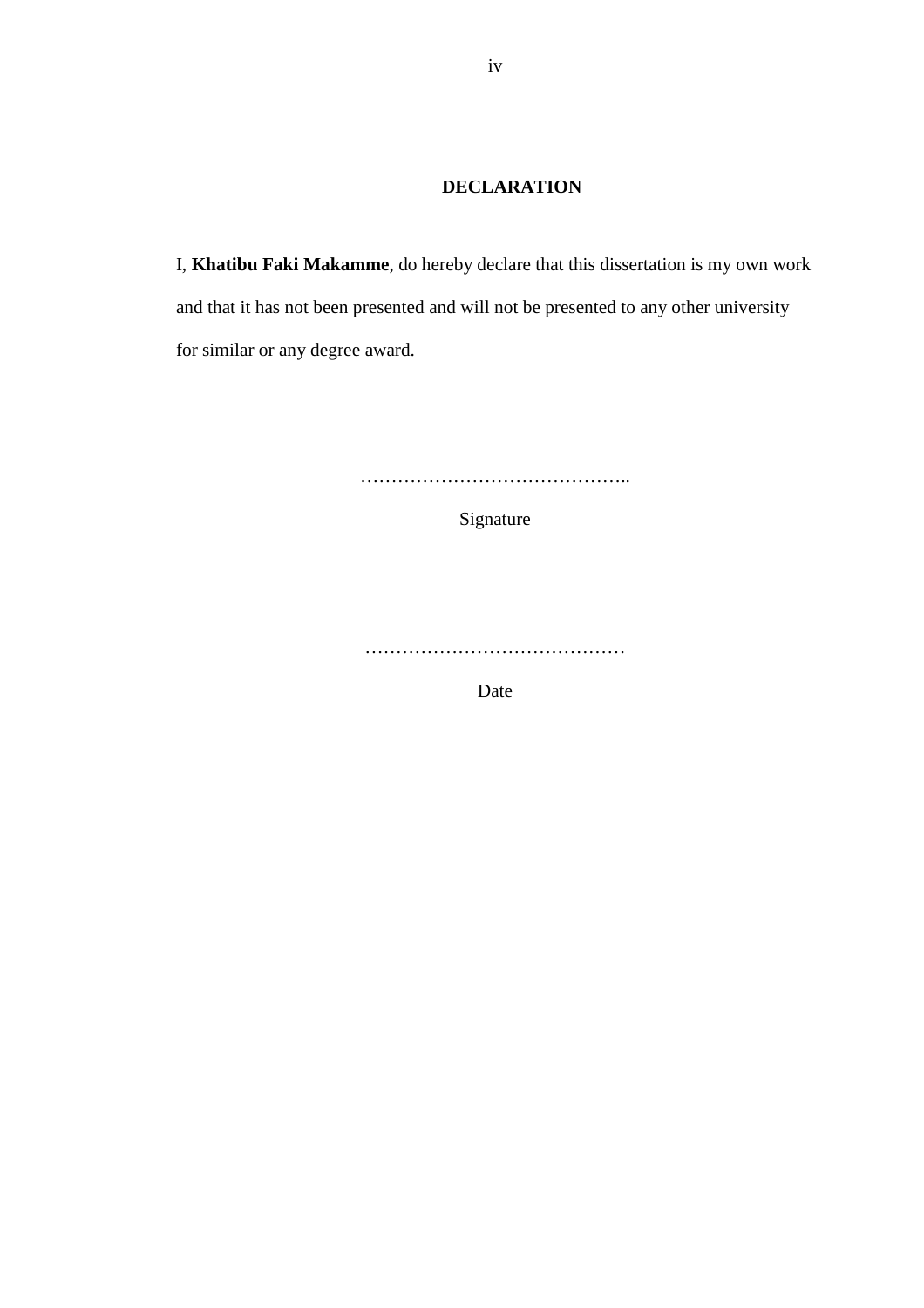# **DEDICATION**

This work is dedicated to my family and all those who truly care for me for their efforts, understanding and encouragement. Their support has led the successful accomplishment of my study.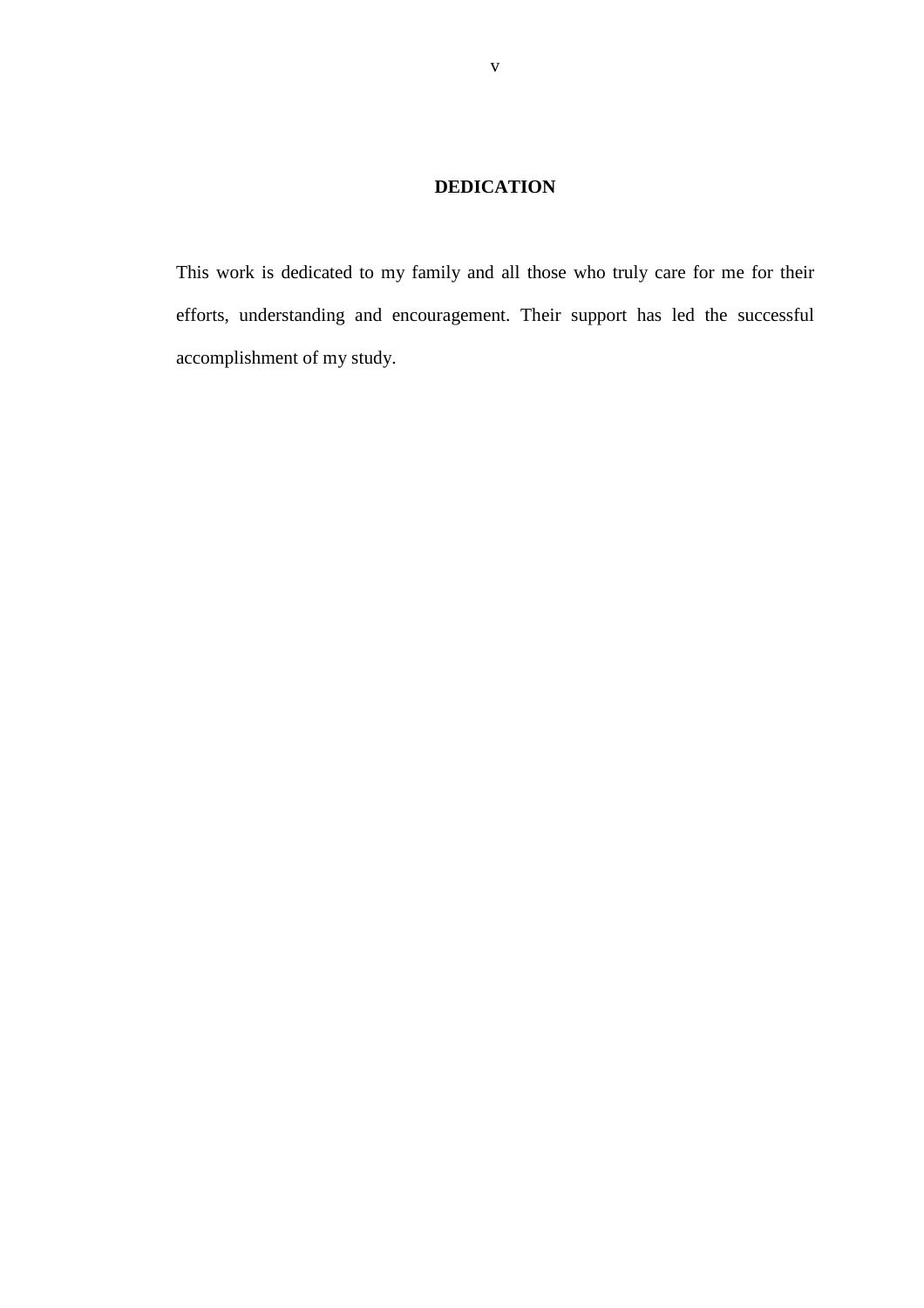# **ACKNOWLEDGEMENT**

My sincere and heartfelt go to all who in one way or another have helped me through this study. First and far most, I am grateful to the Almighty for giving me strength and good heath which were paramount important in the success of this work. Also I thank my supervisor Dr. GWAHULA RAPHAEL for his effort and encouragement until the accomplishment of this study.

I also sincerely thank my beloved mother and my entire family especially my two beloved wives for their care to me and our children until I finished this work. Their encouragement, patience and care were instrumental in mu success. My appreciation also goes to ZRB for permitting me to pursue my study.

Last but not least, I am also indebted to extend my appreciation to my friend Said Ali Said for his effort that led me to the accomplishment of this study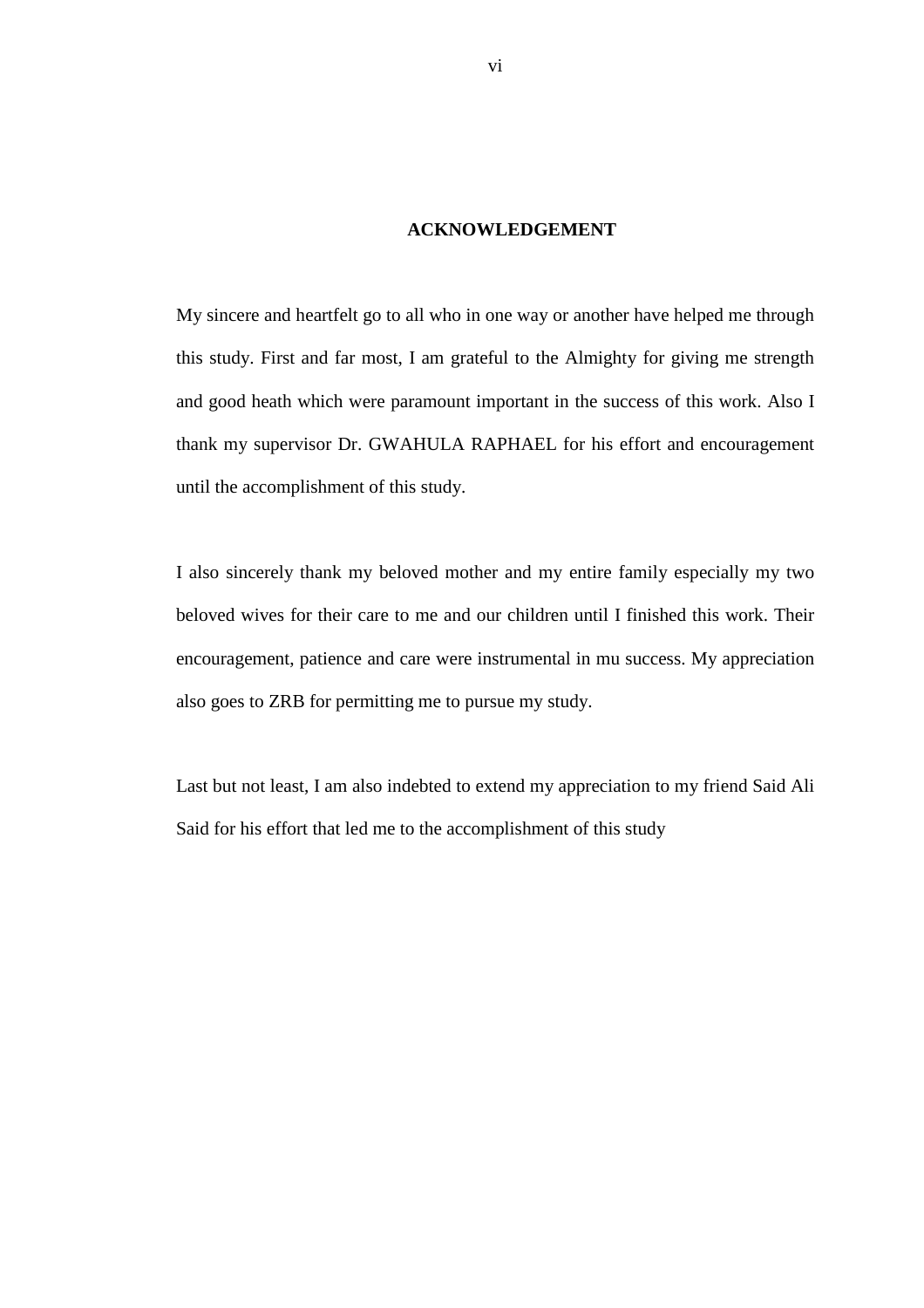#### **ABSTRACT**

 This research work studied the assessment of the impact of the VAT and revenue collection on GDP -ZRB. It attempted to examine the contribution of VAT on revenue collection in ZRB, the extent to which VAT has contributed to the steady growth in Gross Domestic Product in Zanzibar and also assessed the challenges of revenue Collection in ZRB. To attain that above, VAT inflows, revenue collection and GDP data from 2002 to 2012 are collected from public publications which are stored both in hard copy and softy copy and 20 questionnaires were distributed and administered effectively. For this study data and information base, was built from both primary which was obtained from interviewing 20 respondents of ZRBs' staff, and secondary sources which was obtained from annually report on economic growth, publication from economic survey published by Government of Zanzibar and National Bureau of Statistics (NBS) data sources were consulted. The study employed the Ordinary least Square method to analyze the contribution of VAT on revenue collection in ZRB and the extent to which VAT has contributed to the steady growth in Zanzibar economy. Also used SPSS to analyze the challenges facing ZRBs' staff on revenue Collection. The result of the study revealed that value added tax is beneficial to the Zanzibar economy. The behavior shows that value added tax is statistically significant to revenue generated by ZRB in Zanzibar. From the findings, for Zanzibar to attain its economic growth and development, she must be able to generate enough revenue meet up with the challenges of her expenditures in term of provision of social facilities and the running costs of the Government.

**Key words:** GDP, VAT, Revenue Zanzibar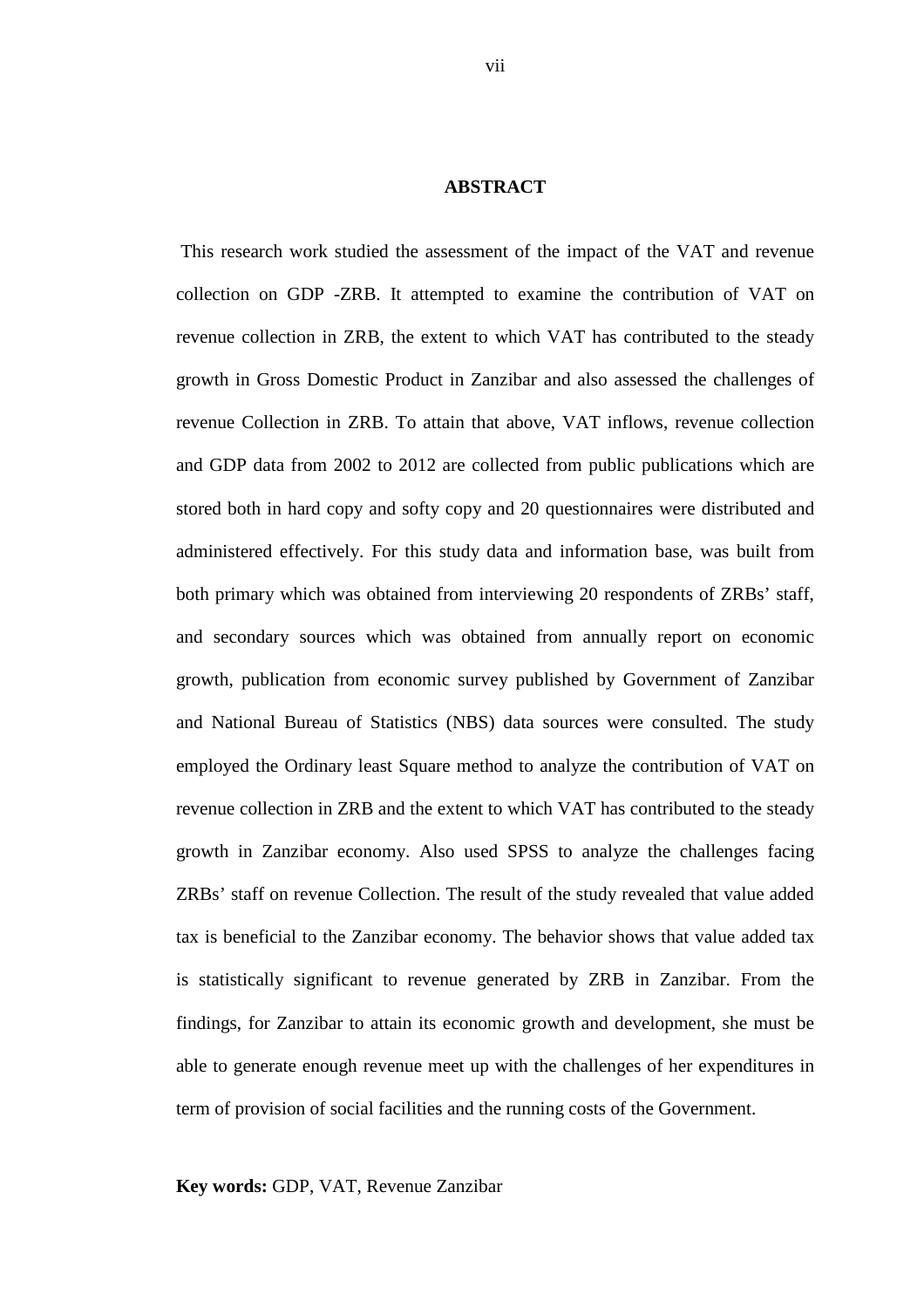# **TABLE OF CONTENTS**

| 1.1 |  |
|-----|--|
|     |  |
|     |  |
|     |  |
|     |  |
|     |  |
|     |  |
|     |  |
| 1.2 |  |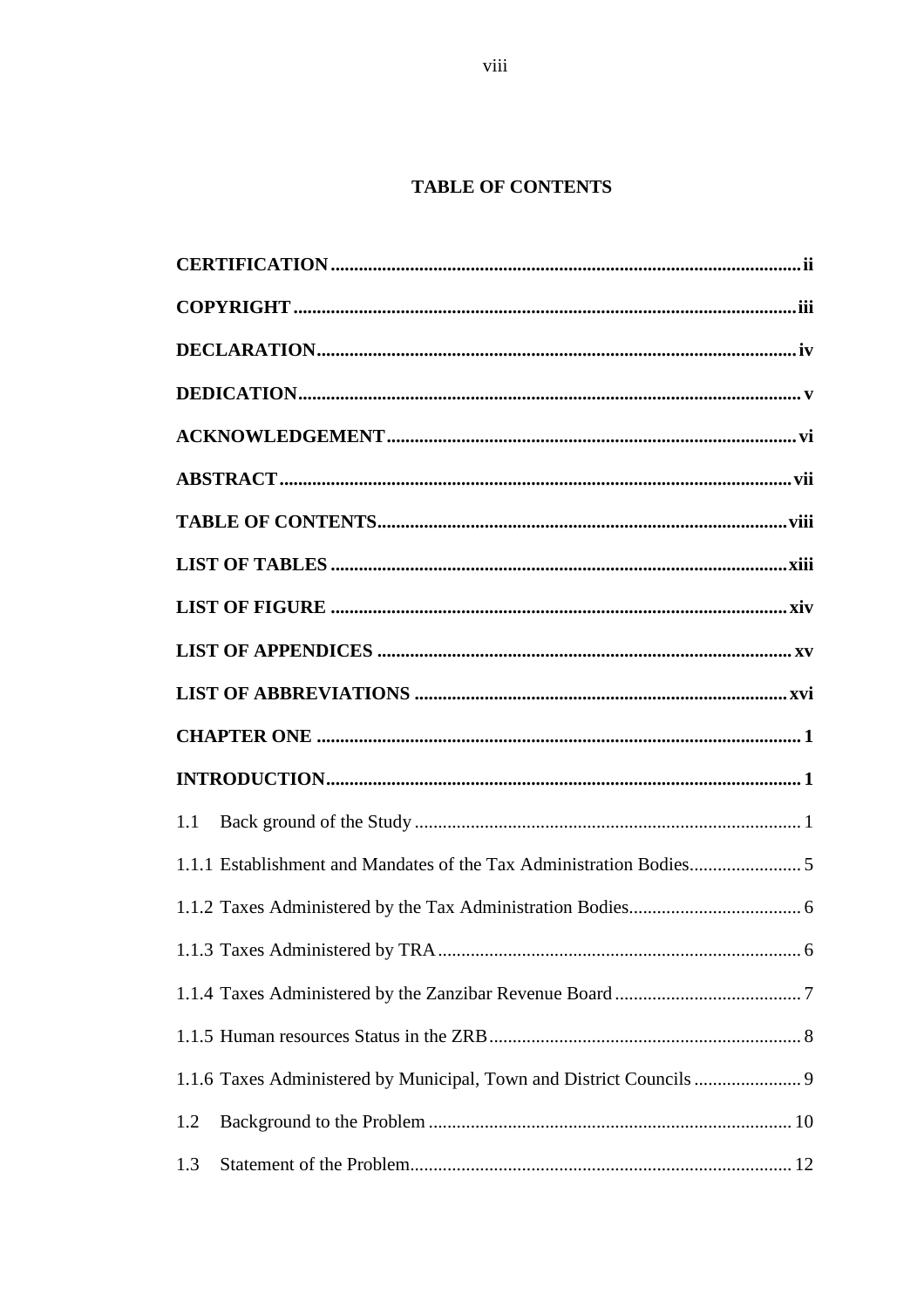| 1.4 |  |
|-----|--|
|     |  |
|     |  |
|     |  |
| 1.5 |  |
| 1.6 |  |
| 1.7 |  |
| 1.8 |  |
|     |  |
|     |  |
| 2.1 |  |
| 2.2 |  |
|     |  |
|     |  |
|     |  |
|     |  |
|     |  |
|     |  |
|     |  |
|     |  |
| 2.3 |  |
|     |  |
|     |  |
|     |  |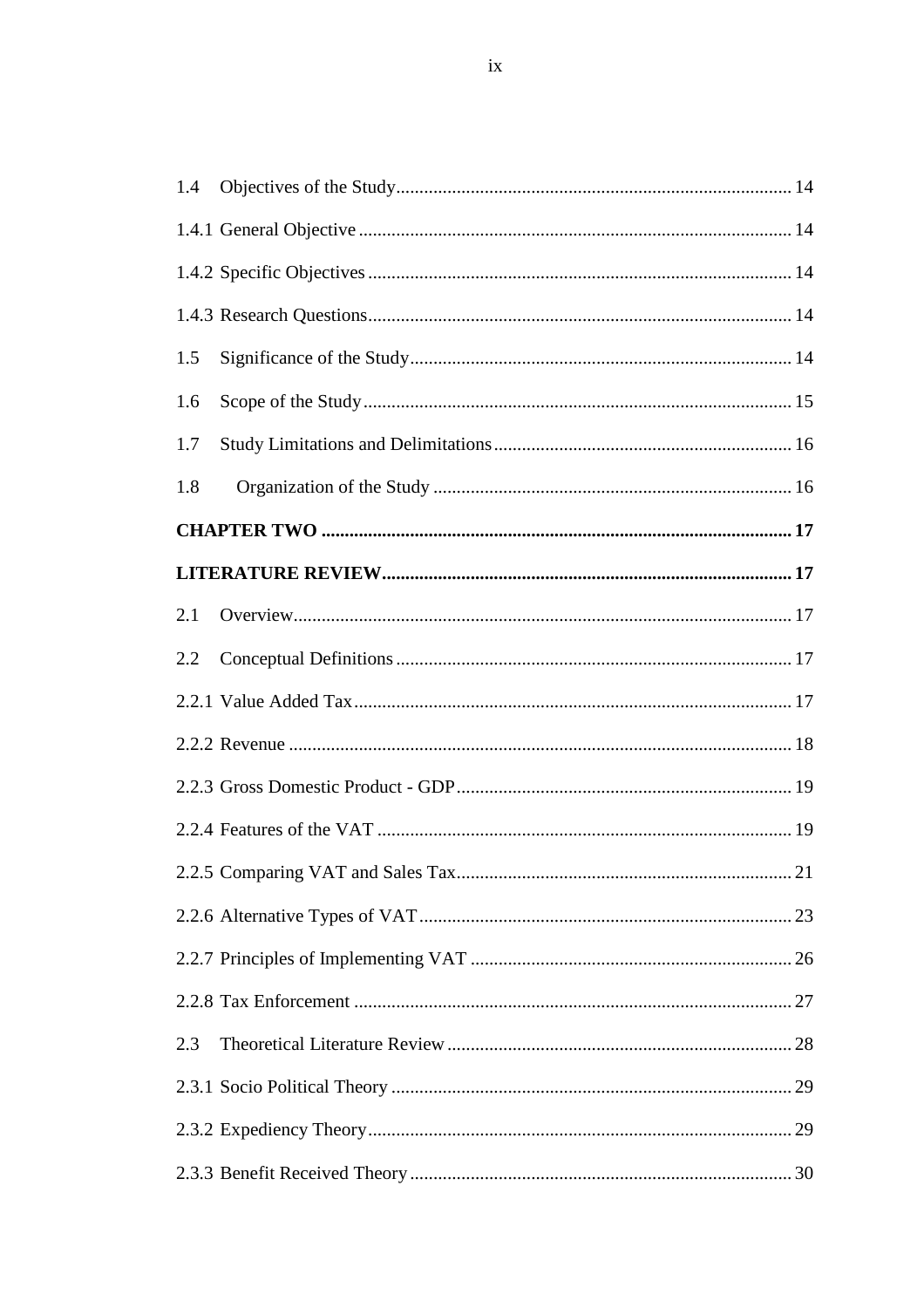| 2.4   |  |
|-------|--|
| 2.5   |  |
| 2.6   |  |
| 2.7   |  |
| 2.8   |  |
| 2.9   |  |
|       |  |
|       |  |
| 3.1   |  |
| 3.2   |  |
| 3.3   |  |
| 3.4   |  |
| 3.5   |  |
| 3.5.1 |  |
| 3.6   |  |
| 3.6.1 |  |
| 3.6.2 |  |
| 3.6.3 |  |
| 3.6.4 |  |
| 3.6.5 |  |
| 3.7   |  |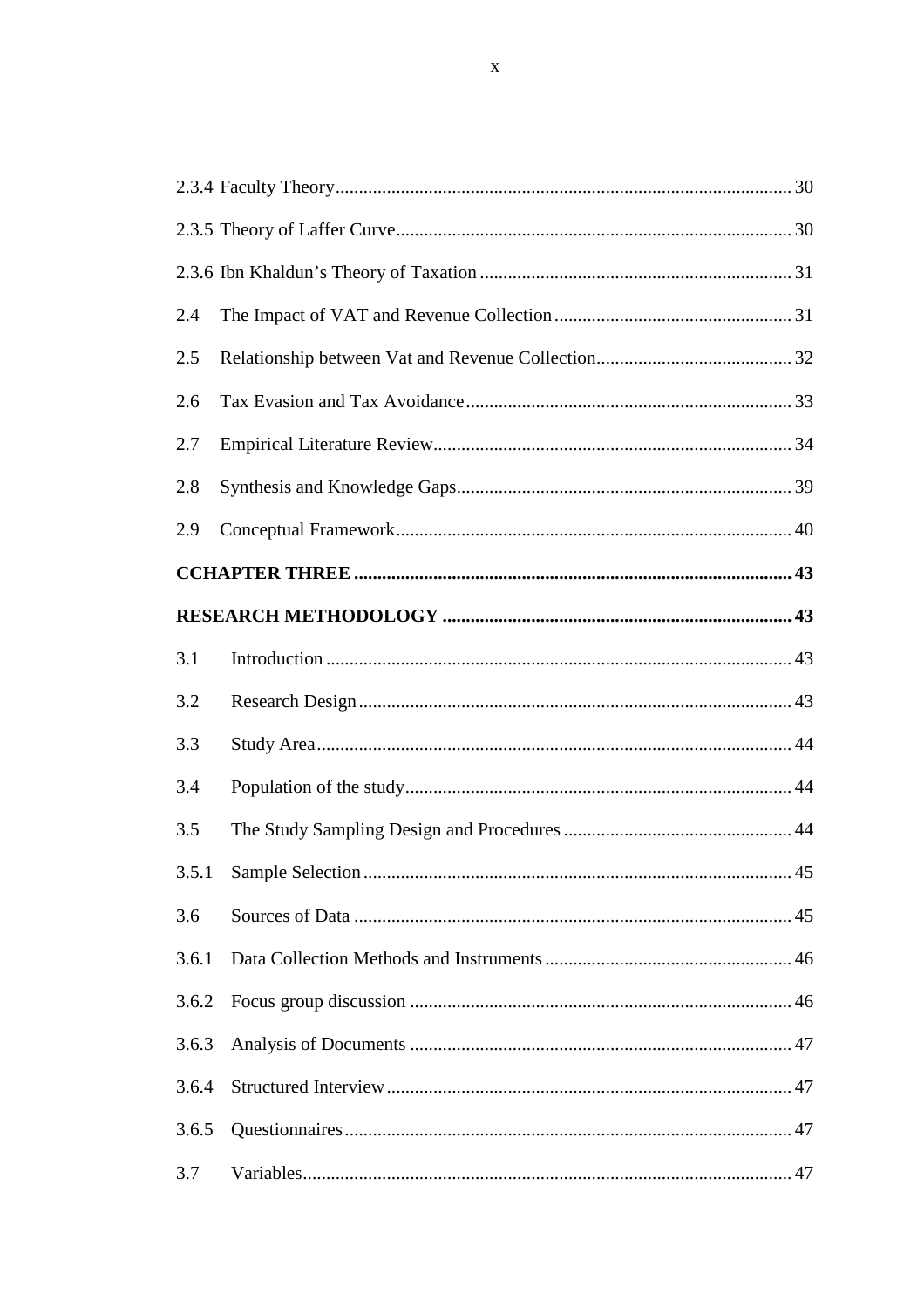| 3.7.1 |                                                                      |
|-------|----------------------------------------------------------------------|
| 3.8   |                                                                      |
| 3.9   |                                                                      |
|       |                                                                      |
|       |                                                                      |
| 4.1   |                                                                      |
| 4.2   | Empirical Analysis of the Contribution of VAT on ZRB-Revenue         |
|       |                                                                      |
| 4.2.1 | Estimation of Regression Equation of VAT and ZRB Revenue             |
|       |                                                                      |
| 4.3   | Empirical Analysis of the Contribution of VAT on Zanzibar GDP 55     |
| 4.3.1 |                                                                      |
| 4.3.3 | Estimation of Regression Equation of VAT and GDP for which           |
|       |                                                                      |
| 4.4   |                                                                      |
| 4.5   | Objective Three: The assessment of the Challenges of Revenue         |
|       |                                                                      |
| 4.5.1 | To find, Whether if they have Been Faced by any Challenges During    |
|       |                                                                      |
| 4.5.2 |                                                                      |
| 4.5.2 | Different ways that can be used to Reduce Challenges to a Minimum    |
|       |                                                                      |
| 4.5.3 | Measures that are Appropriate for Effective Collection of Revenue in |
|       |                                                                      |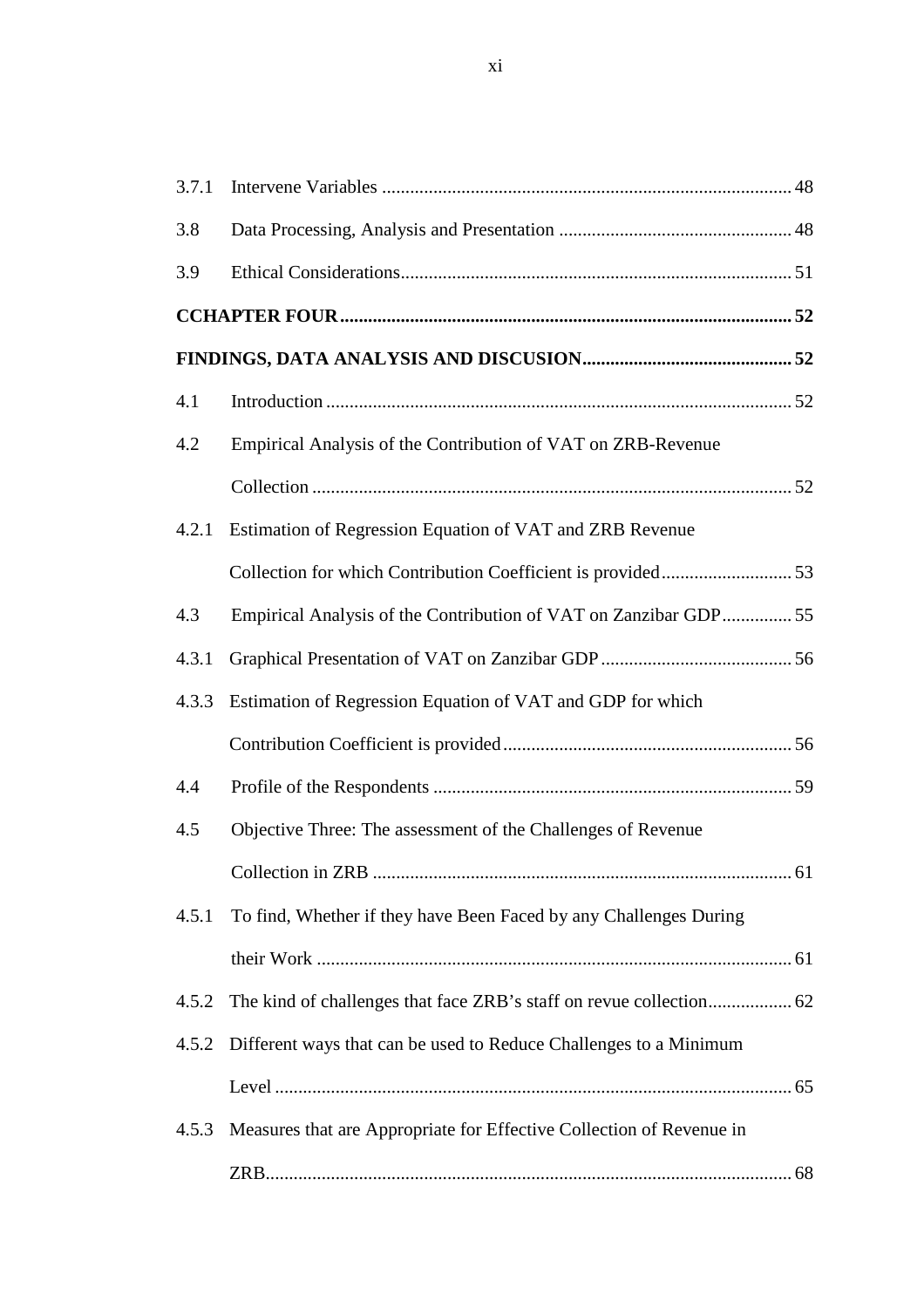| 5.4 |  |
|-----|--|
|     |  |
|     |  |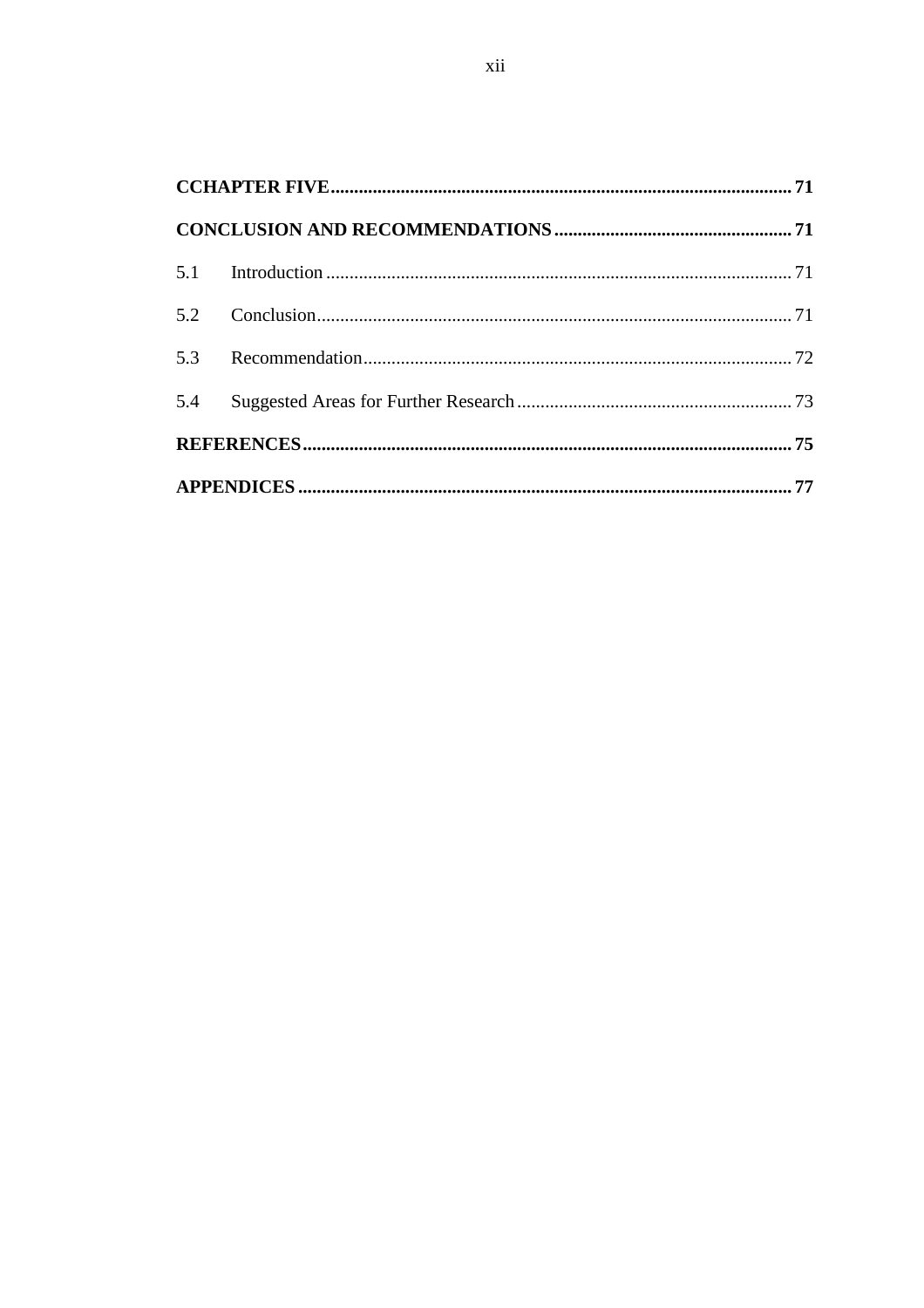# **LIST OF TABLES**

| Table 4.3: The Profile of Respondents of the Challenges Facing ZRB's         |  |
|------------------------------------------------------------------------------|--|
|                                                                              |  |
|                                                                              |  |
|                                                                              |  |
| Table 4.6: ZRB Staff Responses on whether if they have been Faced by any     |  |
|                                                                              |  |
| Table 4.7: ZRB Staff Responses on Kind of Challenges that face them on       |  |
|                                                                              |  |
| Table 4 8: ZRB Staff Responses on Deferent ways that can be used to reduce   |  |
|                                                                              |  |
| Table 4.9: ZRB Staff Responses on Measure that are Appropriate for Effective |  |
|                                                                              |  |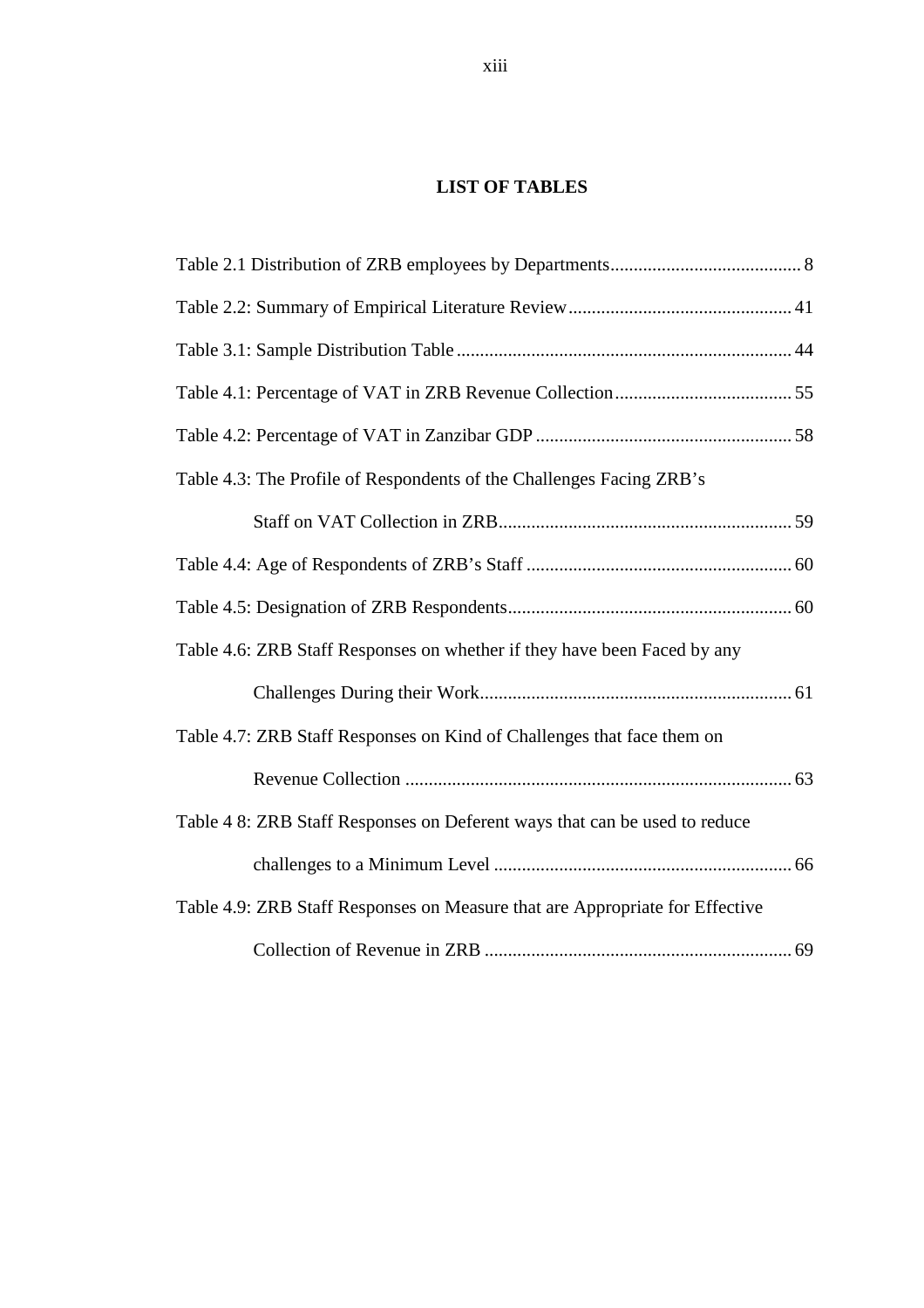# **LIST OF FIGURE**

| Figure 4.2: The regression Equation Graph of VAT and RC (ZRB Revenue)         |  |
|-------------------------------------------------------------------------------|--|
|                                                                               |  |
|                                                                               |  |
|                                                                               |  |
| Figure 4.5: ZRB Staff Responses on whether if they have been Faced by any     |  |
|                                                                               |  |
| Figure 4.6: ZRB Staff Responses on Kind of Challenges that Face them on       |  |
|                                                                               |  |
| Figure 4.7: ZRB Staff Responses on Deferent Ways that can be used to Reduce   |  |
|                                                                               |  |
| Figure 4.8: ZRB Staff Responses on measure that are Appropriate for Effective |  |
|                                                                               |  |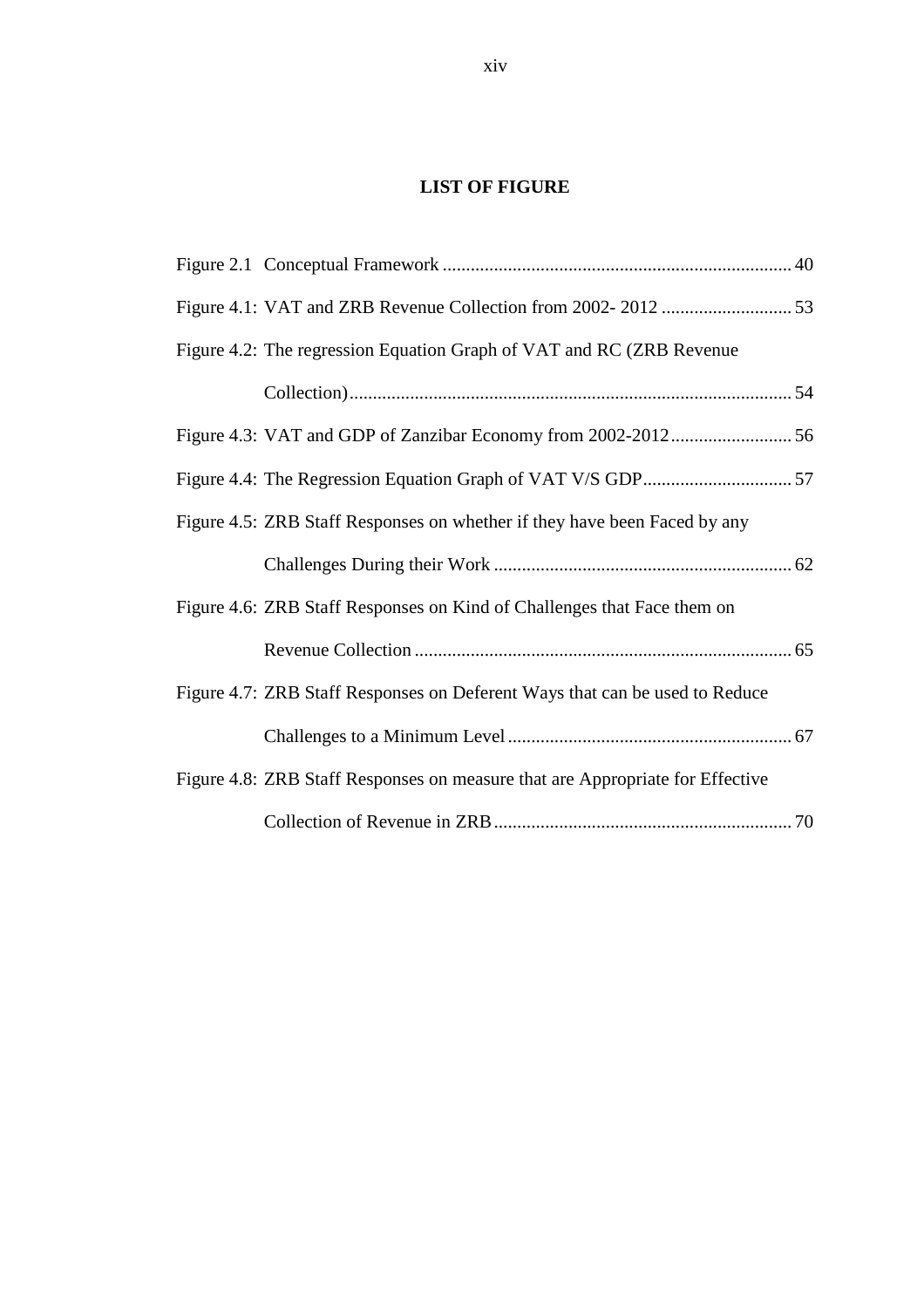# **LIST OF APPENDICES**

| Appendix III: Questionnaire For Staff of the Zanzibar Revenue Board (ZRB)  79 |  |
|-------------------------------------------------------------------------------|--|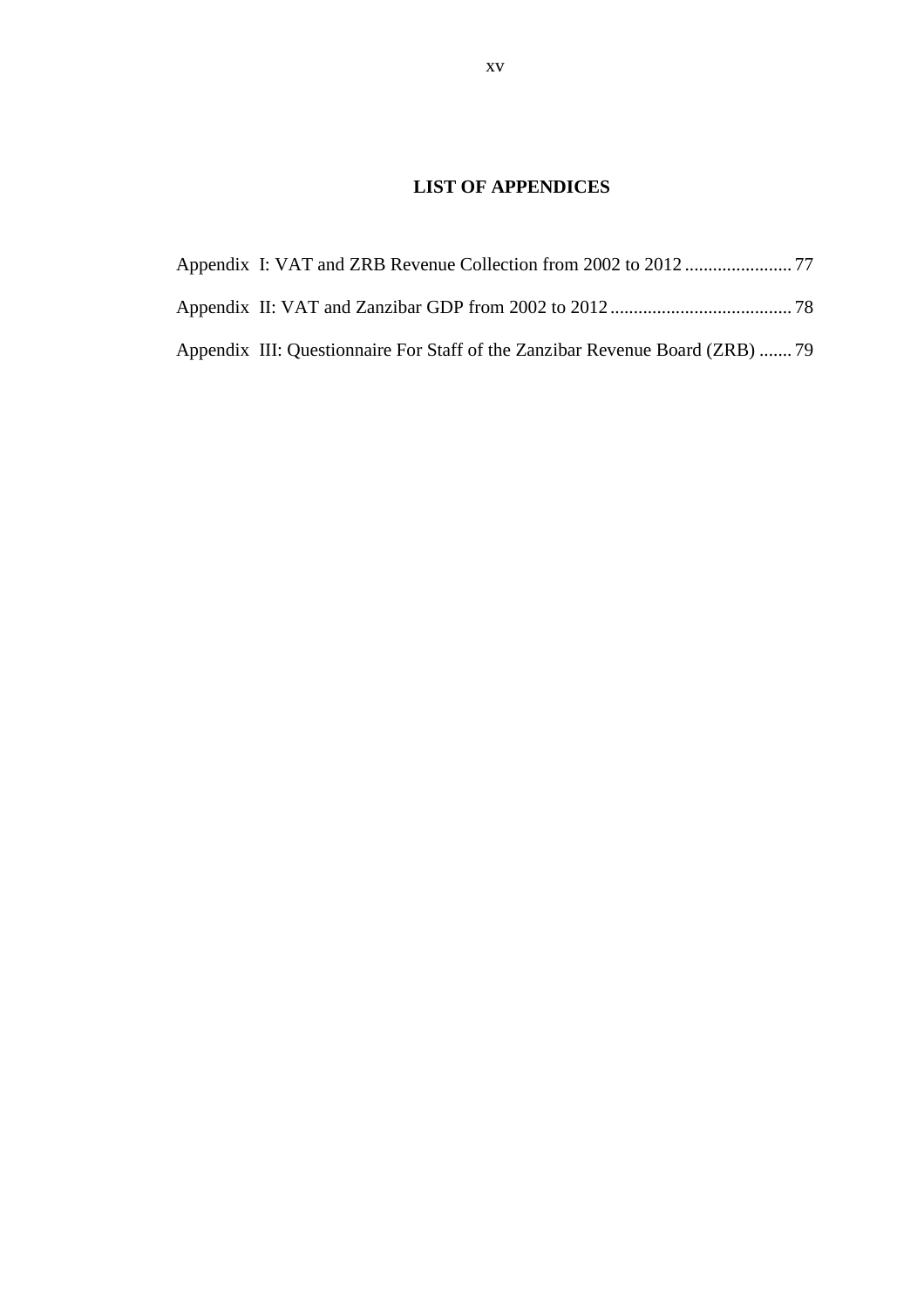# **LIST OF ABBREVIATIONS**

- BOT Bank of Tanzania
- CIT Corporate Income Tax
- DC Deputy Commissioner
- DRD Domestic Revenue Department
- EAC East Africa community
- EPZ Export Processing Zone
- FDI Foreign Direct Investment
- GURT Government of United Republic of Tanzania
- GDP Gross Domestic Product
- ICT Information, Communication and Technology
- IMF International Monetary Fund
- ITD International Tax Dialogue
- LGAs Local Government Authorities
- PAYE Pay As You Earn
- PIT Personal Income Tax
- RGZ Revolutionary Government of Zanzibar
- OECD Organization of European Cooperation Development
- SADC Southern African Development community
- SDL Skill Development Levy
- SME Small and Medium Enterprises
- SSA Sub-Sahara Africa
- TAPA Tax Administration Procedure Act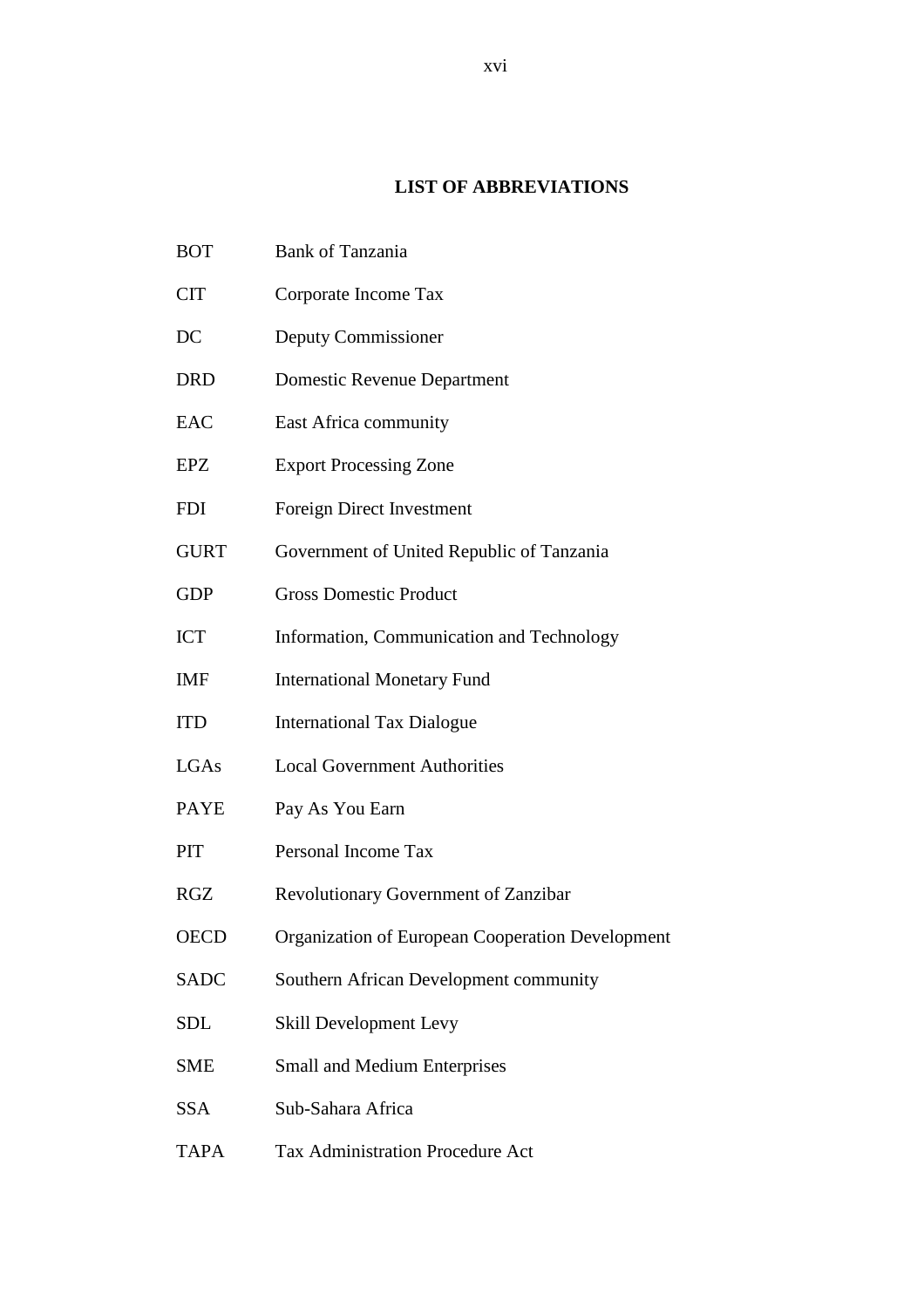| TIC | Tanzania Investment Centre |
|-----|----------------------------|
|     |                            |

- TRA Tanzania Revenue Authority
- URT United Republic of Tanzania
- USA United States of America
- VAT Value Added Tax
- ZIPA Zanzibar Investment Promotion Act
- ZRB Zanzibar Revenue Board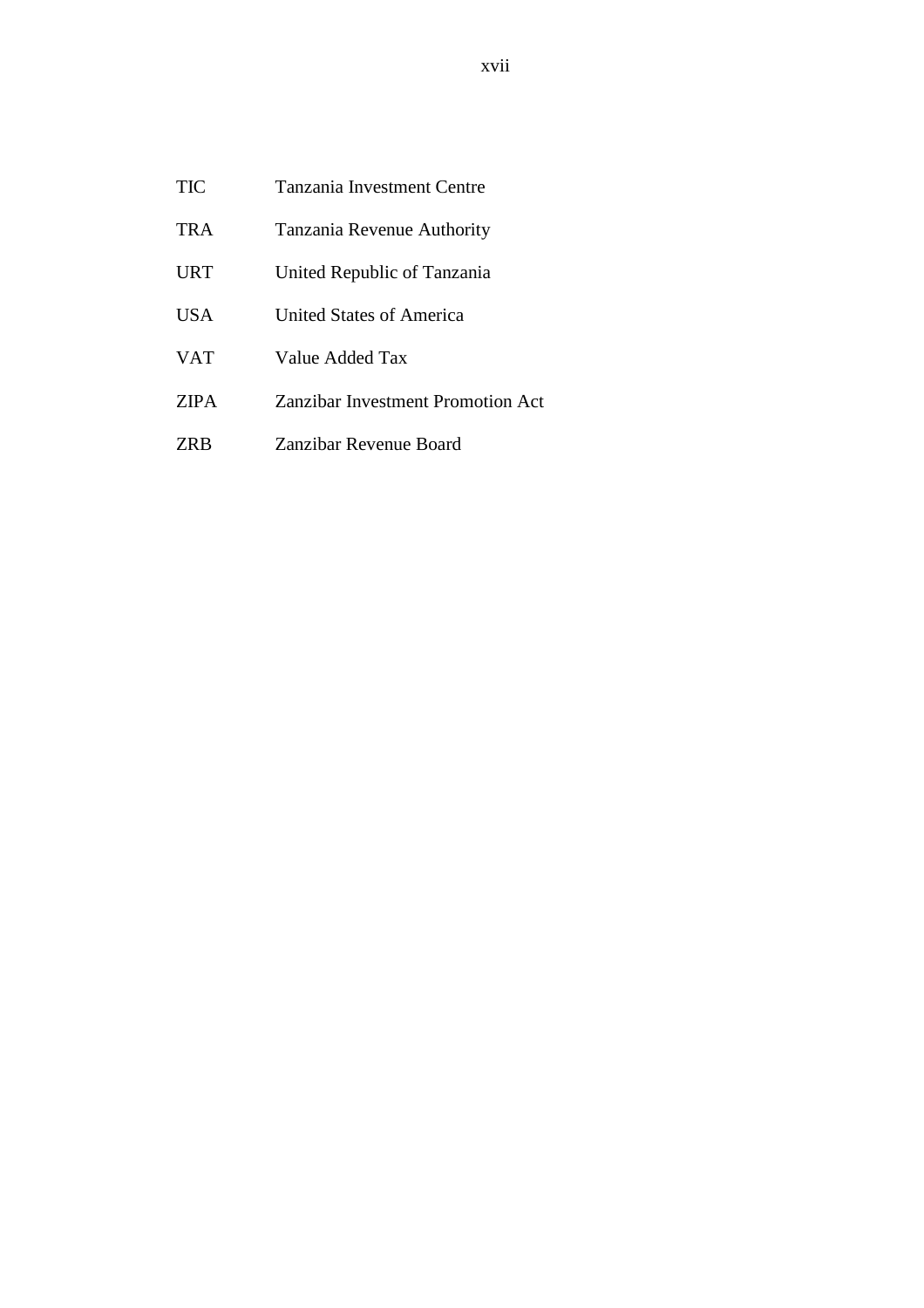# **CHAPTER ONE**

# **INTRODUCTION**

### **1.1 Back ground of the Study**

All civilized countries need to collect taxes for several reasons, such as to finance developmental activities, to meet their day-to-day expenses related to maintenance of a free and fair society, to control the economy through fiscal measures, and to a certain extent, to change the economic behavior of people. This authority of national governments to collect monies from taxpayers must recognize a balance between the nations' authority to tax and taxpayers' rights.

Thus, the real challenge for nations is to ensure that taxpayers are treated with fairness, justice, and equity, while national governments assert their jurisdiction as taxing authorities. Ideally this tax collection can be analogized to the extraction of honey from the abode of honeybees where honey bees are not disturbed and careful extraction of the honey results in a circular process where more honey is deposited by honeybees giving better opportunity to the extractor to get the honey in perpetuity.

A sound tax system should identify surpluses in the economy and should tax it in such a fashion as to cause minimal damage to productive activity. Tax collection should act as a catalyst for economic growth. Ideally a tax system should be neutral with respect to its effect on economic behavior. In the real world, however, it is impossible to achieve neutrality. Administrative feasibility and practicability are two important constraints on tax policy. These are also matters of convenience to varying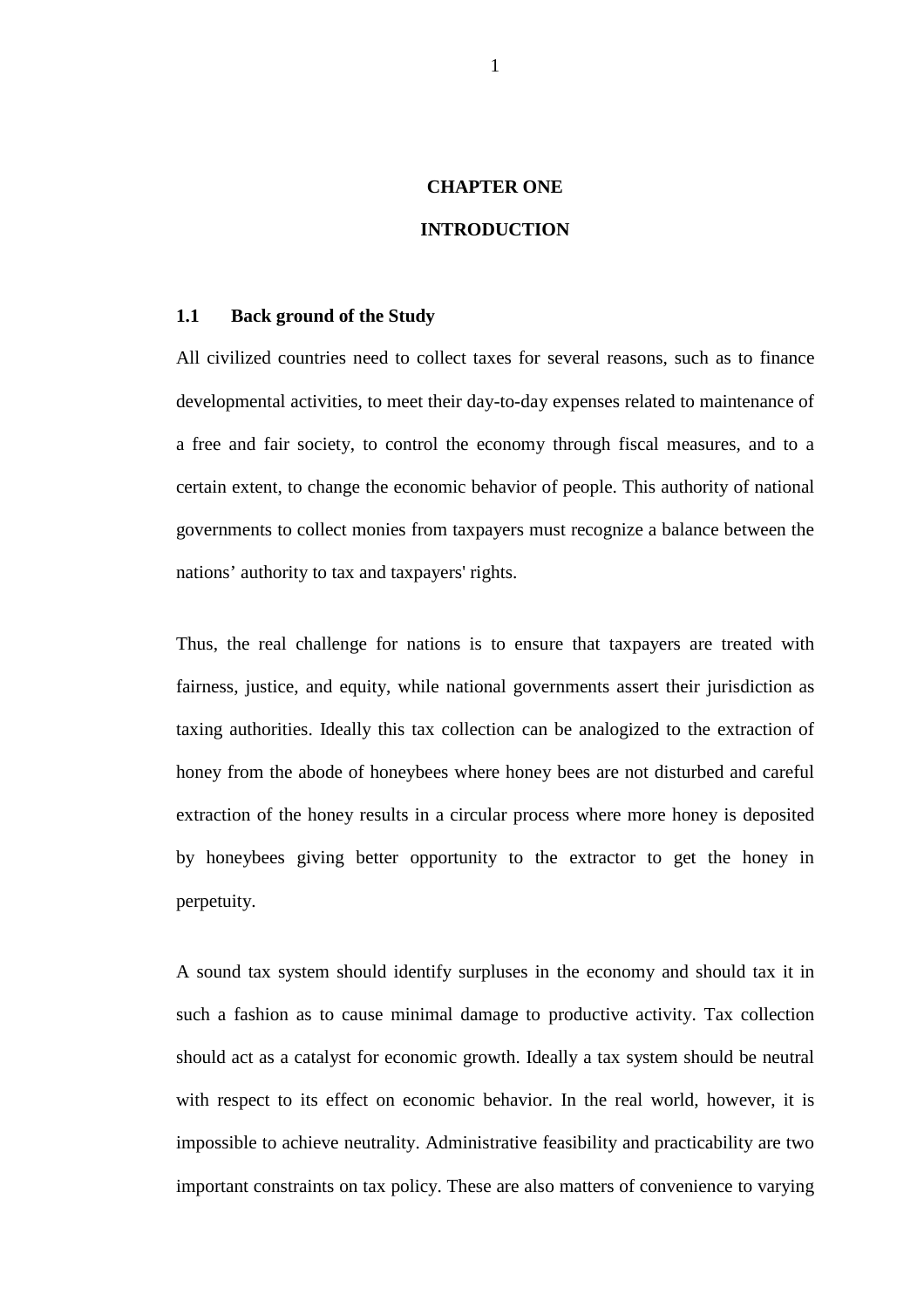degrees. A tax policy is administratively feasible when its enforcement does not cost too much. At the same time administrative feasibility should not be an excuse to compromise the original objective. Further, a tax structure should treat equally those individuals who are approximately in the same situation and account for differences among people who are in dissimilar situations. Finally, every tax should be collected at the time or in the manner in which it is the most convenient for the contributor to pay it, and every tax should be so contrived as both to take out and keep out of the pockets of people as little as possible over and above what it brings to the public treasury David G. Davies, *United States Taxes and Tax Policy, 17-19 (1986).*

Sneed, commenting on American tax policy, has suggested that while designing a tax system, the government must answer certain questions 3. Does the tax base consist of stable and easily identifiable features of the social and economic order? Does the tax system cause substantial distortion of the base? Does allocation of the tax burden reflect the political, social, and ethical aspirations of dominant groups? Finally, does the tax system try to achieve some or all of the following purposes?

- (i) To supply adequate revenue,
- (ii) To achieve a practical and workable tax system,
- (iii) To establish horizontal and vertical equity,
- (iv) To achieve economic stability,
- (v) To reduce economic inequality,
- (vi) To avoid impairment of the market-oriented economy, and
- (vii)To accomplish a high degree of harmony between the tax and the intended political order?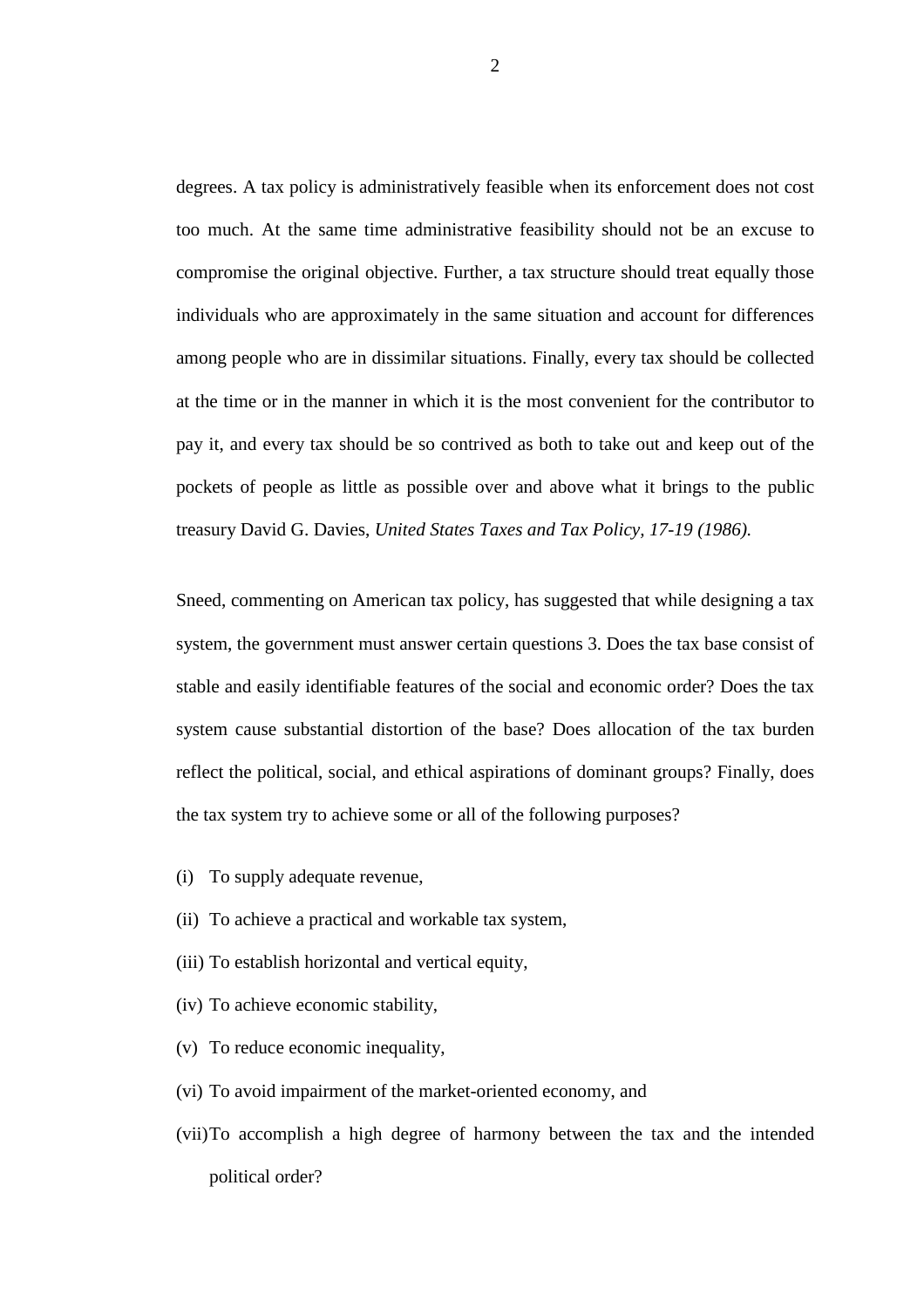By and large, taxpayers of all countries do not want to pay taxes unless:

Compelled by a situation where they are left with no option other than to pay the taxes. Therefore, for better tax compliance, a system should be designed that automatically extracts taxes rather than leaves the payment of taxes to the voluntary choice and morality of taxpayers. Penal provisions making tax evasion a costly affair should supplement this automatic extraction of taxes.

The tax administrators of developing countries face many challenges in the massive task of tax collection. Nevertheless the problem of tax evasion bothers tax administrators of developing countries and developed countries alike. In the real world, those who wish to reduce their tax liability have more choices than just tax evasion. Smarter and more sophisticated taxpayers, who find the cost/risk of evasion greater than the benefit, practice risk free legal ways of non-payment of taxes rather than blatant tax evasion, which is popularly known as tax avoidance.

In many countries, there are perfectly legal tax avoidance strategies for minimizing tax liabilities. For the government, the results of tax evasion and tax avoidance are the same; for the taxpayer, however, tax avoidance is preferable because there are less or no chances of getting caught and prosecuted. It is also believed that relatively less wealthy and consequently less well-advised people engage in tax evasion whereas relatively wealthier and better-advised people practice tax avoidance.

Therefore, the loss to government revenue on account of tax avoidance is much greater compared to tax evasion. For effective revenue collection, governments need to curb not only the tax evasion but also the tax avoidance. The tax collection system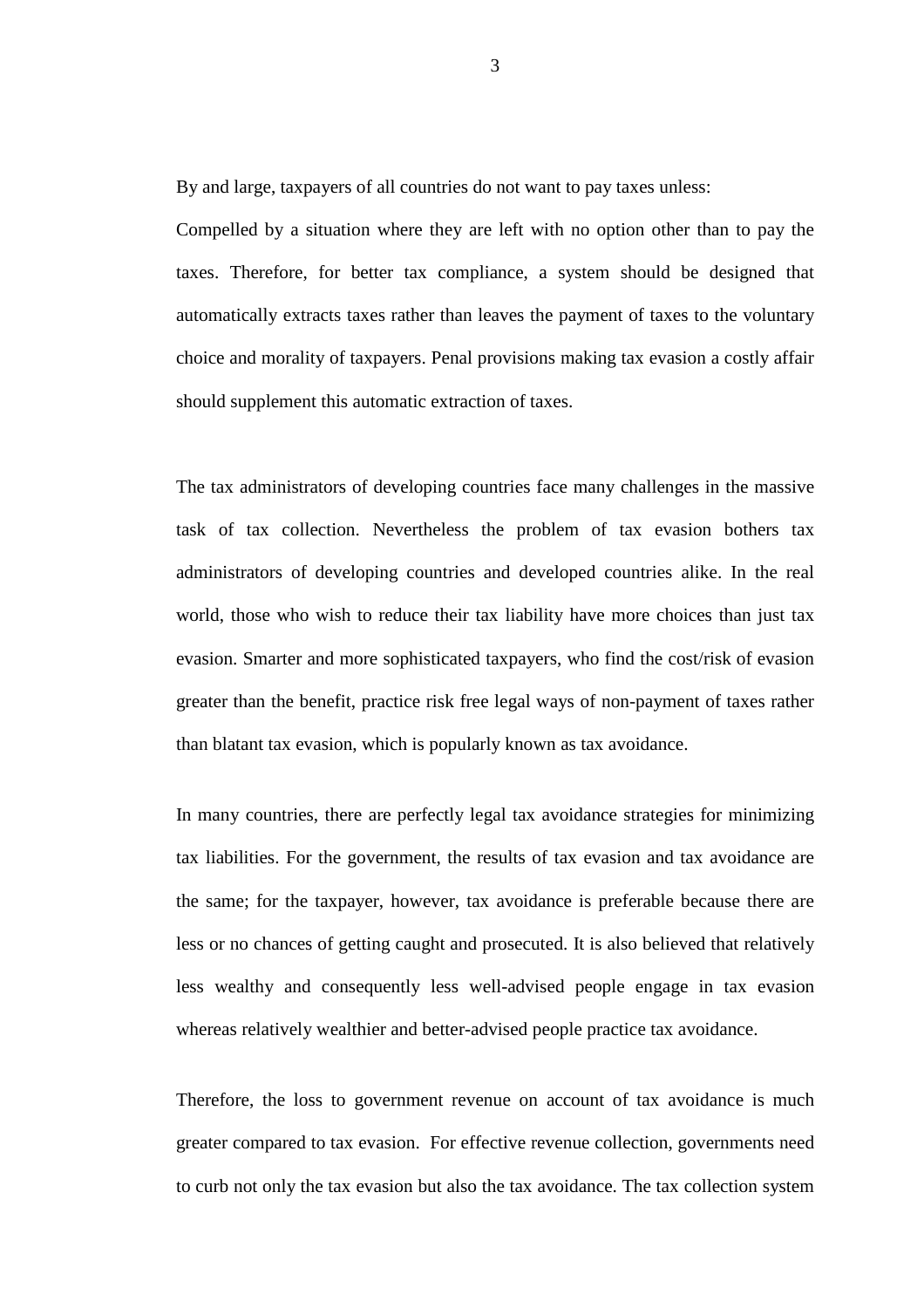should be designed in such a way that not only the tax evasion but also the tax avoidance becomes difficult for the taxpayer.

In December 1991 the Tax Commission, appointed by the Government of Tanzania, offered a proposal for reform of the Tanzanian tax system. The replacement of the current sa1es tax by a value-added tax (VA T) is the Tax Commission's central recommendation in the domain of indirect taxation (URT, 1991a: chapter 12). With sa1es and excise taxes on domestic goods and services being the large st single source of tax revenue (Fjeldstad, 1995b), this proposal implies that VAT is regarded as the mainstay of Tanzania's future revenue system.

The Government announced in the 1992 (June) Budget Speech its intention to introduce V AT in January 1994. To this day, however, little progress has been made in this area. It is not entirely clear how the introduction of a value-added tax became an issue in the Tax Commission's report. It appears that the Government and its representatives in the Commission were committed to the introduction of V AT, apparently with the argument that a V AT would contribute to an over-all increase in tax revenue for the state. Basu and Morrissey (1993) report that it is "clear that the International Monetary Fund (IMF) to some degree supported, if they did not actually initiate, this policy objective". Although several members of the Commission were opposed to introducing a VAT, largely because it was seen as administratively difficult to implement and no obvious improvement of the existing system, these reservations were not explicitly expressed in the report.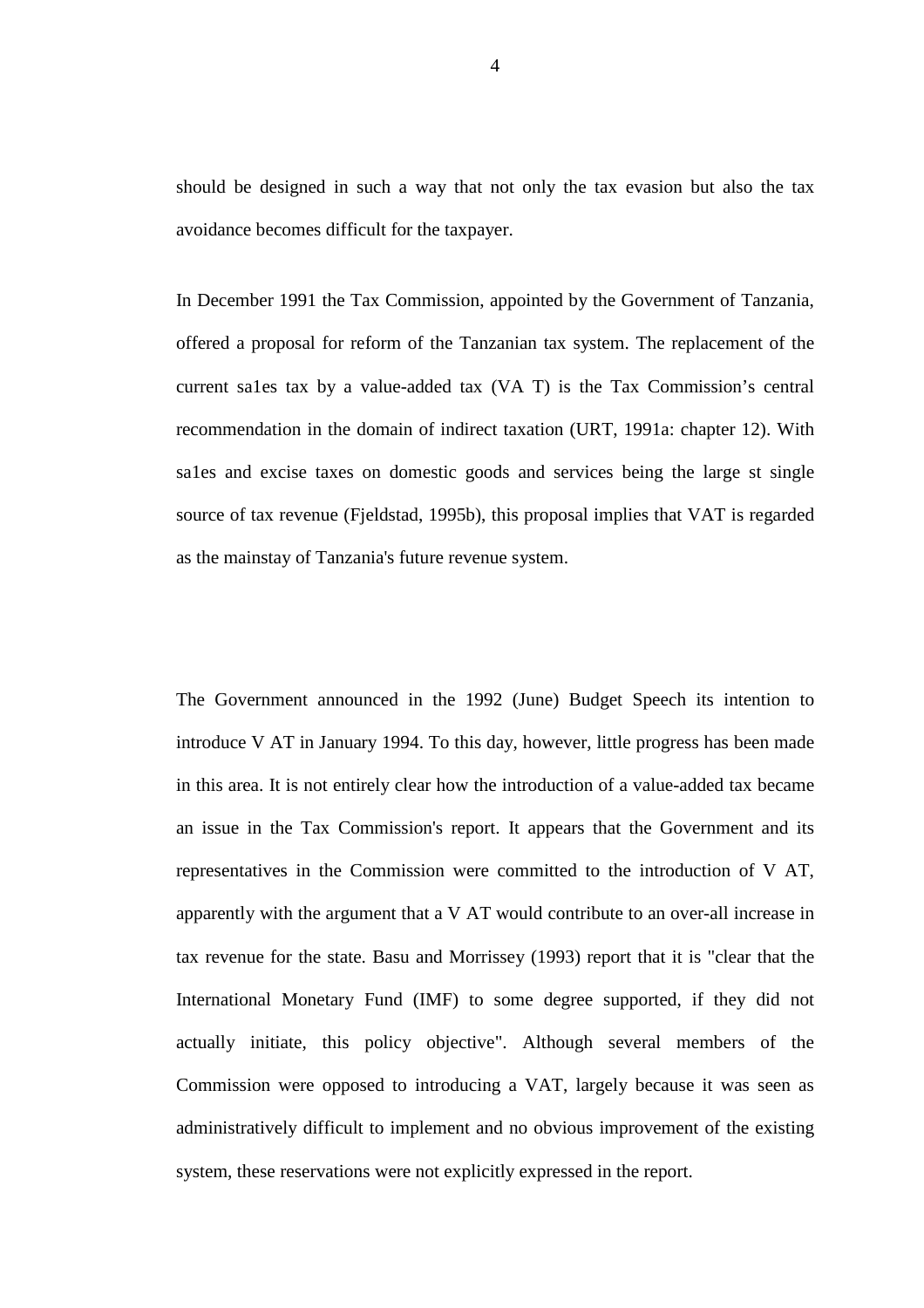Value Added Tax is seen as a major source of economic efficiency gains in Revenue Collection as a substitute for trade tax on final consumption goods, VAT will therefore have significant impact on effectiveness to raise revenue, VAT may well struggle to replace foregone revenue (Craham Glendday, 2005). Expanding scope of VAT shall be charged on any supply of goods or services in mainland Tanzania where taxable supply made by a taxable in the course of any business carried on by him. The importation of taxable goods or services from any place outside Tanzania shall be charged VAT and procedures applicable under Custom laws for imported goods shall apply in respect of VAT on import. VAT ignored area for performance measure in citizen at least developed countries; therefore the study will assess the contribution of the VAT on revenue collection in Zanzibar Revenue board.

### **1.1.1 Establishment and Mandates of the Tax Administration Bodies**

Tax System under the current set up in Zanzibar consists of three administrative organs namely the Tanzania Revenue Authority (TRA), Zanzibar Revenue Board (ZRB) and Municipal and District Councils (sometimes referred as Local Governments Tax Administration). According to the Act No. 11 of 1995 passed by the Union Parliament; TRA was established to serve as a central body for the assessment and collection of specified revenue, to administer and enforce the laws relating to such revenue and to provide for related matters for the Union taxes in the URT. Thus in that regard, TRA in Zanzibar deals with Union taxes as stipulated in the First Schedule of the URT Constitution1.

Essentially TRA administers Central Government taxes in Mainland as well as Union taxes in Zanzibar. ZRB that was established under the ZRB Act No. 7 of 1996 is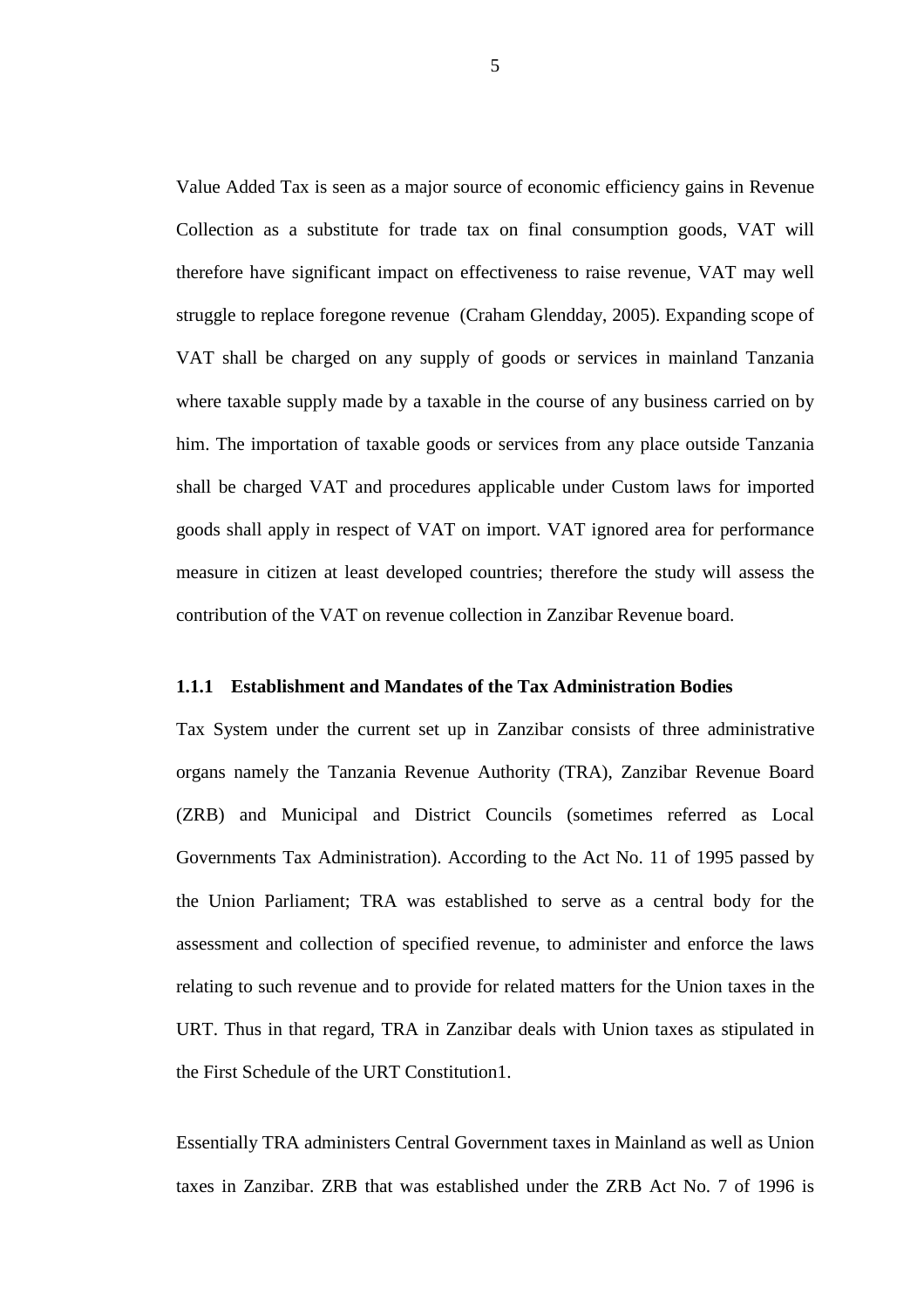responsible for administering revenue collection from inland resources other than customs, excise and income taxes on behalf of the Government of Zanzibar. While TRA became operational in July 1996, ZRB became operational two years later (in July 1998). Municipal, Town and District Councils classified as Local Governments Authority in Zanzibar has empowered to collect local taxes by the House of the Representatives through the Zanzibar Municipal Council Act, No 3 of 1995 and Districts and Towns Councils Act, No 4 of 1995.

#### **1.1.2 Taxes Administered by the Tax Administration Bodies**

Zanzibar, as noted above, has a three tier tax system whose tax authorities operate independently as per their legislative jurisdictions governing their main function of revenue mobilization. Although these tax authorities operate independently but their base for taxation purposes is the same, implying the existence of competition in the course of revenue collection.

#### **1.1.3 Taxes Administered by TRA**

The taxes administered by TRA in Zanzibar are those that fall under Union Matters as stipulated in the First Schedule of the URT Constitution. The TRA has been given mandate to collect and account these taxes on behalf of the Revolutionary Government of Zanzibar (RGZ) and remit the same to the Government through Bank of Tanzania (BOT), Zanzibar Branch. TRA performs this function through its offices in Unguja and Pemba. The main office for TRA in Zanzibar is based in Unguja Island under the leadership of the Deputy Commissioner (DC). The DC is assisted by Managers in the Customs and Excise Department and Domestic Revenue Department (DRD) in Unguja and the Manager In-charge for Pemba. There is also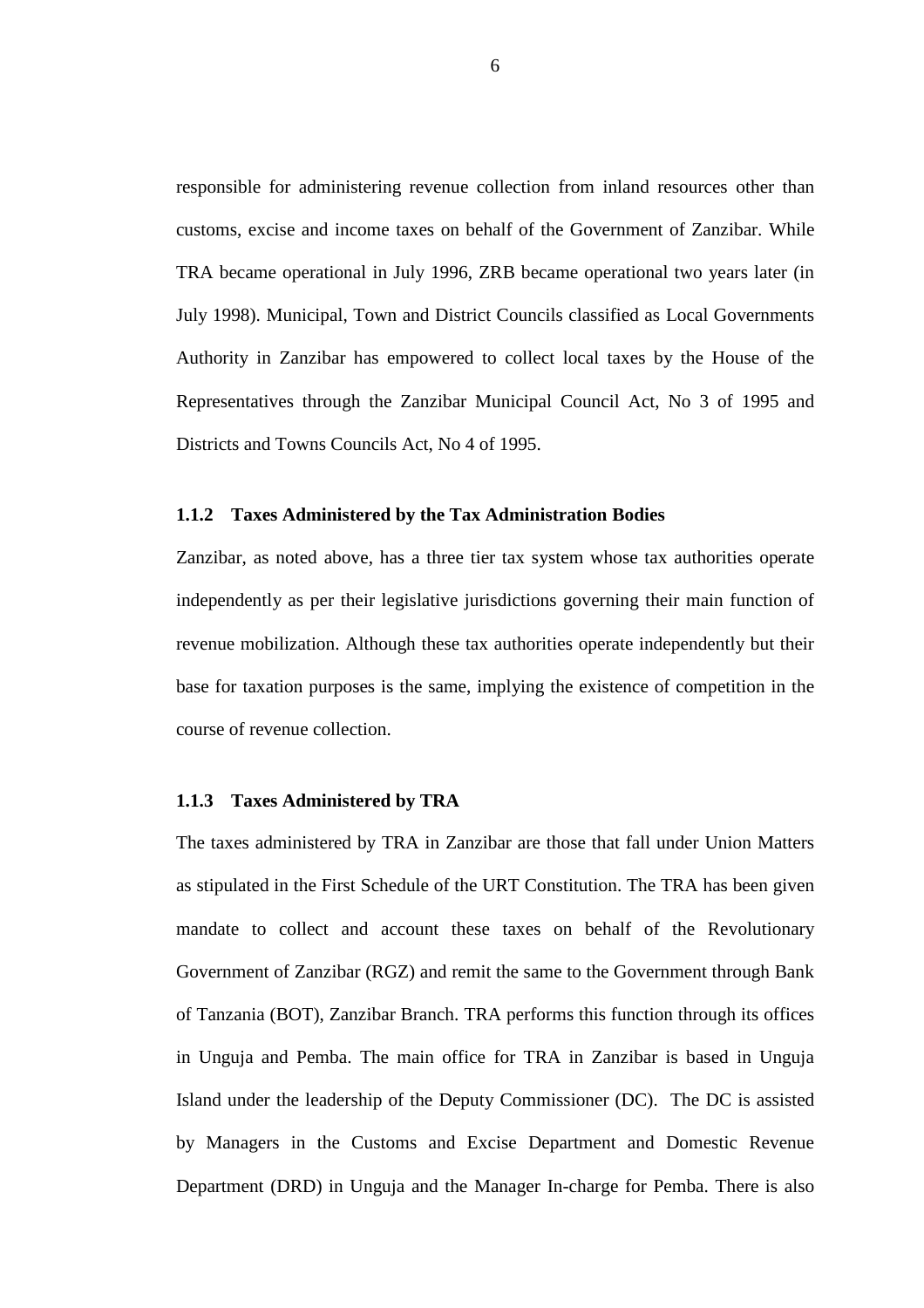Tax Investigation unit that works in collaboration with the Revenue departments to fight against malicious practices in the process of revenue mobilization.

Similarly there are sections that render support services to the Authority such as Human Resources and Administration, Finance, Information, Communication and Technology (ICT) and Taxpayers Services and Education. The TRA in Zanzibar administers both direct and indirect taxes falling under the union taxes category. The direct taxes are administered by using Income Act cap 332 which was passed by the Parliament by virtual of Article 138 of the URT Constitution.

The indirect taxes are administered by the East African Customs Management Act, 2004 and Excise duty Tariff Act. The direct taxes include employment taxes (Pay As You Earn (PAYE) and Skills Development Levy (SDL)), Corporate, Individuals and withholding taxes while indirect taxes consists of taxes on international trade such as import duty, Excise and VAT, non tax revenue administered by the Customs and Excise department.

#### **1.1.4 Taxes Administered by the Zanzibar Revenue Board**

The ZRB is responsible for collecting internal revenues on behalf of RGZ. Structurally, ZRB operates under the leadership of a Commissioner who is assisted by deputy Commissioner. For effective execution of its duties and responsibilities, ZRB has been organized into 13 departments in which 6 of them deal with revenue collection either directly or indirectly and the remaining 7 render support services to the organization. These departments are headed by managers. As per the current set up, these departments are tax-type based as opposed to functionally based with one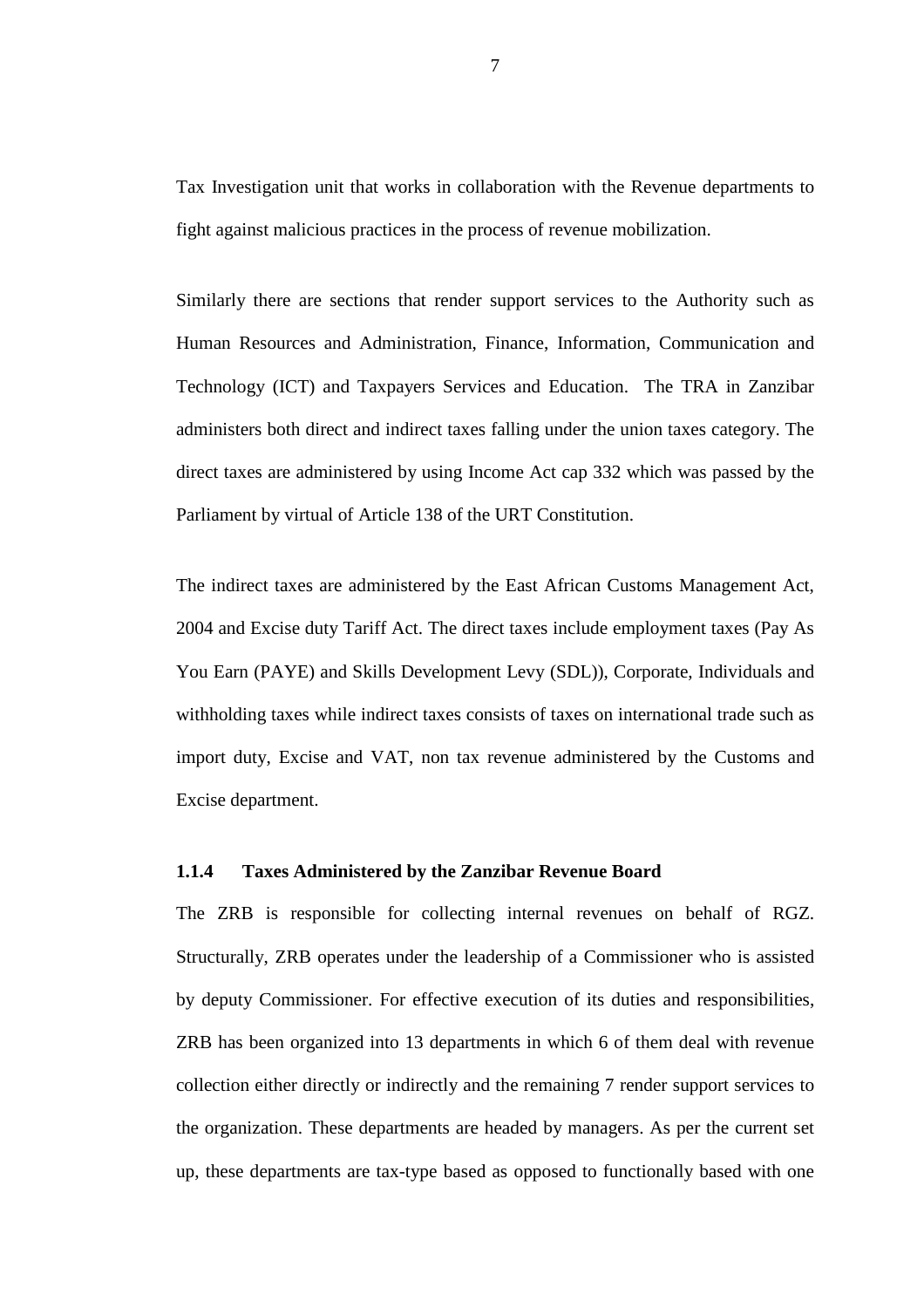stop centre where all taxpayer services are rendered for tax payment purposes. As pointed out earlier, ZRB administers and collects inland taxes (non union) from both tax and non-tax sources within Zanzibar Islands. The main taxes collected by ZRB include Value Added Tax (VAT), Excise Duty Local, Hotel Levy, Hotel Levy, Restaurant Levy, Tour Operation Levy, Stamp Duty, Airport Service Charge, Seaport Service Charge, Road Dev. Fund, Petroleum Levy, Fuel Sector Dev. Fund, Road License Fees, Motor Vehicle Registration fees, Driving license fees, Ministry Collections and Parastatal Contributions.

#### **1.1.5 Human resources Status in the ZRB**

The status of the human resources adequacy and capacity in the ZRB was based on the report for Capacity Determination of TRA and ZRB in collecting domestic union taxes in Zanzibar in 2010 as shown in Table 1.1.

| <b>Department</b>             | <b>Number of Staff</b> |                                        |              |  |
|-------------------------------|------------------------|----------------------------------------|--------------|--|
|                               |                        | <b>Professionals Non-Professionals</b> | <b>Total</b> |  |
| Tax Audit and Investigation   | 4                      | $\overline{2}$                         | 6            |  |
| <b>Finance and Accounts</b>   |                        | 3                                      |              |  |
| Research Policy and Dev.      |                        |                                        |              |  |
| Administration                | 3                      | 24                                     | 27           |  |
| <b>VAT</b>                    | 6                      | 5                                      | 11           |  |
| <b>Internal Audit</b>         |                        |                                        |              |  |
| <b>ICT</b>                    |                        |                                        |              |  |
| Large Taxpayers Office        |                        |                                        | 15           |  |
| <b>Tax Payers Education</b>   |                        |                                        | 2            |  |
| <b>Other Taxes</b>            | 8                      | 11                                     | 19           |  |
| <b>ZRB</b> Pemba Office       | 9                      | 11                                     | 20           |  |
| <b>Ministries Collections</b> |                        | 8                                      | 8            |  |
| Legal service Department      |                        |                                        | 3            |  |
| <b>Total</b>                  | 56                     | 73                                     | 129          |  |

| Table 2.1 Distribution of ZRB employees by Departments |  |  |
|--------------------------------------------------------|--|--|
|                                                        |  |  |

Source: Capacity Determination report, (2010)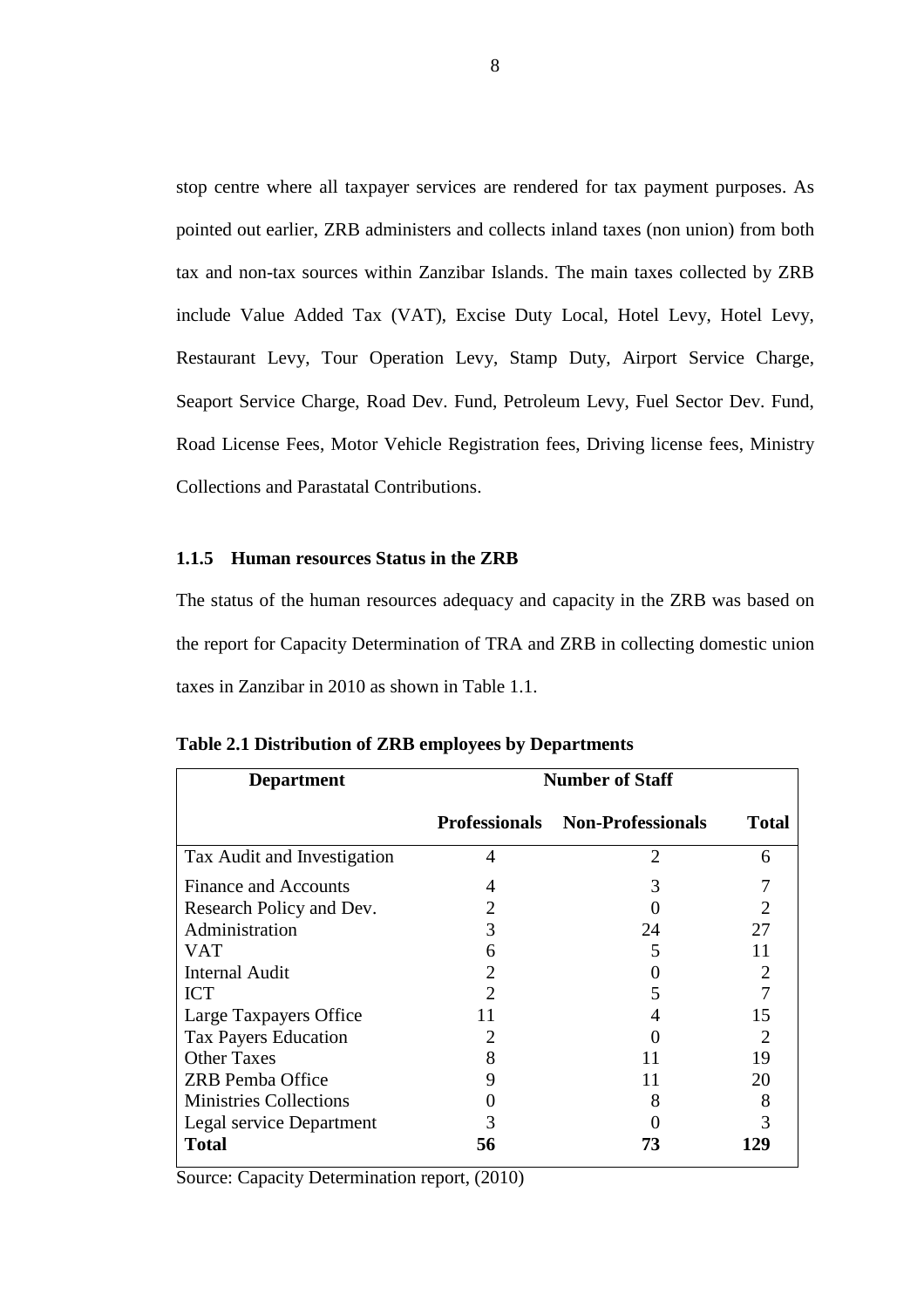According to that report, 'the analysis of the ZRB staff by their college training and current position/rank for each department indicated that about 43 percent of the ZRB employees do not have school training beyond secondary education. Many of them have attended tertiary short term training on tax collection, investigation, auditing, VAT, customer care. It has 42 well-trained and competent senior tax officers constituting about 32 percent of the total staff of the ZRB. The classification of staff on professional basis however indicates that 43.4 percent of the employees are professionals.

#### **1.1.6 Taxes Administered by Municipal, Town and District Councils**

Municipal and Town/District Councils under the Ministry of Local Governments and Regional Administration administer and collect tax revenue for the local systems including trade licenses, crop cess, rents, fees, and fines and penalties within their area of jurisdiction. In particular, the Municipal taxes include levies and charges mainly in the following areas; market locations, trading, commercial advertisement, rents, parking, sewage, environment, construction, bus conductors, etc.

 For the case of Town and District councils, the taxes in the form of levies and charges cover mainly in the following areas: Trading licenses, commercial advertisements, town cleaning, construction, transfer ownership (house), vehicle routing, etc. All these taxes are administered and collected by using respective Acts of the LGAs as legal authorities. In most cases, by-laws are used to set tariff rates in the LGAs. One of the lessons from the study of Tax and Management Consultancy Bureau (2008) recommended that there is necessity for simplification and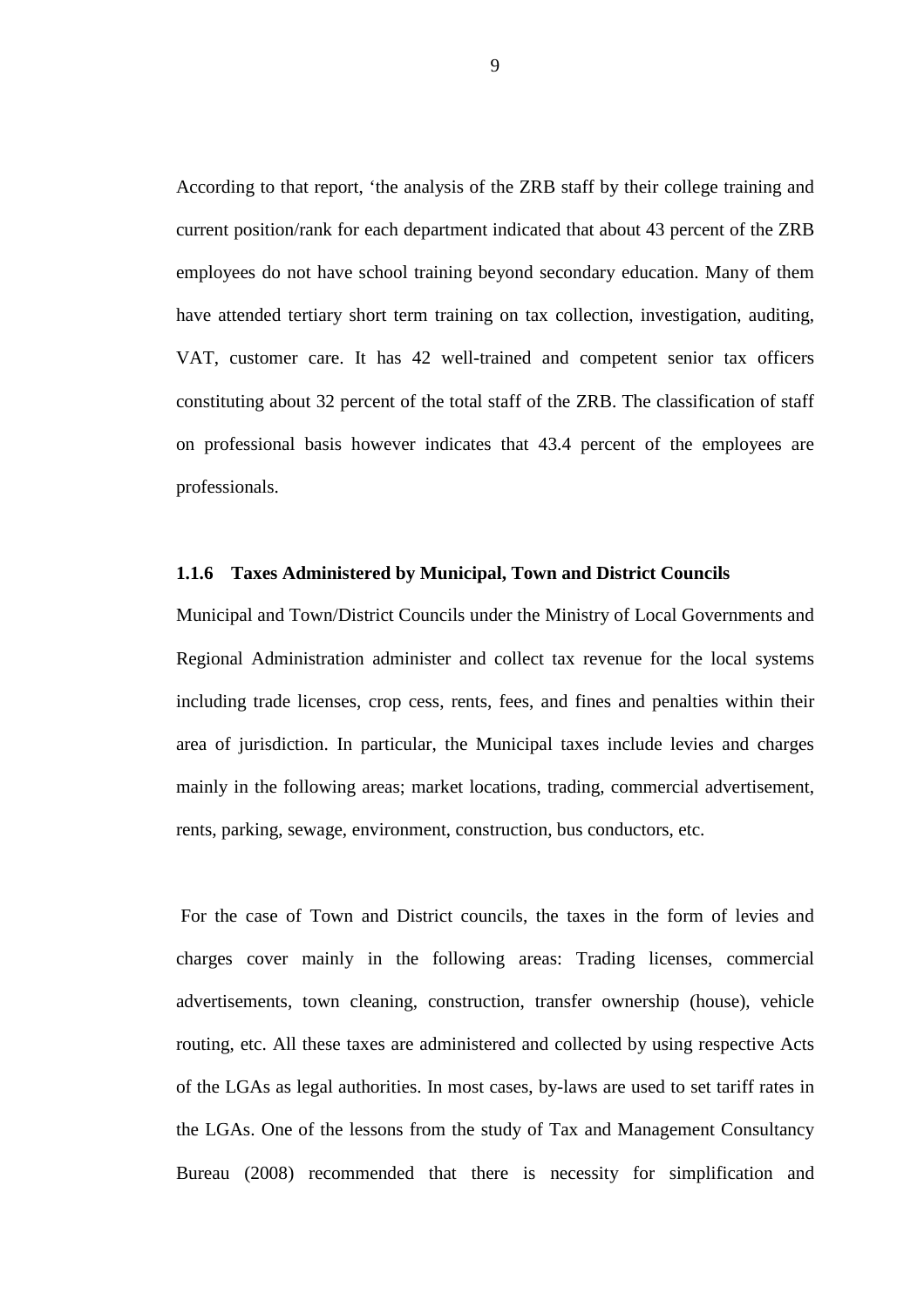harmonization of various state and local government laws related to tax, property and business asset ownership as a means to encouraging and facilitating formalization.

#### **1.2 Background to the Problem**

Fiscal Policy refers to that part of the government policy measures concerned with the raising of revenue through taxation and other means, and deciding on the level and pattern of expenditure for the purpose of influencing economic activities or attaining some desired economic goals (Anyanwu and Oaikhenan, 1995). In Tanzania, the major Fiscal Po[icy instrument includes changes in rates of taxes on Personal Income Tax (PIT), Company Income Tax (CIT), Customs & Excise Duties (CET), as well as, Mining rents and Royalties. These taxes along with interest and repayments, licenses, fines and fees constitute government revenue. Such taxes are imposed not only to generate revenue, but also to provide incentives or disincentives in certain specific socio-economic activities.

Value added tax was introduced by Von Siemens in 1951, it was designed in order to solve the financial problem of German Government. Revenue is defined in International Financial Reporting Standards (IFRS) as the gross inflow of economic benefits during the period arising in the course of the ordinary activities of an entity when those inflows result in increases in equity, other than increases relating to contributions from equity participants (IASB, 2012). The VAT is a consumption tax charged on taxable goods and services whenever value is added at each stage of production and at final stage of sale, VAT is charged by business register for VAT only.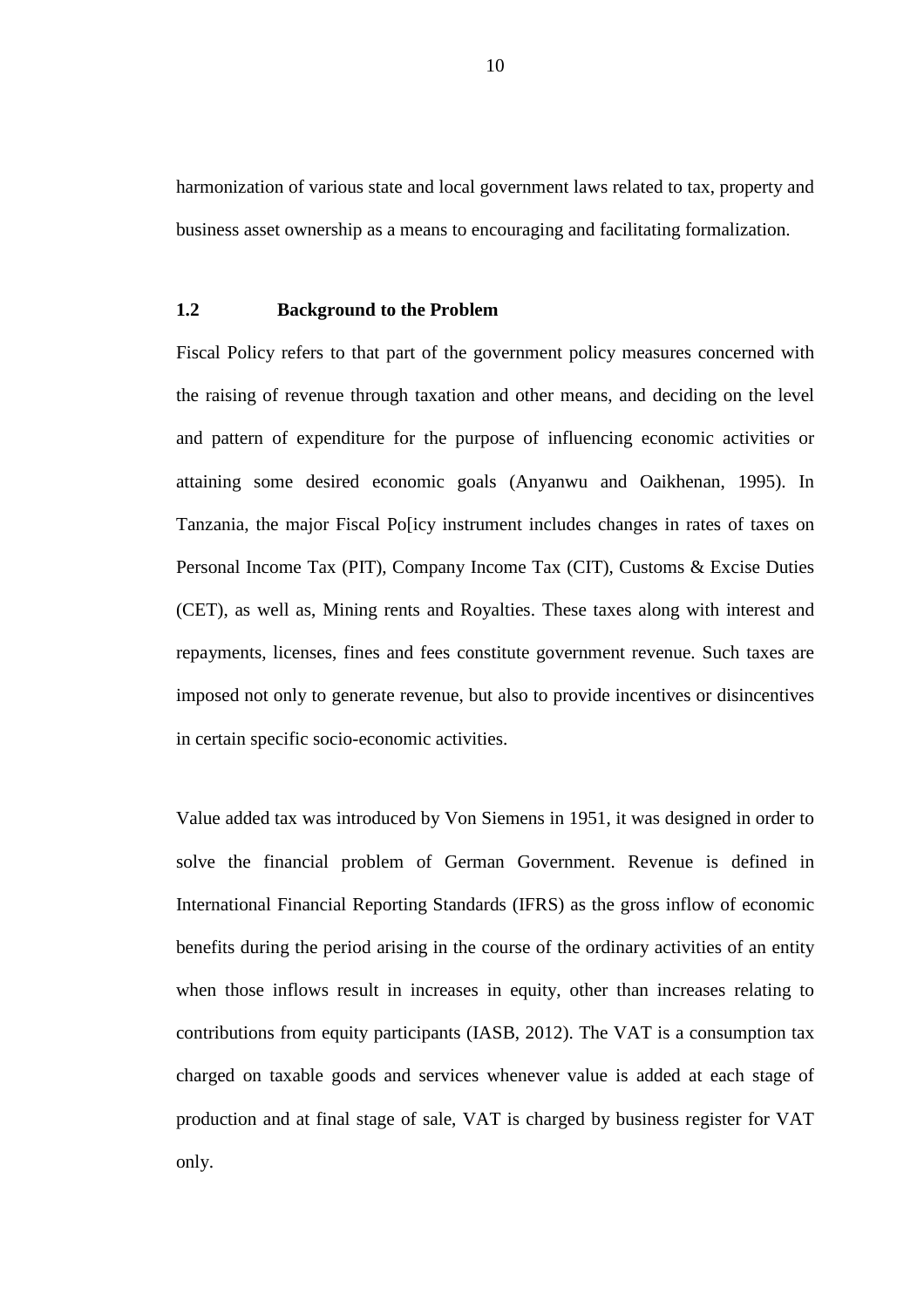As VAT is less distortive, It has been spreading world on to about 130 country adopted (study material view, 10076). VAT is not collected in full from the final seller of the product, the seller deduct from its Vat liability the amount of tax it has paid to other Vat registered business further up chain VAT therefore collected fractionally from different business. (BBC article explain the impact). As assessment of the impact of VAT on revenue collection. In the case of revenue board, VAT refers to the extent to which revenue board collect to provide services for Government obligation since established. Some of the observable measures such as VAT help to secure future revenues reduce the costs of future transactions and reduces costs associated with defective goods and services such as field services and managing complaints (Anderson *et al*., 2001).

The value-added tax is, according to Goode (1984: 157), "the most important tax innovation of the second half of the twentieth century". The speed with which the value-added-tax system has spread around the world is unmatched by any other tax in modern times. 30 years ago there was no comprehensive V AT anywhere (Shoup, 1990). In Japan, immediately after the Second World War, a short-lived V AT was implemented. In 1954 Franee introduced a limited V AT in the form of a wholesalelevel V AT to replace a multi-stage production tax (Metcalf, 1995: 127). A comprehensive value-added tax first appeared in Brazil in 1967.

This tax was designed to overcome the defects of turnover taxation and to secure a greater degree of tax coordination among the states of the Brazilian Federation (Shoup, 1990: 4). Later in 1967 Denmark became the first country to introduce a comprehensive VAT at the national level. In 1968 France merged the restricted VAT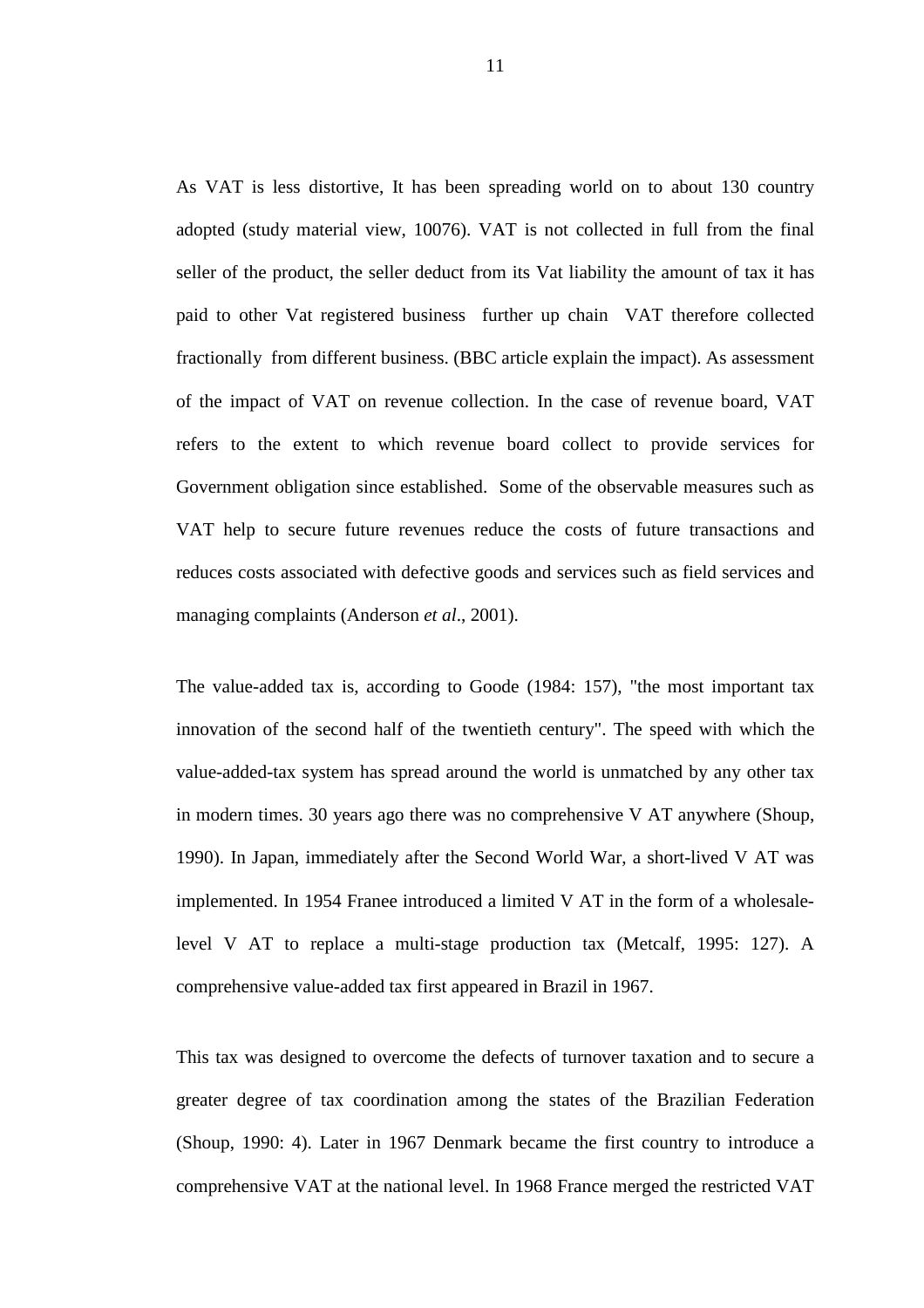with the existing turnover tax on services and a local tax on retail sales into a single, comprehensive levy extending through the retail stage. In the following years, the VAT was adopted by the other member states of the European Community to replace their turnover taxes. Sweden, in 1969, and Norway, in 1970, enacted a VAT to replace a retail sales tax.

For today, VAT is found in more than 90 countries. Of the Organization for Economic Co-operation and Development (OECD) countries, only Australia and the US do not use value-added taxes. All Latin American countries now have V AT, as do several of the ex-communist countries of Eastern Europe (e.g., Bulgaria, the Czech Republic, Estonia, Hungary, Poland, Russia and the Slovak Republie). A number of African and Asian countries have introduced or plan to introduce VAT, including Côte d'Ivoire, Indonesia, Kenya, Malawi, Mali, Niger, Senegal and South Korea (IMF, 1992).

### **1.3 Statement of the Problem**

Collection of revenue is not enough unless combined with high respect for taxpayers as a drive towards encouraging them to pay more taxes voluntarily because it is the taxpayer who has the monetary power that can change profits or loss figures in the agency's annual reports (Ambali, 2011) VAT which in turn means collection of revenue increasingly. Zanzibar Revenue Board (ZRB) has largely met its goal of promoting tax compliance through a fair, equitable and transparent application of tax laws. An increasing number of developing countries have converted their sales taxes to value-added taxes (IMF, 1992, OECD, 1995). From an economic point of view, there is, in principle, little difference between VAT and the retail sales tax (RST).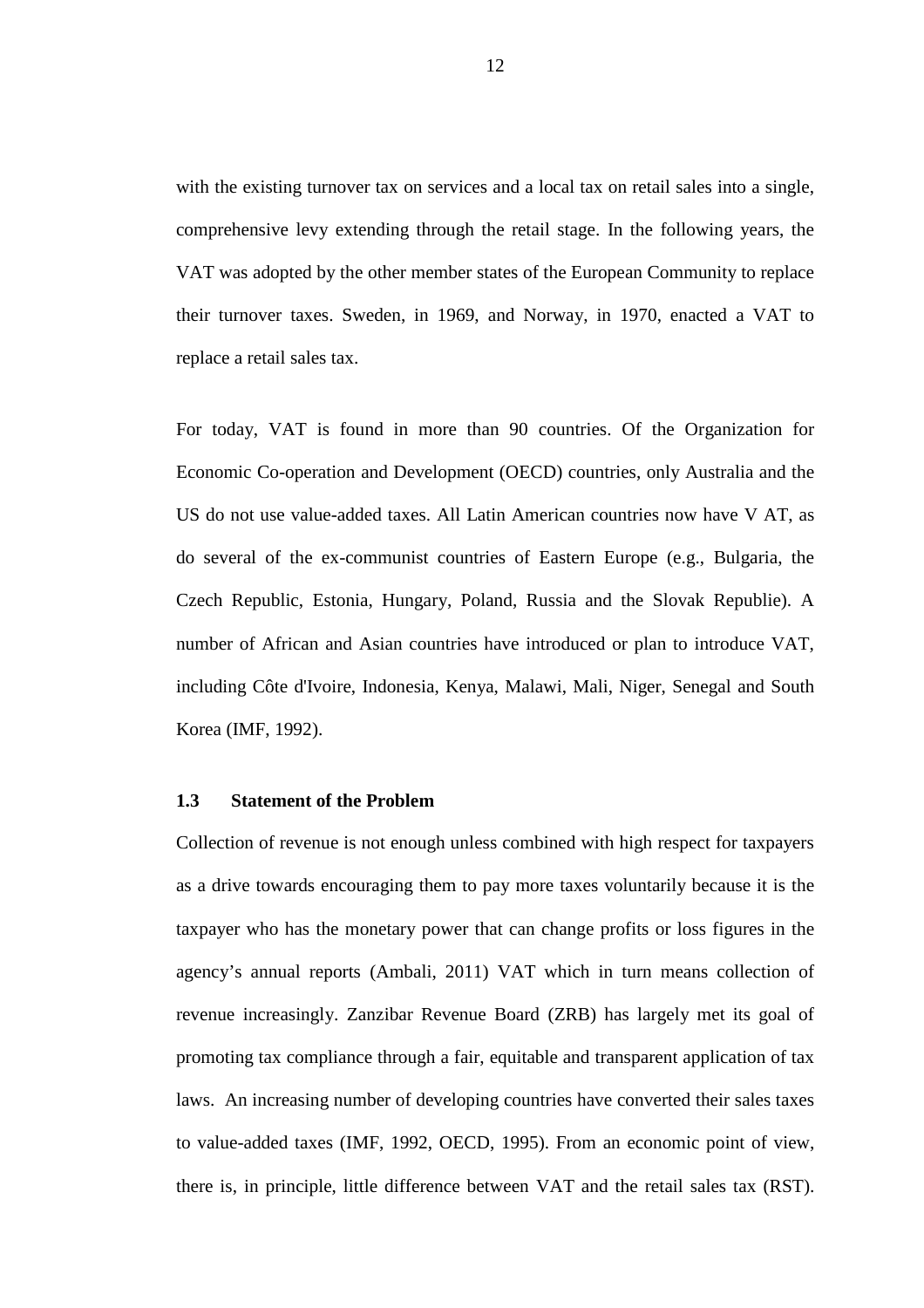Levied at the same rates and covering the same number of goods and services, both taxes should raise the same amount of revenues increase revenue or to allow lower rates of tax on commodities.

Both consumer services, e.g., restaurants, hotels and theatres, and business services (exc1uding financial services) can be inc1uded in the VAT base. Some concessions must, however, be made for social policy considerations or on administrative grounds. It would, for instance, be difficult to defend and, in the absence of a charge, to administer the taxation of health, education, social and religious services. These public services are exempted in the OECD countries.

A second group of activities often exempted includes (i) financial services, e.g., dealings in money, shares, bonds, lending money, operating bank accounts and advancing credit, (ii) insurance and (iii) gambling. These are usually exempted because of the difficulty of isolating and measuring the service element (Gilis, 1990). Exemption rather than zero-rating are chosen, principally for revenue reasons. Zerofating would ensure equal taxation of closely-competing businesses in a way that exemption does not. Exemption, however, means that some tax is embodied in the price of the services sold to businesses.

 Implementation Completion Report (ICR) is silent on performance of ZRB in this area. The absence of evidence with regard this intermediate outcome indicator affects IEG's assessment. (World Bank-Independent Evaluation Group, 2012). Therefore, this study sought to assess the impact of the VAT and GDP on revenue collection in Zanzibar Revenue Board.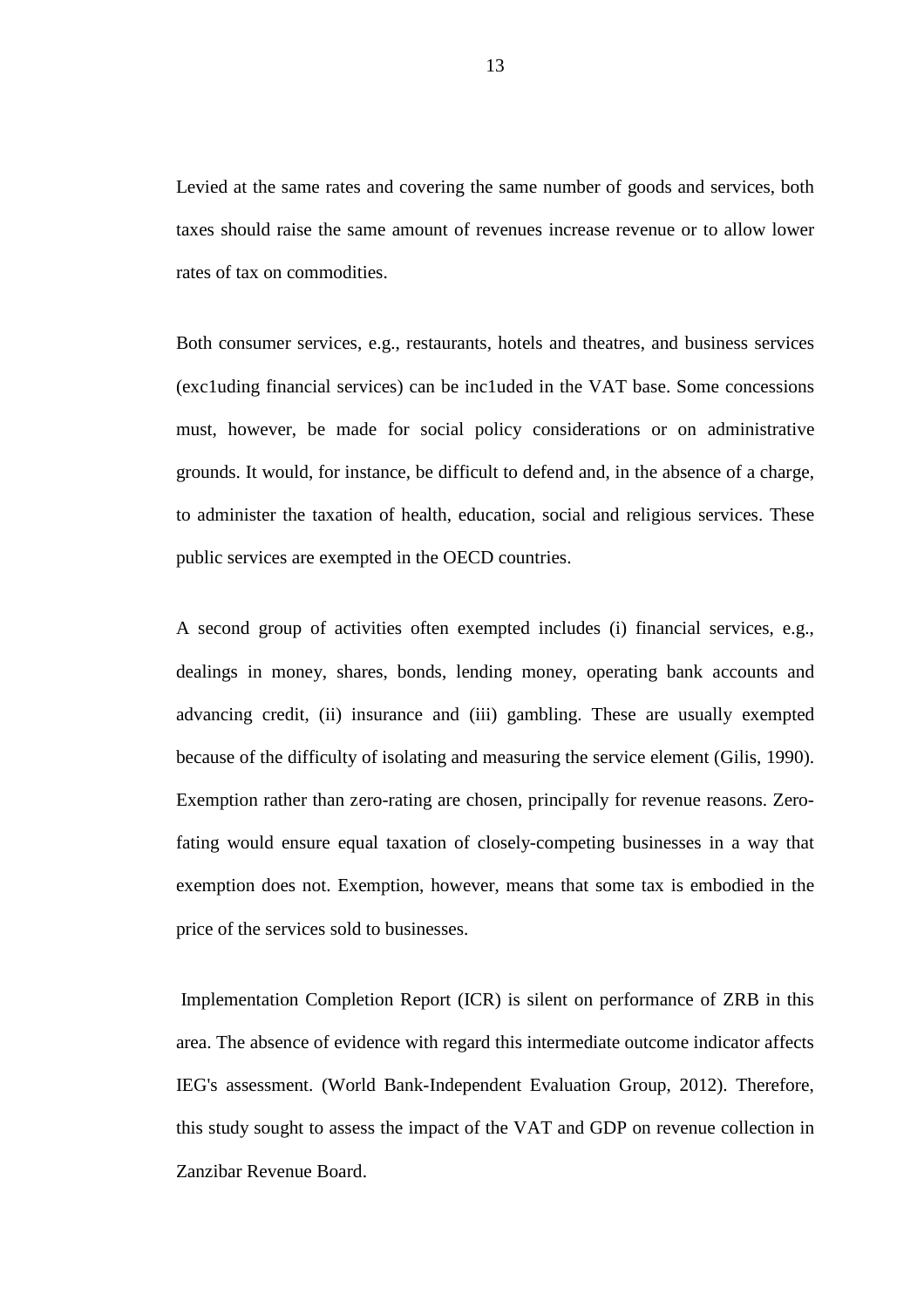# **1.4 Objectives of the Study**

# **1.4.1 General Objective**

The study sought to assess the impact of the VAT and revenue collection on GDP - ZRB.

# **1.4.2 Specific Objectives**

In order to alleviate the above problems, this study was designed to accomplish the following Specific objectives in attempt to achieve the major objective outlined above:

- (i) To examine the contribution of VAT on revenue collection in ZRB.
- (ii) To examine the extent to which VAT has contributed to the steady growth in Gross Domestic Product in Zanzibar.
- (iii) To assess the challenges of revenue Collection in ZRB.

### **1.4.3 Research Questions**

- (i) To what extent has VAT contributed on revenue Collection in ZRB?
- (ii) To what extent has VAT contributed to the steady growth in Gross Domestic Product in Zanzibar?
- (iii) What are the challenges of revenue Collection in ZRB?

# **1.5 Significance of the Study**

Findings of this study may be useful in the following ways:

Firstly, Completion for the research is one among the requirement for the award of

MBA degree of Open University of Tanzania.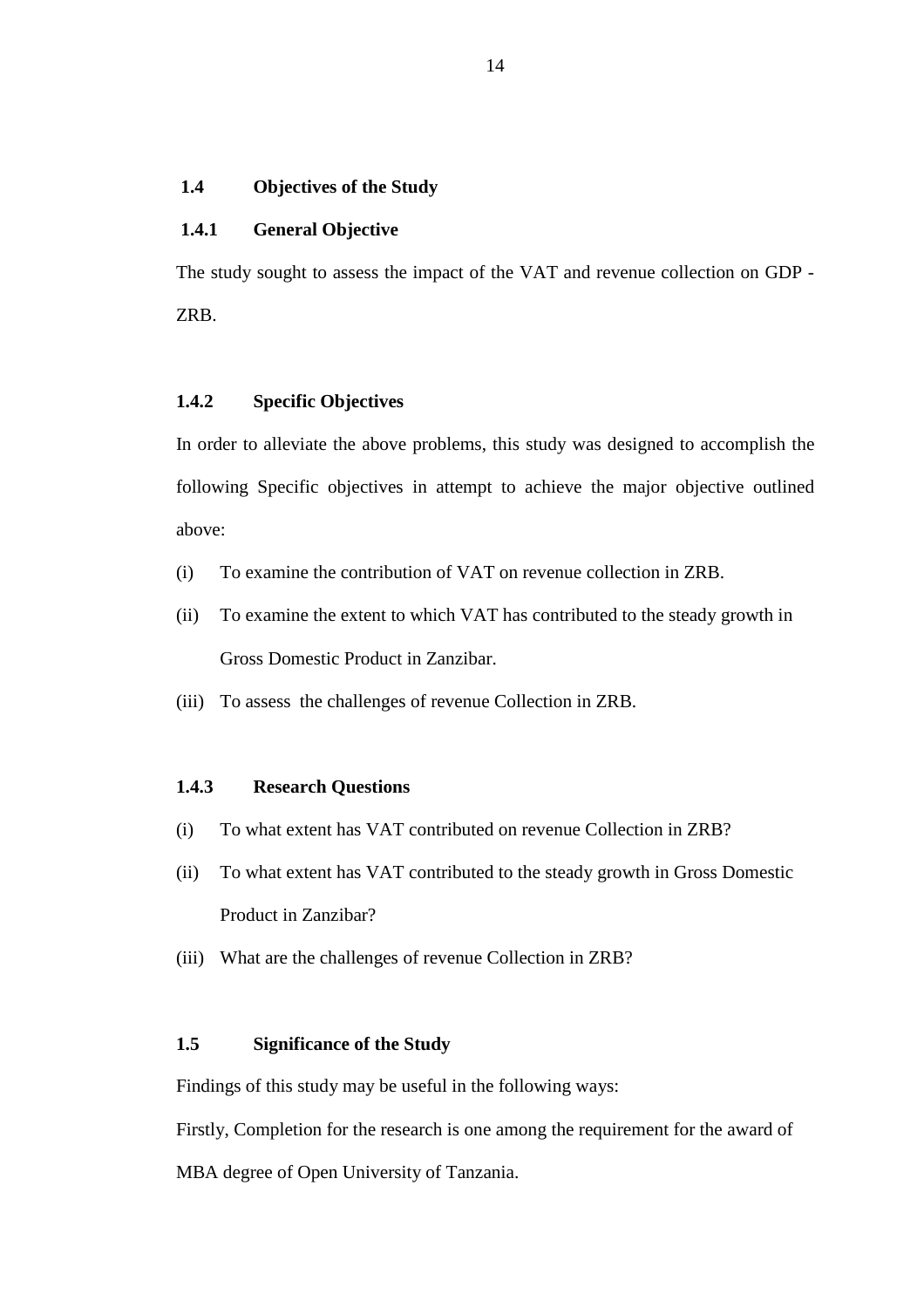Secondly, the study might help to add knowledge to our understanding of the VAT toward revenue authorities in Zanzibar, hence is useful for VAT decision making process.

Thirdly, the results of the study might be used by the Zanzibar Revenue Board (ZRB) in order to enhance Government obligation such as delivering of social services.

Fourthly, the study may also be of immense benefit for future users as well as other researchers, scholars and students.

Fifthly, the study may also provide members of the public knowledge on the importance of VAT in Tanzania and on the effective utilization of taxation to promote fiscal redistribution of income.

Sixthly, the study may explore the challenges facing ZRB in VAT collections and provides the ways to address them.

Finally, the results can also be used by the policy makers, planners and other stakeholders to develop programs and policies for better provision of services in the ZRB.

#### **1.6 Scope of the Study**

The scope of the study was limited to quantitative data of VAT, total Revenue collected by ZRB and Gross Domestic Product of Zanzibar covering the period 2002-2012 to evaluate the extent that VAT has contributed to the steady growth in Gross Domestic Product in Zanzibar and to examine the contribution of VAT on revenue collection in ZRB.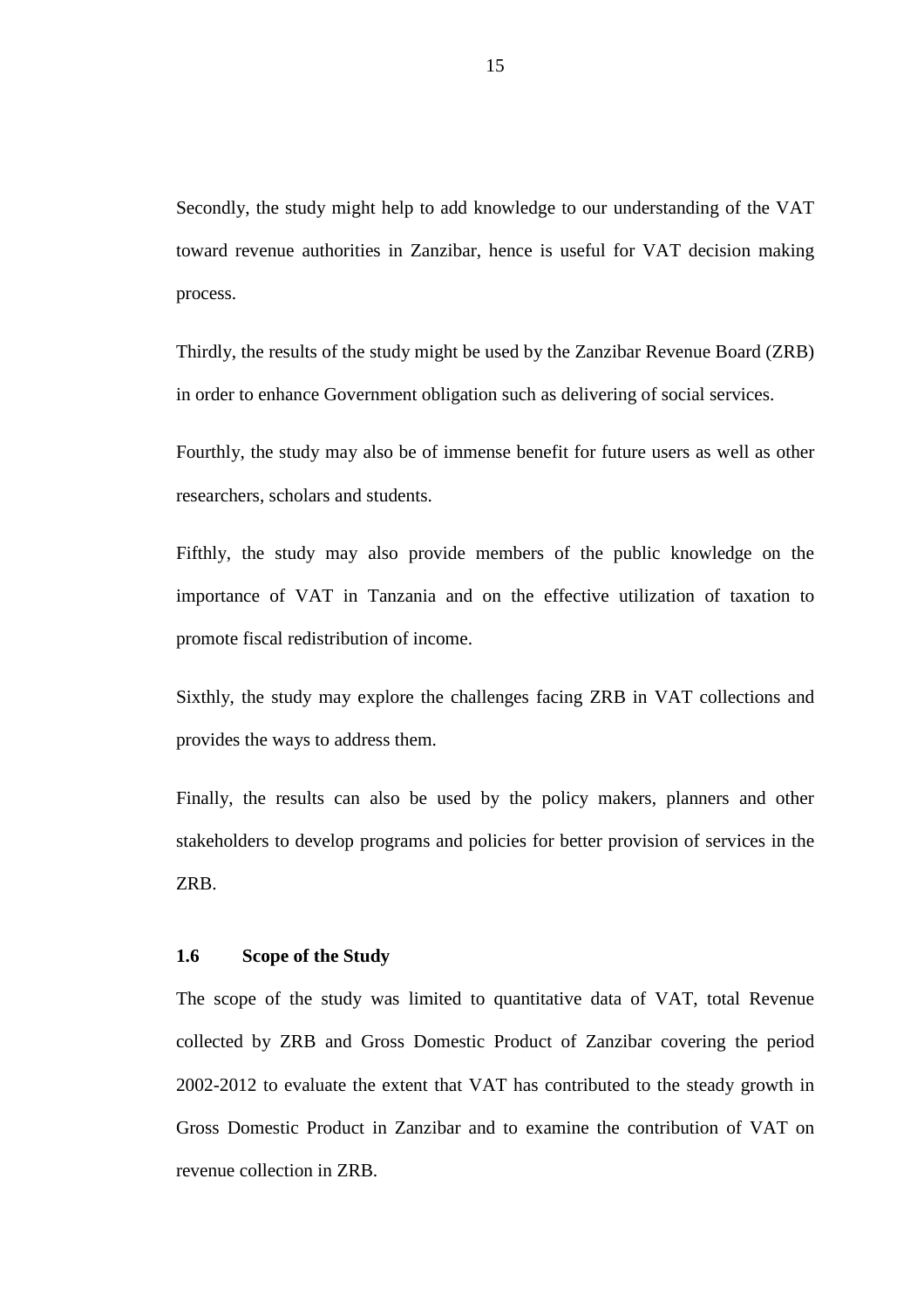# **1.7 Study Limitations and Delimitations**

The researcher of this study faced a number of limitations when conducting this study. These limitations are:

Financial and budgetary constraints, this limitation was due to the fact that the researcher was self-sponsored and the process of conducting research required a lot of financial resources to carry out various activities, such as to develop and distribute questionnaires for respondents and other stationary services which are more expensive as compared to researcher's ability to afford them effectively. Also another obstacle of the study was the tight schedule of the respondents who are ZRB's tax official.

In additionally, Time schedule by the university management was limited which affected the research contents. However, efforts were put in place to mitigate the impacts of these challenges on the result of the study. Also the study was faced by the following delimitations: these are only the study used quantitative data of VAT, total Revenue collected by ZRB and Gross Domestic Product of Zanzibar covering the period 2002-2012. When assessing the challenges of VAT collection in ZRB, the study interviewed only twenty (20) respondents of ZRB's staff.

### **1.8 Organization of the Study**

This chapter presented the introduction of the study, background of the problem, statement of the problem, General objective of the study, specific objectives, Research Questions, Study Limitations and Delimitations, significances of the study and scope of the study.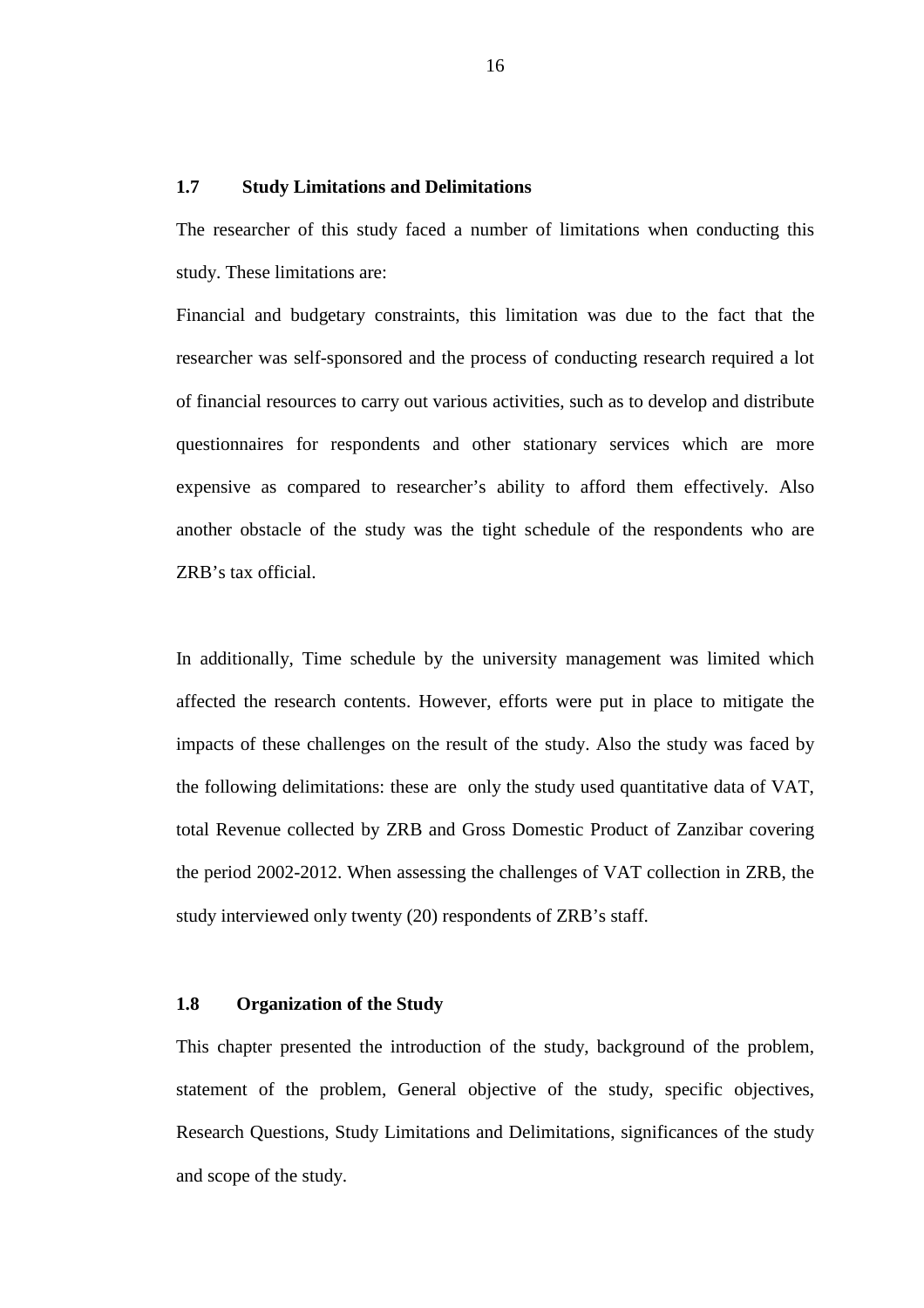### **CHAPTER TWO**

### **LITERATURE REVIEW**

#### **2.1 Overview**

 This chapter presents theoretical and empirical reviews of the study. Thus the key terms and concepts of the study will be defined and various theories related to revenue collection will be discussed. Also literature analysis will be made to show the knowledge gap and the relevant of the study. Furthermore, a conceptual framework for addressing the research problem will be presented as well as various lessons that will be learnt from the literature.

#### **2.2 Conceptual Definitions**

#### **2.2.1 Value Added Tax**

The VAT is a consumption tax charged on taxable goods and services whenever value is added at each stage of production and at final stage of sale, VAT is charged by business register for VAT only. (*www.tra.go.tz).* 

Also Bird (2005) defined value added tax as a multi stage tax imposed on the value added to goods and services as they proceed through various stages of production and distribution and to services as they are rendered" which is eventually borne by the final consumer but collected at each stage of production and contribution chain. The United Kingdom Statement of Standard Accounting Practice (SSAP) No 5, defines Value Added Tax as "a tax on the supply of goods and services which are eventually borne by the final consumer but collected at each stage of production and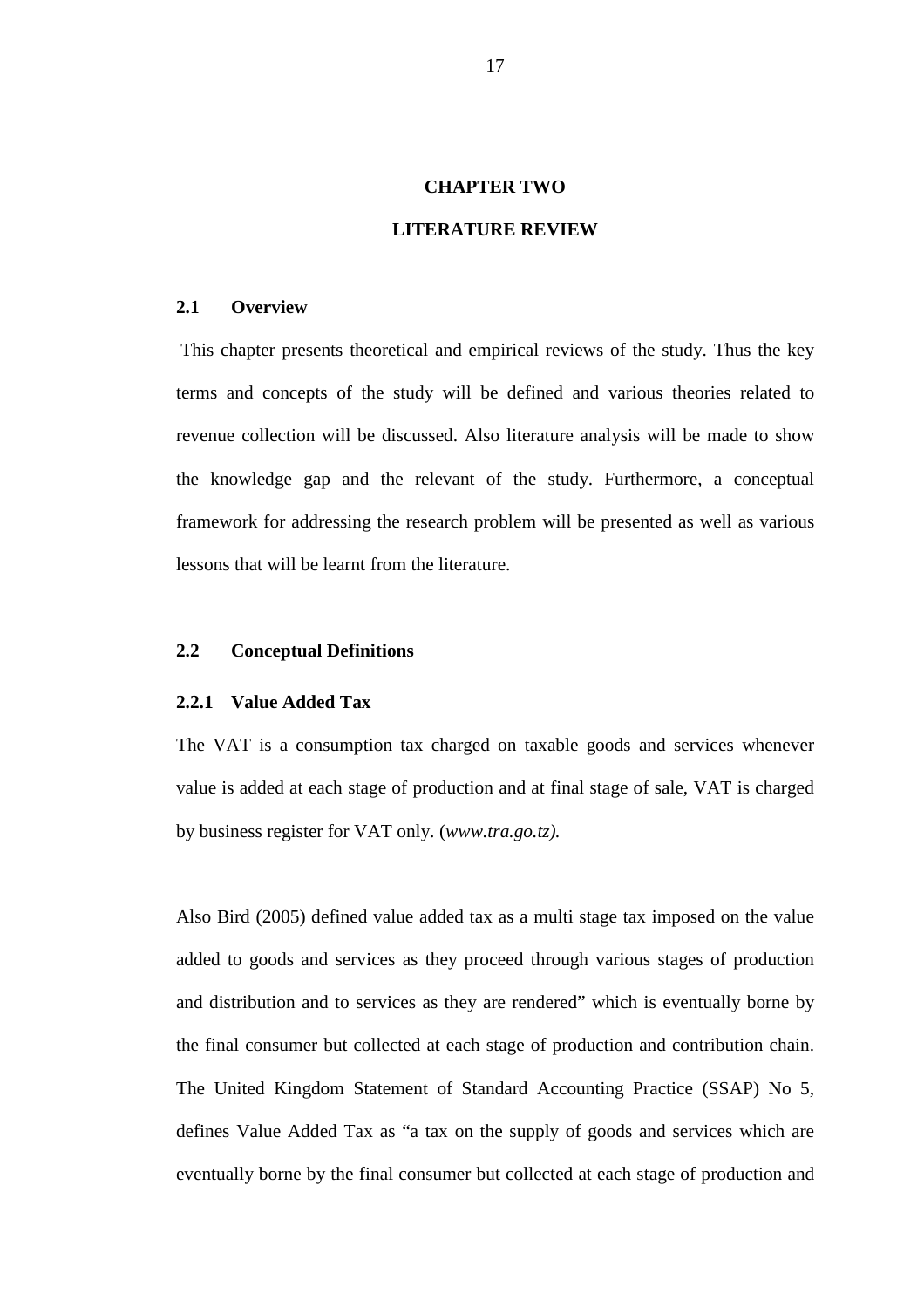distribution chain". This definition of (SSAP) expresses three essential characteristics of VAT. These are:

That the tax is a consumption tax.

The burden of VAT is multi-stage.

The value added is an important feature to VAT because the determination of value added is central to the calculation and computation of VAT.

Value added is described as the increase in the value of goods and services in the process of production or delivery.

# **2.2.2 Revenue**

All governments undertake activities which are economic in nature and are either transfers or exhaustive, which may lead to the output of goods and services. Whichever way government requires financial resources on a regular and steady basis to achieve their objectives (Ogiji, 2004) Public revenue according to Nnadi and Falodun (2003) is a term used to describe all the income expected by the government within the budget period. It consists of recurrent and capital revenue. Recurrent revenue is the money received regularly every year by way of taxes, fees, fines and so on. Capital revenue consists of all bulk loans and grants received by the government from within the economy, or from abroad.

Revenue is the income accruing from taxation to a government during a specified period of time, usually a year. or revenue is the gross income from a business enterprise, investment, property, etc or something that yields a regular financial return. (www.dictionary.com).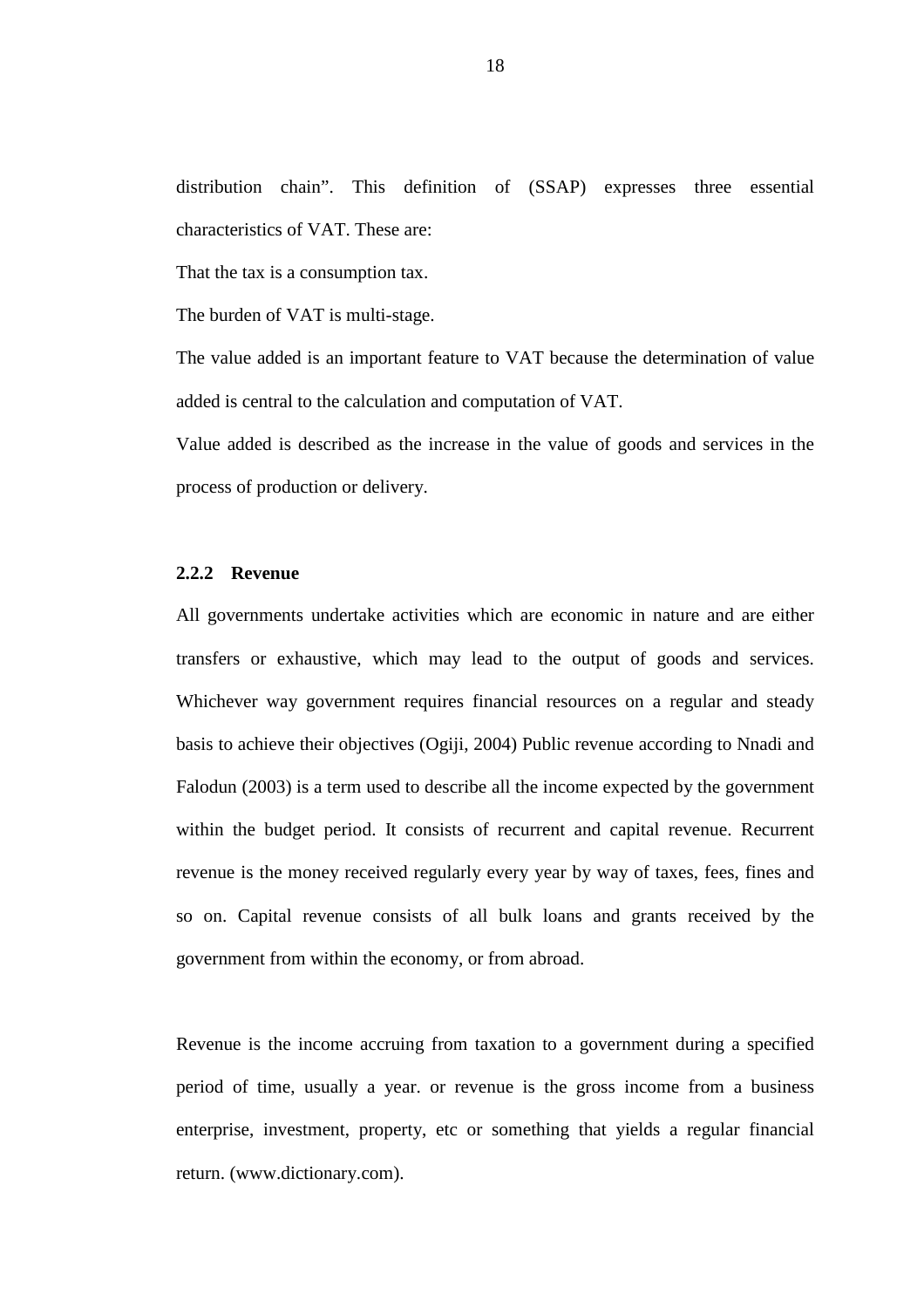#### **2.2.3 Gross Domestic Product - GDP**

The GDP is a numerical metric that measures all the finished products and services produced by a particular population, usually a single nation or collection of nations, such as the European Union. The GDP is calculated by adding the sum of all consumer spending, government spending, business spending and total imports less total exports for the time period in question. This metric is used to assess many aspects of a nation's economic health, including general growth patterns and standard of living. In years when the GDP is at an increase, the economy is understood to be growing, unemployment tends to be down and exports tend to be up. (www.investopedia.com).

#### **2.2.4 Features of the VAT**

The reasons why so many countries have adopted the V AT are usually connected with the following assumed features of the tax; neutrality, stability and flexibility, in addition to its revenue potential:

VAT is considered to be neutral with respect to foreign trade, and does not distort domestic production and distribution.

VAT is considered to be neutral regarding the production technique that a business adopts. In other words, it makes no difference for the tax liability whether a product is manufactured with a capital- or labor-intensive technology.

VAT is considered not to be influenced by the forms or methods by which business is conducted.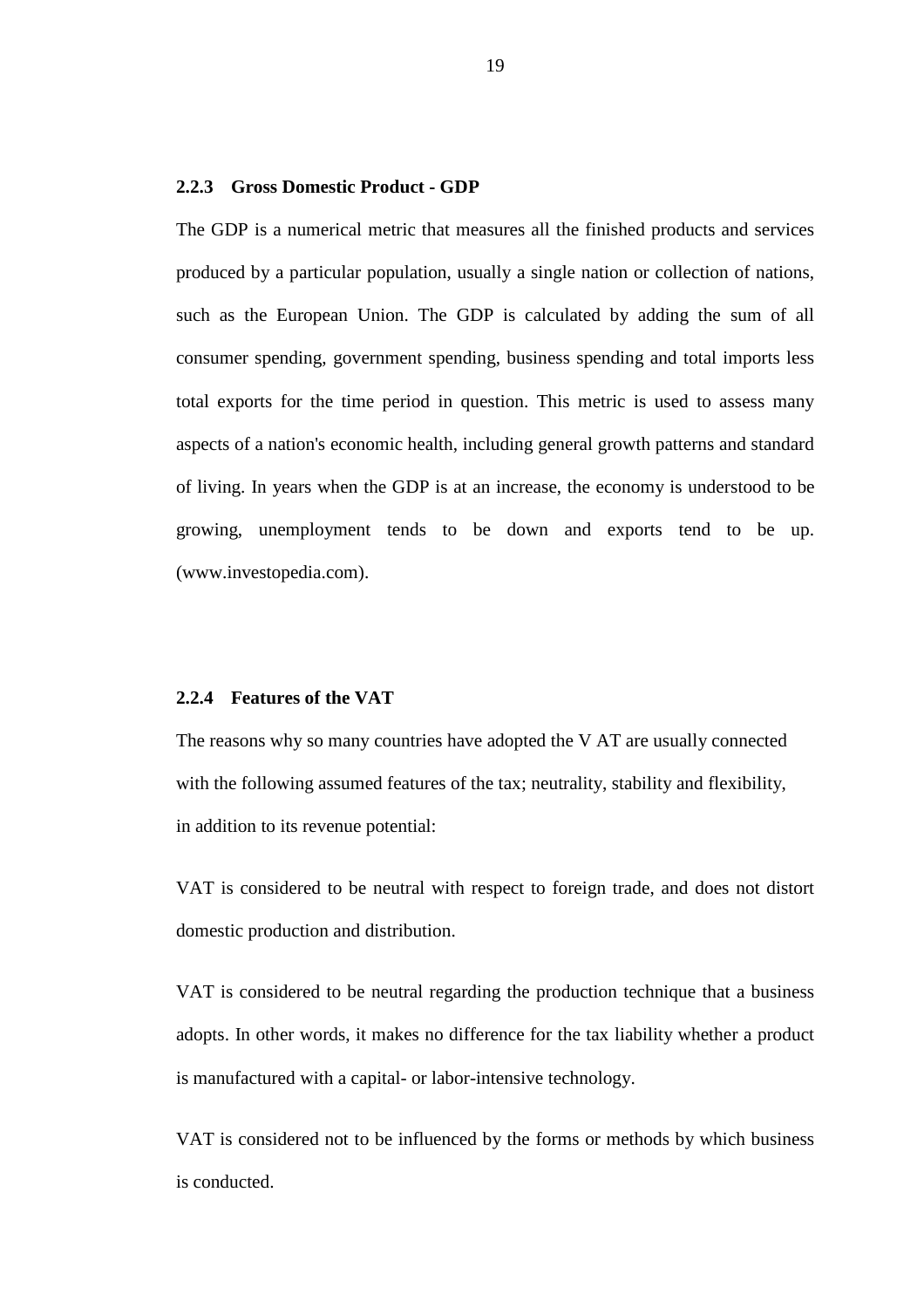VAT is considered to be a relatively stable source of government revenue.

Since consumption as a share of GDP fluctuates little, by implication the VAT is a stable source of revenue.

VAT is a relatively flexible tax instrument; a change in the rate translates immediately into more or less revenue. This is partly because the consumption as a share of GDP in general fluctuates little, and partly because the V AT is collected on a current terms.

In addition to the points made above, consumption taxes are often considered as an efficient means of taxation, since it is less likely to distort economic behavior than income taxes (see Atkinson and Stiglitz, 1980; and Kay, 1990). With high marginal rates of income tax, individuals may have less incentive to work hard.

With a consumption tax, the extra income is not taxed until it is spent. Consumption taxes can also be levied on a wide base. The wider the tax base, the lower rate is needed to raise a given amount of revenue. In theory, people should be taxed on everything they buy; in practice, many countries have numerous exemptions from VAT while others tax some goods at lower rates.

A VAT taxes the value-added in production through the various stages of production. Value added is simply the difference between the value of the goods and services sold and the value of goods and services purchased as intermediate inputs.

Under a VAT, the sum of purchases (i.e. the value added at earlier stages) and value added by the firm itself equals (by definition) the value of the inputs (which have a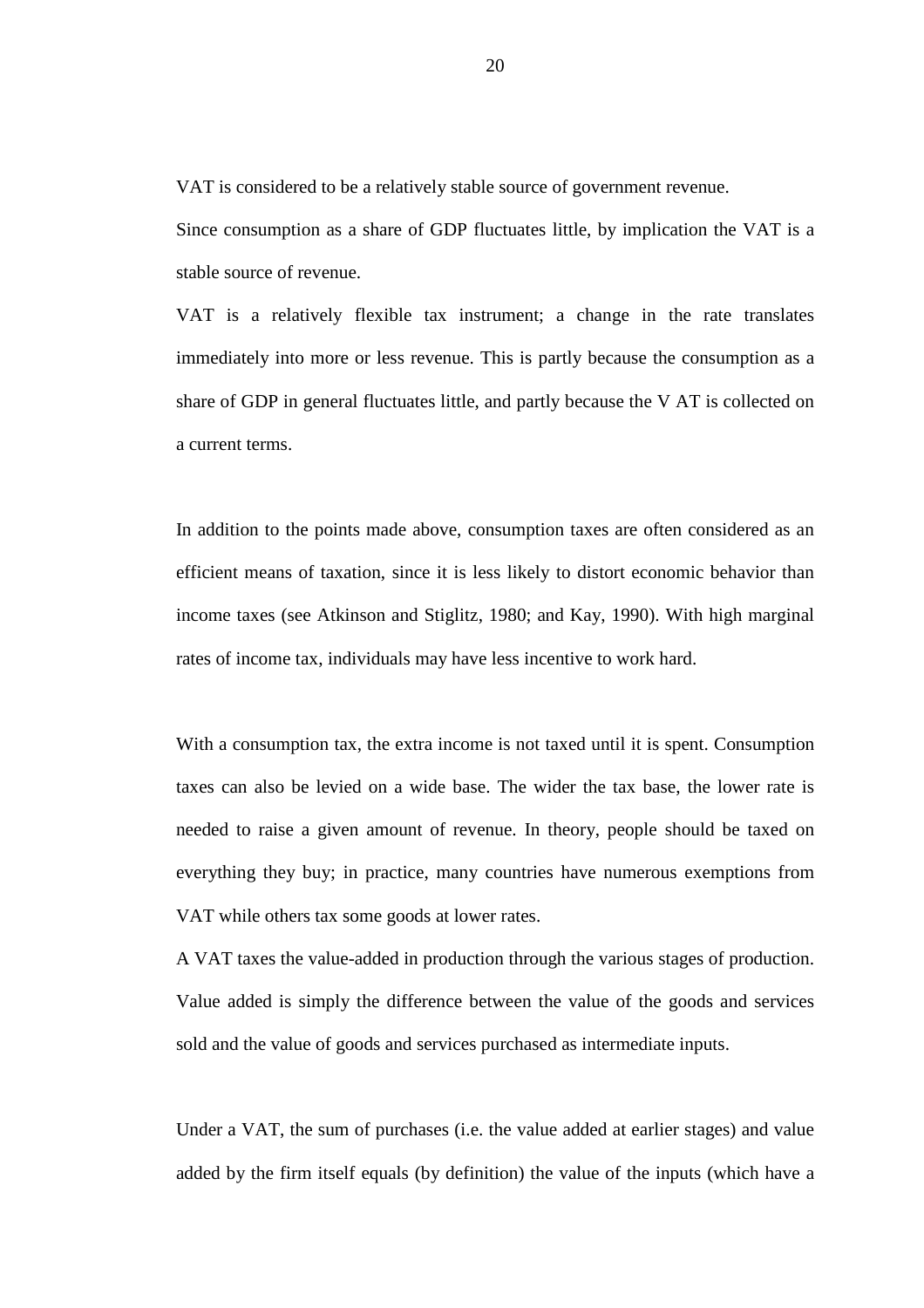full tax credit attached to them) of the next firm in the production distribution process. As a result, the same value-added is never taxed twice; that is, cumulative effects do not occur. Moreover, at the final retail stage the sum of all values added throughout the process and, by the same token, the sum of all the differences between sales and purchases equal the consumer price, excluding tax.

The final price, that is the price paid by consumers, has therefore to cover all the values added at the successive stages. VAT thus provides a systematic mechanism for taxing final consumption while relieving transactions in intermediate goods. In comparison, the retail sale tax is levied only at the time of sale to the consumer. The total tax collected piecemeal under the V AT from all stages of production and distribution is equal to a tax collected on the sale from retailer to the final consumer or user, that is, a retailer-sales-tax. This equivalence has sometimes led to a VAT being termed a national sales tax (Metcalf, 1995).

#### **2.2.5 Comparing VAT and Sales Tax**

An increasing number of developing countries have converted their sales taxes to value-added taxes (IMF, 1992, OECD, 1995). From an economic point of view, there is, in principle, little differences between VAT and the retail sales tax (RST). Levied at the same rates and covering the same number of goods and services, both taxes should raise the same amount of revenues. If VAT is identical to a retail sales tax, why not collect the full tax at the retail stage through a RST.

While the economic effects of the two taxes would be the same, the design and administration of the taxes differ. VAT is usually preferred for four reasons: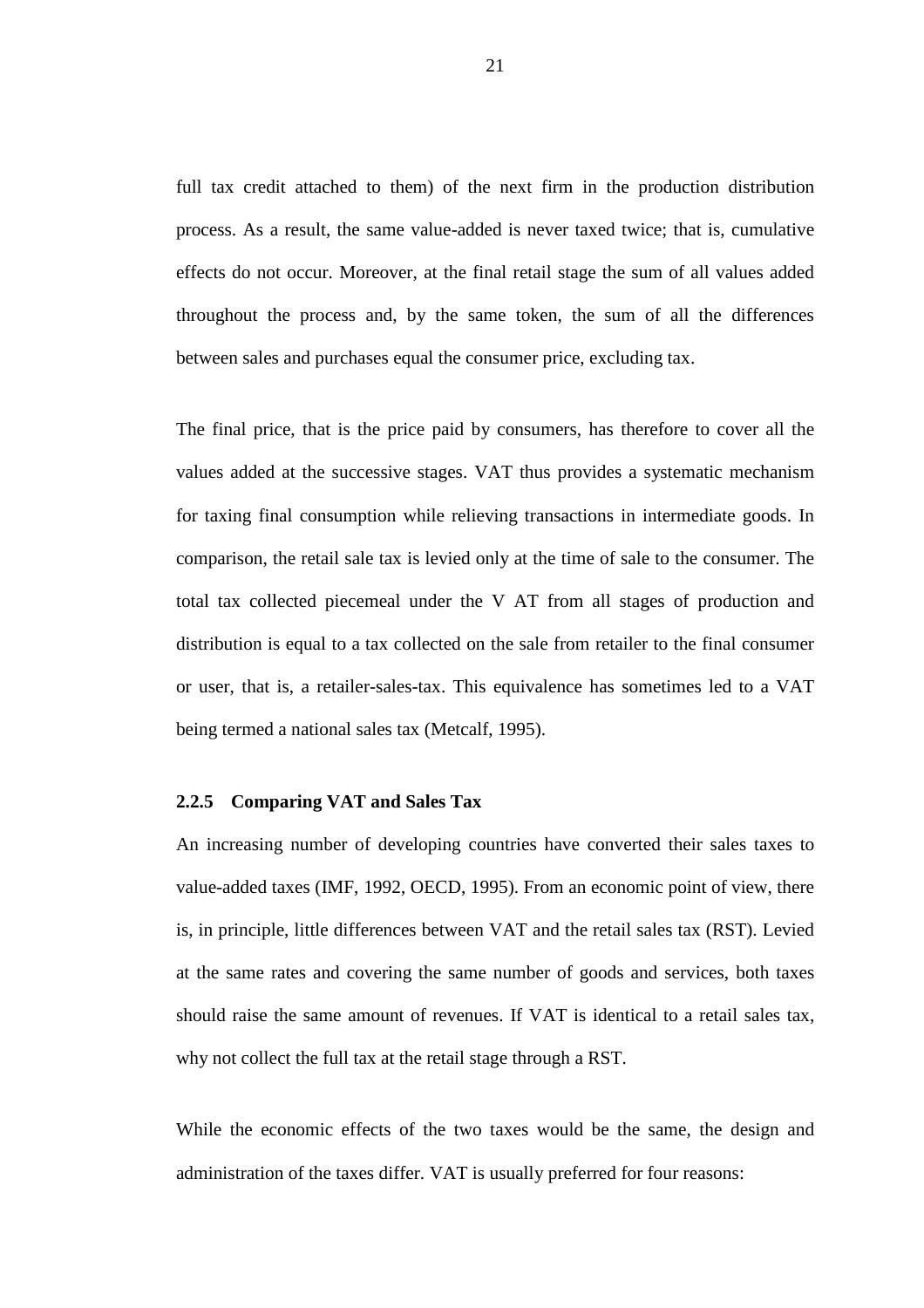The potential coverage of the tax;

Its ability to distinguish producer goods from consumer goods;

Its ability to (effectively) correct border tax adjustments; and Its administrative feasibility

It is sometimes argued that the different ways in which a VAT and a retail sales tax are collected may make enforcement of VAT more efficient.6 Under a retailer sales tax system, producers, wholesalers and retailers do not pay tax when they buy or sell from one another. VAT in contrast, is paid throughout the production chain. Registered intermediaries, but not the final consumer, reclaim VAT by presenting a set of invoices to the tax authorities.

This may make VAT harder to avoid. While a good is being produced, sellers have an interest in proving that they have paid the tax on their inputs in order to reduce the tax liability on their sales. With a retail sales tax system, in contrast, the burden of collecting the tax lies entirely with the final seller of the good. If (s) he fails to charge it, the tax on the whole value-added is lost. As the tax rises, the incentive to avoid it increases.

By limiting such incentives governments can set VAT at higher rates than they could with retail sales tax. It is probably no coincidence that sales tax in the United States are 8 percent, on average, compared with a total OECD average for consumption taxes (including VAT) of nearer 20 percent (Economist, 1995). As a rule of thumb, it is often reckoned that 10 percent is the highest level at which a sales tax can be set without large-scale attempts at evasion.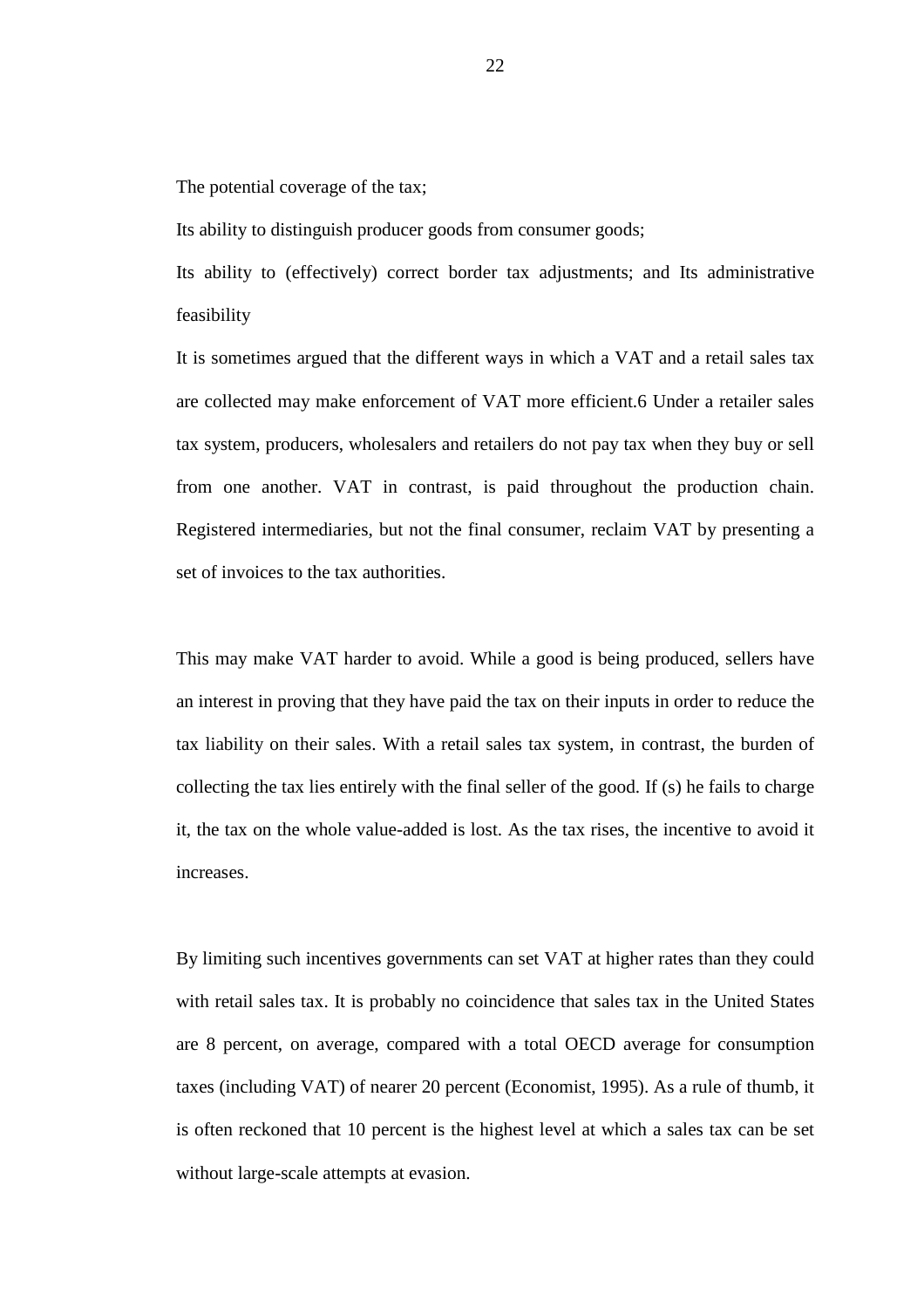# **2.2.6 Alternative Types of VAT**

There are three broad types of VAT:

The consumption VAT

The income VAT

The gross product VAT

The gross domestic product (GDP) can be used as a starting point for illustrating the bases of the three VAT variants, and the relationship among them, since it represents the total sum of the value added in the domestic production of goods and services (Zee, 1995: 86). For illustrative purposes, I consider a two-factor (labor and capital), two-sector (private and public), open economy, where C is private consumption, I is gross investment, Gc is public expenditure on goods and services, Gw is public expenditure on wages and salaries, and (X-M) is the trade balance measured as the value of exported (X) less imported (M) goods and nonfactor services. Gross domestic product then equals:

 $GDP = C + I + Gc + Gw + (X-M)$ 

Gross domestic income (GDI) is the sum of factor income payments (i.e. wages for labor; and interest, profits, etc., to capital) - often referred to as the value added  $(V)$  and depreciation (D):

 $GNI = V + D$ 

The basic national accounting identity is given by:

 $GDP = GNI$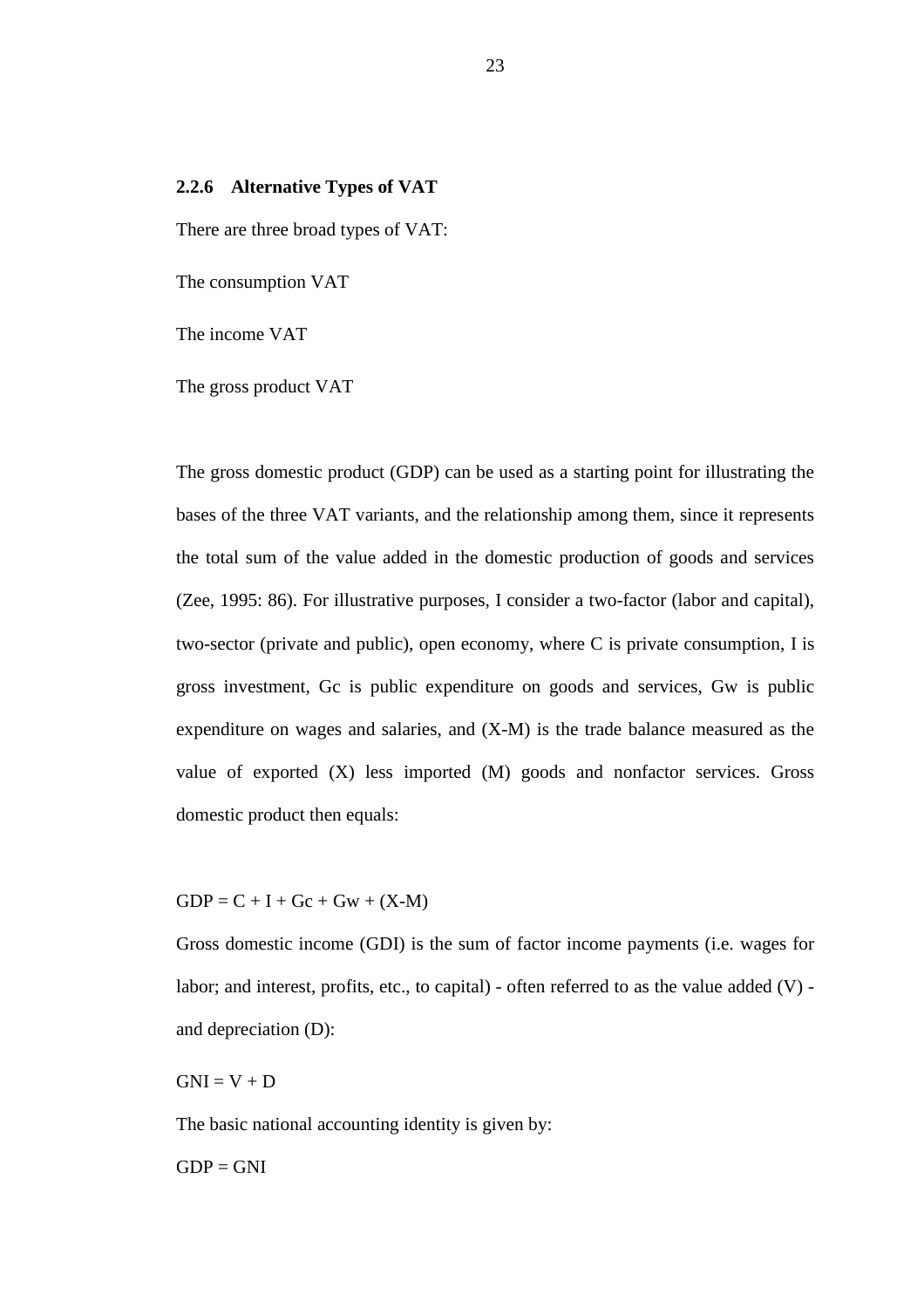This last equation can be stated in terms of either factor cost (i.e., exclusive of indirect taxes net of subsidies), or market prices (i.e., inclusive of indirect taxes net of subsidies). The gross product VAT (P- VAT) has the broadest base of the three V AT types. It taxes all expenditures (except public sec tor wage expenditure, which is not taxed under any variant of VAT), on GDP if implemented on the origin principle, and on GDP adjusted for the trade balance if implemented on the destination principle.

Assuming that the origin principle is used, then the base of p- VAT can be expressed as P-VAT base = GDP - Gw =  $C + I + Gc + (X-M)$ 

The tax is computed by subtracting from a firm' s sales only purchases of goods that are used up currently, not purchases of machinery or other capital goods. This type of VAT is in restricted use, probably because it disallows deduction of both purchases of capital goods and depreciation, and, thus, strongly discourages investment by discriminating the use of capital goods.

The second main form of VAT is the income type VAT (I- VAT). Gross investment Expenditure of the economy reflects the actual aggregate expenditure on capital goods in a given period. However, par of this expenditure is used to compensate for capital goods that have been consumed or depreciated. While depreciation as such is simply a bookkeeping entry and does not represent an actual economic trans action, it does affect the computation of profitability, and therefore the value added, of firms (Zee, 1995: 87). The aggregate tax base is equivalent to that for a comprehensive income tax, excluding depreciation from its base: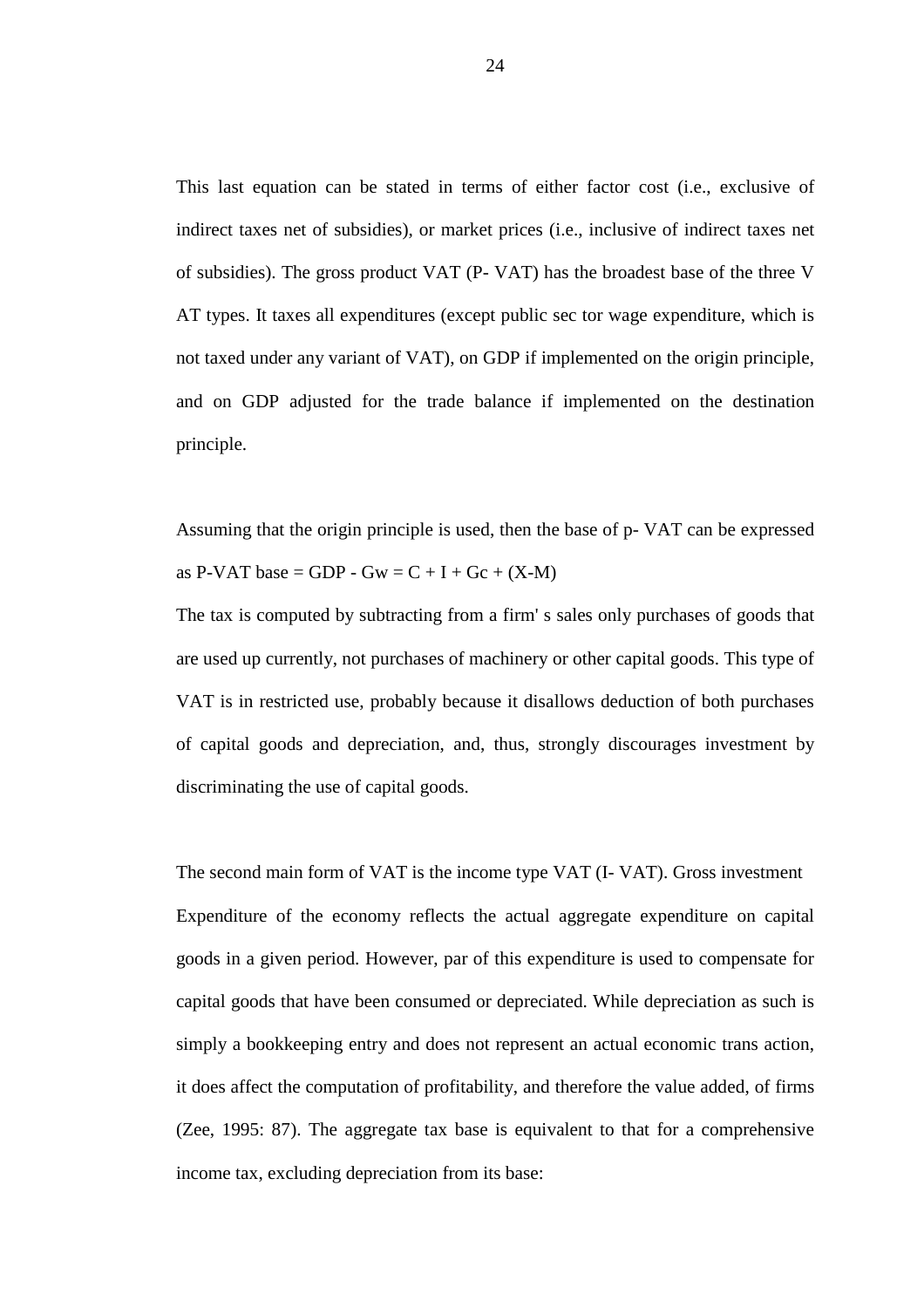i-V AT base = GDP - Gw - D = C + (I - D) + Gc + (X-M) = V – Gw

The last equality in this equation indicates that the base of an I-V AT is the sum of factor income payments (net of government wage expenditure). Hence, it relies on understanding the general cash flow for a firm. This type of V AT is used, for example, by Argentina and Peru.

The consumption VAT (C-VAT) is the most common type. The taxes is levied on the total value of sales at each stage of production and allow a credit for any V AT paid on inputs in production. Thus, in addition to depreciation, expenditures on capital goods which contribute to a net augmentation of the capital stock are not taxed. Thus, the entire gross investment expenditure is excluded from the tax base:

$$
C-VAT base = GDP - Gw - I = C + Gc + (X-M)
$$

The C- V AT is the most neutral of the three VAT types since it does not generate distortion in the production process between capital and other inputs. It can be considered a general tax on consumption (inc1usive of net exports if implemented on the origin principle, as shown above). Providing the narrowest base of the three VAT variants, C-VA T requires the highest rate to achieve a given revenue yield.

If the trade balances (X-M) is removed from each of the three VAT bases, the V AT variants would be converted to the destination principle. In this case, the C- VAT base becomes:  $C$ -VAT base =  $C$  + Gc

This relation corresponds to the total sales tax at the retail level. Hence, a C- VAT implemented under the destination principle is equivalent to a retail-sales tax.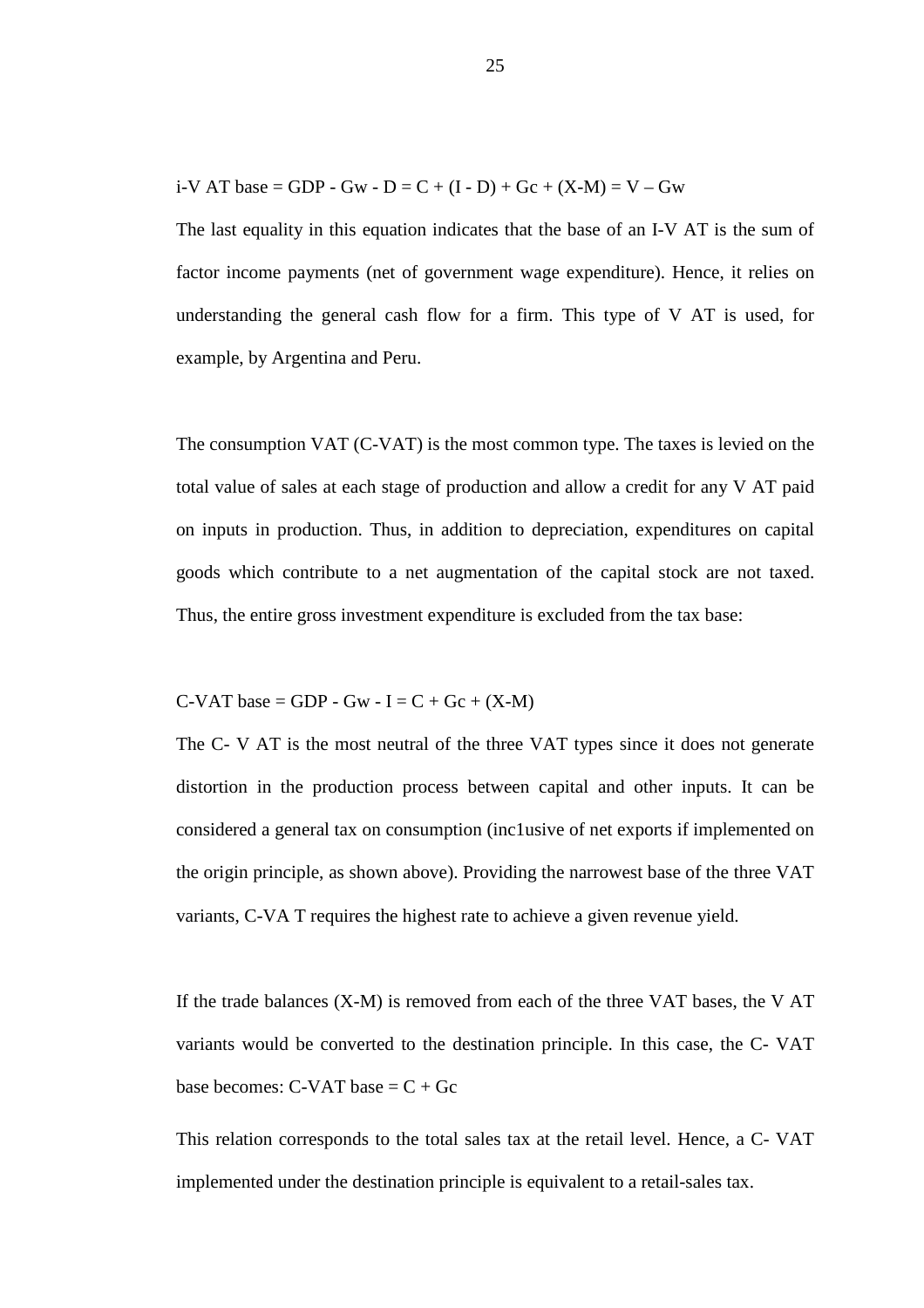However, the administration and collection mechanisms of the two taxes are quite different.

# **2.2.7 Principles of Implementing VAT**

Each of the three variants of V AT can be implemented under two principles - the origin and destination principles; and by using two main methods of computation the credit-invoice and subtraction methods (OECD, 1995; and Zee, 1995).

Under the origin principle the V AT is imposed on the value added of all taxable products that are produced domestically. Under the destination principle the V AT is imposed on the value added of all taxable products that are consumed domestically (Zee, 1995: 88). The distinctions between the two principles are based on the location of production and consumption, and not the type of products being produced or consumed. The two principles are identical in a closed economy. In an open economy, the differences between them lie in the treatment of exports and imports. Under the origin principle, exports are taxed but imports are not, while the converse is the case under the destination principle.

Most countries that have a VAT have implemented it on the destination principle.

This is due to two main reasons (Zee, 1995). First, the destination principle is regarded as effective in ensuring that traded products contain no V AT elements of the exporting countries. The origin principle, in contrast, which allows imports entering a country to bear the VAT burdens of exporting countries most likely, will lead to undesirable tax competition, implicating that flexible prices and exchange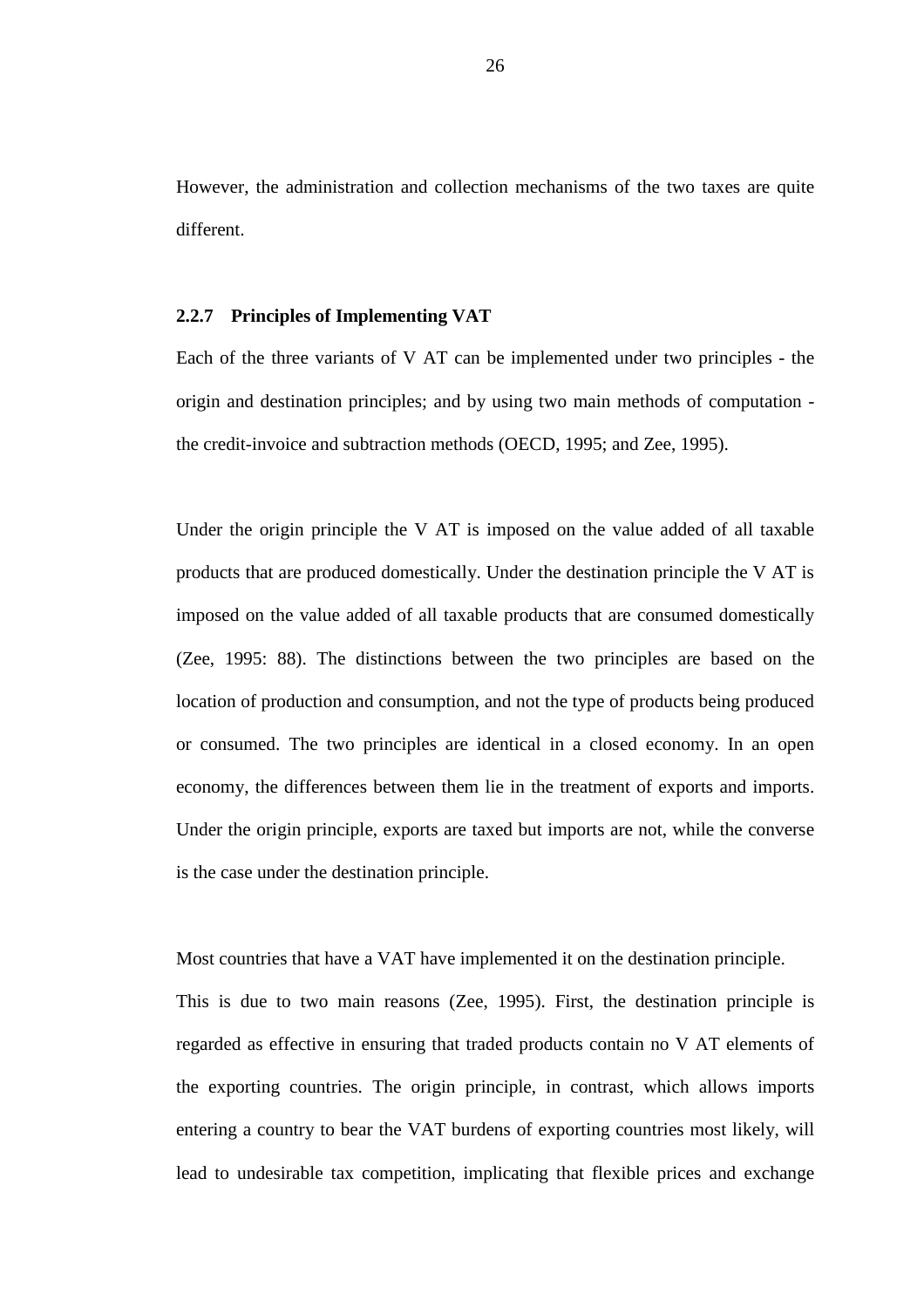rates are not being viewed as adequate mechanisms for alleviating such behavior among trading countries.

Second, although the destination principle requires border tax adjustments, such adjustments can be carried out with relative ease. In any case, they seem to be a small price for circumventing the potential valuation problems associated with the origin principle

# **2.2.8 Tax Enforcement**

The tax enforcement unit in TRA which is under Debt Management is comprised of three functions including collection, examination and investigation. Each function is separate yet interrelated so as to instill voluntary compliance with the tax laws. In the case of ZRB, it is under Tax Investigation and Audit department. The enforcement exercise in both cases (TRA and ZRB) insists on continued effort to effectively administer and collect while affording the best service possible in order to maintain fairness to all taxpayers. In support of the overall tax administration missions in Zanzibar, tax enforcement serves the purposes to discover potential tax law violations in a manner that fosters confidence in the tax system and compliance with the law.

Despite the efforts made, tax enforcement represents a significant problem for the tax systems in Zanzibar because they do not have necessary resources or the know how to discover dishonesty, tax evasion or to handle complicated tax issues. In that regard, the effort made by the staff to perform major enforcement activities including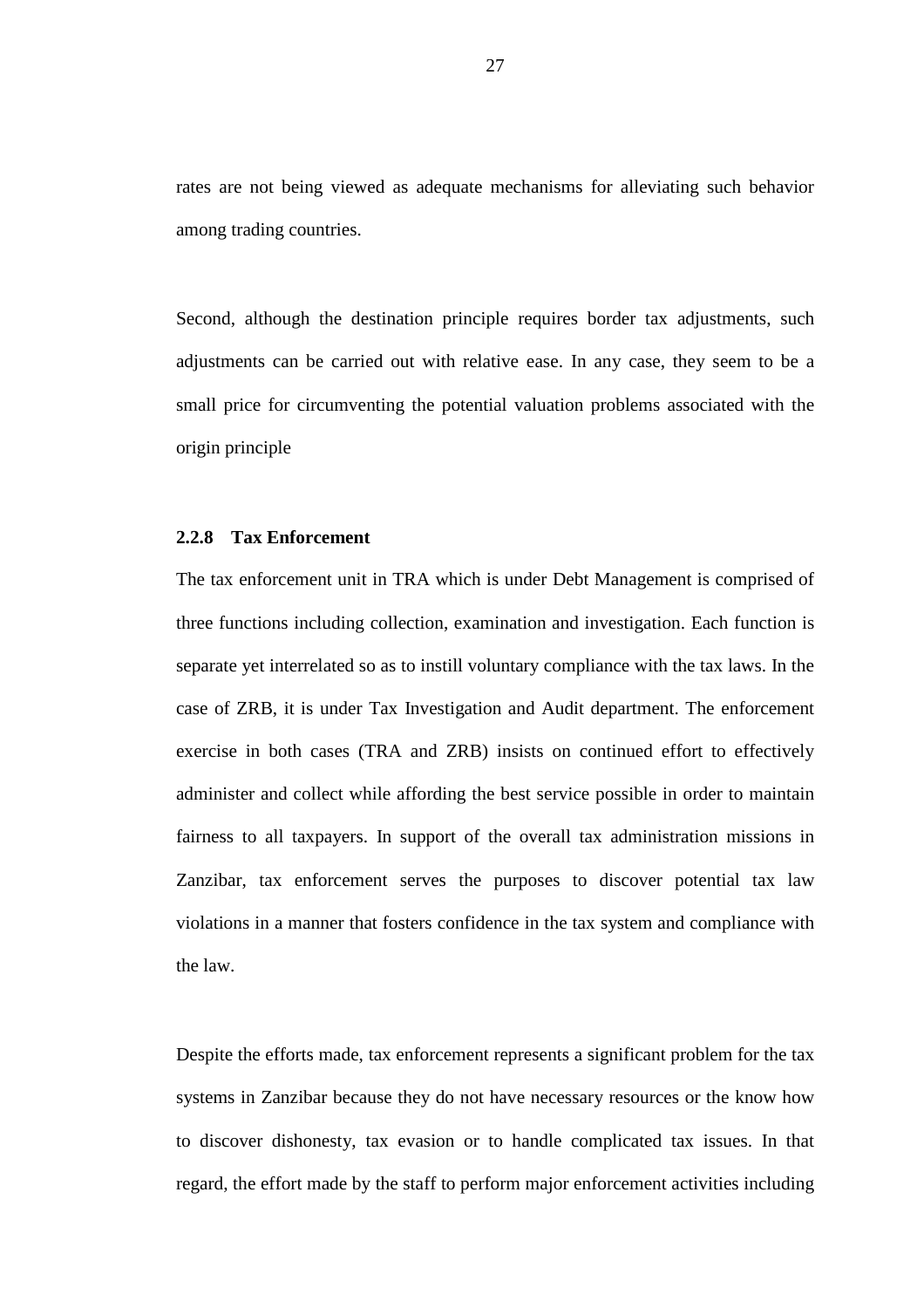provision of urgent notice, close up of accounts and businesses, write offs, follow up of arrears, etc. is being jeopardized.

# **2.3 Theoretical Literature Review**

The theoretical basis for the research work is revenue productivity theory (Frank, 1984) because the importance of taxation in revenue generation cannot be overemphasized. Authorities on finance based their arguments principally on this as an important criterion used to judge a good tax. The two aspects of revenue productivity agree that the tax base must be large enough and that the cost of operating the tax system must below the revenue it generates.

Adam Smith also argued that it made little sense to institute a tax system in which the cost of collecting the tax is higher than the realized tax revenue. Others like, David Ricardo and J.S Mills (1970) emphasized this prominence by putting revenue first in their division of public finance into three namely; "revenue, expenditure and public debt". The major essence of introducing VAT was to raise revenue; the law setting up VAT affirms this position. (Ndukwe, 1991) called it the look-inward approach.

This is another important criterion used to judge a good tax. The two aspects of revenue productivity agree that the tax base must be large enough and that the cost of operating the tax system must be low. In furtherance of the economy principle, the revenue productivity theory agrees that it makes little sense to institute a tax system for which the cost of collection is higher than the realized tax revenue.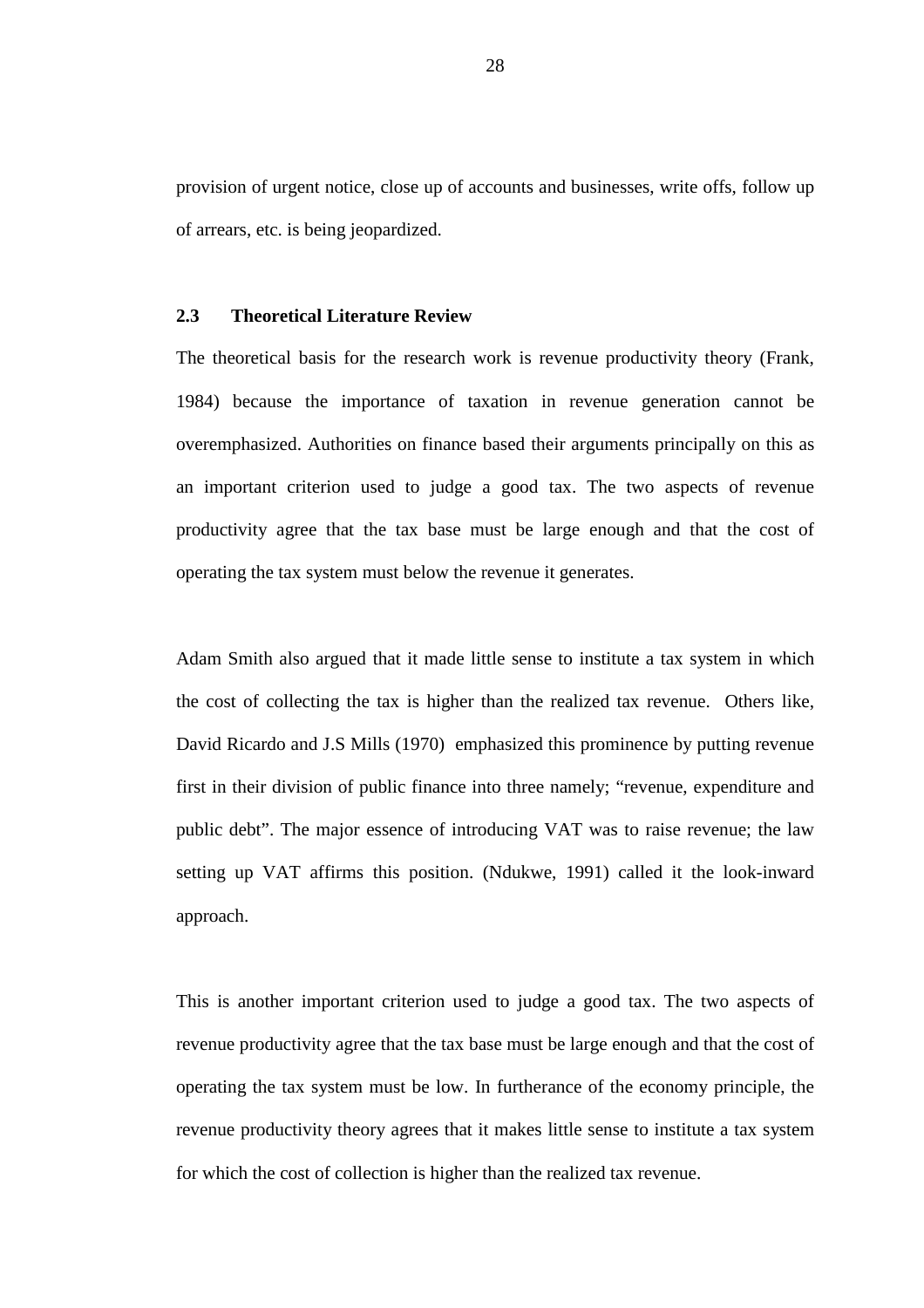They theory further emphasizes the aspects of having a large enough tax base to cover at minimum cost and stresses an efficient tax administration so as to enforce compliance. As earlier referred to, Adam Smith's Wealth of Nations published in 1776 provide the theoretical basis for taxation emphasizing equality, certainty, convenience and economy.

 Again, as seen earlier, other economists like J.M. Keynes believe that these are not sufficient to meet all the purposes of modern economic policy which are partly achieved through the budget. These are the allocation, distribution and standardization functions. As a result, they have proposed five broader criteria of taxation. These are the principles of equity, efficiency, simplicity, neutrality and revenue: Cannon of Equality, Cannon of Convenience, and Cannon of Economy. Also other theories based on this study are as follow:

#### **2.3.1 Socio Political Theory**

This theory of taxation states that social and political objectives should be the major factors in selecting taxes. The theory advocated that a tax system should not be designed to serve individuals, but should be used to cure the ills of society as a whole.

#### **2.3.2 Expediency Theory**

This theory asserts that every tax proposal must pass the test of practicality. It must be the only consideration weighing with the authorities in choosing a tax proposal. Economic and social objectives of the state.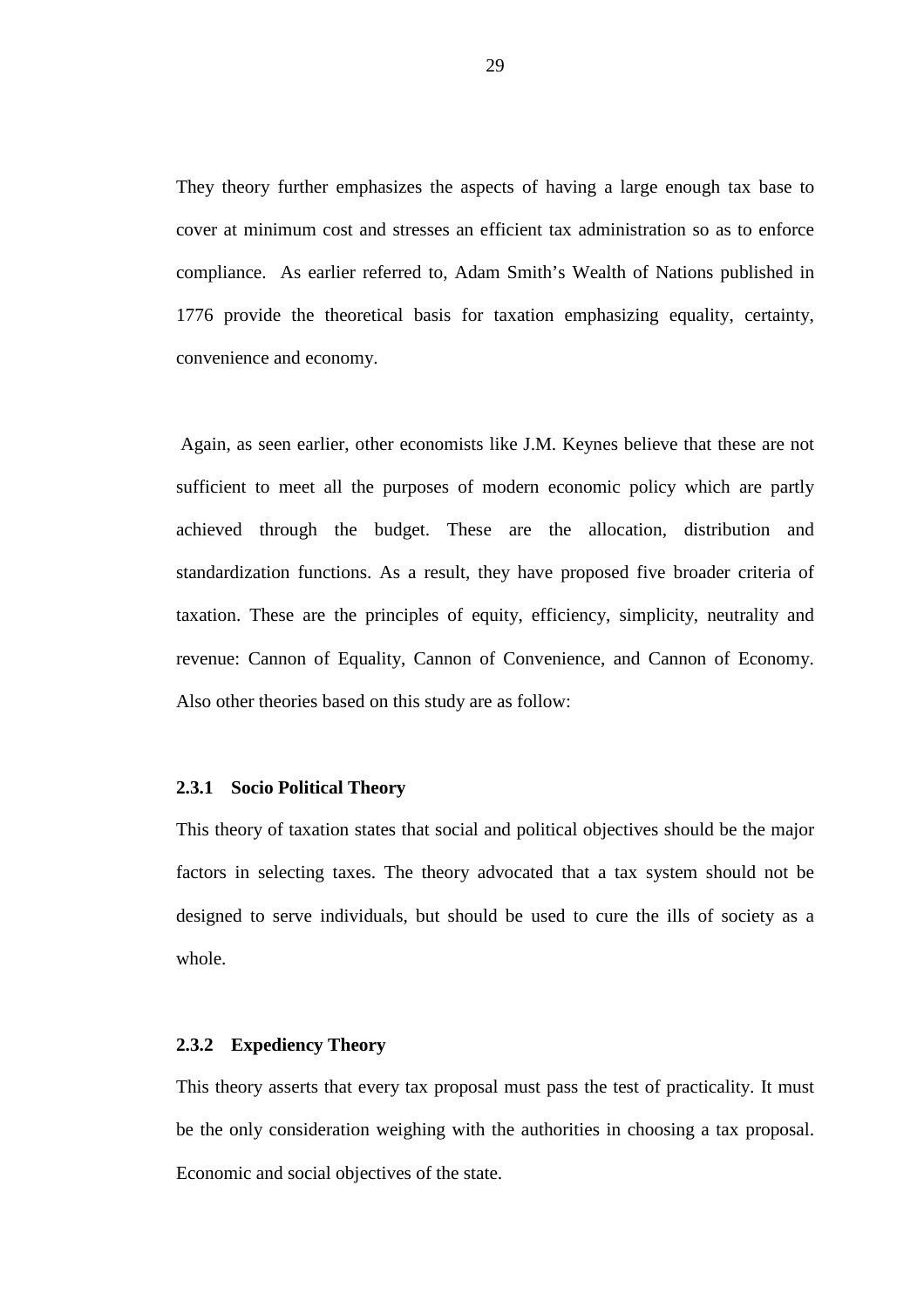### **2.3.3 Benefit Received Theory**

This theory proceeds on the assumption that there is basically an exchange relationship between tax-payers and the state. The state provides certain goods and services to these members of the society and they contribute to the cost of these supplies in proportion to the benefits Received (Bhartia, 2009). Anyanfo (1996) argues that taxes should be allocated on the basis of benefits received from government expenditure.

#### **2.3.4 Faculty Theory**

According to Anyanfo (1996), this theory states that one should be taxed according to the ability to pay. It is simply an attempt to maximize an explicit value judgment about the distributive effects of taxes. Bhartia (2009) argue that a citizen is to pay taxes just because he can, and his relative share in the total tax burden is to be determined by his relative paying capacity.

#### **2.3.5 Theory of Laffer Curve**

This theory was propounded by Professor Arthrun Latter; the theory explains the theoretical representation of the relationship between government revenue raised by taxation and all possible rates of taxation. The theory demonstrated with a curve (i.e. the laffer curve) which was constructed by through experiment. It considers the amount of tax revenue raised at the extreme tax rate of 0% and 100%, he concluded that a 100% tax rate raises no revenue in the same way that a 0% tax rate raises no revenue. This is because, at 100% rate, there is no longer incentive for a rational taxpayer to earn ay income, thus, the revenue raised will be 100% of nothing. It follows that there must exist at least one rate in between where tax revenue would be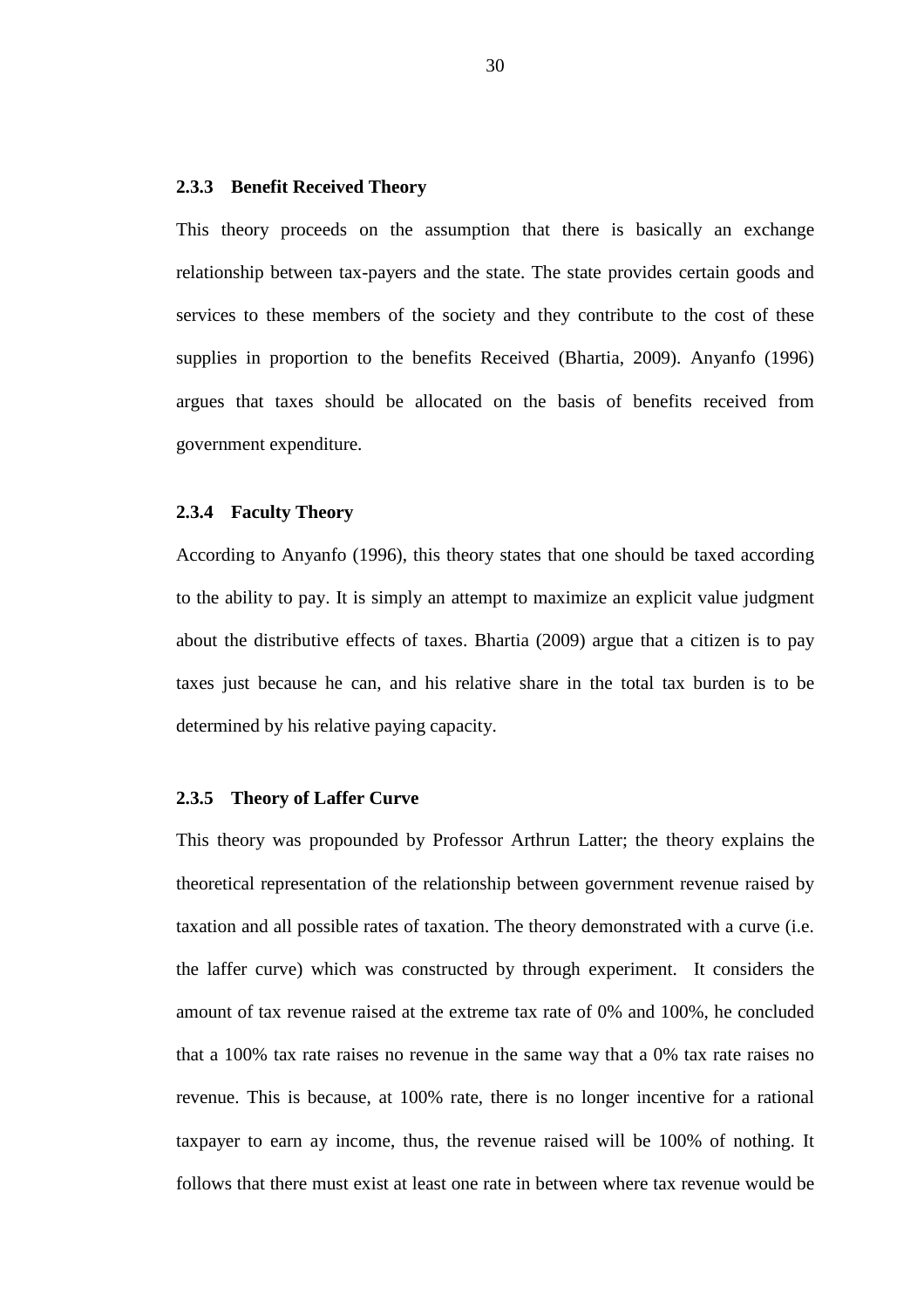a\ maximum. Laffer attributes the concept to Ibn Khaldun and Keynes J.M. one potential result of this theory is that, increasing tax rate beyond a certain point will become counter-productive for raising further tax revenue because of diminishing returns (Laffer 2004).

#### **2.3.6 Ibn Khaldun's Theory of Taxation**

His theory was explained in term of two different effects, the arithmetic effect and the economic effect which the VAT rate have on revenue. The two effects have opposite result on revenue in case the VAT rate are increased or decreased. According to the Arithmetic effect, if VAT rates are lowered, the VAT revenue will be lowered by the amount of the decrease in the rate. The reverse is the case for an increase in VAT rates (Ishlahi, 2006).

The economic effect however, recognized the positive impact that lower VAT rate have on work, output and employment and thereby the tax base by providing incentives to increase these activities whereas raising VAT rate has the opposite economic effect by penalizing participation in the taxed activities. At a very high VAT rate, negative economic effect dominates positive arithmetic effect, thereby, the VAT revenue declines (Ishlahi, 2006).

# **2.4 The Impact of VAT and Revenue Collection**

The VAT started to be implemented internationally in the 1960, it use has grown rapidly in the world (Craham Glendday, 2005). The value added tax system was introduced by Von Siemens in 1951. In fact it was designed in order to solve the financial problem of German government (Iranian national tax INTA). European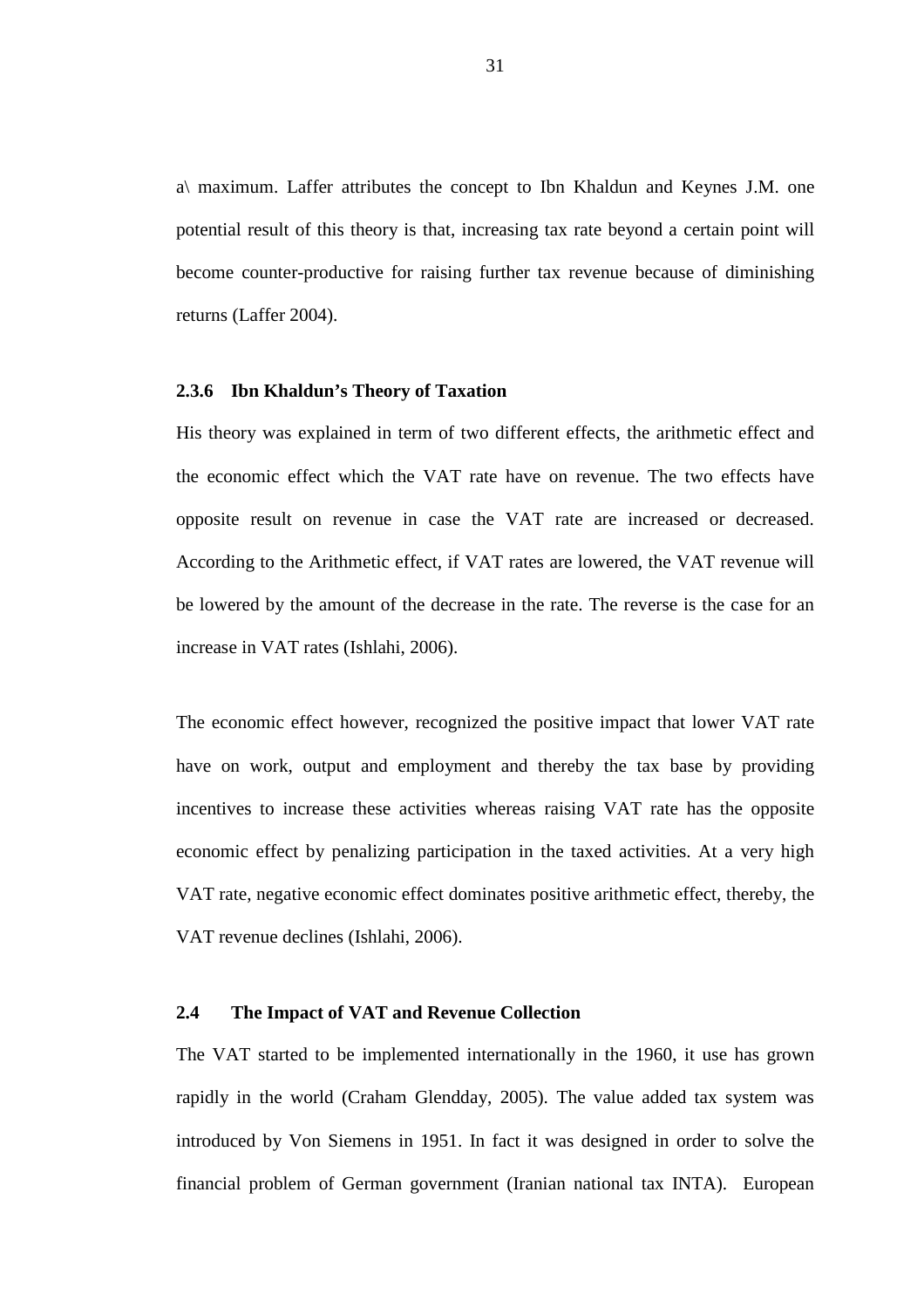was introduced Vat in 1967 these was taxation and custom,(European commission In south Africa VAT was introduced in1991 to replace general sales tax (GST) Initially there was some problem on the ability of VAT replace GST of revenue source for Government (Dolfin S.Go The World Bank).

The 1991 The Government of Tanzania offered a proposal for reform of Tanzania tax system. The replacement of the current sale tax by value added (VAT). The government of Tanzania announced in the 1992 June Budget speech its intention to introduce VAT In January 1994 (Chr. Michelsen Institute (1995) VAT has financial impact by using different metrics for financial performance such as profit, stock price, Tobin's q (ratio of market value of a firm to the replacement cost of its tangible assets), return on assets (ROA), and return on investment, (ROI), abnormal earnings, and cash flows. Many studies have shown a strong link between Vat and revenue collection and firm profitability (Rust *et al*., 2004). Some studies explicitly consider the impact of VAT on revenue collection while ZRB and financial performance of a firm reveals that, observed metrics lead to improved financial performance (Gupta and Zeithaml, 2005).

# **2.5 Relationship between Vat and Revenue Collection**

The ability to collect revenue and vat of ZRB is vital for a number of reasons. It has been shown that government lead to achieve obligation. One of the recurrent vat and revenue ties structure of the government of Zanzibar is dwindling revenue generation as characterized by budget Vat in the developing countries emphasize effects on income distribution, administrative complex tax collection as well as possible inflationary cost (IMF 1992).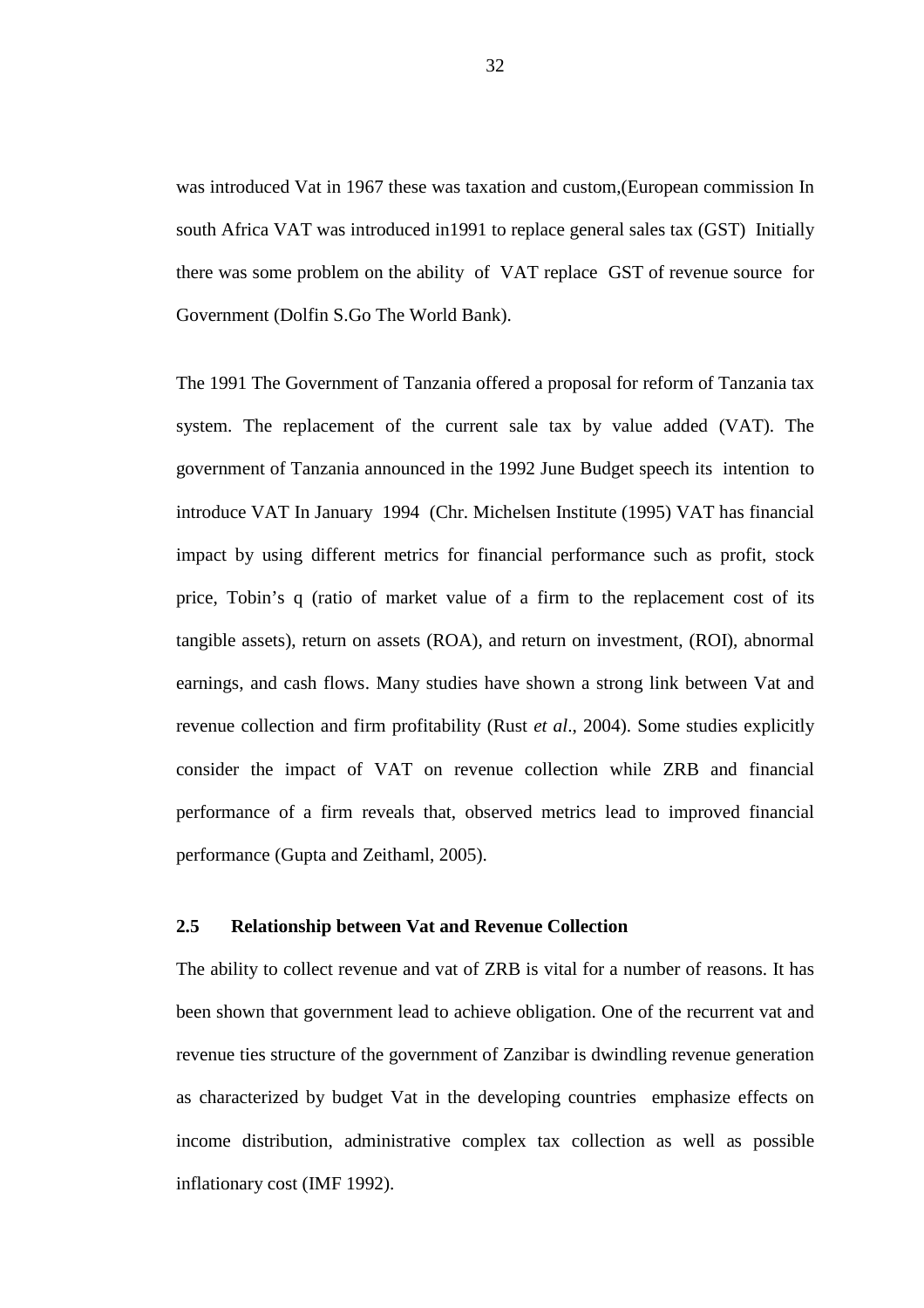The measurement of VAT and Revenue collection has increasing number of developing have converted their sales tax to value added taxes (IMF,1992 O E CD,1995).such as banking and financial sector requires special consideration due to difficulties of finding accurate measurement parameters (Saifuddin and Zaman, 2011).

# **2.6 Tax Evasion and Tax Avoidance**

Two major problems are discussed: Tax evasion and tax avoidance. Tax evasion and taxpayer can achieve the same goal of reducing his tax liability while tax evasion is considered illegal; by nature all taxes exert an income in that they compulsorily withdraw revenue from the private sector. Also as indirect taxes are levied on goods, people tend to shift from the purchase of one goods to another this is the substitution effect to a tax.

A good tax system is one, which does not result in either income effect or substitution effect. However, this is not attainable in the real word, hence the application of this rule is to achieve the highest possible neutrality from the imposition of tax system.

**Tax Avoidance**: this is defined as tax payer effort to avoid paying tax by finding a legal hook hole in the tax. Is a deliberate legal act and one of the ways of doing it is by taking more life assurance policies.

**Tax Evasion**: This is an illegal attempt by tax payer not to pay tax. One of the methods is by not declaring all of one's earnings and under estimation of earning.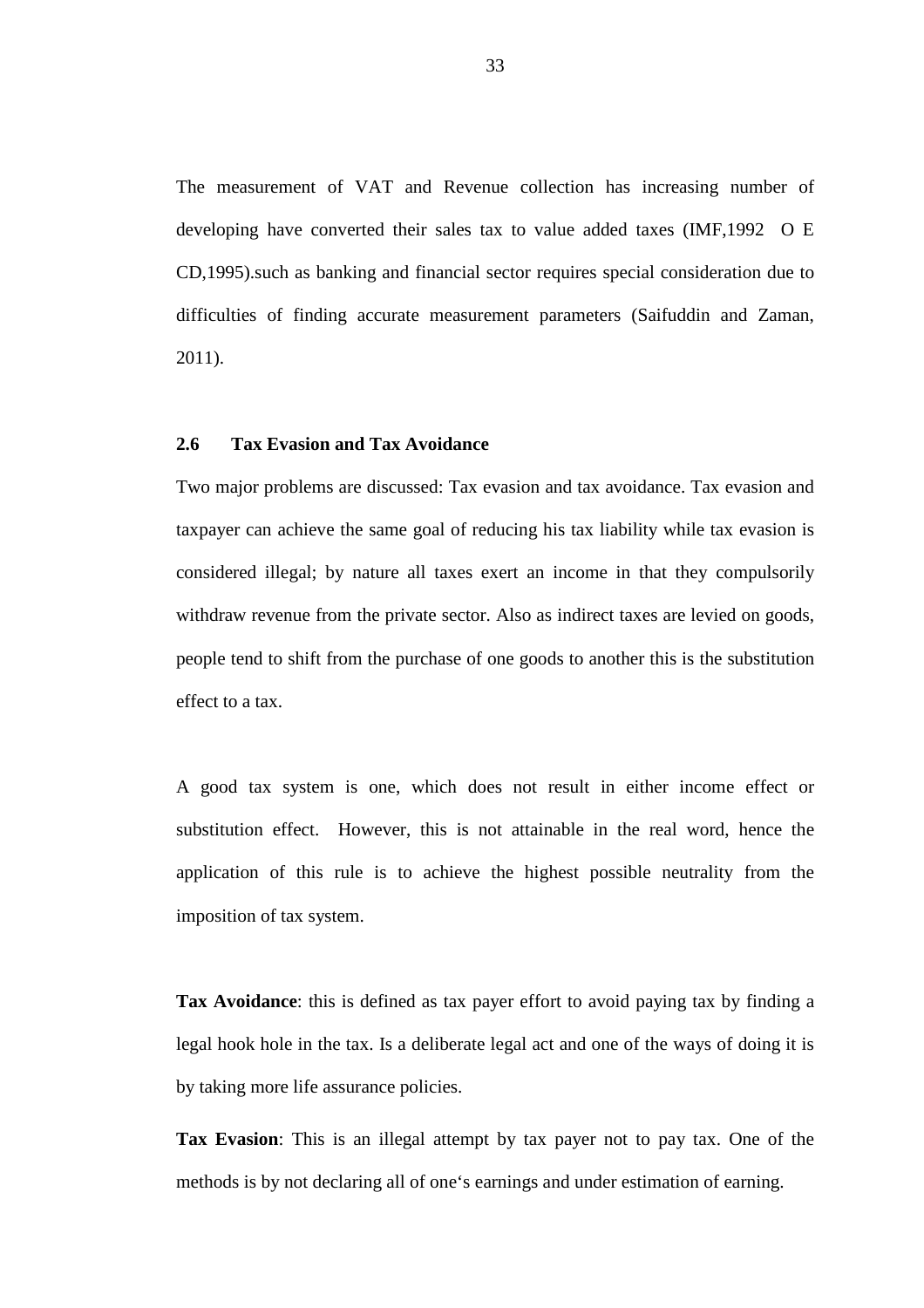# **2.7 Empirical Literature Review**

Although very few literatures exists on the subject of VAT in less developing countries, extensive studies have nevertheless been done on the alternation prominence of Indirect Tax in developing countries in general and Tanzania in particular.

The core function of VAT as a revenue collection tool in developing countries has been studied by eminent scholars. Naiyeju (1996) argued that the positive result received from any tax depends on the extent of how it is properly managed. The extent of how the tax law is interpreted and implemented as well as the publicity brought into it will determine how a particular tax is able to meet its objectives.

Ariyo (1997) in his study on productivity of the Nigerian tax system reported a satisfactory level of productivity of the tax system before the oil boom. The report underscored the urgent need for the improvement of the tax information system to enhance the evaluation of the performance of the tax system and facilitate adequate macroeconomic planning and implementation.

 Ajakaiye (2000) worked on the impact of VAT on key sectorial and macroeconomic aggregates, using a Computable General Equilibrium (CGE) model considered suitable for Nigeria. The study developed three scenarios. In order to approximate the presumed Nigerian situation, the study assumed that government pursued an active fiscal policy involving the re-injection of the VAT via increases in government final consumption expenditure in combination with a presumed noncascading treatment of the VAT.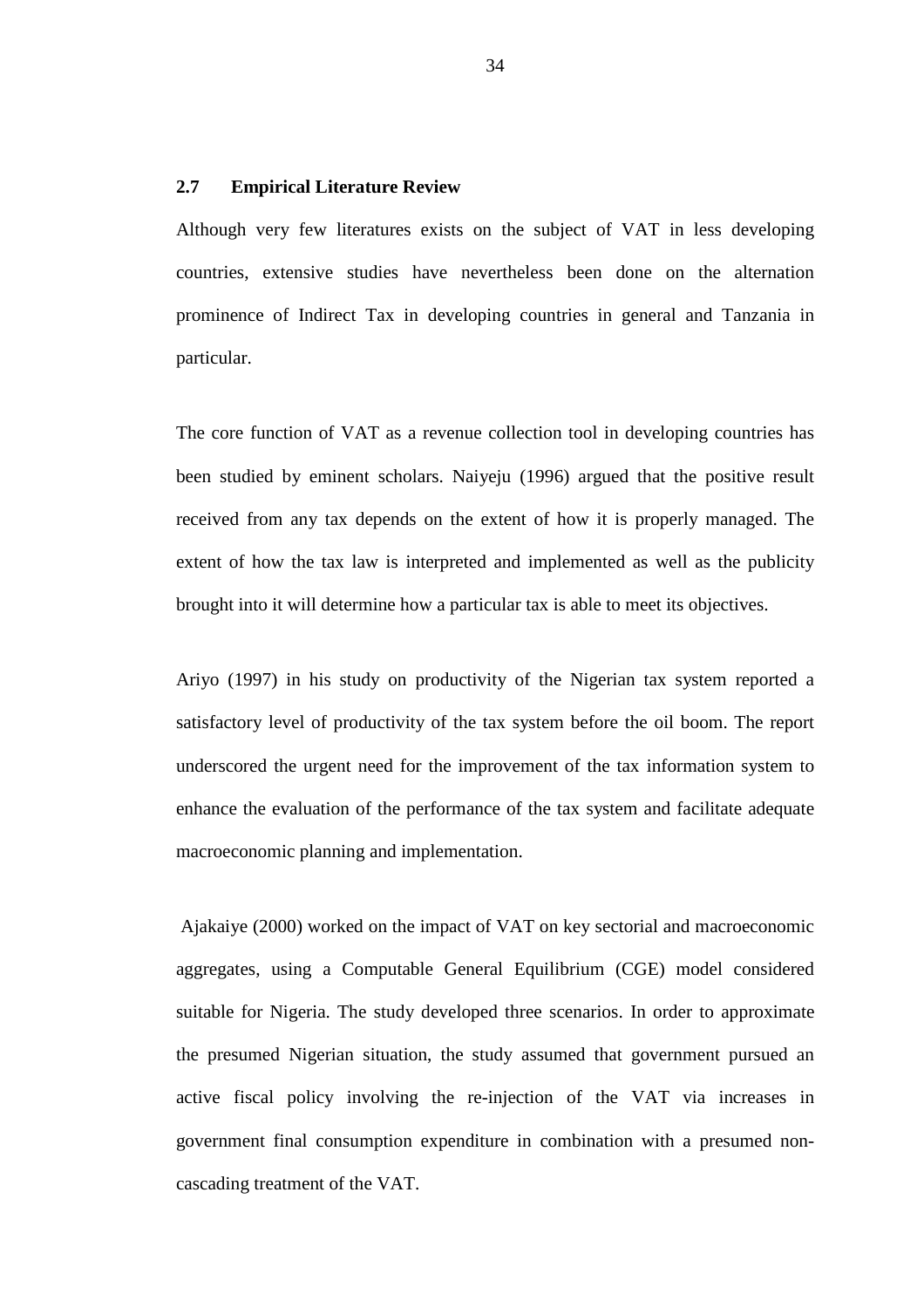Two other simulations considered an active fiscal policy combined with a cascading treatment of VAT and a passive fiscal policy combined with a non-cascading treatment. As it turned out, the scenario of a cascading treatment of VAT with an active fiscal policy not only had the most deleterious effects on the economy, it was also the one that most closely approximated the situation in Nigeria. VAT revenues under this scenario are more than 3% lower than the first scenario, the general price index increases by 12%, and wage and profit incomes fall by 8.54% and12.27% respectively. Overall, the GDP declines by 11.34%. Such a situation, as observed by the researcher, poses a great threat to the sustainability of VAT.

Different scholars have used different explanatory variables to attempt some empirical measurements of tax efforts in various countries. Such variables included agricultural output-GDP ratio, per capita income, mineral exports-GDO ratio, the degree of openness of the economy, money-GDP ratio, etc. Using mining-GDP ratio, agricultural output-GDP ratio, and export-GDP ratio as determinants of tax share in GDP to measure tax efforts.

Chelliah, Bass and Kell (1975) show that agriculture share is negative while the mining share is positively related to tax share, and the export ratio is not significant. Tait and Gratz (1979) later updated the work of Chelliah, Baas and Kelly(1975) using the same sample of developing countries for the period 1972-1976. However, they did not find the agric-GDP ratio to be significant but their measure of tax effort indices yielded similar results to the initial study. Using panel data on 43 Sub-Saharan African Countries for the period 1990-1995 to measure the determinants of the tax-GDP ratio to construct an index of tax effort for these countries, Stotsky and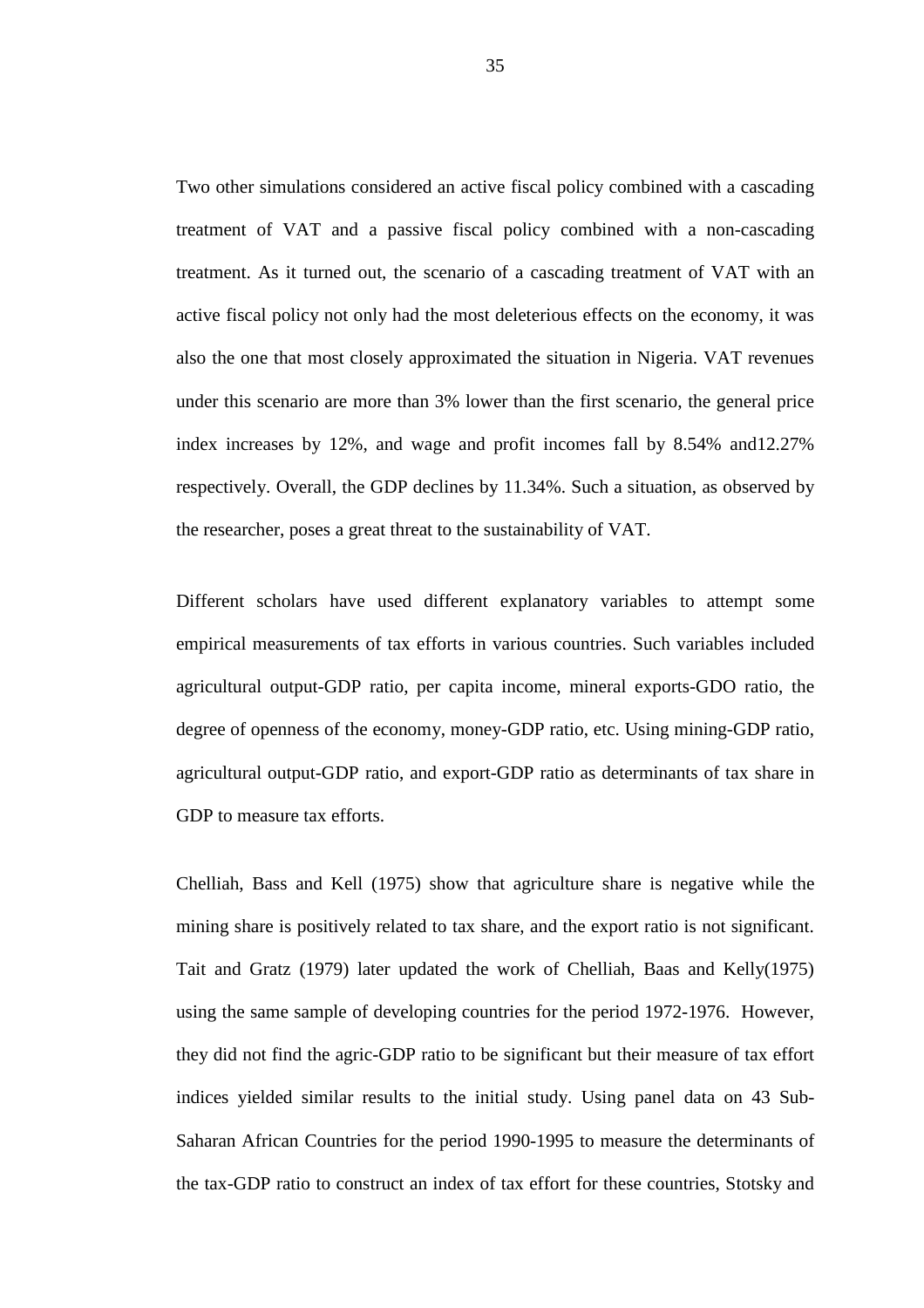Woldemariam (1977)found that the countries with a relatively high tax-GDP ratio tended to have a relatively high index of tax effort, although the results varied across the countries.

Conversely, the results suggested that the determinants of tax share were the agricultural output-GDP and mining-GDP ratios respectively. They also found the impacts of export-GDP ratio and, in some specifications, per capita income or imports, to be positive significant and positively related to the tax share. Eltony (2002) used time-series and cross-sectional country data for the period 1994-2000 for 16 Arab countries to examine the determinants of tax effort.

The results showed that the main determinants of tax revenue share in GDP were per capita income, agricultural output-GDP ratio and mining-GDP ratio. The share of exports, imports and outstanding foreign debts were other variables found to be important. Also, country-specific factors such as the political system, attitudes toward government, the quality of tax administration and other institutions of government appeared to be important determinants of tax-GDP ratio.

In a recent study, Teera (2003) attempted an assessment of Uganda's tax performance relative to 18 other Sub-Saharan countries aimed at evaluating the feasibility of raising tax revenues in Uganda. The study used pooled data to construct an index of tax effort for these countries, and also applied the model to individual tax shares to pinpoint the source of high and low effort. By extension, the model must have incorporated value added tax. The result showed that Uganda's tax effort index for total taxes on income were less than unity, while the indices for international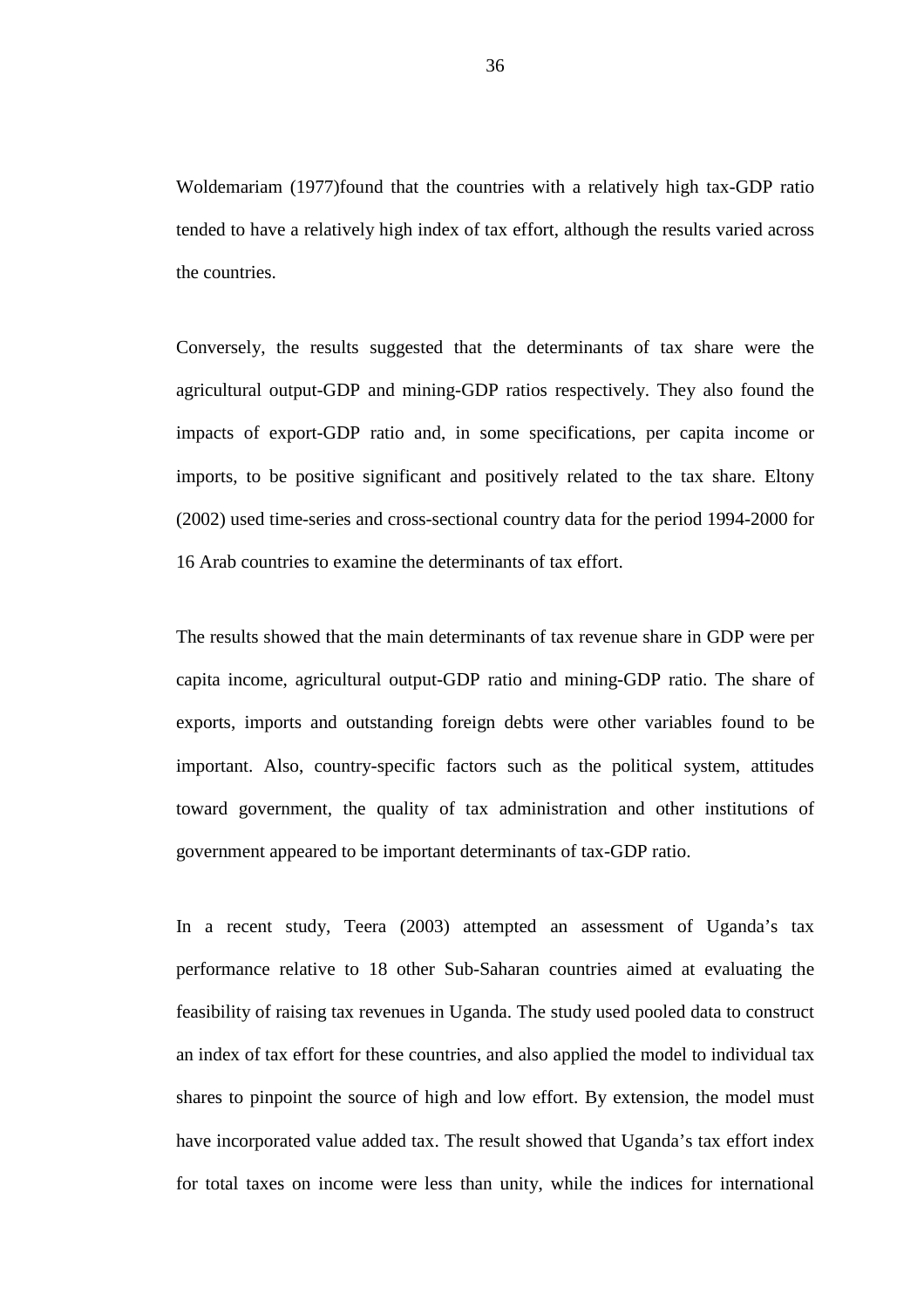trade taxes and taxes on goods and services exceeded unity. One may be tempted to consider this as defining a place for value added tax.

In their study, Bird, Vazquez and Torgler (2007) concentrated on the relevance of demand factors such as corruption, voice and accountability. They opined that not only supply factors matter, but that demand factors matter quite significantly in the determination of tax effort. They concluded that a more legitimate and responsive state is likely an essential precondition for a more adequate level of tax effort in developing countries. This calls for attention to countries' specific factors.

Tanz and Davoodi (1997) also found empirical support for the relevance of demand factors. Thus, they argued that the quality of institutions and governance influence tax revenue through their contribution to tax evasion, improper tax exemption and weak administration. This study observes that in Nigeria or Lagos State, the institutions and governance may not likely influence VAT revenue through these outlets but rather through corruption, voice and accountability. Though, the Nigerian experience demonstrates the relevance of some of the above propositions.

Adegbie and Fakile (2011) worked on company income tax and Nigeria's economic development. They used the GDP to capture the Nigerian economy and Petroleum Profit Tax (PPT), Company Income Tax (CIT), Customs and Excise Duties and VAT to measure Company Income Tax. Findings revealed that there is a significant relationship between company income tax and Nigerian economic development and that tax evasion and avoidance are the major hindrances to revenue generation.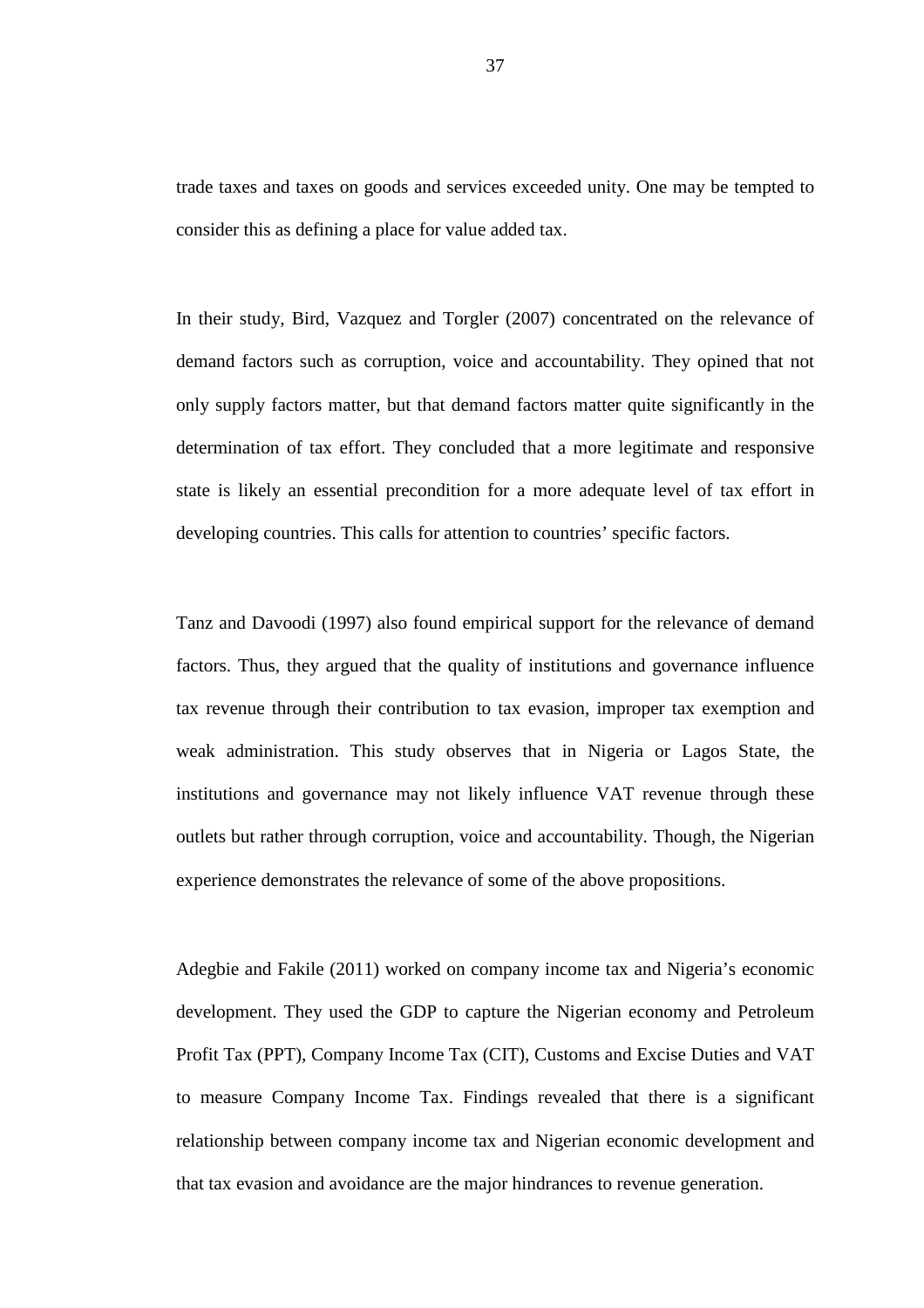Owolabi and Okwu (2011) empirically evaluated the contribution of VAT to the development of Lagos State economy. Development aspects considered included infrastructural development, environmental management, education sector development, youth and social development, agricultural sector development, health sector development and transportation sector development.

Result showed that VAT revenue contributed positively to the development of the respective sectors. However, the positive contribution was statistically significant only in agricultural sector development. Owolabi and Okwu (2011) examined the contribution of Value Added Tax to Development of Lagos State Economy, using simple regression models as abstractions of the respective sectors considered in the study. The study considered a vector of development indicators as dependent variables and regressed each on VAT revenue proceeds to Lagos State for the study period. Development aspects considered included infrastructural development, environmental management, education sector development, youth and social development, agricultural sector development, health sector development and transportation sector development. The results showed that VAT revenue contributed positively to the development of the respective sectors.

However, the positive contribution was statistically significant only in agricultural sector development. On the aggregate, the analysis showed that VAT revenue had a considerable contribution to development of the economy during the study period. Also Unegbu and Irefin (2011) in their paper, the impact of value added tax (VAT) on economic and human developments of emerging Nations from 2001 to 2009,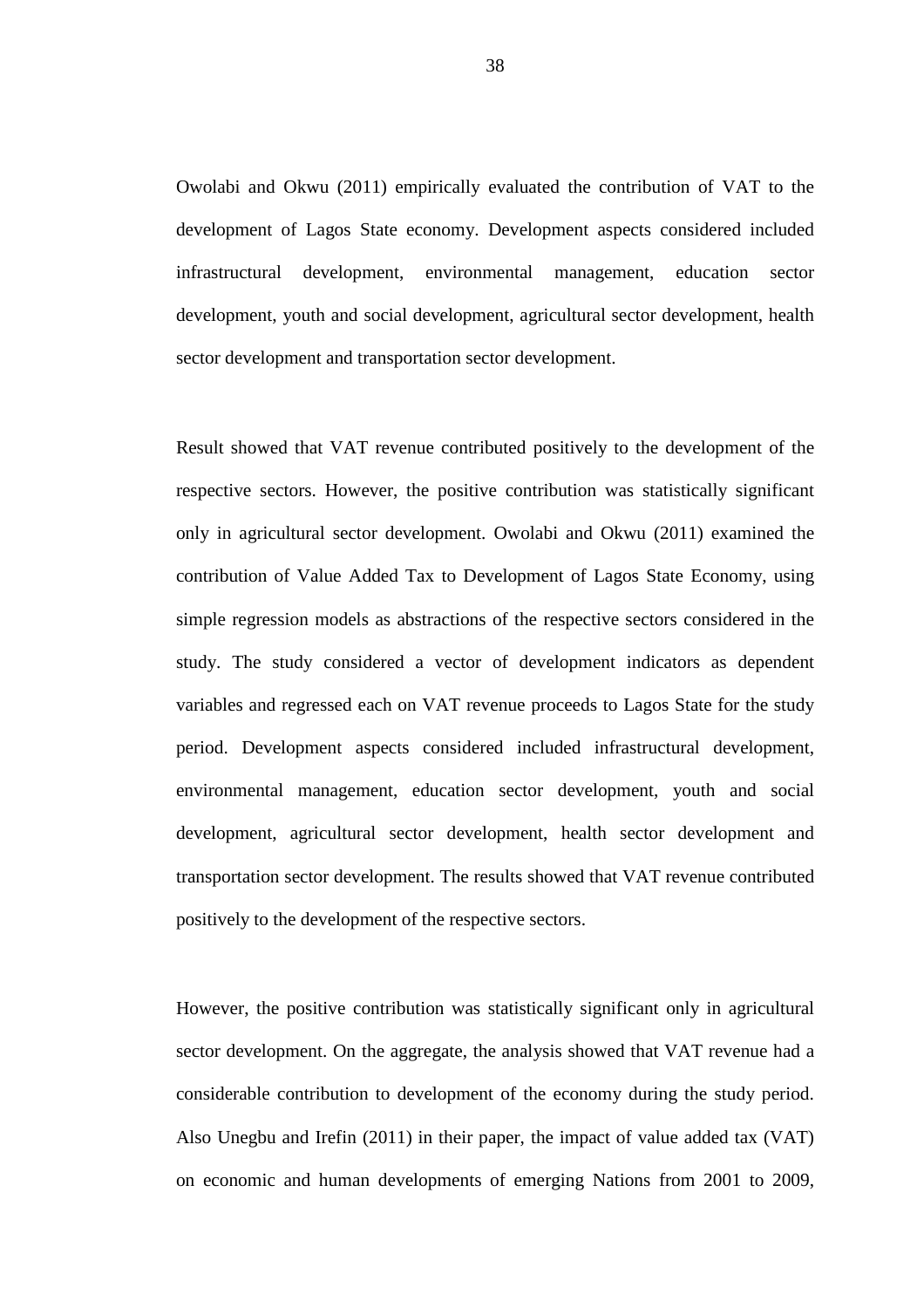using regression, discriminant analysis and ANOVA, found out that VAT allocations have a very significant impact on expenditure pattern of the state during the same period. Also observed that, the perceptions by the citizenry across the administrative areas of the state suggest that VAT has minimum impact level on the economic and human developments of Adamawa State from 2001 to 2009.

Adegbie and Fakile (2011) concentrated on the Company Income Tax and Nigeria Economic Development relationship. Using Chi-square and Multiple Linear Regression analysis in analyzing the primary and secondary data respectively and concluded that there is a significant relationship between company income tax and Nigerian economic development. And that tax evasion and avoidance are major hindrances to revenue generation.

Lee and Gordon (2004) in their paper, Tax structure and economic growth, explore how tax policies affect a country's growth rate, using cross-country data during 1970–1997. Their findings revealed that statutory corporate tax rates are significantly negatively correlated with cross-sectional differences in average economic growth.

# **2.8 Synthesis and Knowledge Gaps**

ZRB has largely met its goal of promoting tax compliance through a fair, equitable and transparent application of tax laws. Implementation Completion Report (ICR) is silent on performance of ZRB in this area. The absence of evidence with regard this intermediate outcome indicator affects IEG's assessment. (World Bank-Independent Evaluation Group, 2012). Therefore, this study sought to assess the contribution of the VAT and GDP on revenue collection in Zanzibar Revenue Board.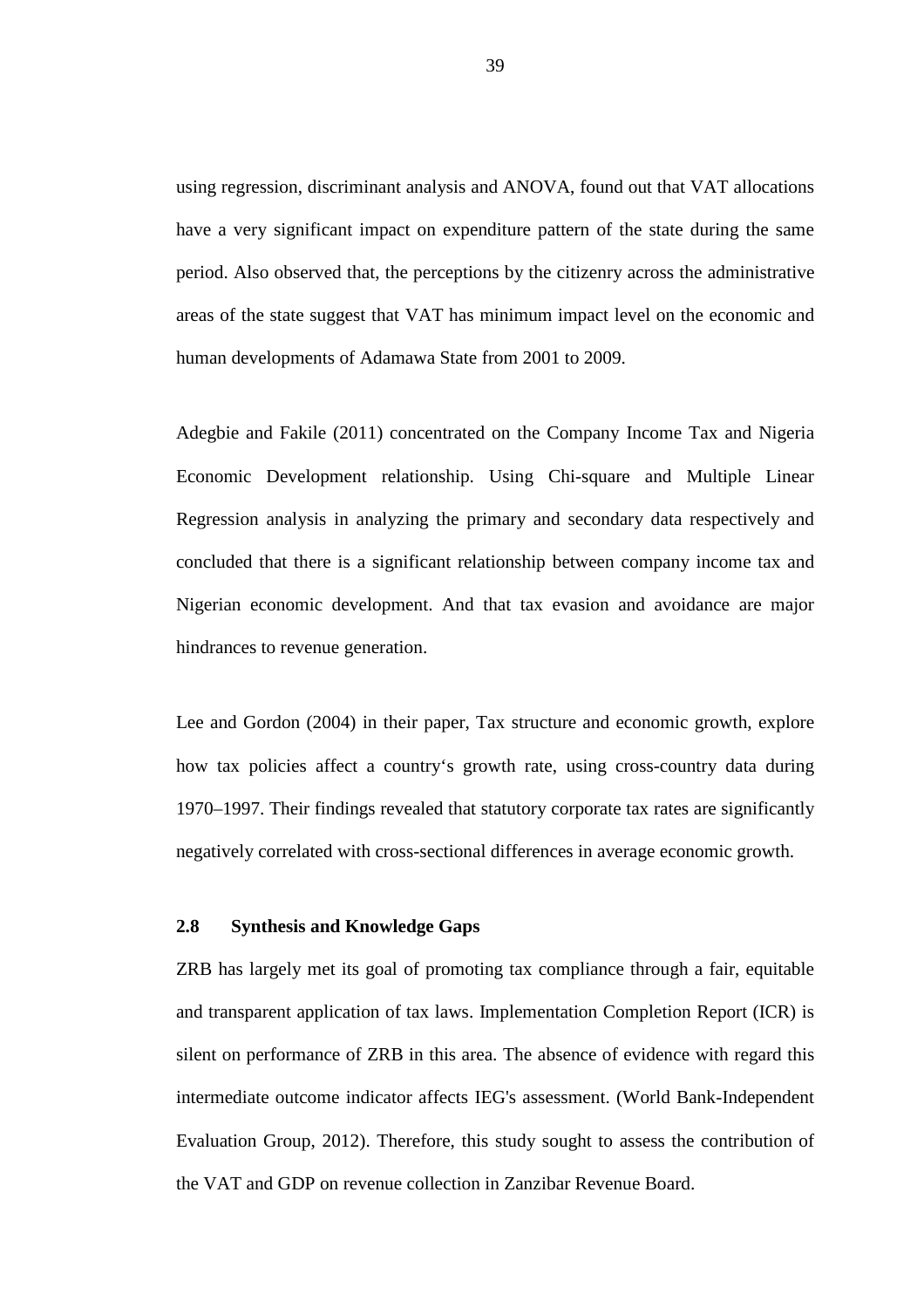# **2.9 Conceptual Framework**

The model consists of two variables that are Revenue collections which are dependent variable and independent variable which is GDP.

**Dependent variables Independent variable** 



**Figure 2.1 Conceptual Framework** 

Source: Own work (2014)

# **1.1 Chapter summary**

This chapter presents critical literature analysis that shows the knowledge gap and the relevant of the study. Also it shows a conceptual framework for addressing the research problem. The following Table 2.2 presents the summary of empirical literature review of this research.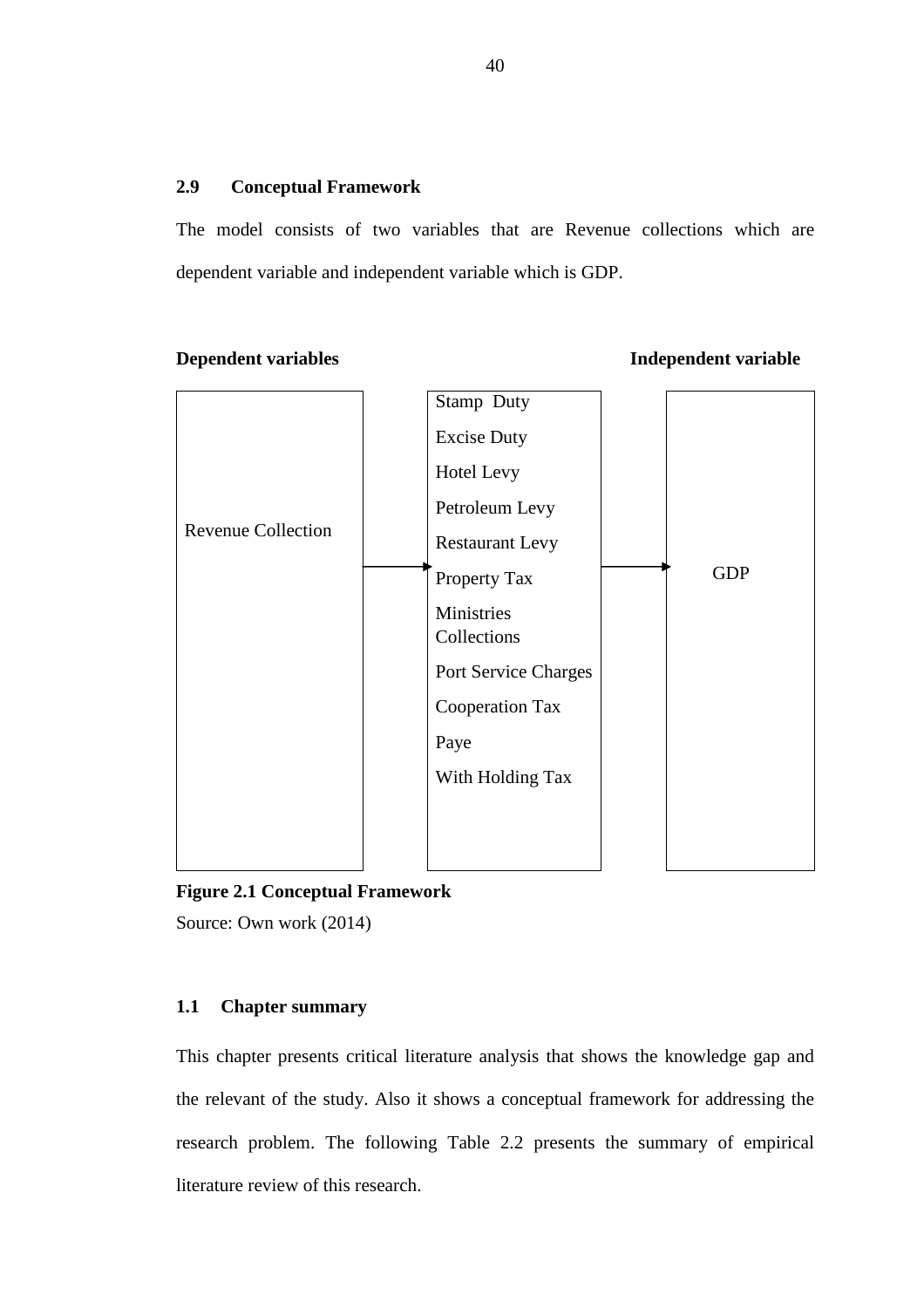| <b>Variab</b> | <b>Findings</b><br>Country |                                         | <b>Author and</b> |  |
|---------------|----------------------------|-----------------------------------------|-------------------|--|
| le            |                            |                                         | year              |  |
| <b>VAT</b>    | <b>NIGERIA</b>             | Value Added Tax has statistically       |                   |  |
|               |                            | significant effect on revenue           | Aworemi, Remi     |  |
|               |                            | generation in Nigeria. The study        | Joshua (2013)     |  |
|               |                            | recommends that there should be         |                   |  |
|               |                            | dedication and apparent honest on the   |                   |  |
|               |                            | parts of all agents of VAT with respect |                   |  |
|               |                            | to the collection and payment and that  |                   |  |
|               |                            | government should try as much as        |                   |  |
|               |                            | possible to improve on the way of       |                   |  |
|               |                            | collecting value added tax.             |                   |  |
| <b>VAT</b>    | <b>NIGERIA</b>             | i The Nigerian VAT has potential for    | Okwori<br>Joseph  |  |
|               |                            | revenue generation, but it is inelastic | (2014)            |  |
|               |                            | to GDP                                  |                   |  |
|               |                            | ii VAT has no proper threshold in       |                   |  |
|               |                            | Nigeria                                 |                   |  |
|               |                            | iii Waivers, exemptions, concessions,   |                   |  |
|               |                            | evasion are the major threat to VAT     |                   |  |
|               |                            | revenue generation in Nigeria           |                   |  |
| <b>VAT</b>    | <b>TANZANIA</b>            | There is no a prior reason for          | Bergen $(1995)$   |  |

proclaiming that the value-added tax is

better or worse than a retail sales tax.

**Table 2.2: Summary of Empirical Literature Review**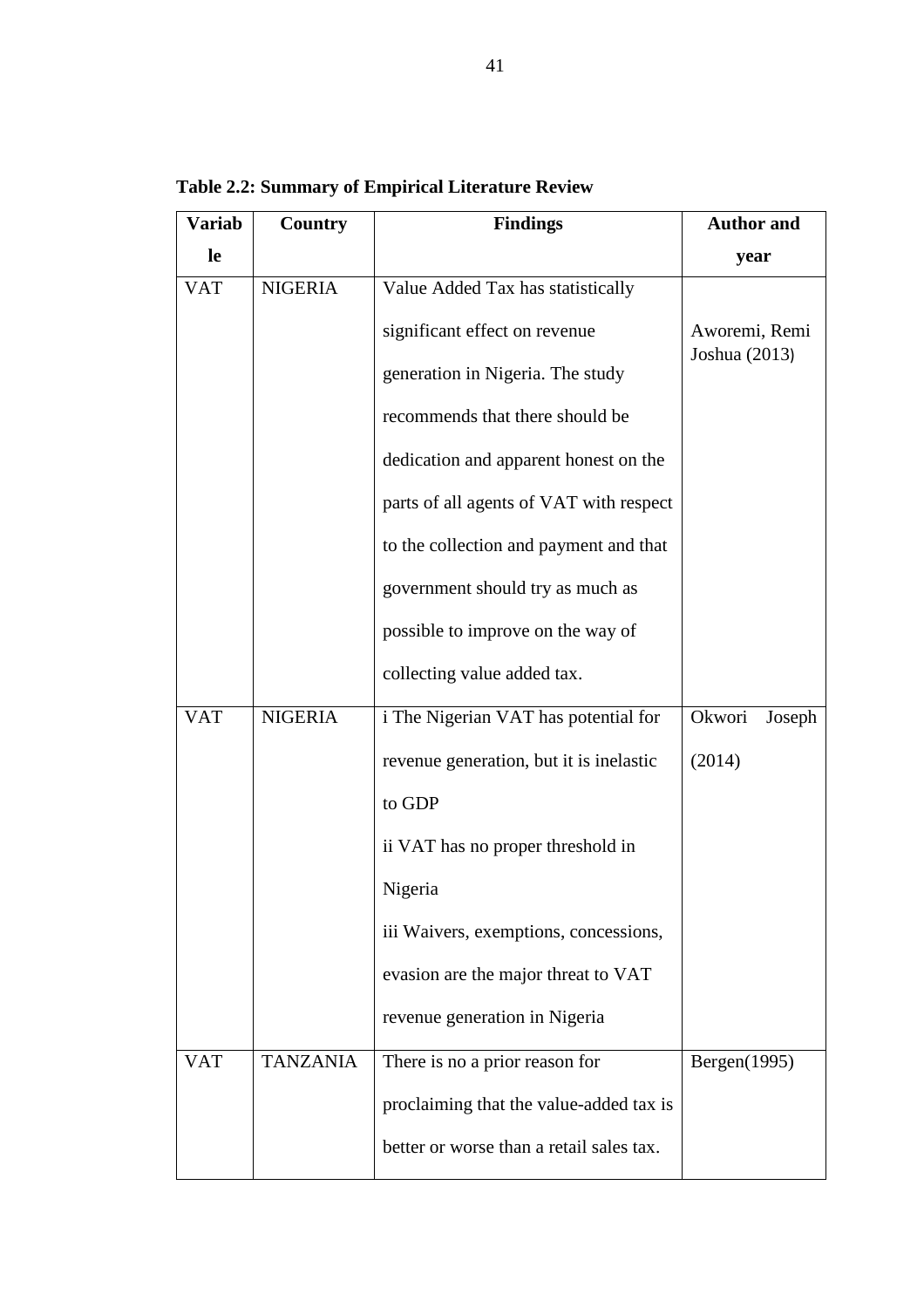|            |               | Conventional wisdom indicates that a    |              |  |  |
|------------|---------------|-----------------------------------------|--------------|--|--|
|            |               | V A T is preferable if the rate is high |              |  |  |
|            |               | but that the sales tax is preferable if |              |  |  |
|            |               |                                         |              |  |  |
|            |               | the rate is to be                       |              |  |  |
|            |               | Low (Sandford and Godwin,               |              |  |  |
|            |               | 1990:214). The unique features of the   |              |  |  |
|            |               | VAT, ie., the multistage collection and |              |  |  |
|            |               | the rebate system, may, despite         |              |  |  |
|            |               | increasing administrative and           |              |  |  |
|            |               | compliance costs compared to a sales    |              |  |  |
|            |               | tax, provide a more accurate and        |              |  |  |
|            |               | reliable mechanism for excluding tax    |              |  |  |
|            |               | from business costs and export prices   |              |  |  |
| <b>VAT</b> | <b>UGANDA</b> | The result showed that Uganda's tax     | Teera (2013) |  |  |
|            |               | effort index for total taxes on income  |              |  |  |
|            |               | were less than unity, while the indices |              |  |  |
|            |               | for international trade taxes and taxes |              |  |  |
|            |               | on goods and services exceeded unity,   |              |  |  |
|            |               | The result showed that Uganda's tax     |              |  |  |
|            |               | effort index for total taxes on income  |              |  |  |
|            |               | were less than unity. One may be        |              |  |  |
|            |               | tempted to consider this as defining a  |              |  |  |
|            |               | place for value added tax.              |              |  |  |
|            |               |                                         |              |  |  |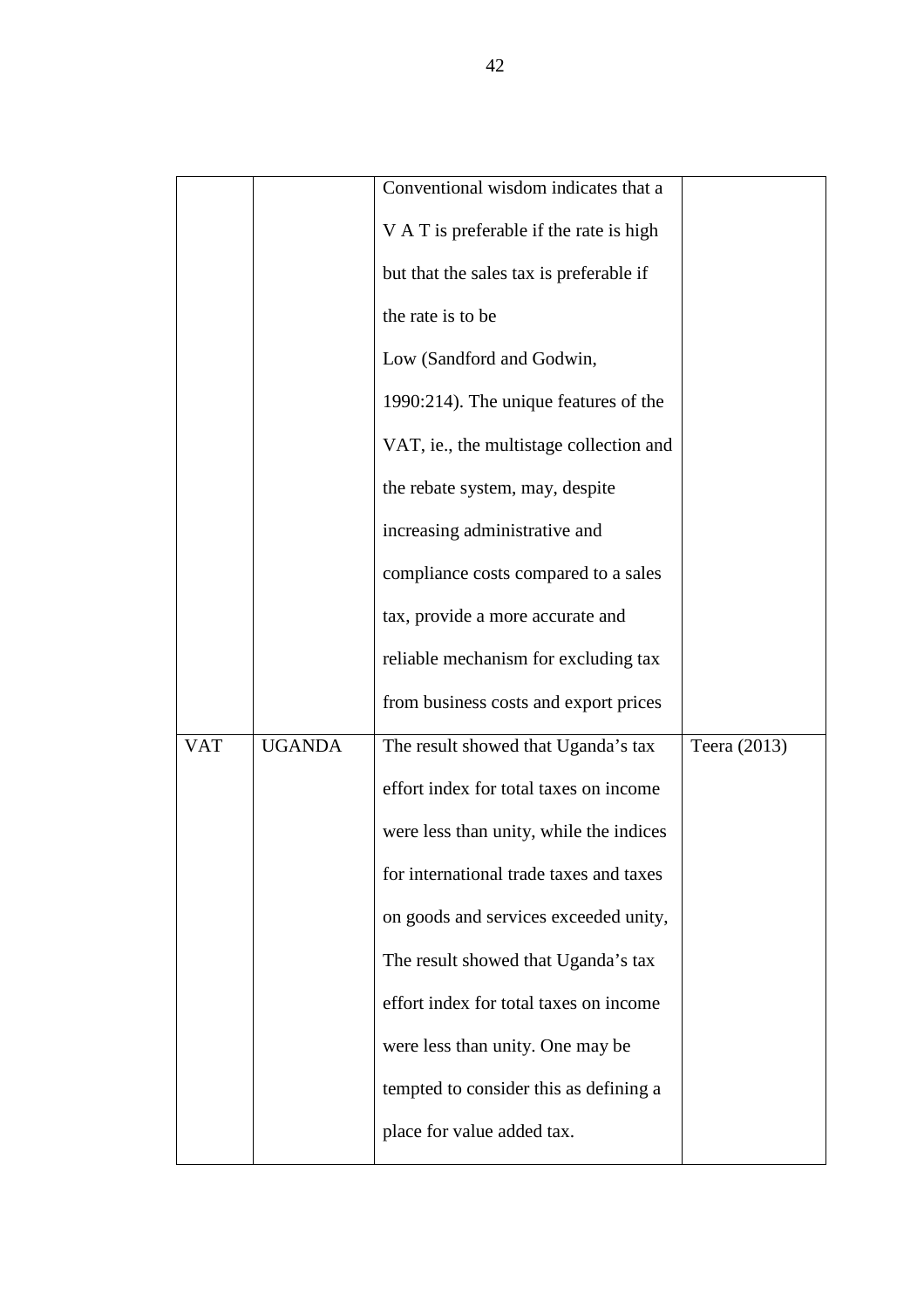# **CCHAPTER THREE**

# **RESEARCH METHODOLOGY**

# **3.1 Introduction**

The study employed the quantitative as well as qualitative research approach. A quantitative approach is one in which the researcher primarily uses postpositive claims for developing knowledge (i.e., cause and effect thinking, reduction to specific variables and hypotheses and questions, use of measurement and observation), employs strategies of inquiry such as experiments and surveys, and collect data on predetermined instruments that yield statistics data. And qualitative research approach is aimed at gaining a deep understanding of a specific organization or event, rather than surface description of a large sample of a population. It aims to provide an explicit rendering of the structure, order, and broad patterns found among a group of participants (Kothari, 2004).

#### **3.2 Research Design**

The research design is the conceptual practices and structure within which a research is conducted; it gives the awareness for the collections, measurement and analysis of data. This study is descriptive and exploratory type of research design, based on both quantitative and qualitative approach. It is descriptive because it determines relationship between variables i.e. dependent variables which are revenue collection and GDP, and independent variable which is VAT with related to the different research analysis. Thus it includes related information based on numerical data to justify the study.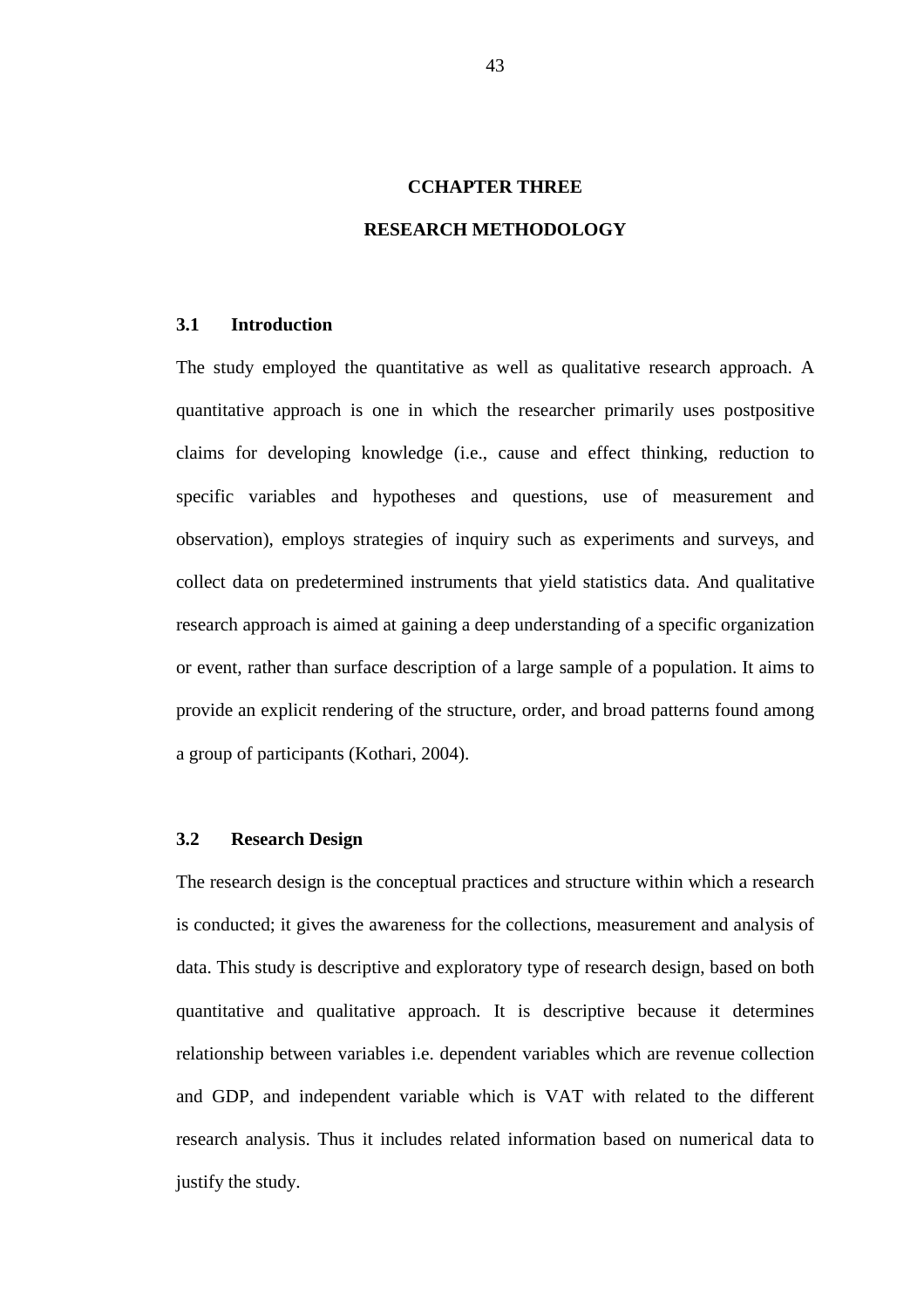And also it exploratory research design because it explore the challenges facing ZRB's staff on revenue collections.

# **3.3 Study Area**

The study was conducted in Urban and West region of Zanzibar. The selection of the study area is attributed by the fact that the area is the commercial headquarter of the country, where several ZRB tax payers are available; also it is the area where the head office of ZRB is located.

### **3.4 Population of the study**

A population is a group of individual, persons, objects, or items from which sample are taken from measurement (lapin, 1987). The population of the study of the assessment of the impact of the VAT and GDP on revenue collection -ZRB is the totality of Zanzibar economy and the total number of staff of ZRB which is 129 staff.

# **3.5 The Study Sampling Design and Procedures**

Sampling is the process of choosing some elements from a large group in order to get information from them (Longman, 2010).

| <b>Respondents</b>            | <b>Total</b> | Percentage $(\% )$ |
|-------------------------------|--------------|--------------------|
| <b>VAT</b>                    | 5            | 25                 |
| Large Taxpayers Office        | 5            | 25                 |
| <b>Other Taxes</b>            | 4            | 20                 |
| <b>Ministries Collections</b> | 5            | 25                 |
| Legal service Department      |              | 5                  |
| <b>Total</b>                  | 20           | <b>100</b>         |

#### **Table 3.1: Sample Distribution Table**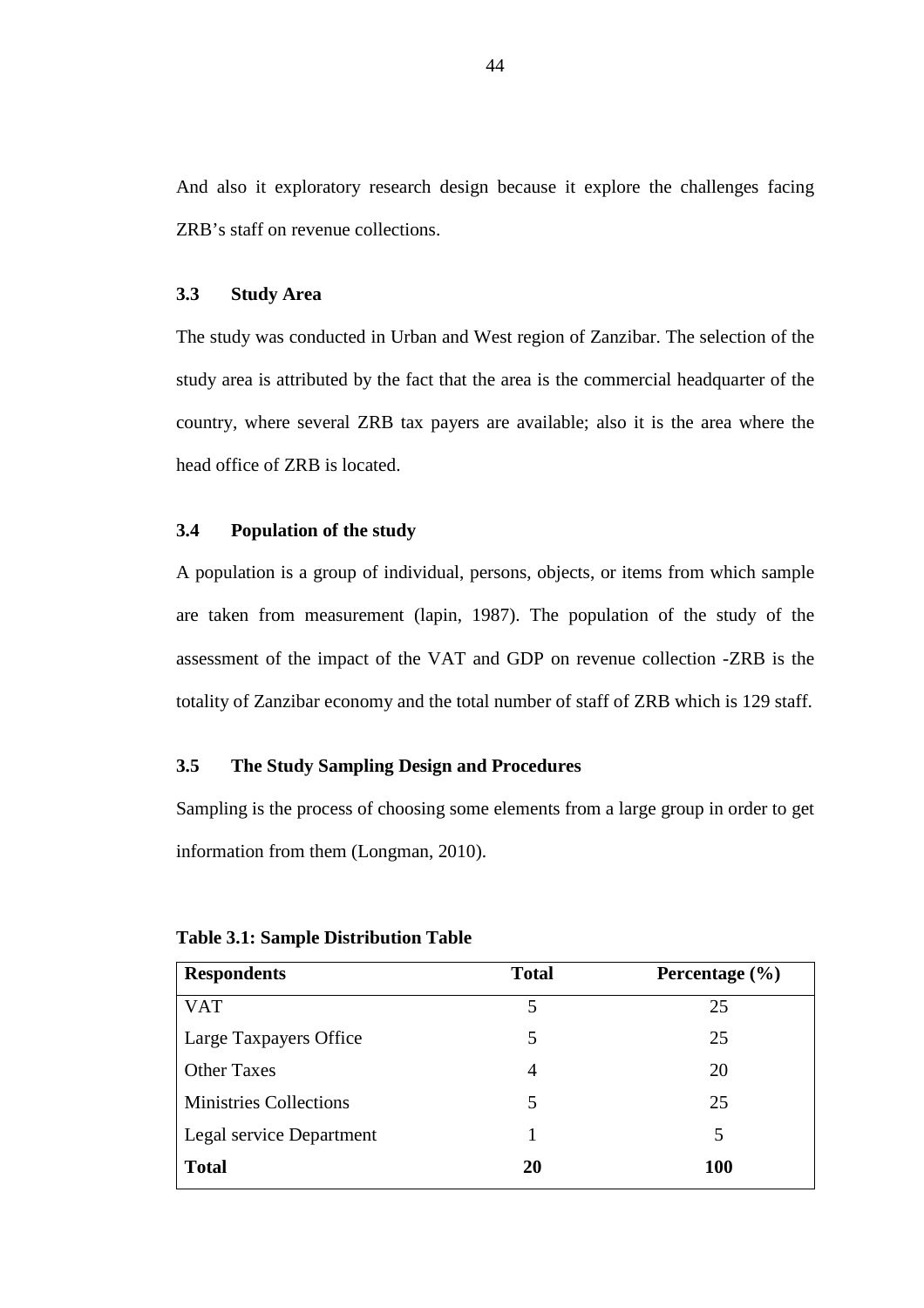Therefore the sample of this study is the Revenue collected by ZRB, Gross Domestic Product of Zanzibar and VAT, covering the period 2002-2012 to examine the contribution of VAT and ZRB collection and to Zanzibar GDP. And in assessing the challenges facing staff of ZRB on VAT collection, the study interviewed only twenty (20) respondents of ZRB's staff out of 129 staff. The table bellow shows the distribution of the respondents.

#### **3.5.1 Sample Selection**

The sample was selected using stratified sampling procedure. Stratified random sampling is a sampling technique whereby the total population is divided into different groups or layers before selection of the representatives (Adam, J  $\&$ Kamuzora, F. 2008). This helped to ensure that every item in the population has an equal chance of inclusion in the sample since the population did not constitute a homogeneous group. Thus, this design contributed to obtain a representative sample. The main advantage of this method is that, it gives appropriate weighing to particular groups which is small but more important to the study. The strata were formed on the basis of common characteristics, which is on department basis. In each stratum, items

were selected through simple random sampling so as to avoid biasness by the researcher.

# **3.6 Sources of Data**

These days, data from modern experiment are often stored automatically and only a small particular aspect of that stored information may be interest to the theorists and experimenters (Penrose, 20004). VAT inflows and revenue collection and GDP data are obtained from public publication which is stored both in hard copy and softy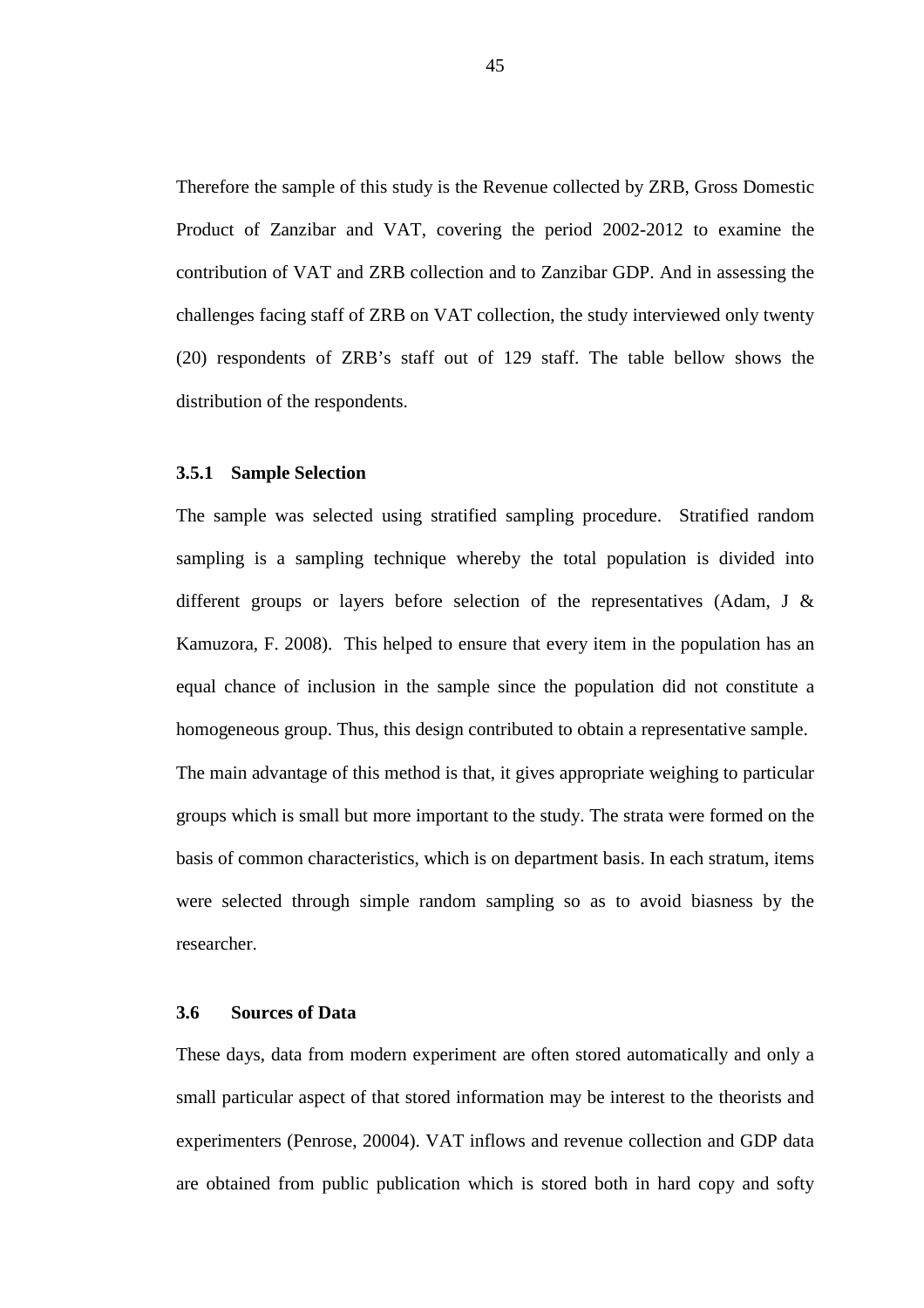copy. For this study data and information base, was built from both secondary and primary data. The secondary sources are annually report on economic growth, publication from economic survey published by Government of Zanzibar and National Bureau of Statistics (NBS) data sources will be consulted. Documentation method used to collect secondary data by reading different available documents such as ZRB books which are the major source for this study, news paper and different websites including Africa and European development VAT websites.

Primary data refers to the first hand information obtained directly from the field (Salant and Dilman, 1994). The primary data obtained through field study which involved visiting the study area, interviews, and discussions with the staff of ZRB. When requesting access, established credibility with intended participants, overcome the organizations' concerns on time and resources, and provided clear assurance about confidentiality and anonymity of the organization as well as individual participants.

#### **3.6.1 Data Collection Methods and Instruments**

The study employed field observation, focus group discussions, and analysis of documents structure interview and questionnaires to acquire relevant information.

### **3.6.2 Focus group discussion**

This enabled the researcher to get deep information and perceptions from various groups of people by sharing ideas within the group. The groups were important as they played different roles as far as development of training programs in public sectors is concerned. A part from questionnaire tool the researcher had a group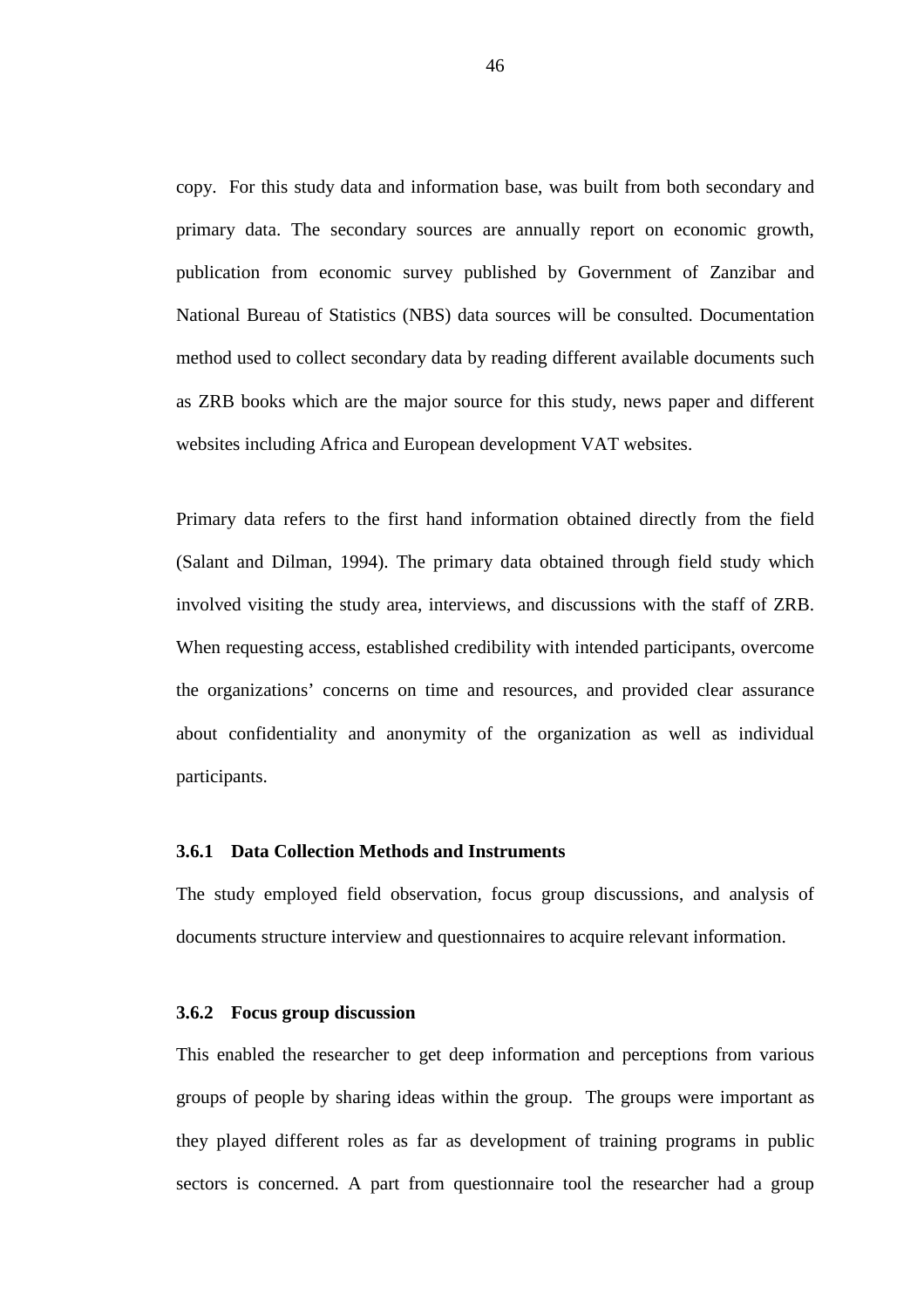discussion with the trainees and tutors of the institute pertaining to the contribution of training programs to the wok efficiency in public sector.

#### **3.6.3 Analysis of Documents**

Published and unpublished documents were analyzed through references abstract guides and contents analysis techniques.

# **3.6.4 Structured Interview**

Structured interviews refer to interviews that involve the use of a set of predetermined questions and of highly standardized techniques of recording (Kothari, 2004). They were used through interview guides and questionnaire techniques. The decision to use interview guides became relevant so as to maintain vigor in the questions to be asked.

# **3.6.5 Questionnaires**

Questionnaires were used to other remaining staff of ZRB mostly dealing with revenue collections. This was because it facilitated the process of collecting large amount of data at a minimal cost and time. This method was relatively cheap to distribute. Questionnaires also minimized interview's biasness and thus created openness and readiness in answering question.

# **3.7 Variables**

These variables that are selected for the study were dependent variables (revenue collection and GDP) and independent variable (VAT). The independent variable (VAT) is expected to have a positive relationship with the dependent variables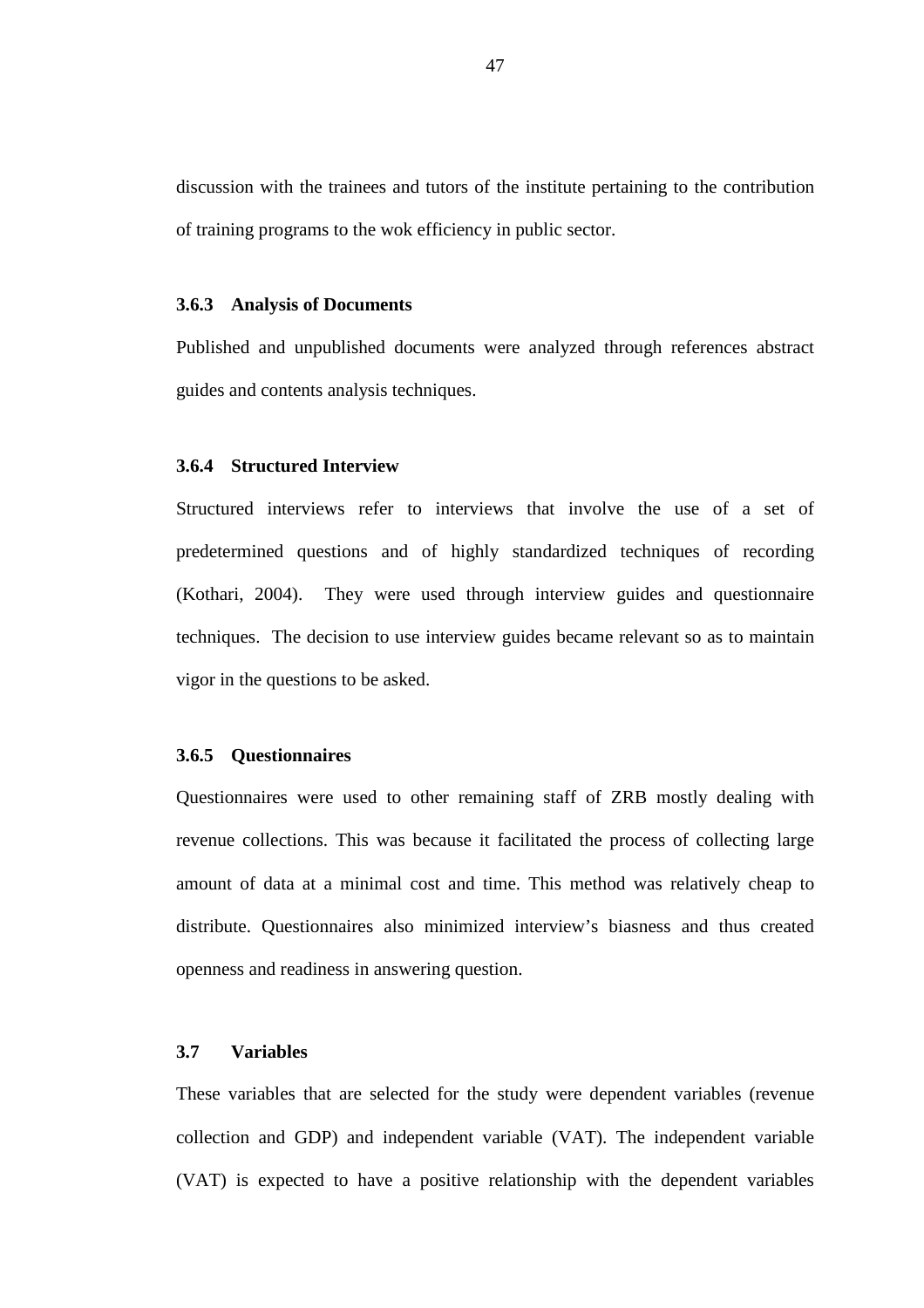(revenue collection and GDP) in ZRB. This means that an increasing of VAT results in increasing of revenue collection and GDP and decreasing of VAT results in decreasing of revenue collection and GDP in Zanzibar.

#### **3.7.1 Intervene Variables**

The variables that explain a relation or provide a causal link between other variables. Also called by some authors "mediating variable" or "intermediary variable." So intervene variables of Revenue Collection and GDP with VAT are Stamp duty, Excise duty, Hotel levy, Petroleum levy, Restaurant levy, Property tax, Ministries collections, Port service charges, Cooperation tax, Paye and Withholding tax.

# **3.8 Data Processing, Analysis and Presentation**

The study employed the Ordinary least Square in analyzing the impact of the VAT and GDP on revenue collection -ZRB. Usage of regression equations on macroeconomic variables estimation began way back in 1936. Jan Tinbergen developed a macro economic model for the Dutch economy containing twenty-four equations, and in 1939 he developed forty macroeconomic models for U.S.A., particularly regression equations. These equations describe the key macroeconomic relationship of the Dutch economy and U.S.A alike. Also in many cases lag regression equations were introduced on consumption in comparison with income (Press man, 2004).

Tzouvelekas et al. (2002) applied stochastic regression model to estimate technical efficiency in organic and conventional wheat farming in Greece. Assaf and Matawie (2009) used stochastic frontier model to analyze Technical efficiency and impact in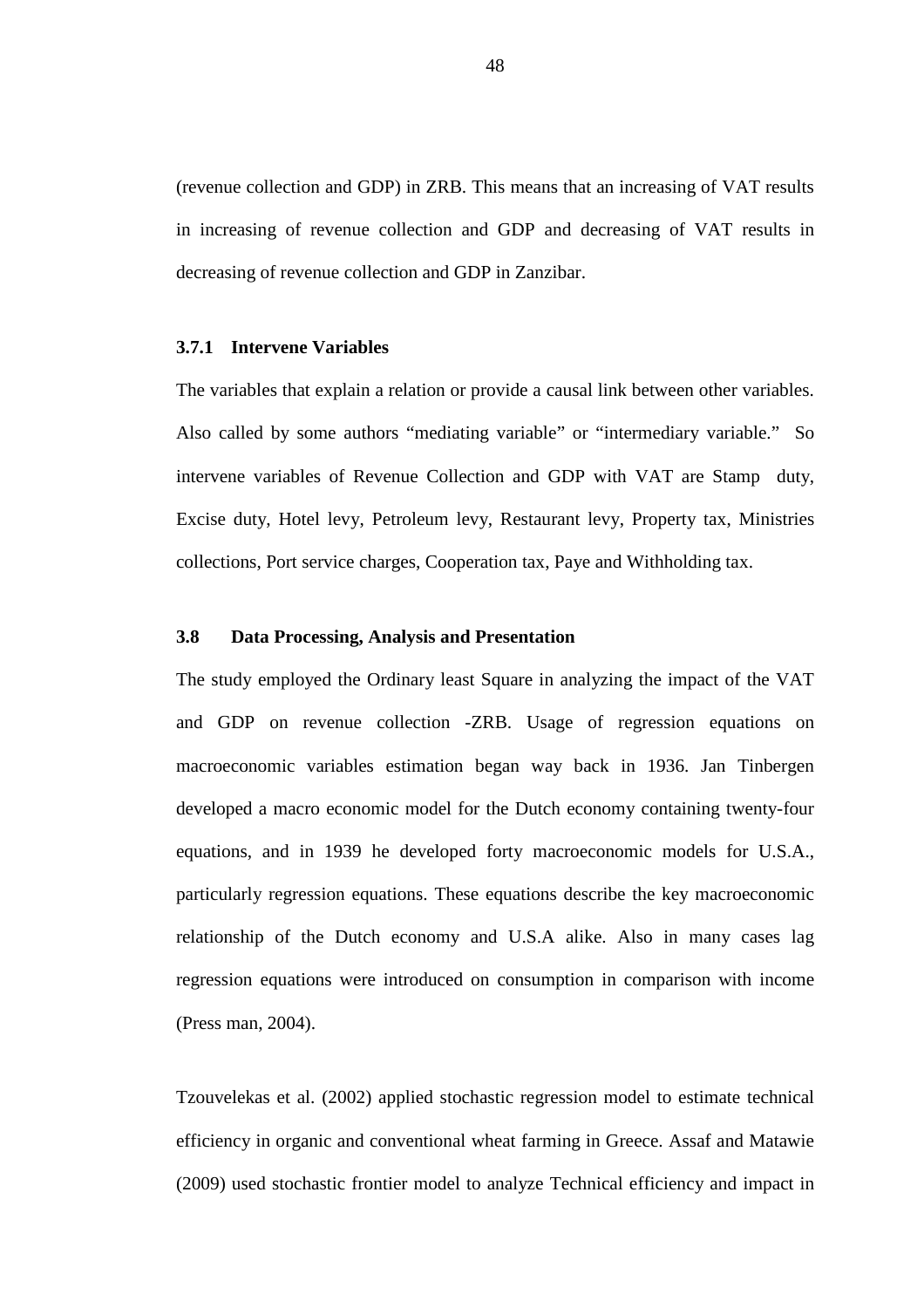the hospital food service sector. They estimate technical efficiency and impact coefficient by using Ordinary least squares.

Ensrom (2005) applied standard log linear to transaction data to estimate direct impact and elasticity on Swadish property crisis of 1990s. The study fit the regression which is appropriate in this case, and it fits well based on a strong a priori expectation (Damodar and Porter, 2009). Also Theil (1978) suggest that if intercept is absent in some cases, the slope coefficient may be estimated with far greater precision. In doing so the study is divided into two layers:

The first layer was to examine the contribution of VAT on revenue collection in ZRB. So in analyzing this specific objective, the researcher employed the Ordinary least Square. This has expressed in the following format:

 $\mathbf{RC}_{t} = \mathbf{B}_0 + \mathbf{B} \mathbf{V} \mathbf{A} \mathbf{T}_t$ 

Where by  $RC t = ZRB$  Collections at any time t

 Bo = Constant factor of ZRB Collections  $B = i s a slope$  $VAT = VAT$  at any time t  $t =$ Time in year

The second layer is to examine the extent to which VAT has contributed to the steady growth in Gross Domestic Product in Zanzibar. Also in this second specific objective, the researcher employed the Ordinary least Square. This has expressed in the following format: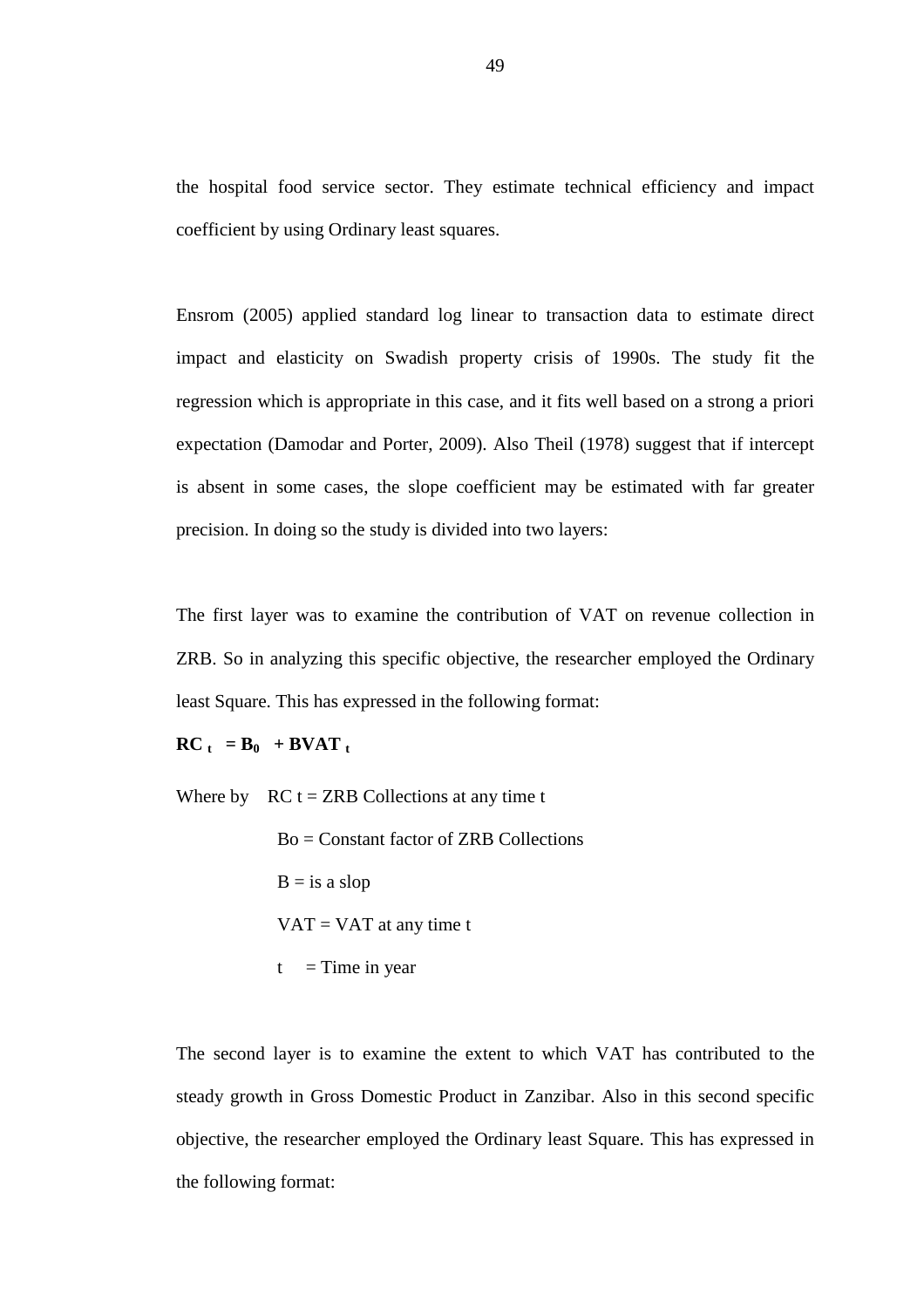# $GDP_t = B_0 + BVAT_t$

Where by  $GDP t = GDP$  at any time t Bo = Constant factor of ZRB Collections  $B = iS$  a slop  $VAT = VAT$  at any time t  $t =$ Time in year

The reduced form coefficients (**B**) of these structural equations are also known as impact propensity or impact multipliers because they measured the immediate impact on the endogenous variable for of unit change in value of the exogenous variable. Refer to computation of certain measures along with searching relationship patterns existing among data groups (Kothari, 2004). Veal (1997) explains that, data analysis is done to sort and evaluate gathered information in relation to posed questions and identified concepts.

Moreover, in assessing the challenges facing the staff of ZRB in VAT collection, the study used Statistical Package for Social Sciences (SPSS) Version 16.0 so as to increase accuracy as well as save time for the researcher. Qualitative data that were obtained from the interview and questionnaires were coded before carrying out statistical analysis and later decoded for interpretation. Then, the coded data were tabulated by counting the number of cases falling in different categories of variables. The data were processed to get frequencies and percentages that were used for inferences. Table, charts and graphs together with description was used to present some data that were collected in the field.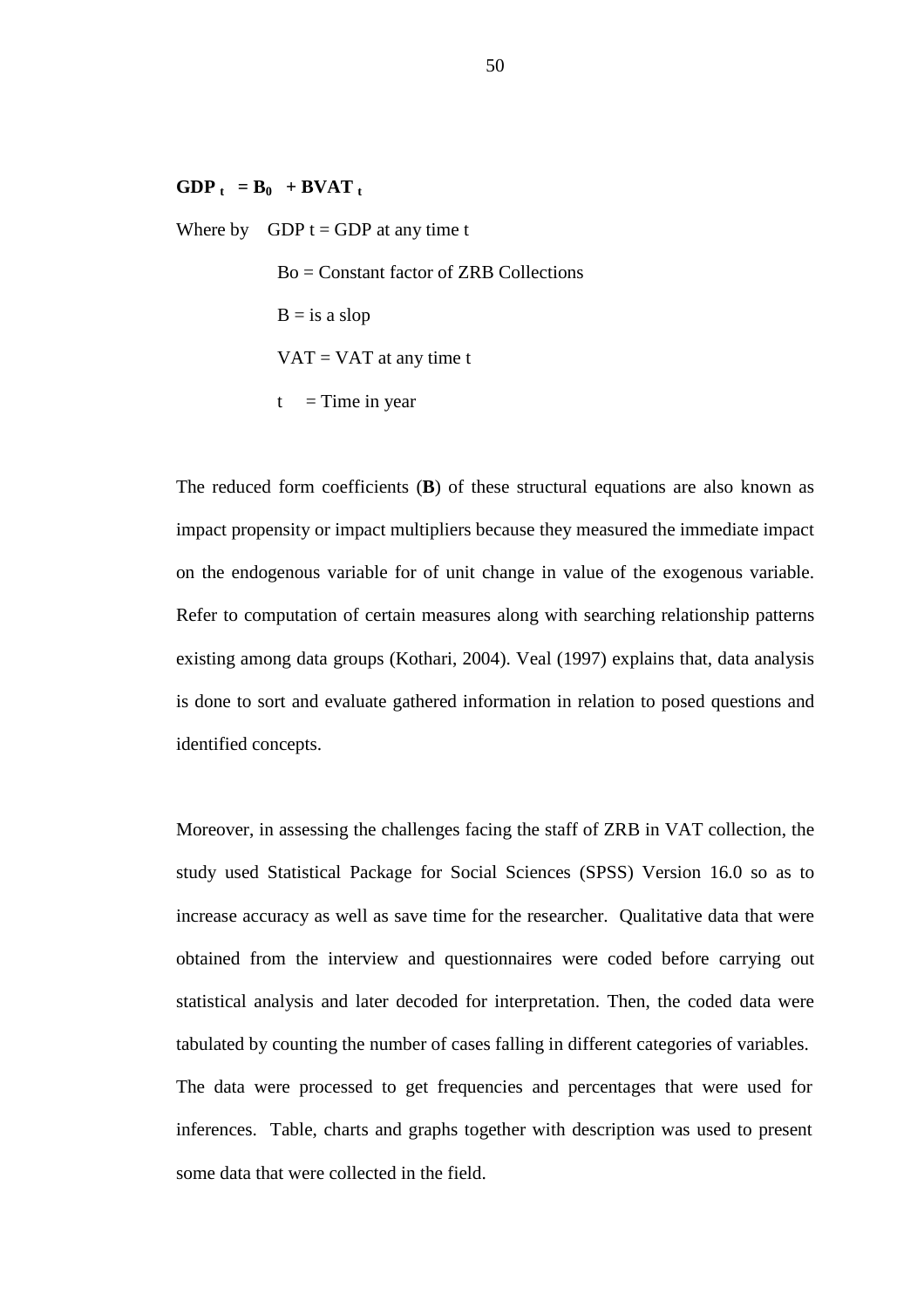# **3.9 Ethical Considerations**

The researcher applied for the research clearance letter from the University and from other relevant offices on the study areas. The researcher also ensured that there is informed consent from the study participants, as well as ensuring them of privacy and anonymity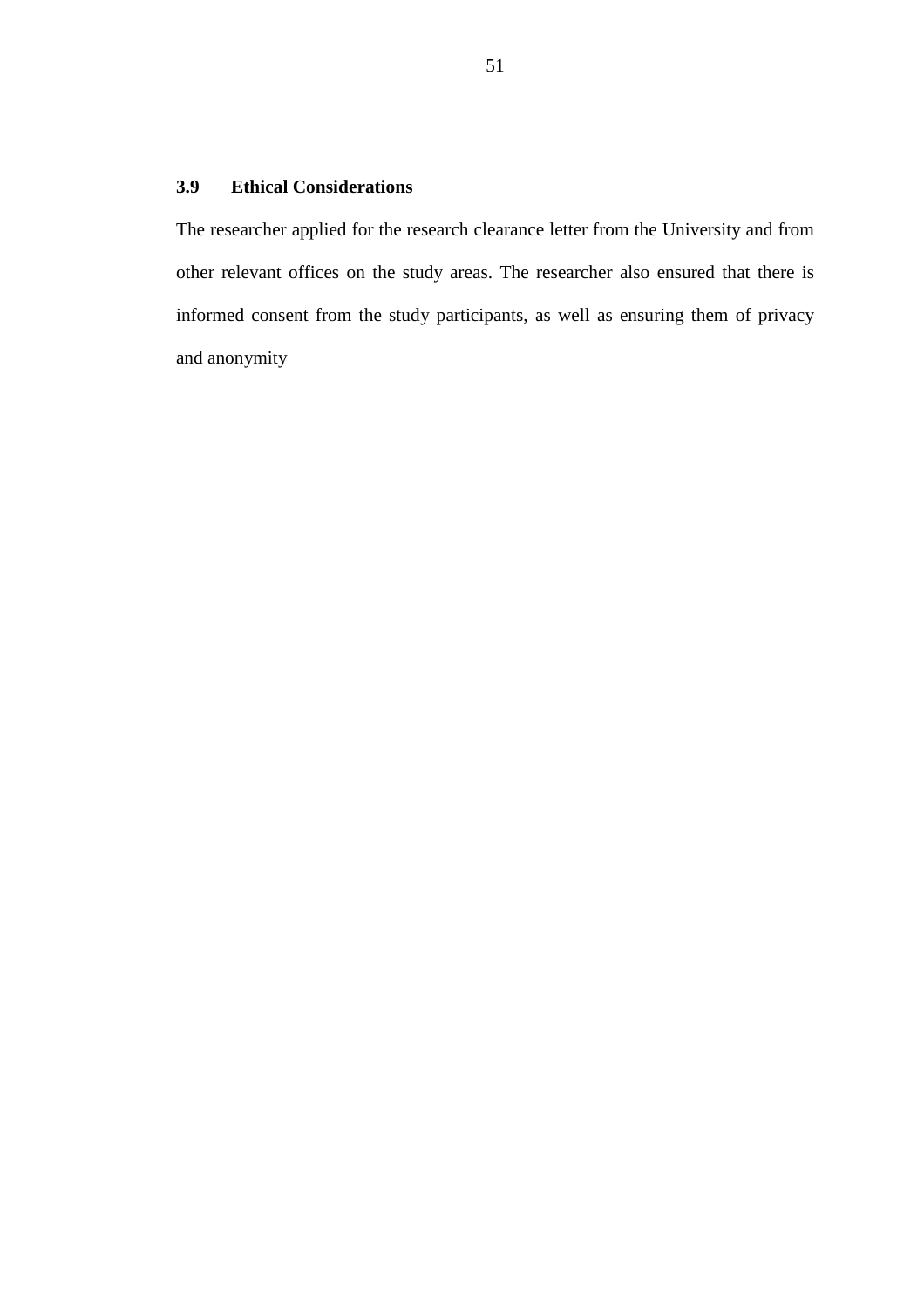#### **CCHAPTER FOUR**

#### **FINDINGS, DATA ANALYSIS AND DISCUSION**

### **4.1 Introduction**

In this section the study presents data in tabular form as in appendix 1, 11.and III, after which methods of analysis i.e. reduced form regression equation and Package for Social Sciences (SPSS) Version 16.0 were applied. After a tabular presentation of data, summary of results were presented and analyzed thereafter.

Interpretation, analysis and discussion of the results are divided into three parts. Part A looks into whether VAT has contributed significantly on revenue collection in ZRB, using linear reduced form regression equation, part B examine the extent to which VAT has contributed to Zanzibar GDP, using the same linear reduced form regression equation and part C the assessment of the challenges facing ZRB's staff on VAT Collection in ZRB.

The main purpose of doing this is to get insight on the intertwinement of VAT, ZRB-RC and GDP. Application of simple linear reduced form regression equation warranty more insight and understanding. Again for each analysis of the results, graphical presentation nourishes visual perception. Among benefit of graphical presentation is quick and fast reference of the tendency or outside appearance of variables.

#### **4.2 Empirical Analysis of the Contribution of VAT on ZRB-Revenue Collection**

Empirical analysis on ZRB-Revenue Collection is done at two layers. First layer provides graphical presentation of VAT and ZRB-Revenue Collection for the period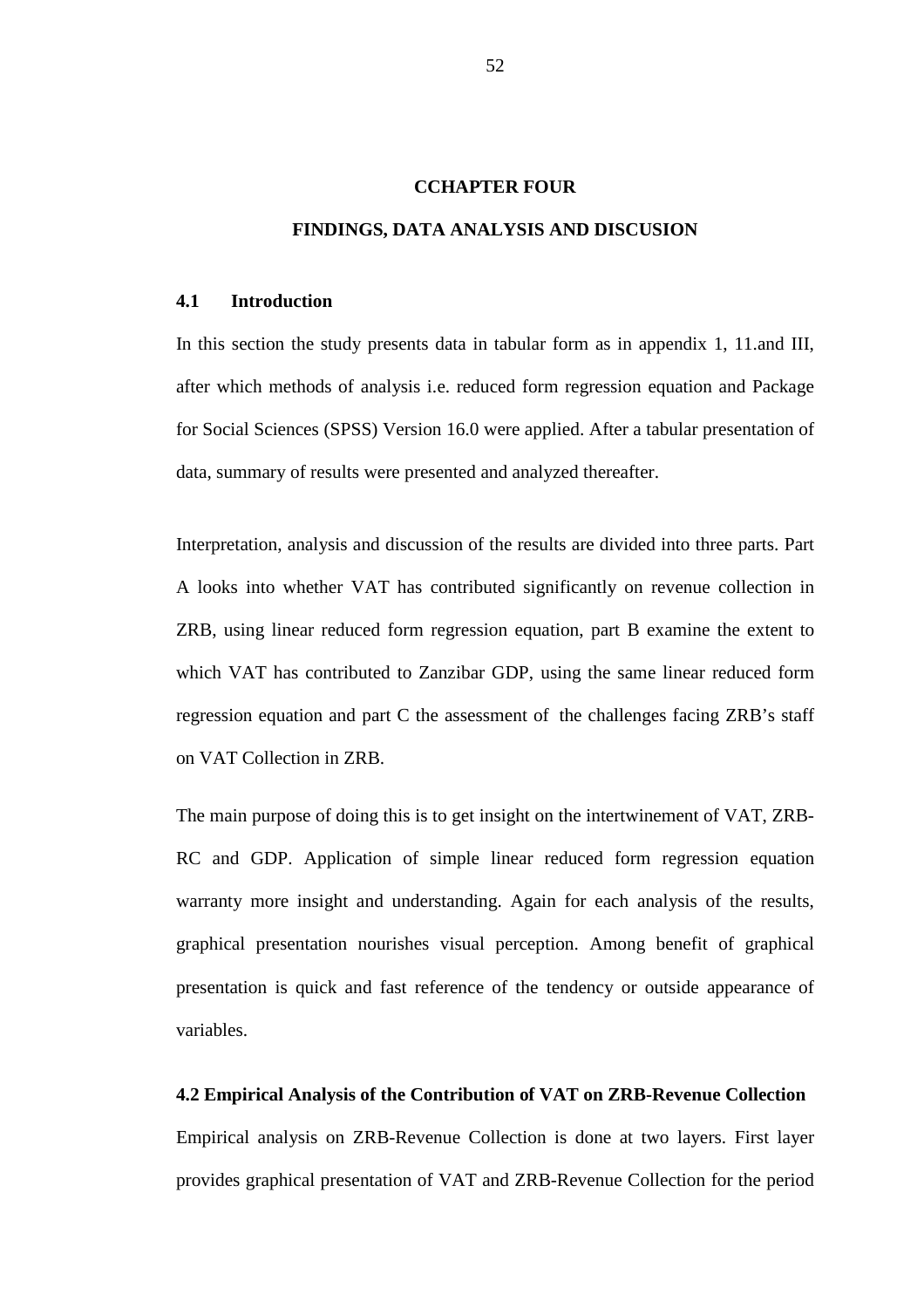of the study. The second layer estimates regression equation for which contribution coefficient is provided. Figure 4.1 plot relationship between VAT and ZRB Revenue Collection from 2002-2012.



**Figure 4.1: VAT and ZRB Revenue Collection from 2002- 2012**  Source: Research study, (2015)

Graphical presentation of VAT on the vertical axis and ZRB Revenue Collection on the horizontal axis. Graph suggests that, the graph exhibits the upward sloping tendency. The upward sloping of the curve shows that VAT and ZRB Revenue Collection upward movement is steady, through not smooth. Upward movement has fluctuations particularly in 2009 n which VAT inflows was 38.96 billion TSHS plummeted to 49.27 billion TSHS in 2012.

# **4.2.1 Estimation of Regression Equation of VAT and ZRB Revenue Collection for which Contribution Coefficient is provided**

To get the more different results of these variables the researcher analyzed the same data applying regression equation and coefficient of determination below.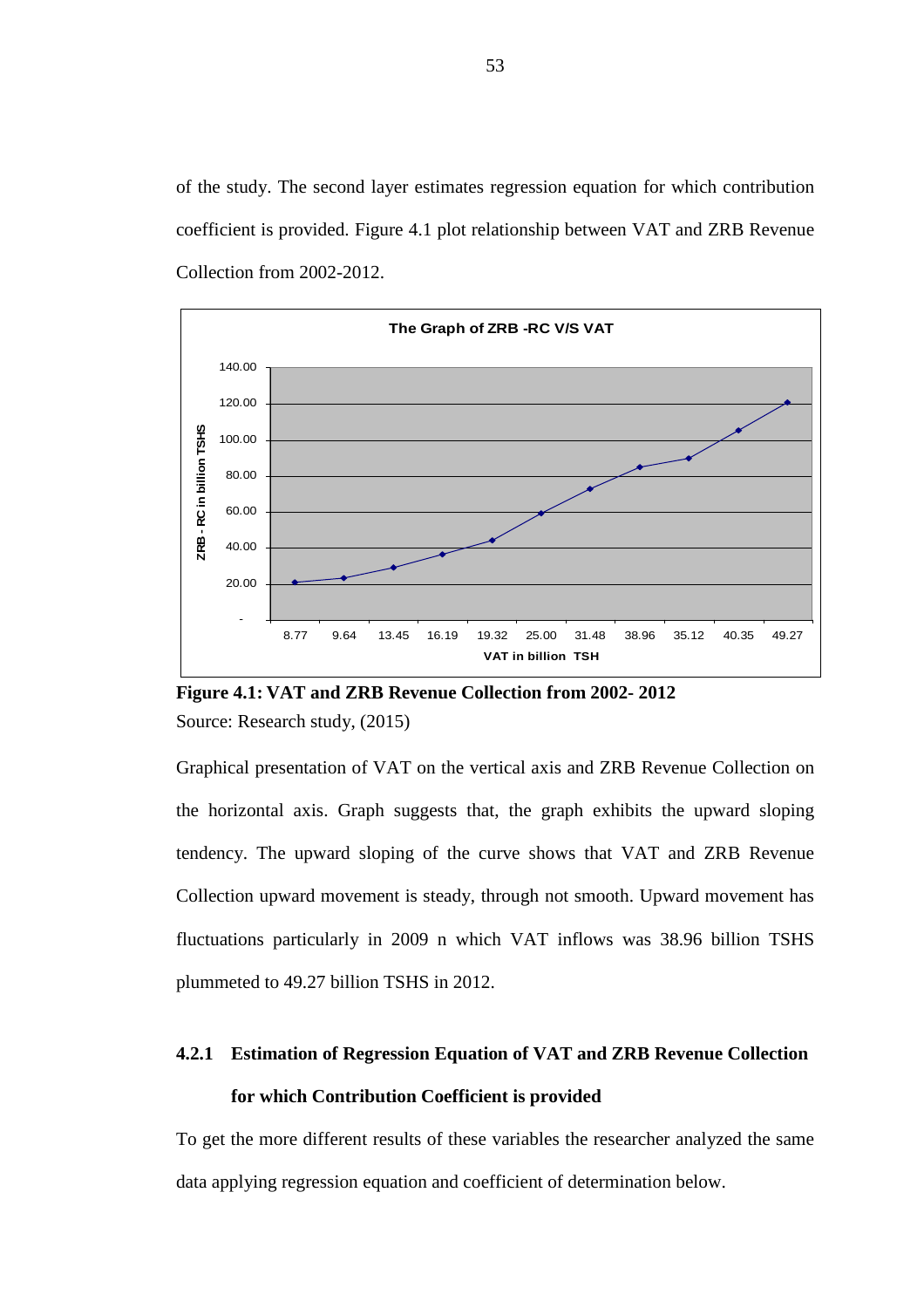Result of linear reduced form of regression equation estimating contribution of VAT on ZRB Revenue Collection (RC) the study used data in appendix 1. Summary results of the estimated Ordinary Least Square regression equation are provided bellow:

$$
RCt = -2.72billion + 2.49VATt
$$

$$
r2 = 0.99
$$

The estimated equation above reveals that the contribution of VAT on ZRB Revenue Collection is one unit of VAT brings about 2.49 units of ZRB Revenue Collection. This estimated result leads the study to accept that VAT has impact on ZRB Revenue Collection. Substantiated by  $r^2 = 0.99$  which is strong goodness fit claims to agree with the results that VAT has strong contribution to ZRB Revenue Collection. The following graph shows the above regression equation.



**Figure 4.2: The regression Equation Graph of VAT and RC (ZRB Revenue Collection)** 

Source: Research study, 2015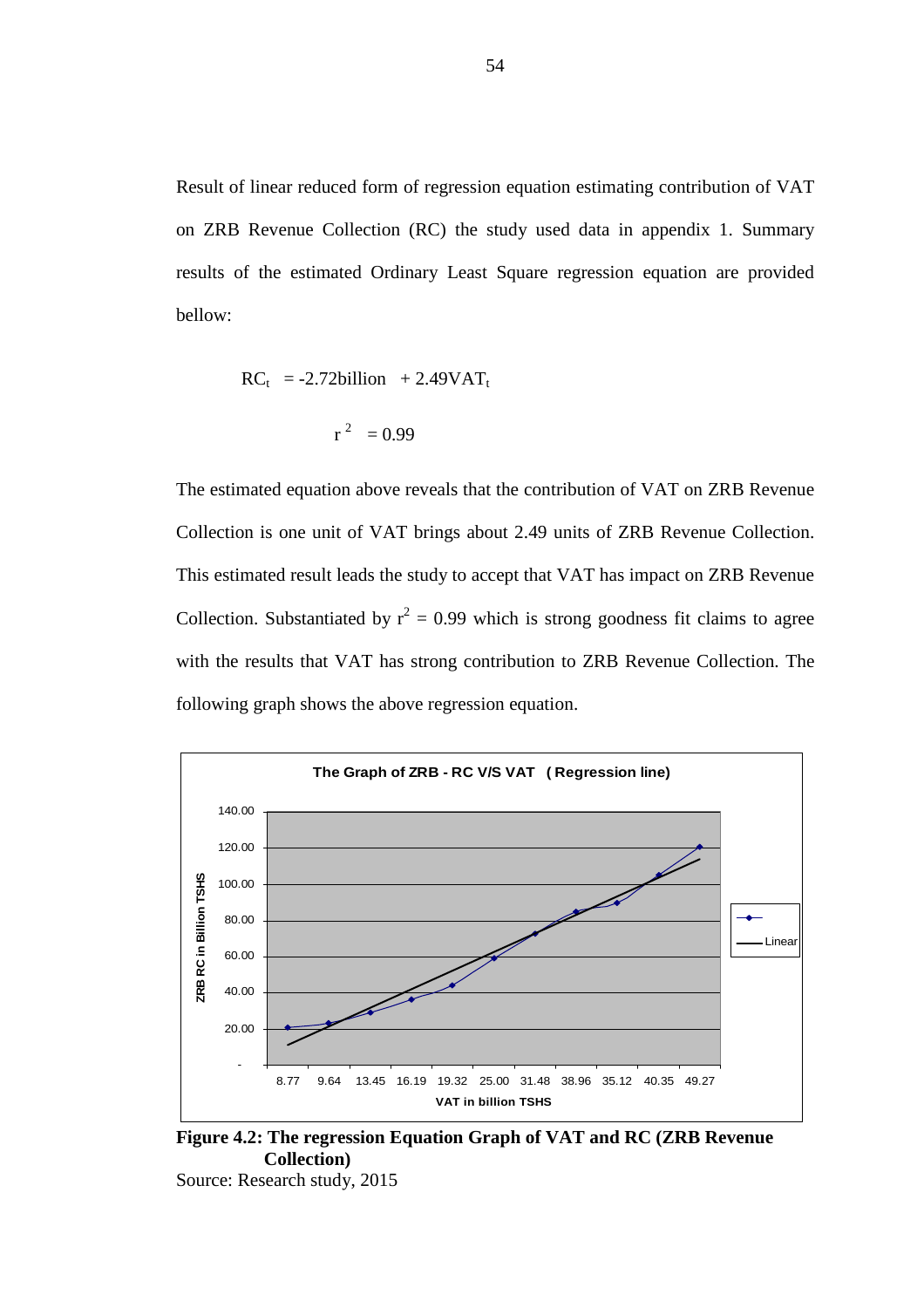This information should be born in mind that ZRB received VAT amounting from 42.04 percentage of ZRB Revenue Collection in 2002 to 40.87 percent in 2012 in relation to output. Table 4.1 shows that trend.

|                |              |        | <b>TSH BILLION</b> |          |
|----------------|--------------|--------|--------------------|----------|
| S/N            | <b>YEAR</b>  | ZRB-RC | VAT                | VAT/RC % |
| 1              | 2002         | 20.86  | 8.77               | 42.04    |
| $\overline{2}$ | 2003         | 23.36  | 9.64               | 41.27    |
| 3              | 2004         | 29.29  | 13.45              | 45.92    |
| 4              | 2005         | 36.30  | 16.19              | 44.60    |
| 5              | 2006         | 44.29  | 19.32              | 43.62    |
| 6              | 2007         | 59.21  | 25.00              | 42.22    |
| 7              | 2008         | 72.45  | 31.48              | 43.45    |
| 8              | 2009         | 84.96  | 38.96              | 45.86    |
| 9              | 2010         | 89.41  | 35.12              | 39.28    |
| 10             | 2011         | 105.08 | 40.35              | 38.40    |
| 11             | 2012         | 120.56 | 49.27              | 40.87    |
|                | <b>TOTAL</b> | 685.77 | 287.55             | 41.93    |

**Table 4.1: Percentage of VAT in ZRB Revenue Collection** 

Source: Research study (2015)

Much as the results is statistically as provided by the test, results are practically significant. But, the researcher does not imply that it is only VAT that contributes ZRB Revenue collection. A lot of factors contribute to ZRB Revenue collection these are Stamp duty, Excise duty, and Hotel levy, Petroleum levy, Restaurant levy, Property tax, Ministries collections, and Port service charges.

#### **4.3 Empirical Analysis of the Contribution of VAT on Zanzibar GDP**

Empirical analysis on Zanzibar GDP is also done at two layers. First layer provides graphical presentation of VAT and Zanzibar - GDP for the period of the study. The second layer estimates regression equation for which contribution coefficient is provided.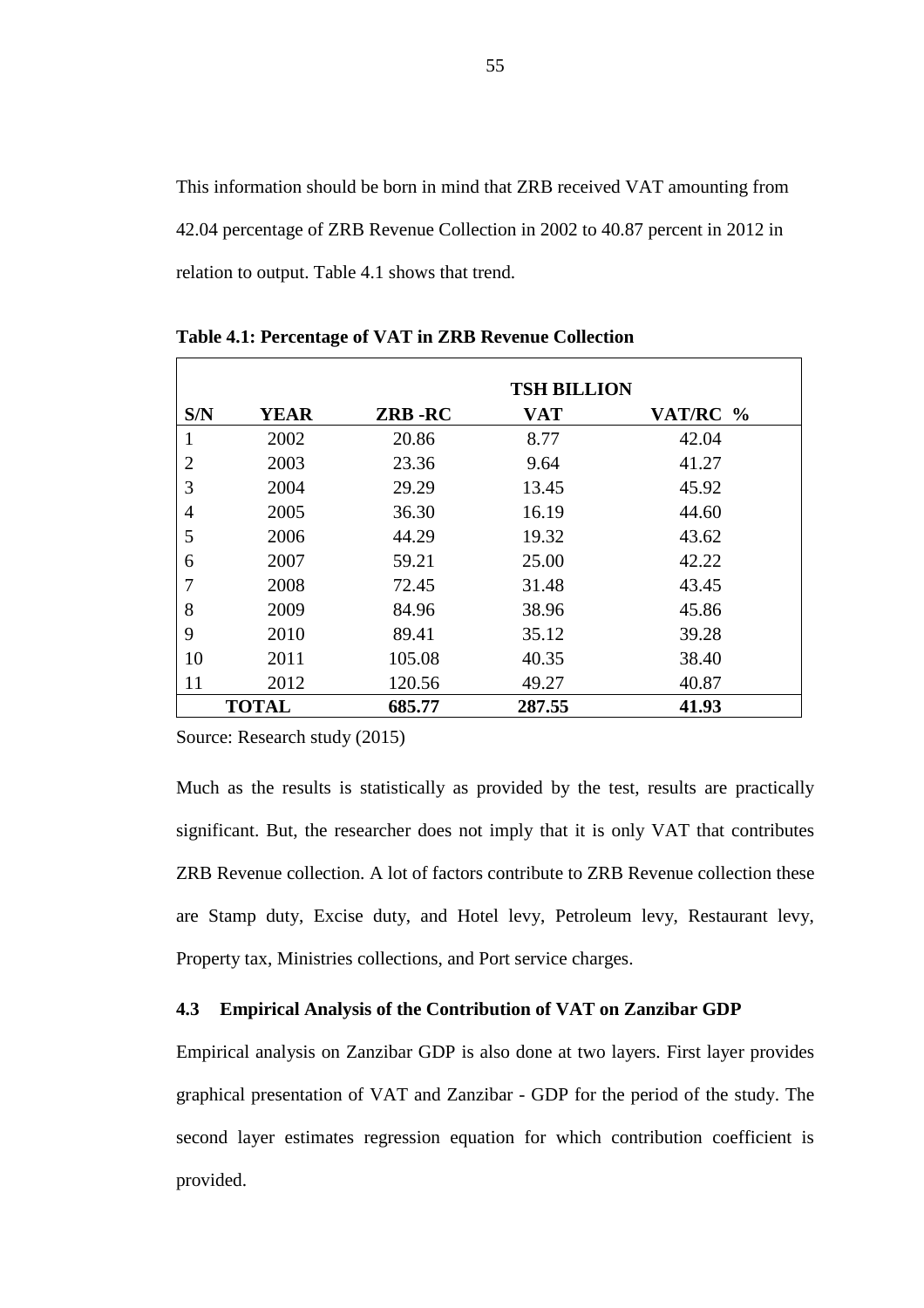#### **4.3.1 Graphical Presentation of VAT on Zanzibar GDP**

Figure 4.3: Plots relationship between VAT and Zanzibar GDP from 2002-2012.



Figure 4.3: **VAT and GDP of Zanzibar Economy from 2002-2012**  Source: Research study, 2015

Graphical presentation above of GDP on the vertical axis and VAT on the horizontal axis. Graph suggests that, the graph exhibits the upward sloping tendency. The upward sloping of the curve shows that VAT and GDP upward movement is steady, through not smooth. Upward movement has fluctuations particularly in 2001 in which VAT inflows was 40.35 billion TSHS plummeted to 49.2735 billion TSHS in 2002.

# **4.3.3 Estimation of Regression Equation of VAT and GDP for which Contribution Coefficient is provided**

To get the more different results of these variables the researcher analyzed the same data applying regression equation and coefficient of determination below.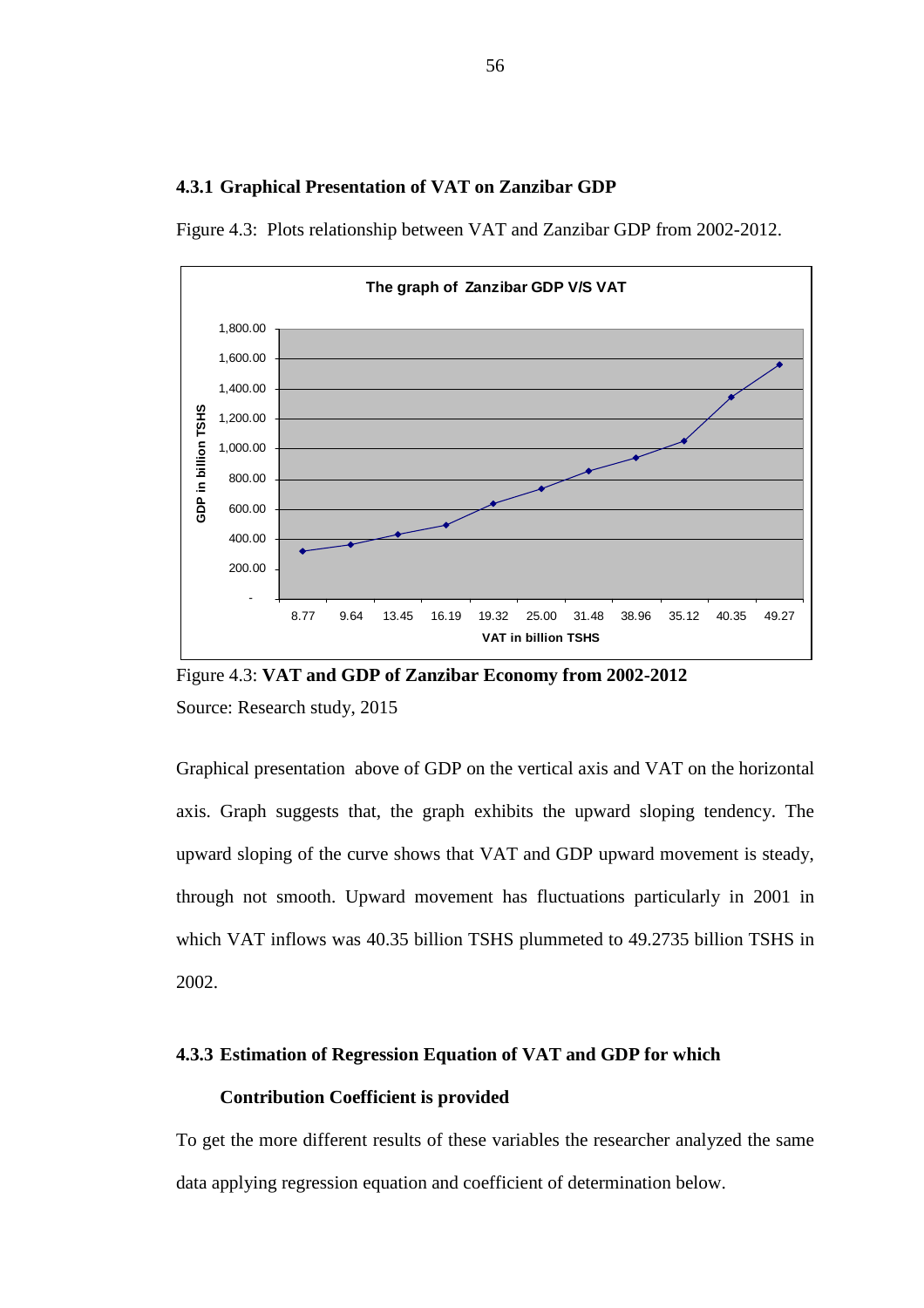Result of linear reduced form of regression equation estimating contribution of VAT on Zanzibar economy the study used data in appendix 2. Summary results of the estimated Ordinary Least Square regression equation are provided bellow:

GDP t = 43.65billion + 
$$
28.68 \text{VAT}_{\text{t}}
$$
  $r^2 = 0.97$ 

The estimated equation above reveals that the contribution of VAT on Zanzibar economy is one unit of VAT brings about 28.68 units of Zanzibar GDP. This estimated result leads the study to accept that VAT has impact on Zanzibar economy. Substantiated by  $r^2 = 0.97$  which is strong goodness fit claims to agree with the results that VAT has strong contribution to Zanzibar economy. The table bellow shows the graph of regression equation



**Figure 4.4: The Regression Equation Graph of VAT V/S GDP**  Source: Research study, 2015

This information should be born in mind that ZRB received VAT amounting from 2.74 percentage of ZRB Revenue Collection in 2002 to 3.15 percent in 2012 in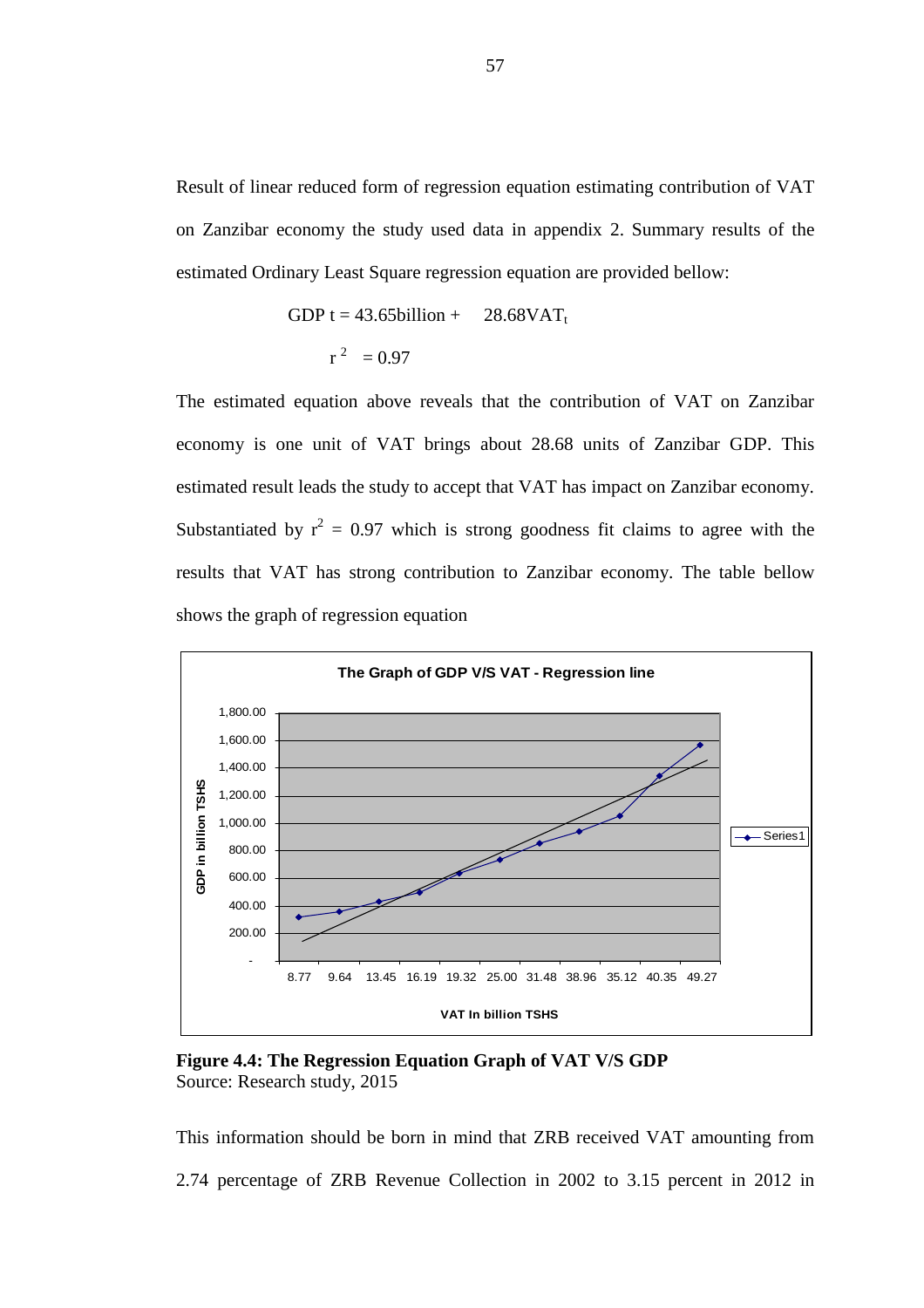relation to output. Table bellow shows that trend. Smith, Islam, and Moniruzzaman, (2011) shows that the performance of VAT was quite satisfactory in the initial years; afterwards, VAT collection remained stagnant at a certain level. the stagnation happened as a result of relatively small number of VAT tax-payers, a general lack of awareness, and a weak monitoring system. Samimi, and Abdolahi, (2011) Scan the impact of implementing Value Added Tax on Export of goods and services found that, the impact of VAT on export is positive.

|                | <b>TSH BILLION</b> |            |            |           |  |  |  |  |
|----------------|--------------------|------------|------------|-----------|--|--|--|--|
| S/N            | <b>YEAR</b>        | <b>GDP</b> | <b>VAT</b> | VAT/GDP % |  |  |  |  |
| $\mathbf{1}$   | 2002               | 320.22     | 8.77       | 2.74      |  |  |  |  |
| $\overline{2}$ | 2003               | 358.60     | 9.64       | 2.69      |  |  |  |  |
| 3              | 2004               | 430.78     | 13.45      | 3.12      |  |  |  |  |
| $\overline{4}$ | 2005               | 493.99     | 16.19      | 3.28      |  |  |  |  |
| 5              | 2006               | 638.02     | 19.32      | 3.03      |  |  |  |  |
| 6              | 2007               | 734.80     | 25.00      | 3.40      |  |  |  |  |
| 7              | 2008               | 851.15     | 31.48      | 3.70      |  |  |  |  |
| 8              | 2009               | 939.37     | 38.96      | 4.15      |  |  |  |  |
| 9              | 2010               | 1,050.77   | 35.12      | 3.34      |  |  |  |  |
| 10             | 2011               | 1,344.15   | 40.35      | 3.00      |  |  |  |  |
| 11             | 2012               | 1,565.19   | 49.27      | 3.15      |  |  |  |  |
|                | <b>TOTAL</b>       | 8,727.05   | 287.55     | 3.29      |  |  |  |  |

**Table 4.2: Percentage of VAT in Zanzibar GDP** 

Source: Research study, 2015

Much as the results is statistically as provided by the test, results are practically significant. But, the researcher does not imply that it is only VAT that contributes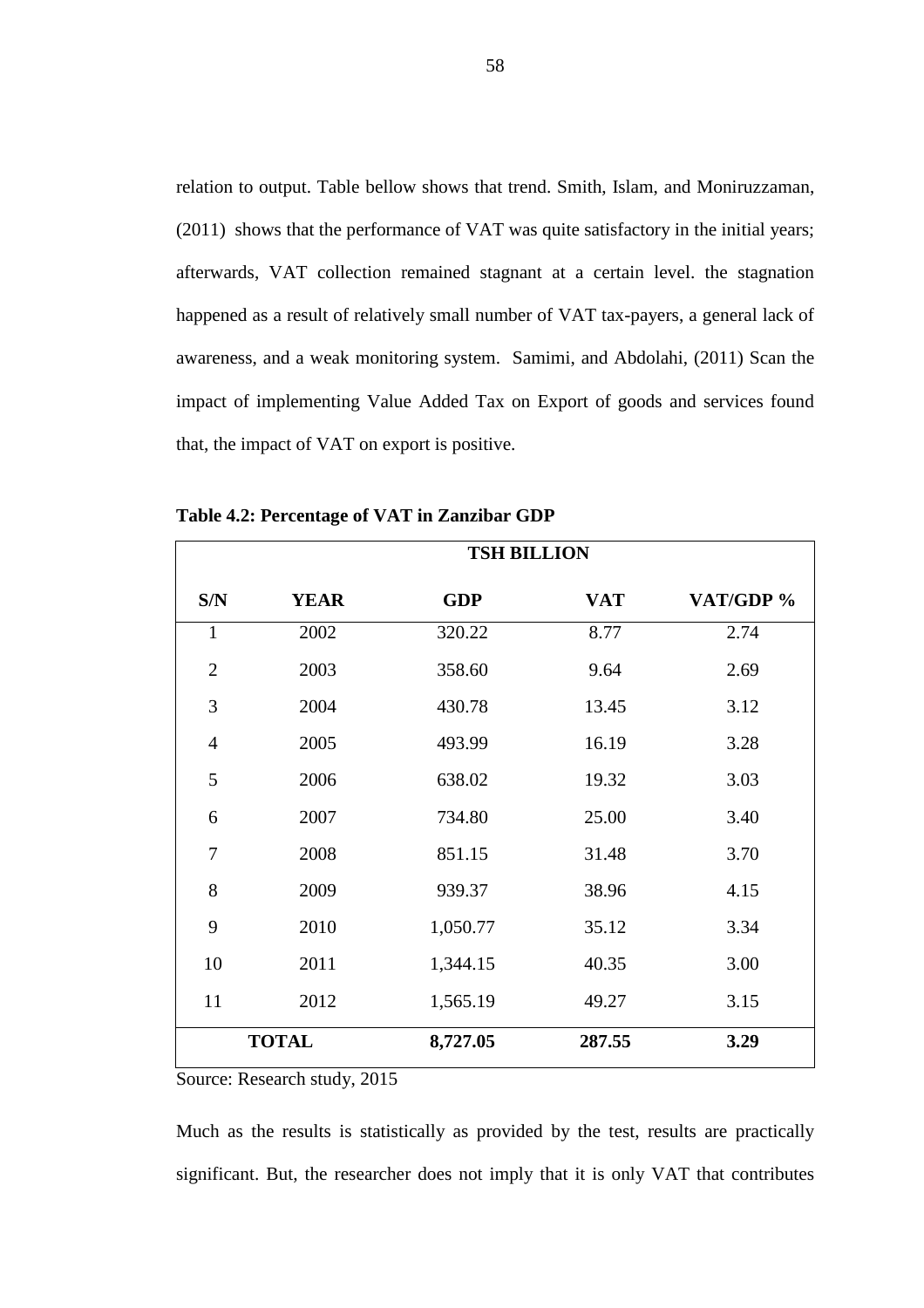Economic growth of Zanzibar. A lot of factors contribute to the growth of Economy of Zanzibar such as FDI and TRA- Zanzibar collections.

#### **4.4 Profile of the Respondents**

The profile of respondents of the challenges facing ZRB's staff on VAT Collection in ZRB involved 5 (25%) VAT officials of which 3 are male and 2 are female, 5 (25%) Large Taxpayers officials of which 3 are male and 2 are female, 4(20%) other Taxes officials of which 2 are male and 2 are female, 5 (25%) Ministries Collection officials of which 2 are male and 3 are female and 1(5%) legal Service official which is male. Therefore the male responds are 11 (55%) and female respondents are 9(45%), this shows that the researcher had considered the gender issue.

By considering the above involvement, the researcher was able to obtain different perspectives of employees from different sections concerning the challenges facing ZRB's staff on VAT Collection. The following table illustrates the fact in hand.

| <b>Respondents</b>            | <b>Male</b> | Female                | <b>Total</b> | Percentage $(\% )$ |
|-------------------------------|-------------|-----------------------|--------------|--------------------|
| <b>VAT</b>                    | 3           | C                     | 5            | 25                 |
| Large Taxpayers Office        | 3           | $\mathcal{D}_{\cdot}$ | 5            | 25                 |
| <b>Other Taxes</b>            | 2           | 2                     | 4            | 20                 |
| <b>Ministries Collections</b> | 2           | 3                     | 5            | 25                 |
| Legal service Department      |             | $\theta$              |              | 5                  |
| <b>Total</b>                  | 11          | 9                     | 20           | <b>100</b>         |

**Table 4.3: The Profile of Respondents of the Challenges Facing ZRB's Staff on VAT Collection in ZRB** 

Source: Field Survey (2015)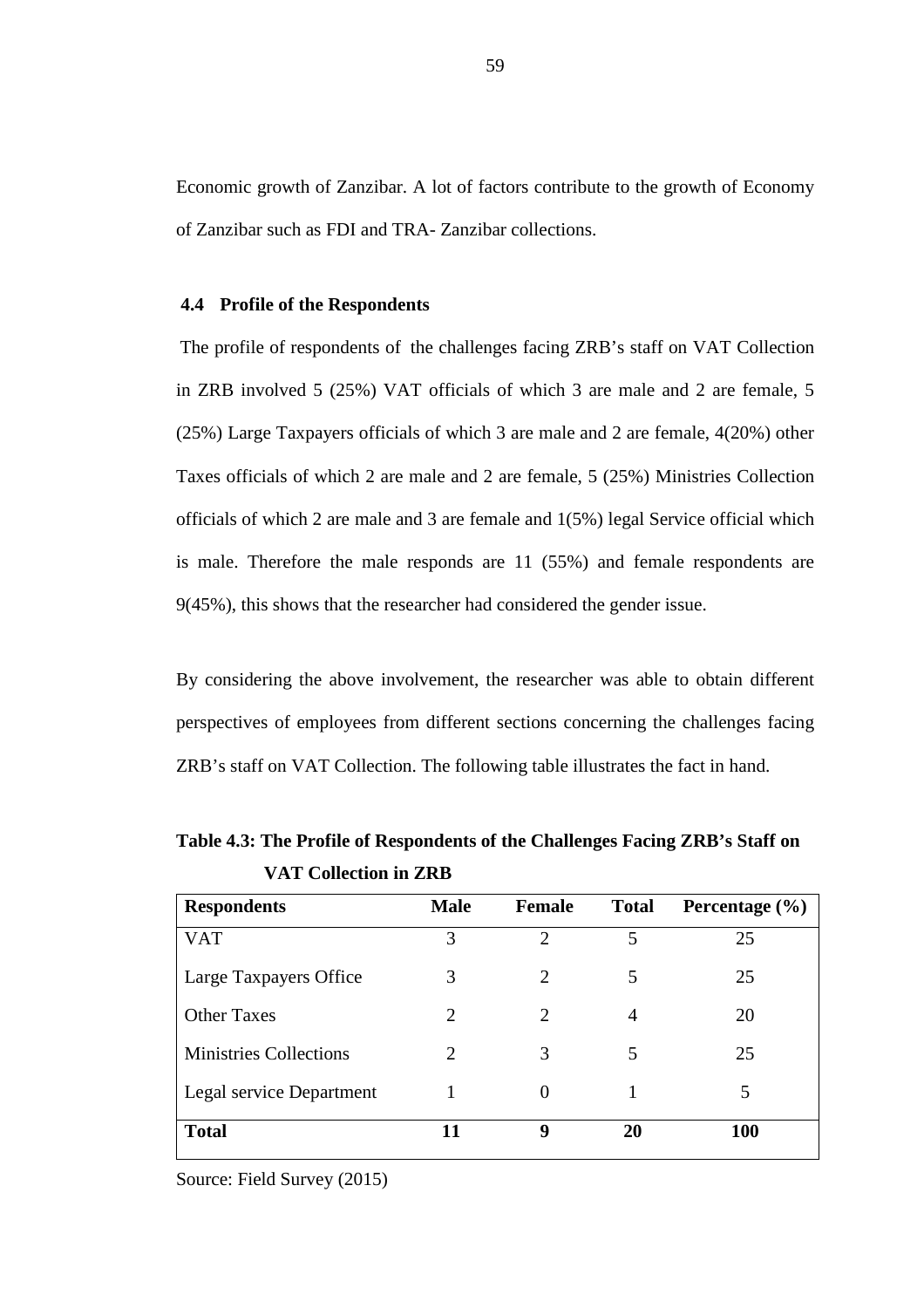On the part the number of respondents according to the age group were; 10 (45.8%) of the respondents varied from (20 - 30), 7(33.4%) of the respondents varied from  $(31 - 41)$  and 3  $(20.5%)$  of the respondents varied from  $(42 - 52)$ , there was no respondent who was above (53 -60) age group. This implies that, ZRB is heavily accommodated with young employees than old employees; this is probably due to increasing number of skilled and qualified youths and also due to rapid increase in number of senior employees' retirement. So this could minimize the challenges facing ZRB on revenue Collection. The tables below illustrate this fact.

|  | Table 4.4: Age of Respondents of ZRB's Staff |  |
|--|----------------------------------------------|--|
|  |                                              |  |

|       |              | <b>Frequency</b> |       |              | <b>Percent</b> Valid Percent Cumulative Percent |
|-------|--------------|------------------|-------|--------------|-------------------------------------------------|
| Valid | $20 - 30$    |                  | 50.0  | 50.0         | 50.0                                            |
|       | 31-41        |                  | 35.0  | 35.0         | 85.0                                            |
|       | $42 - 53$    | 3                | 15.0  | 15.0         | 100.0                                           |
|       | <b>Total</b> | 20               | 100.0 | <b>100.0</b> |                                                 |

Source: Field Survey (2015)

The number of respondents according to designations were; 1(5%) of the respondents was from upper level class, 15 (75%) of the respondents were from middle level class and 4 (20%) of the respondents were from lower level class. The table below illustrates this fact.

| <b>Table 4.5: Designation of ZRB Respondents</b> |  |  |
|--------------------------------------------------|--|--|
|--------------------------------------------------|--|--|

|                             | <b>Designation of Respondents</b> |         |                                |                                     |
|-----------------------------|-----------------------------------|---------|--------------------------------|-------------------------------------|
|                             | <b>Frequency</b>                  | Percent | <b>Valid</b><br><b>Percent</b> | <b>Cumulative</b><br><b>Percent</b> |
| Valid Upper Level Personnel |                                   | 5.0     | 5.0                            | 5.0                                 |
| Middle Level Personnel      | 15                                | 75.0    | 75.0                           | 80.0                                |
| Lower Level Personnel       | 4                                 | 20.0    | 20.0                           | 100.0                               |
| <b>Total</b>                | 20                                | 100.0   | 100.0                          |                                     |
|                             |                                   |         |                                |                                     |

Source: Field Survey (2015)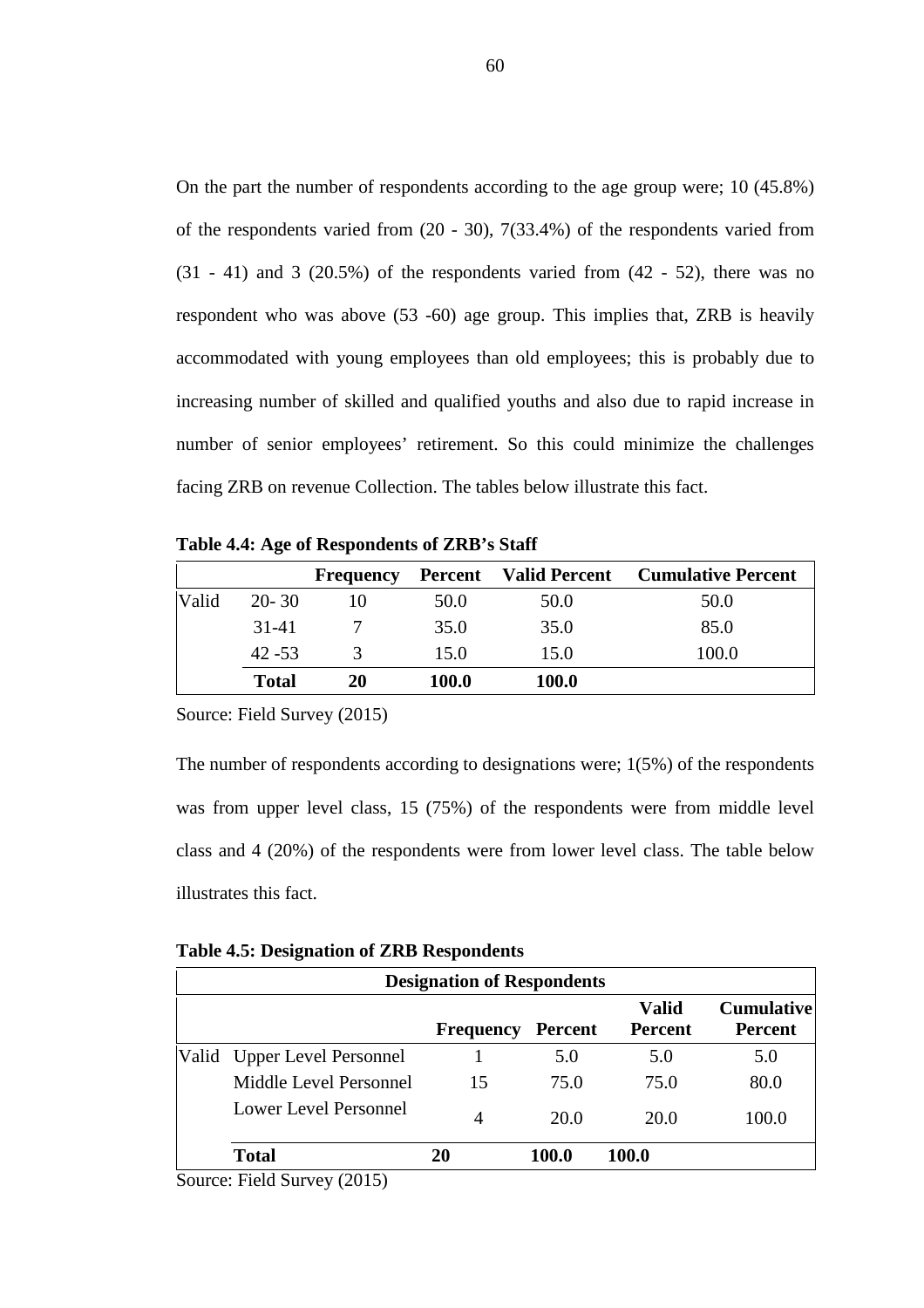This implies that the ZRB has many Middle level personnel than Upper level personnel and lower level personnel. In this regard, many of the Middle level personnel are directly concerned with the revenue collection than any other level, this is because the revenue collection is a key goal of ZRB, so it should allocate skilled and enough personnel so as to reach its goal easily and to overcome the challenges that might face them.

# **4.5 Objective Three: The assessment of the Challenges of Revenue Collection in ZRB**

# **4.5.1 To find, Whether if they have Been Faced by any Challenges During Their Work**

This section addresses the third objective of the study which assessment of the challenges of revenue Collection in ZRB. In the study, 20 respondents from ZRB staff were asked whether they have been faced by any challenges during their work.

|       |                | Frequency |       |              | Percent Valid Percent Cumulative Percent |
|-------|----------------|-----------|-------|--------------|------------------------------------------|
| Valid | Yes            | 15        | 75.0  | 75.0         | 75.0                                     |
|       | N <sub>0</sub> | 5         | 25.0  | 25.0         | 100.0                                    |
|       | <b>Total</b>   | 20        | 100.0 | <b>100.0</b> |                                          |

**Table 4.6: ZRB Staff Responses on whether if they have been Faced by any Challenges During their Work** 

**Source: Field Survey (2015)**

Table 4.6 depicts that in ZRB 15 (75%) of the respondents agreed that they have been faced by challenges during their work, whereas 5(25%) of the respondents have not ever been faced by any challenges during their work. Figure 4.5 illustrate the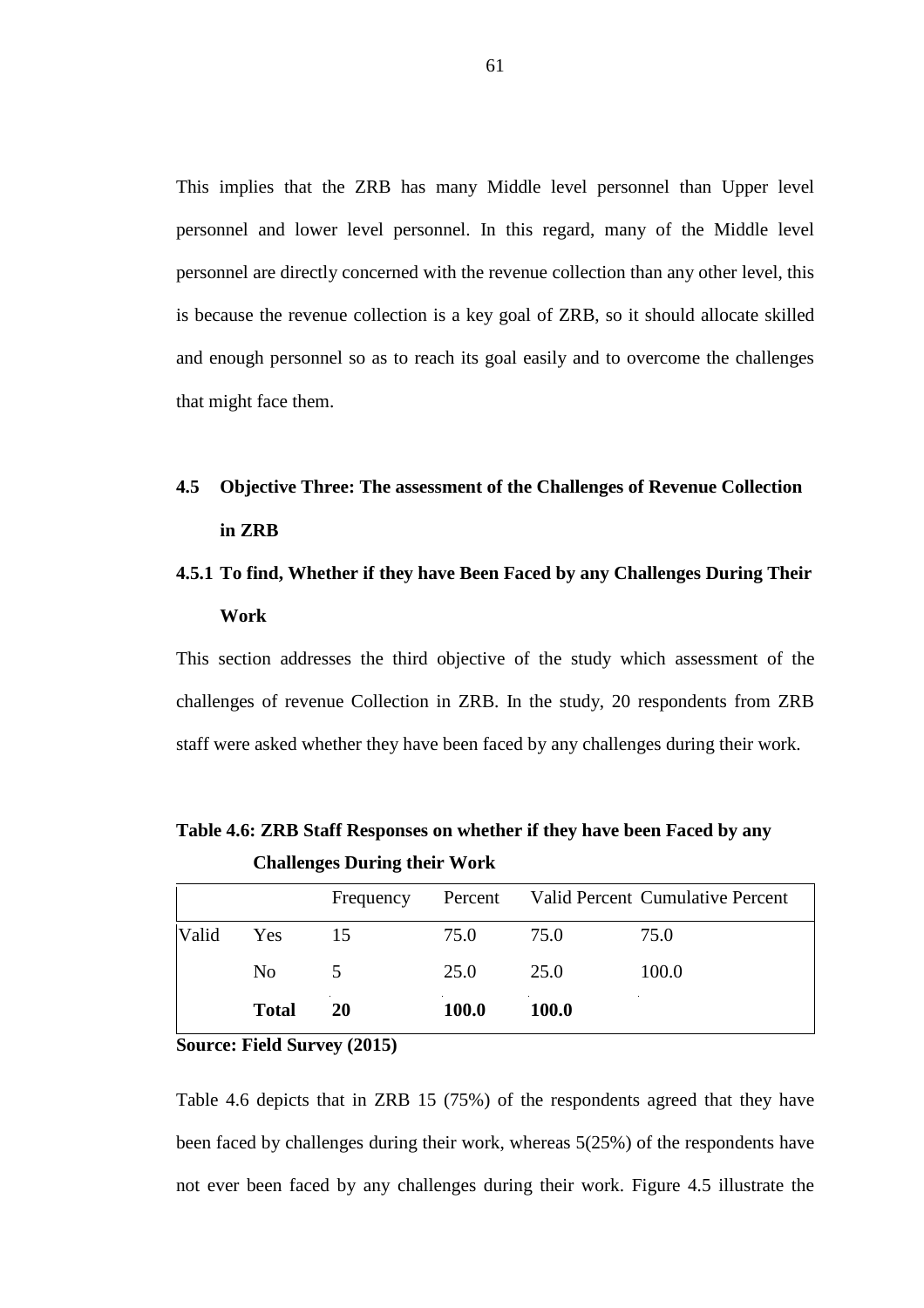fact. This implies that, there are still challenges of revenue collection in ZRB and high percentage of staff are faced with. Pramod Kumar (2004) found that tax administrators of developing countries face many challenges in the massive task of tax collection. Nevertheless the problem of tax evasion bothers tax administrators of developing countries and developed countries alike. In the real world, those who wish to reduce their tax liability have more choices than just tax evasion.



**Figure 4.5: ZRB Staff Responses on whether if they have been Faced by any** 

### **Challenges During their Work**

**Source**: Research study, 2015

### **4.5.2 The kind of challenges that face ZRB's staff on revue collection**

This section also addresses the third objective of the study which assessment of the challenges of revenue Collection in ZRB. Question aimed at finding out the kind of challenges that face ZRB's staff on revenue collection.20 respondents were asked the Table 4.7 shows the weight of respondents with respective to challenges that they face.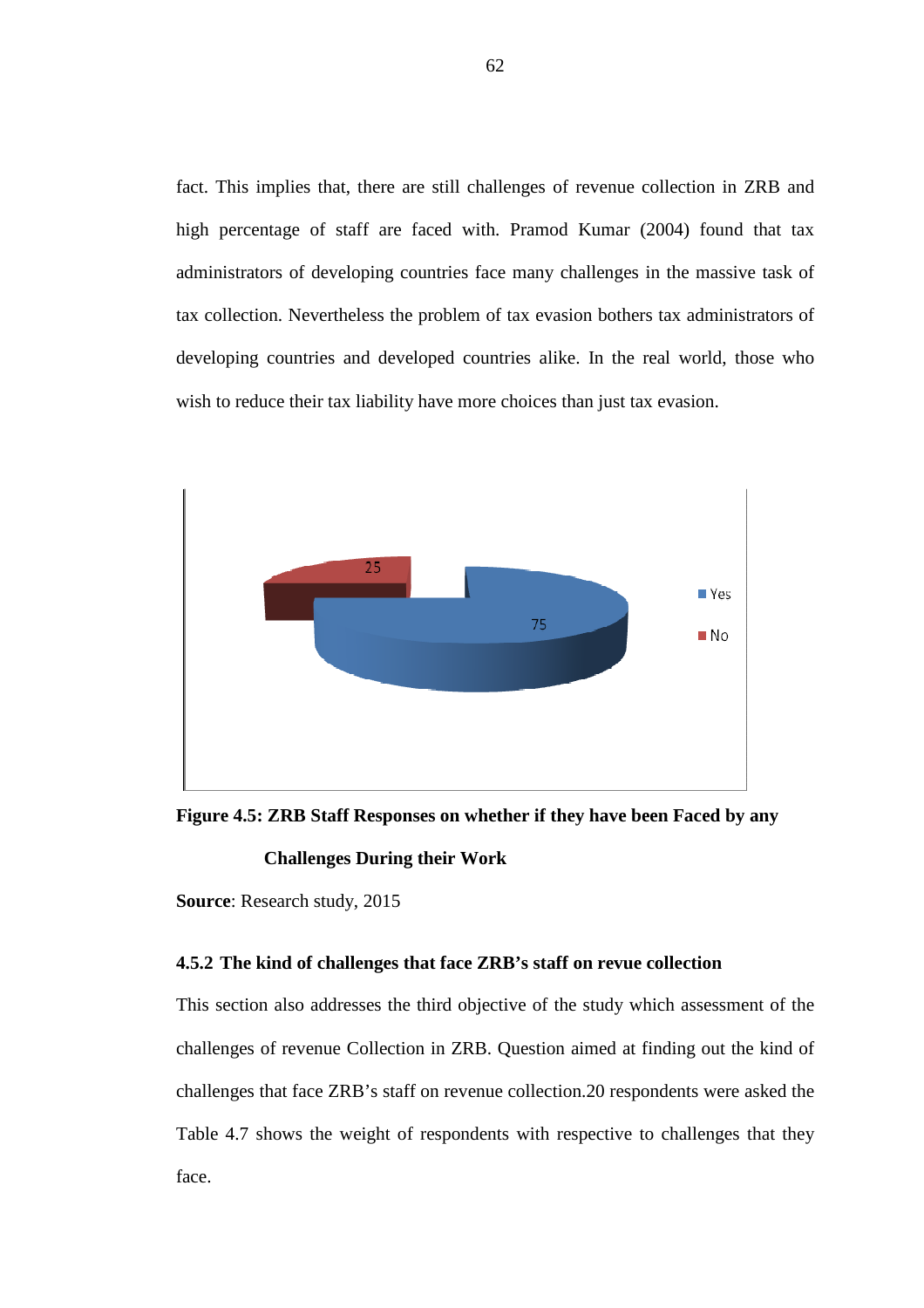|       |                                                                                                         | Frequency      | Percent | <b>Valid</b><br>Percent | <b>Cumulative</b><br>Percent |
|-------|---------------------------------------------------------------------------------------------------------|----------------|---------|-------------------------|------------------------------|
| Valid | Abundance of Exemptions<br>for Political Reasons                                                        | 4              | 20.0    | 20.0                    | 20.0                         |
|       | Ambiguous Exemptions on<br>Commodities under VAT<br>System                                              | 3              | 15.0    | 15.0                    | 35.0                         |
|       | Under invoicing of goods<br>and services to avoid<br>commodity taxes                                    | 3              | 15.0    | 15.0                    | 50.0                         |
|       | Ineffective enforcement of<br>tax laws                                                                  | 1              | 5.0     | 5.0                     | 55.0                         |
|       | Tax officials do not have the<br>political support to deal with<br>tax evaders and the black<br>economy | 1              | 5.0     | 5.0                     | 60.0                         |
|       | Very Low Percentage of<br>GDP is collected in Taxes                                                     | 1              | 5.0     | 5.0                     | 65.0                         |
|       | How do we make things<br>easier for the taxpayers                                                       | 3              | 15.0    | 15.0                    | 80.0                         |
|       | How do we improve<br>collections and compliance                                                         | $\overline{4}$ | 20.0    | 20.0                    | 100.0                        |
|       | <b>Total</b>                                                                                            | 20             | 100.0   | 100.0                   |                              |

## **Table 4.7: ZRB Staff Responses on Kind of Challenges that face them on Revenue Collection**

Sourc**e**: Research study, 2015

Also responses were obtained from questionnaires that were distributed to 20 ZRB's staff. On the interview responses 4(20%) of the respondents indicated that, the main challenges that they face on revenue collection is Abundance of Exemptions for Political Reasons, 3(15%) of the respondents indicated the Ambiguous Exemptions on Commodities under VAT System, 3(15%) of the respondents indicated Under invoicing of goods and services to avoid commodity taxes, 1(5%) of the respondents indicated, ineffective enforcement of tax laws, 1(5%) of the respondents indicated,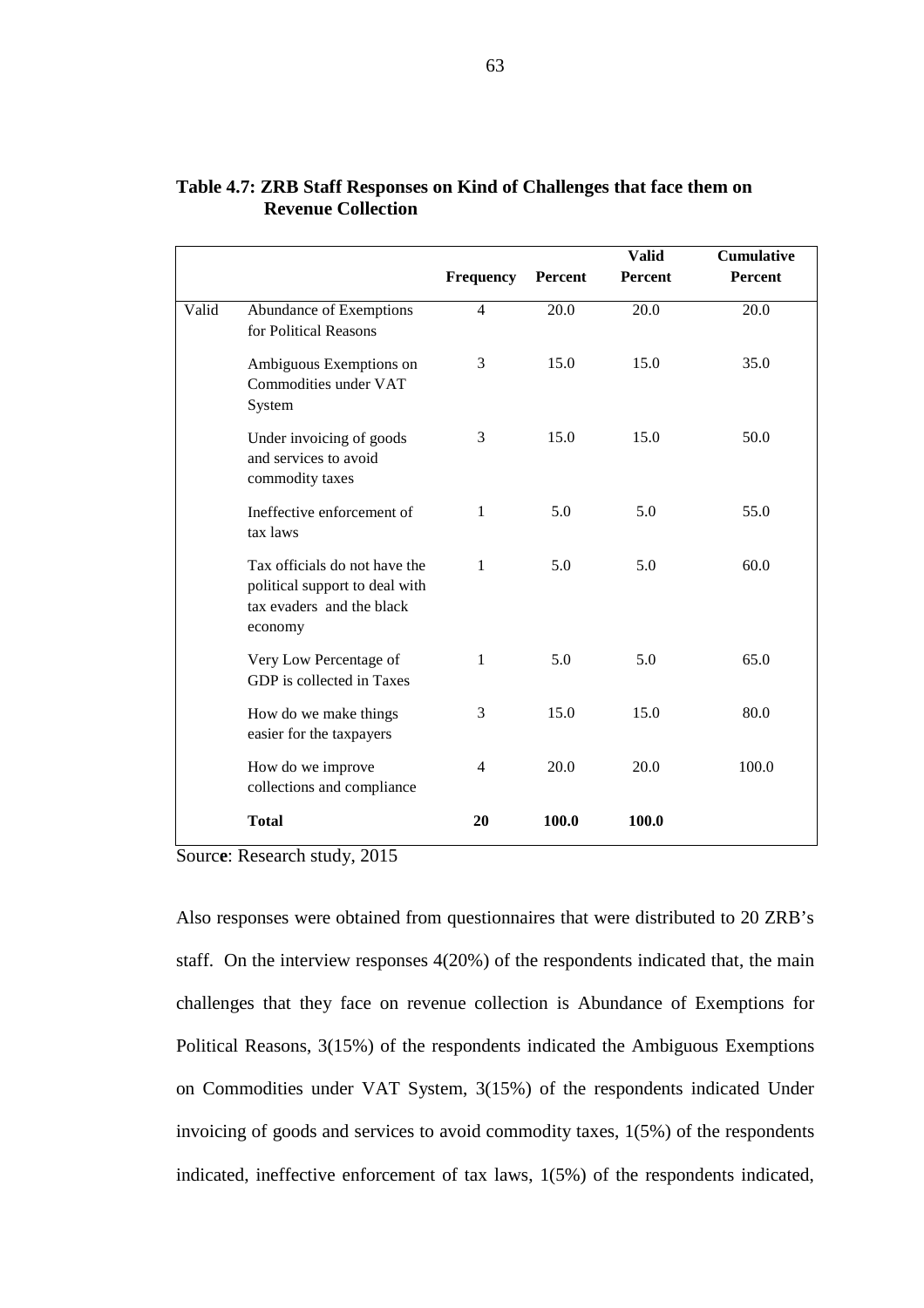the tax officials do not have the political support to deal with tax evaders and the black economy, 1(5%) of the respondents indicated, very low percentage of GDP is collected in Taxes, 3(15%) of the respondents indicated, how to make things easier for the taxpayers, and, 4(20%) of the respondents indicated that, the main challenges that they face on revenue collection is How do we improve collections and compliance. Figure 4.6 clarifies the fact.

This implies that, ZRB staff still are faced by many challenges but the ones that dominant are Abundance of Exemptions for Political Reasons and How to improve collections and compliance. In the OECD countries, farmers are either taxed or exempted (Due, 1990; Cnossen, 1992). New Zealand, Sweden, and the United Kingdom treat farmers in the same manner as any other producers of taxable products; that is, they have to comply with the same requirements for furnishing returns and making payments.

Other OECD countries do not require farmers to register and compensate them for the tax borne on their purchases of VAT-liable inputs. Inclusion of small farmers in the VAT system in developing countries would most likely pose serious problems for taxpayers compliance, due to low levels of literacy and accounting skills. Small farmers may also withdraw from the market and into subsistence farming when taxed or controlled by the state in other ways. But probably more serious is the severe limitations on administrative resources, and lack of legal and economic sophistication, which at present makes it unrealistic to inc1ude small farmers in the V A T net. Due (1990) suggests that one alternative may be to exempt small farmers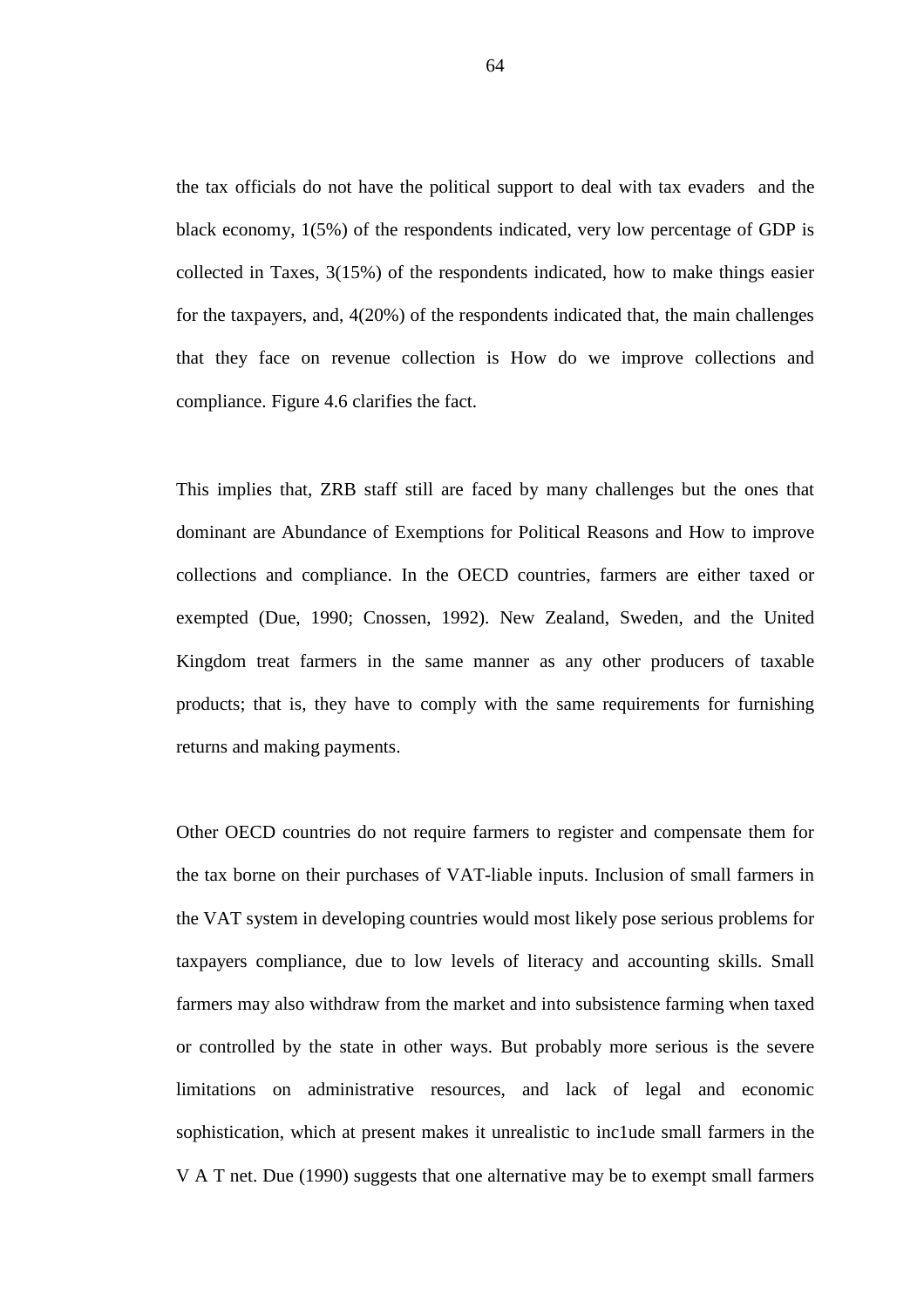from the registration requirement while zero-rating major farm-inputs, such as seed, fertilizer, pesticides, livestock, etc., and place a VAT on minor farm inputs.



**Figure 4.6: ZRB Staff Responses on Kind of Challenges that Face them on Revenue Collection** 

Source: Research study (2015)

#### **4.5.2 Different ways that can be used to Reduce Challenges to a Minimum Level**

This section continues to addresses the third objective of the study which assessment of the challenges of revenue Collection in ZRB. The question aimed at finding out the different ways that can be used to reduce challenges to a minimum level.20 respondents were asked the Table 4.8 shows the weight of respondents with their respective recommendations about the ways that can be used to reduce challenges to a minimum level.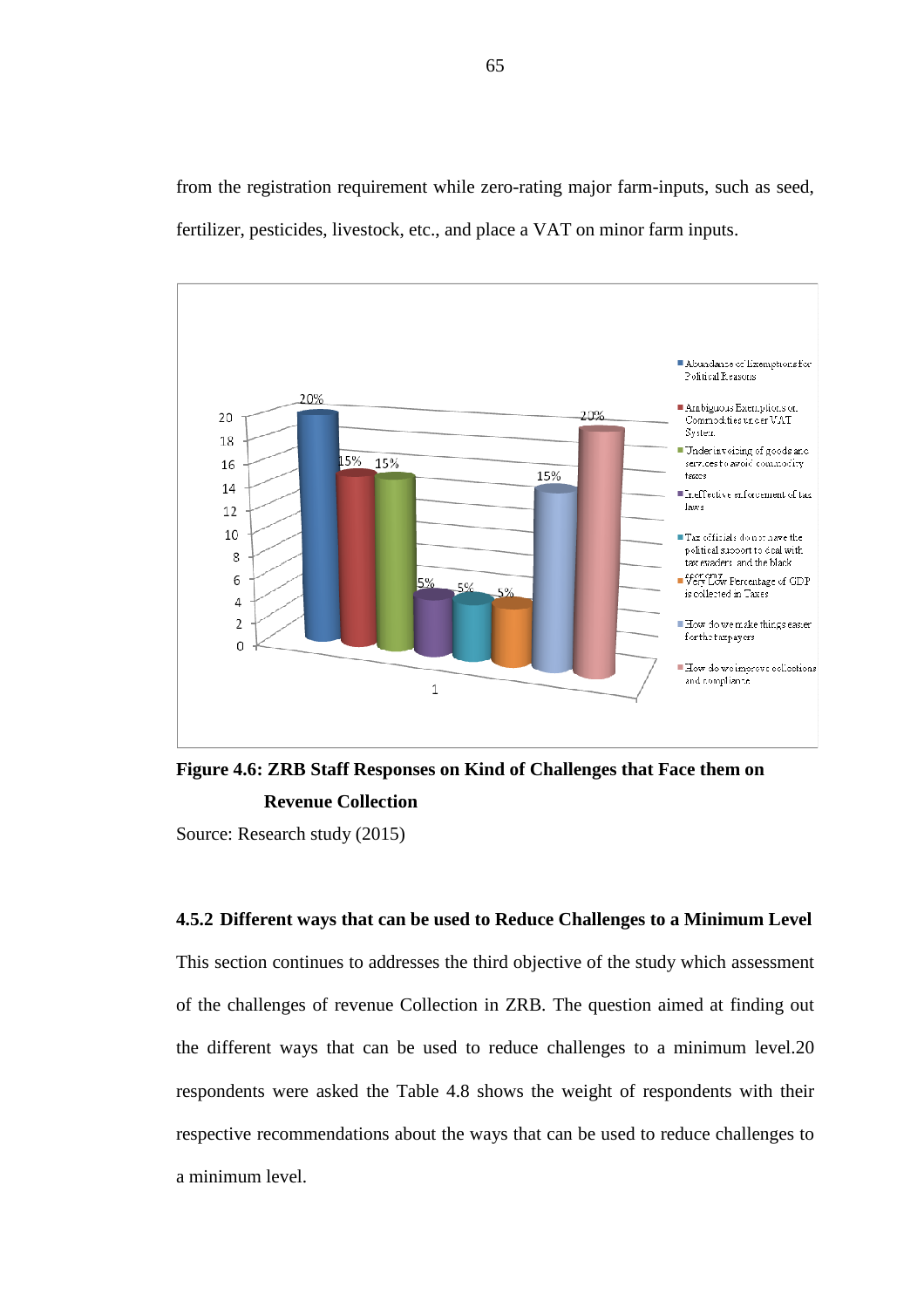|           |                                                                                                                               | <b>Frequency</b> | <b>Percent</b> | <b>Valid</b><br><b>Percent</b> | <b>Cumulative</b><br><b>Percent</b> |
|-----------|-------------------------------------------------------------------------------------------------------------------------------|------------------|----------------|--------------------------------|-------------------------------------|
| Vali<br>d | Wider Tax Base with<br><b>Moderate Tax Rates</b>                                                                              | $\overline{2}$   | 10.0           | 10.0                           | 10.0                                |
|           | Deterrence Against Tax<br>Evasion                                                                                             | 5                | 25.0           | 25.0                           | 35.0                                |
|           | Reduction of the Black<br>Economy                                                                                             | 3                | 15.0           | 15.0                           | 50.0                                |
|           | Reduce the administration<br>burden on the taxpayer<br>through guided, automated<br>online workflows                          | 1                | 5.0            | 5.0                            | 55.0                                |
|           | <b>Setting Large Taxpayer Units</b>                                                                                           | 3                | 15.0           | 15.0                           | 70.0                                |
|           | Deploy high performance<br>analytics to uncover, track,<br>analyze, and address non-<br>compliance quickly and<br>effectively | 6                | 30.0           | 30.0                           | 100.0                               |
|           | <b>Total</b>                                                                                                                  | 20               | 100.0          | 100.0                          |                                     |

# **Table 4 8: ZRB Staff Responses on Deferent ways that can be used to reduce challenges to a Minimum Level**

Source: Research study, 2015

The responses were obtained from questionnaires that were distributed to 20 ZRB's staff. On the interview responses 2(10%) of the respondents indicated that, the proper way that can be used to reduce challenges to a minimum level is to Wider Tax Base with Moderate Tax Rates, 5(25%) of the respondents indicated that, the proper way that can be used to reduce challenges to a minimum level is the Deterrence Against Tax Evasion, 3(15%) of the respondents indicated that, the proper way that can be used to reduce challenges to a minimum level is the Reduction of the Black Economy, 1(5%) of the respondents indicated that, the proper way that can be used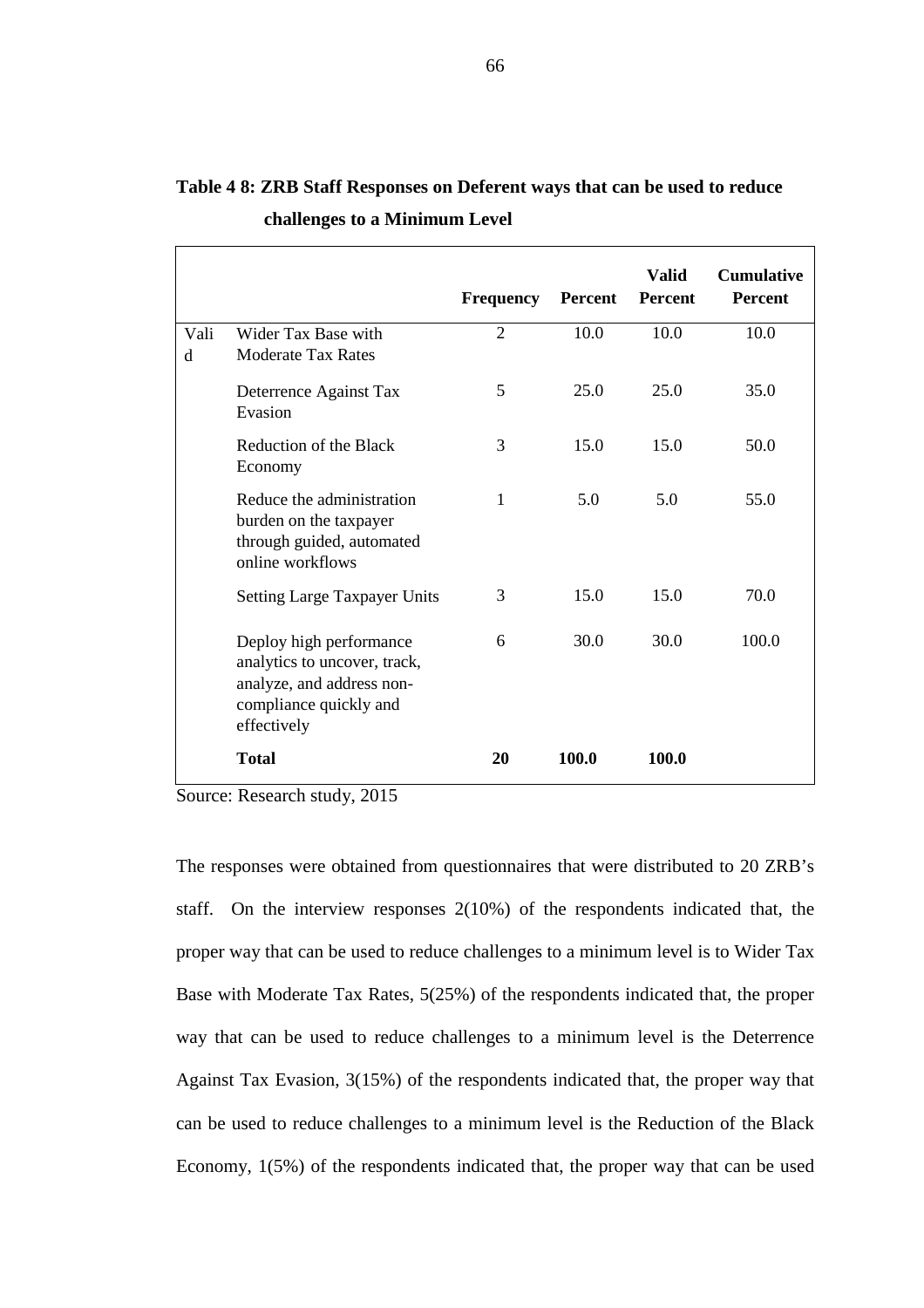to reduce challenges to a minimum level is Reduce the administration burden on the taxpayer through guided, automated online workflows , 3(15%) of the respondents indicated that, the proper way that can be used to reduce challenges to a minimum level is Setting Large Taxpayer Units, 6(30%) of the respondents indicated that, the proper way that can be used to reduce challenges to a minimum level is to deploy high performance analytics to uncover, track, analyze, and address non-compliance quickly and effectively. Figure 4.7 illustrates the fact.

This implies that, if ZRB deploys high performance analytics to uncover, track, analyze, and address non-compliance quickly and effectively, could reduce challenges that face it staff to a minimum level as indicated by 30% of the respondents. But shows also reduction of black economy could not affect much in reduction of challenges facing ZRB's staff in revenue collection, as indicated by 5% of the respondents.



**Figure 4.7: ZRB Staff Responses on Deferent Ways that can be used to Reduce Challenges to a Minimum Level** 

Source: Research study (2015)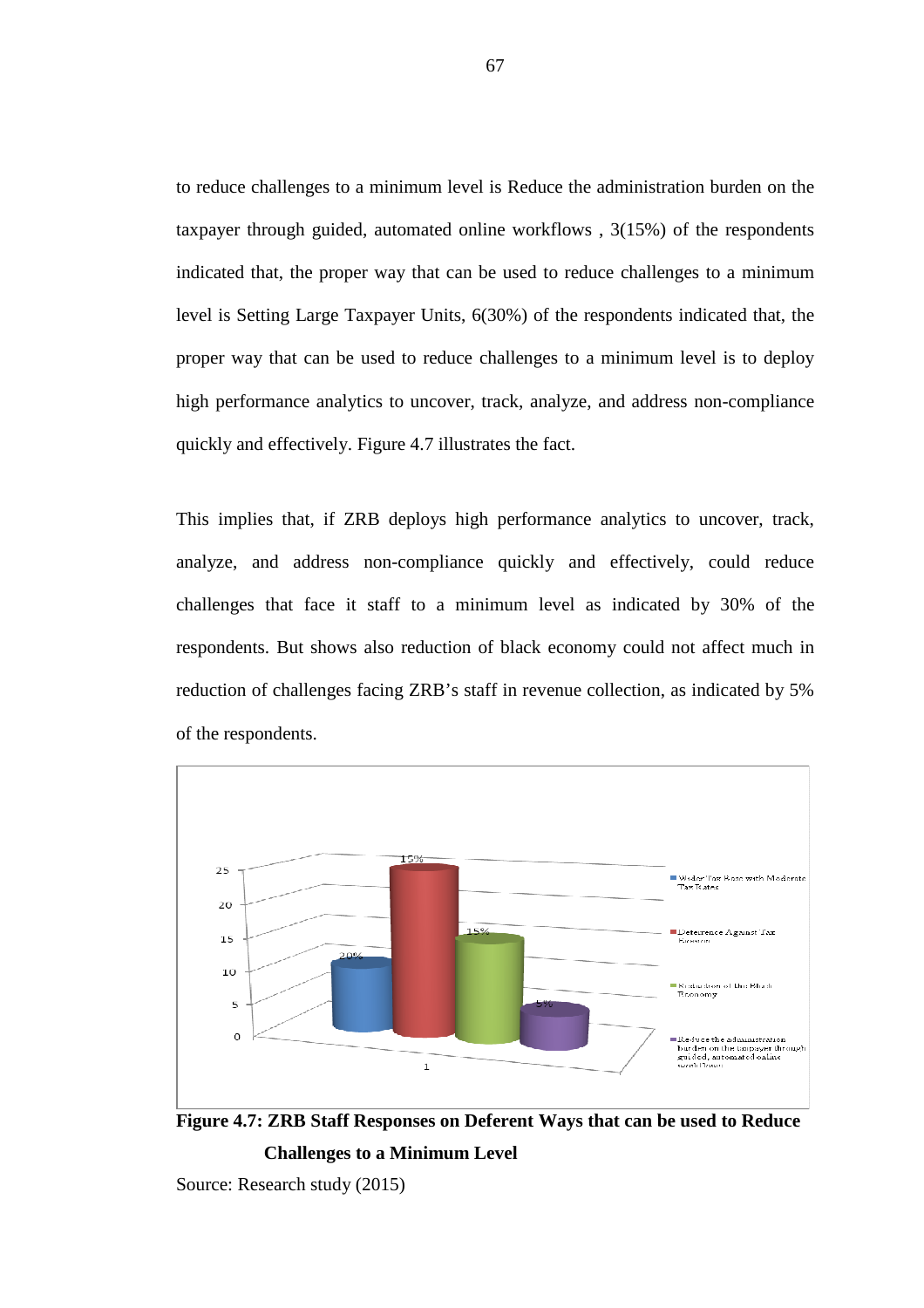Pramod Kumar (2004) has emphasized that, the size of the black economy in developed Organization of Economic Co-operation and Development (OECD) countries is much smaller compared to the size of the black economy in developing countries. The amount of black money is growing not only in absolute terms but also in relative terms as a percentage of GNP.

#### **4.5.3 Measures that are Appropriate for Effective Collection of Revenue in ZRB**

This section also continues to addresses the third objective of the study which assessment of the challenges of revenue Collection in ZRB. The question aimed at finding out the different ways that can be used to reduce challenges to a minimum level. 20 respondents were asked the Table 4.9 shows the weight of respondents with their respective recommendations about the ways that can be used to reduce challenges to a minimum level.

The responses were obtained from questionnaires that were distributed to 20 ZRB's staff. On the interview responses 7(35%) of the respondents indicated that, the appropriate measure for effective collection of revenue in ZRB is to improve taxpayer services through the proactive management of taxpayer or constituent relationships through e-reminders, notices and triggered alerts, 4(20%) of the respondents indicated to rationalize, decommission and upgrade outdated technology for better system efficiencies, enhanced workflow and a modernized technology infrastructure, 6(30%) of the respondents indicated to streamline, improve and automate tax collection and calculation processes whenever possible,3(15%) of the respondents indicated to Leverage data for research and improve compliance measures and better customize taxpayer services Figure 4.8 illustrate the fact**.**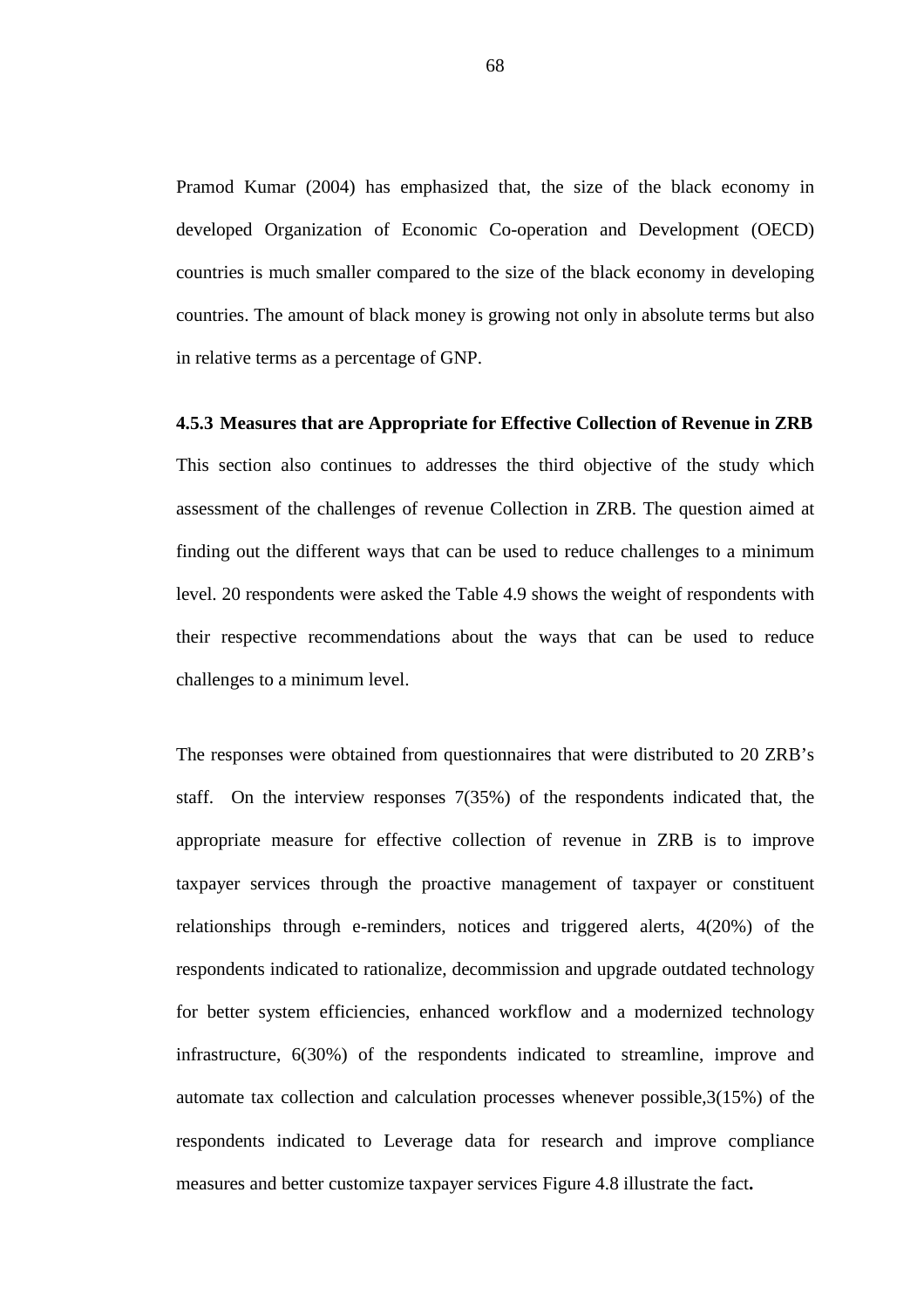|       |                                                                                                                                                                       | <b>Frequency</b> | Percent | <b>Valid</b><br><b>Percent</b> | <b>Cumulative</b><br><b>Percent</b> |
|-------|-----------------------------------------------------------------------------------------------------------------------------------------------------------------------|------------------|---------|--------------------------------|-------------------------------------|
| Valid | Improve taxpayer services through<br>the proactive management of<br>taxpayer or constituent<br>relationships through e-<br>reminders, notices and triggered<br>alerts | 7                | 35.0    | 35.0                           | 35.0                                |
|       | Rationalize, decommission and<br>upgrade outdated technology for<br>better system efficiencies,<br>enhanced workflow and a<br>modernized<br>technology infrastructure | 4                | 20.0    | 20.0                           | 55.0                                |
|       | Streamline, improve and automate<br>tax collection and calculation<br>processes whenever possible                                                                     | 6                | 30.0    | 30.0                           | 85.0                                |
|       | Leverage data to research and<br>improve compliance measures and<br>better customize taxpayer services                                                                | 3                | 15.0    | 15.0                           | 100.0                               |
|       | <b>Total</b>                                                                                                                                                          | 20               | 100.0   | 100.0                          |                                     |

# **Table 4.9: ZRB Staff Responses on Measure that are Appropriate for Effective Collection of Revenue in ZRB**

#### **Source**: Research study (2015)

This implies that, ZRB should improve taxpayer services through the proactive management of taxpayer or constituent relationships through e-reminders, notices and triggered alerts for effective collection of revenue, as indicated by 35% respondents of ZRB staff. Also can, improve and automate tax collection and calculation processes whenever possible so as to increase the effectiveness of revenue collection, this also indicated by 30% of respondents.

The in effectiveness of revenue collection is caused by less development because of a paucity of funds with the government and corruption in higher places. also, the predominance of regressive indirect taxes, the poorer section of society has to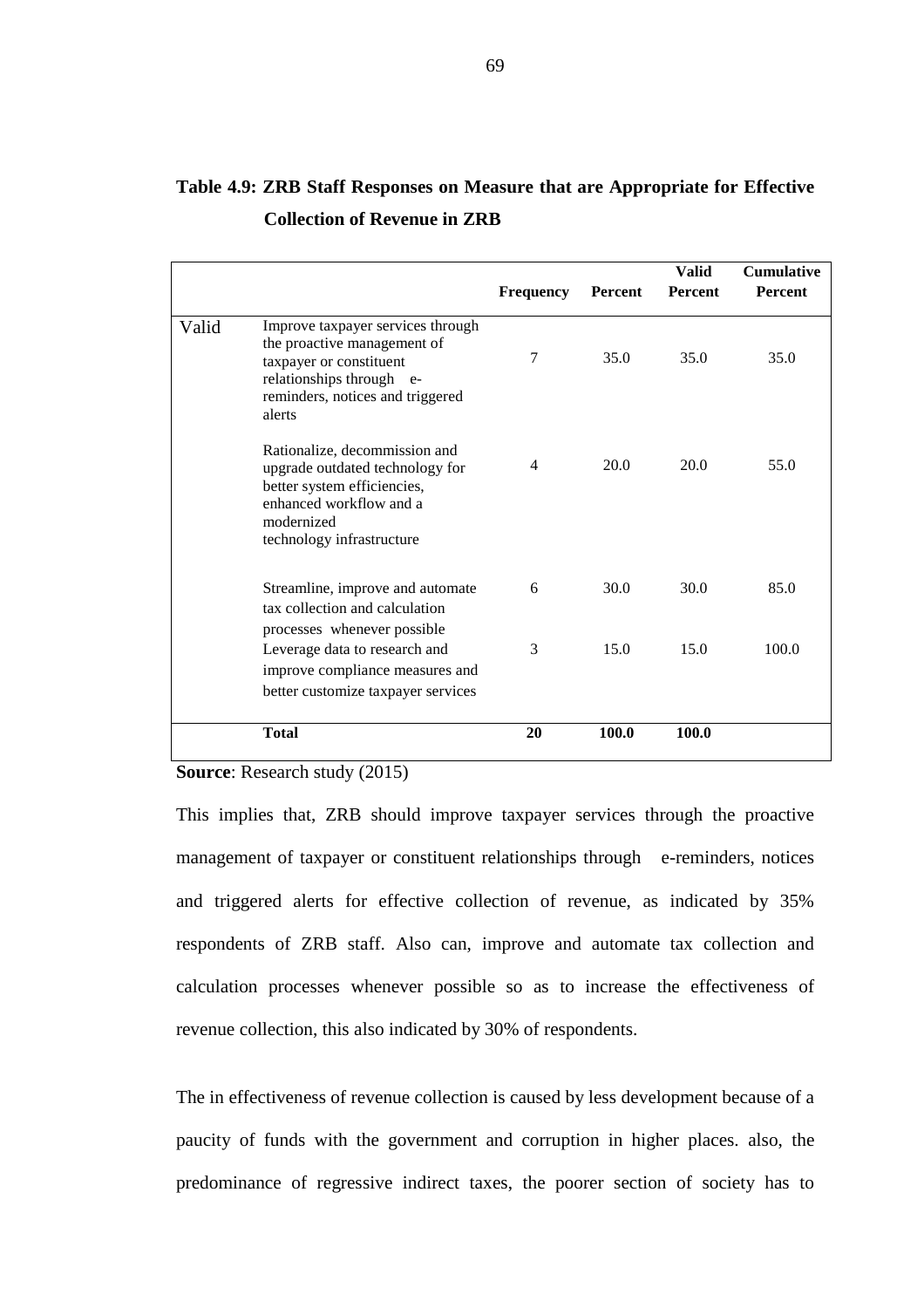sacrifice a bigger share of income in taxes compared to richer persons of society. Further, taxpayers suffer greatly on account of absence of a fair dispute resolution system (Pramod Kumar, 2004).



**Figure 4.8: ZRB Staff Responses on measure that are Appropriate for Effective** 

**Collection of Revenue in ZRB** 

Source: Research study, 2015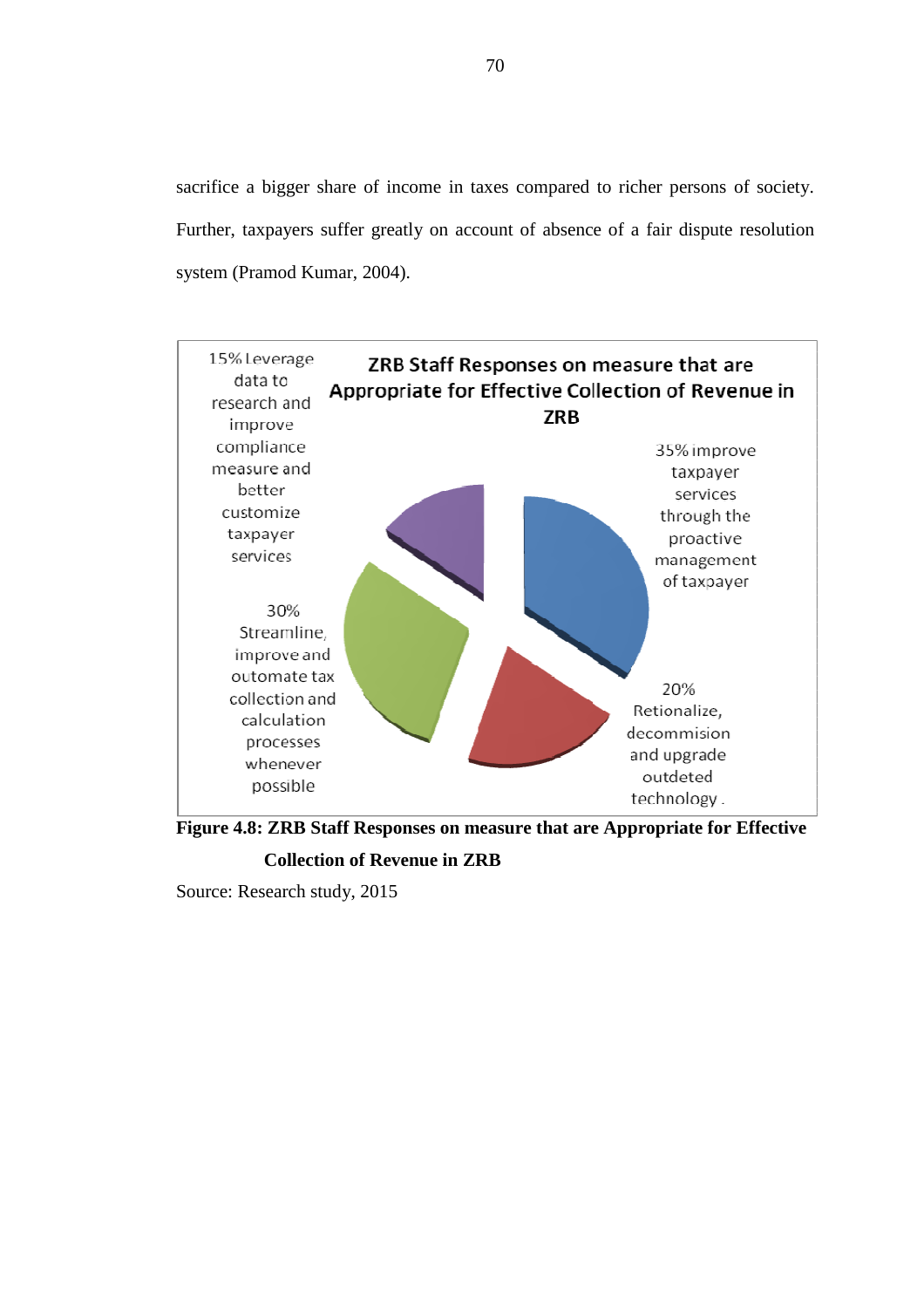#### **CCHAPTER FIVE**

### **CONCLUSION AND RECOMMENDATIONS**

#### **5.1 Introduction**

The upfront task of this paper was to assess the impact of the VAT on GDP and revenue collection -ZRB. The results reveals that the contribution of VAT on ZRB Revenue Collection is one unit of VAT brings about 2.49 units of ZRB Revenue Collection. This estimated result leads the study to accept that VAT has impact on ZRB Revenue Collection. Substantiated by  $r^2 = 0.99$  which is strong goodness fit claims to agree with the results that VAT has strong contribution to ZRB Revenue Collection.

Also it reveals that the contribution of VAT on Zanzibar economy is one unit of VAT brings about 28.68 units of Zanzibar GDP. This estimated result leads the study to accept that, VAT has impact on Zanzibar economy. Substantiated by  $r^2 = 0.97$ which is strong goodness fit claims to agree with the results that VAT has strong contribution to Zanzibar economy.

#### **5.2 Conclusion**

The result of the study revealed that value added tax is beneficial to the Zanzibar economy. This can be understood from the behavior of the variables in this research, which shows that value added tax is statistically significant to revenue generated by ZRB in Zanzibar. Furthermore there are still challenges facing ZRB in revenue collection the ones which are dominate are abundance of exemptions for political reasons and to improve collections and compliance.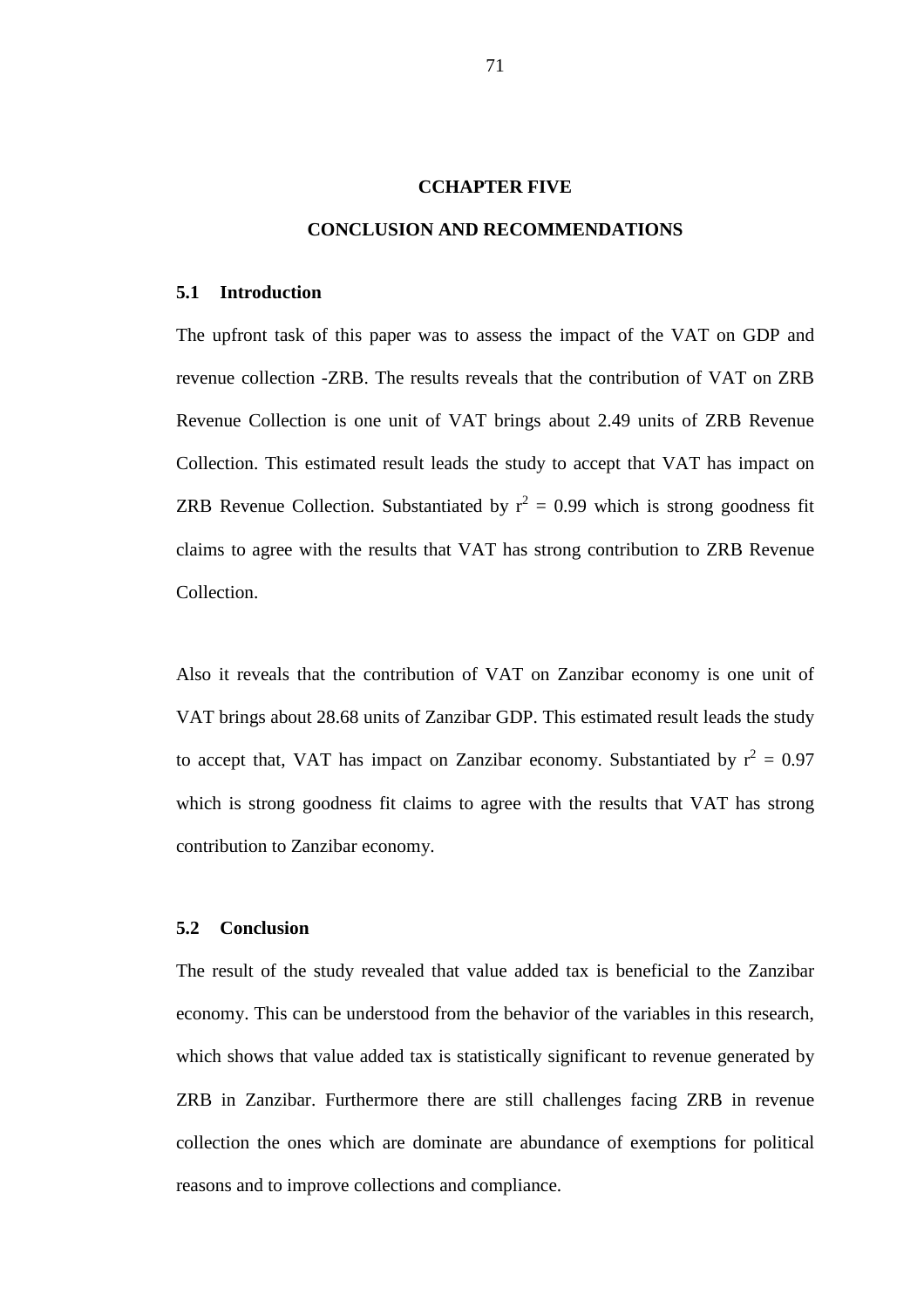#### **5.3 Recommendation**

From the findings, for Zanzibar to attain its economic growth and development, she must be able to generate enough revenue in order to meet up with the challenges of her expenditures in term of provision of social facilities and the running costs of the Government. The result of this study indicates that if more goods and services are taxed, the revenue base of the country will increase. We still recommend that the value added tax bases be widened to bring the informal sector into the value added tax net so as to stem possible evasion even by the so faithfully complying under the old rate.

Apart from that the study recommends the following:

VAT features are highly competent to allot benefit to the government. So, the channel of distribution and flow of VAT must be reformed.

A transparent approach to Rate of Tax, Refund Procedure, Maintaining and improving accounting procedure are the immediate need for an hour.

The uniform rate of VAT for all the products should be maintained throughout the country:

- (i) To improve taxpayer services through the proactive management of taxpayer or constituent relationships through e-reminders, notices and triggered alerts.
- (ii) To rationalize, decommission and upgrade outdated technology for better system efficiencies, enhanced workflow and a modernized technology infrastructure
- (iii) To streamline, improve and automate tax collection and calculation processes whenever possible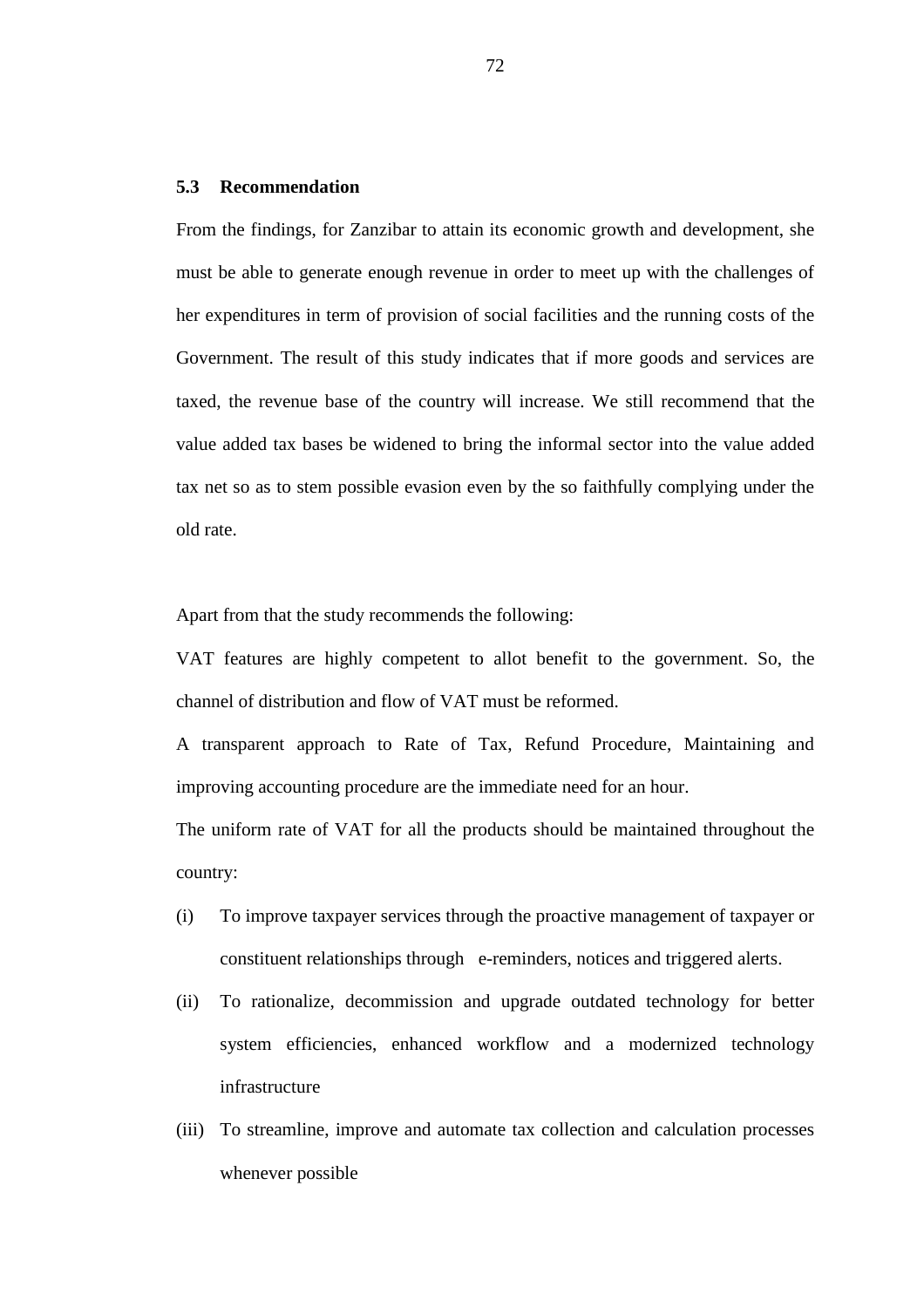(iv) To Leverage data for research and improve compliance measures and better customize taxpayer services

The government must take steps to widen their tax base and to reduce the black economy, thereby reducing tax avoidance and tax evasion. In order to reduce the black economy and tax evasion, all citizens must be issued a universal identification number, much like the United States social security number, to keep track of their transactions.

The officers of the tax department and other senior politicians and officials should be held to higher standards of tax compliance.

Codes and regulations must be simplified to permit better understanding and better tax compliance by taxpayers.

#### **5.4 Suggested Areas for Further Research**

There is a need to conduct further study on the assessment of the impact of the VAT on GDP and revenue collection in Tanzania which can be useful in comparative analysis between Tanzania and Zanzibar thus deviation and experience can be leant. Further questions are posed by the issues of co linearity in the Simple regression model, and our own uncertainty of whether omitted variable bias could yet be involved. With these aspects of uncertainty, it seems that further investigation into this relationship is required, more comprehensive and longer term data will continue to become available, and with it a more thorough understanding of the relationship will be possible. The suggested topics for further research include: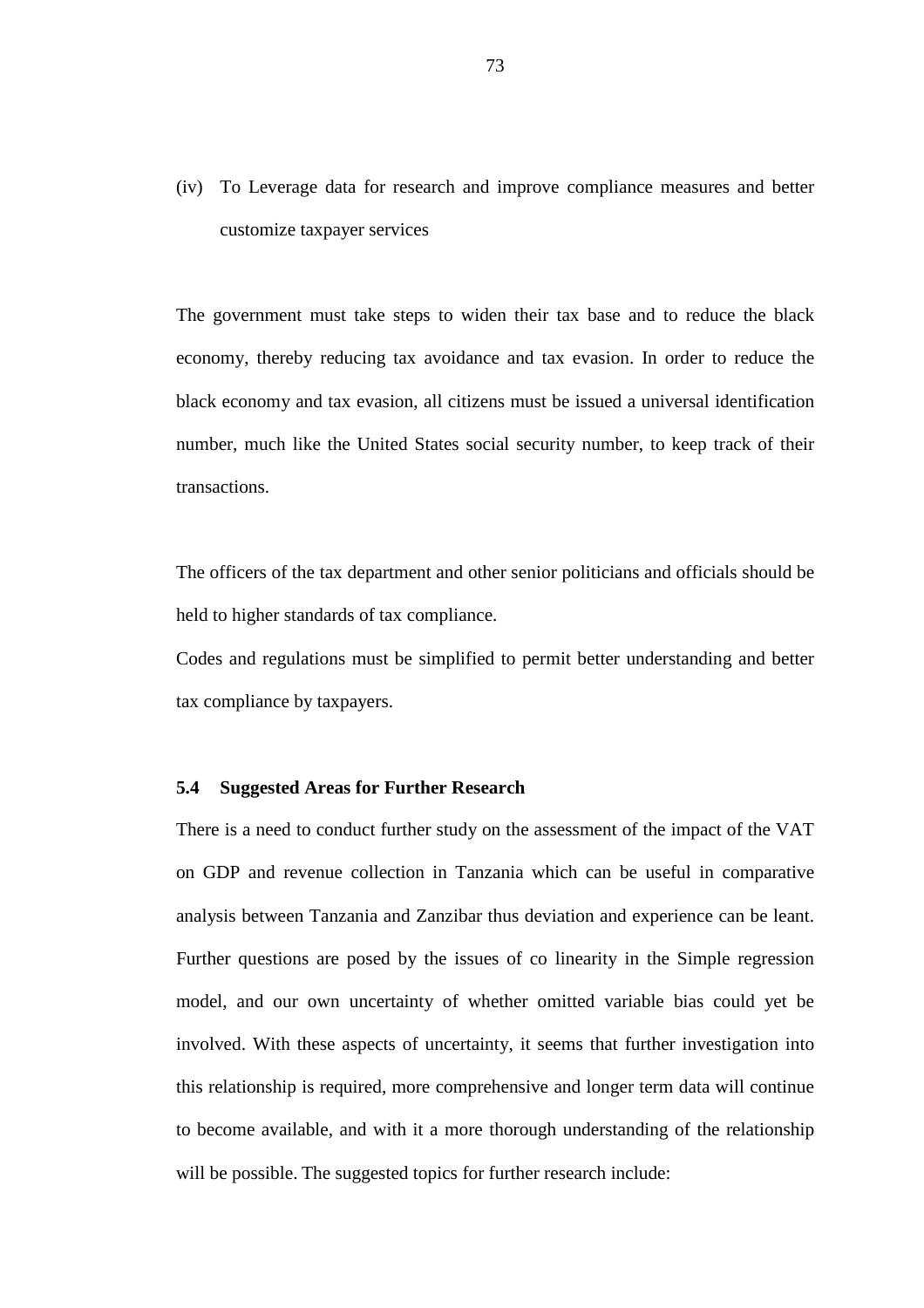- (i) The Challenges of Tax Collection in Zanzibar Economy.
- (ii) The assessment of the impact of the VAT and revenue collection on Tanzania economy.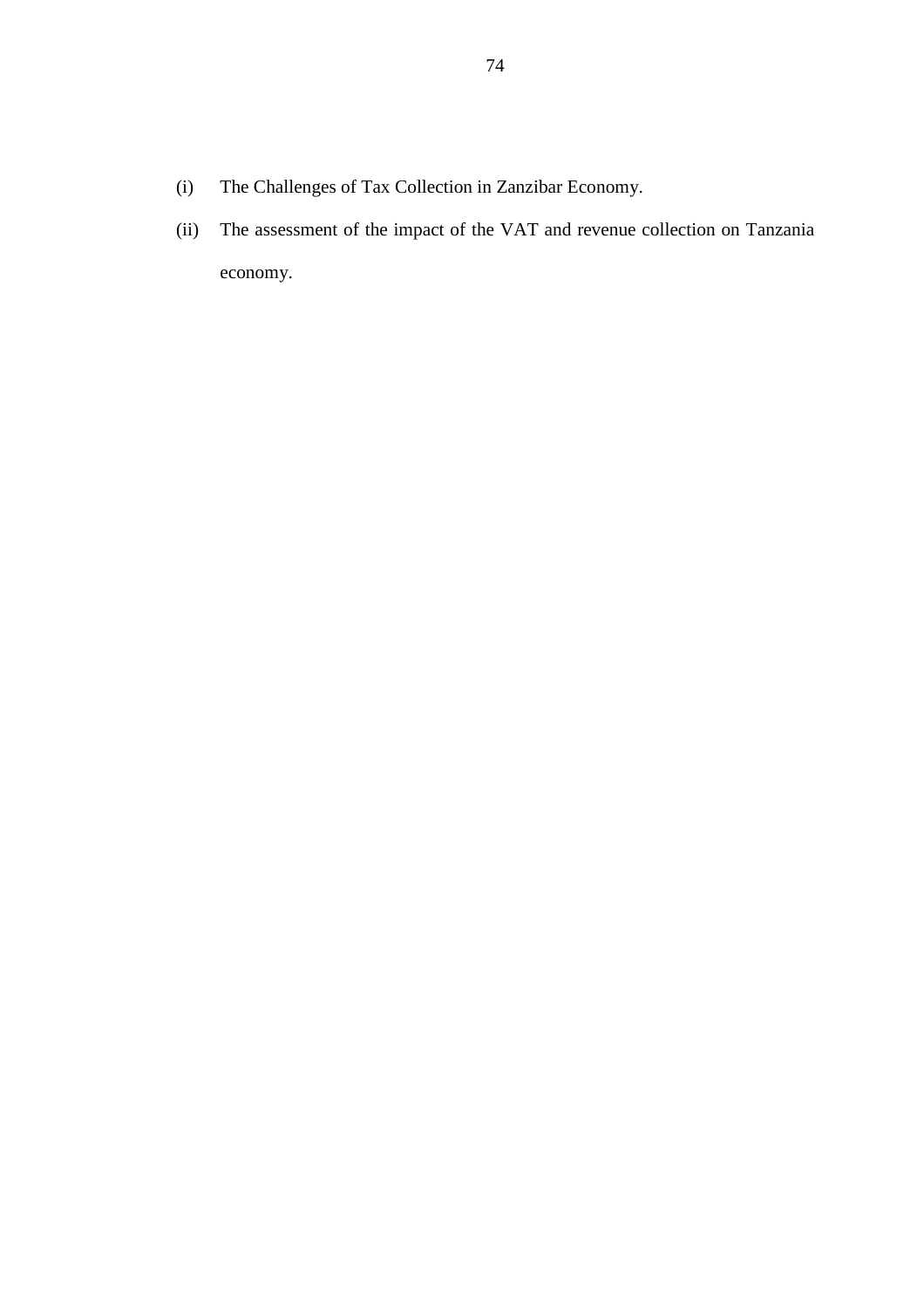#### **REFERENCES**

Ambali, E., (2011). TRA good performance pegged.

- Amina, A. (2000). Equity, Macroeconomic and Efficiencies Effects of Revenue Policy in Africa" Paper Presented at the 4th Seminar of AERC Caborone.
- Anyanwu, J. H. and Oaikhenan, B. (1995) Modern Macroeconomics Theory ad Application in Nigeria.
- Delfin, M. (2005). The Effectiveness of VAT in South.
- Gujarati D, and Porter, D. (2009). Basic Econometrics. Haruna A. (2001) Public Finance and Budgeting.
- International Financial Reporting Standards, (IASB) (2012), Revenue from contracts with customers - the revised proposal. toward a conceptual framework of a key relationship marketing construct. Journal of Relationship Marketing, Vol .l2 (1) 1-32.
- Karim, N., and Alan, C., (1996). "Service Quality Banking: The Experience of Tow British Clearing Banks", International Journal of Bank Marketing, Vol.14 (6)  $3 - 15$ .
- Kotler, P., (2003). "Management Marketing", New Jersey, United of America.
- Mohammad, A., and Alhamadani, S., (2011). Service Quality Perspectives and Customer Satisfaction in Commercial Banks Working in Jordan. Middle Eastern Finance and Economics - Issue 14
- Muriithi, M. and Moyi, E. (2003). "Tax Reforms and Revenue Mobilization in Kenya": Research Paper No. 131 AERC, Nairobi.
- Naiyeju, J. (1996). Value Added Tax: The Facts of the Positive Tax. Lagos Kupag Publishers.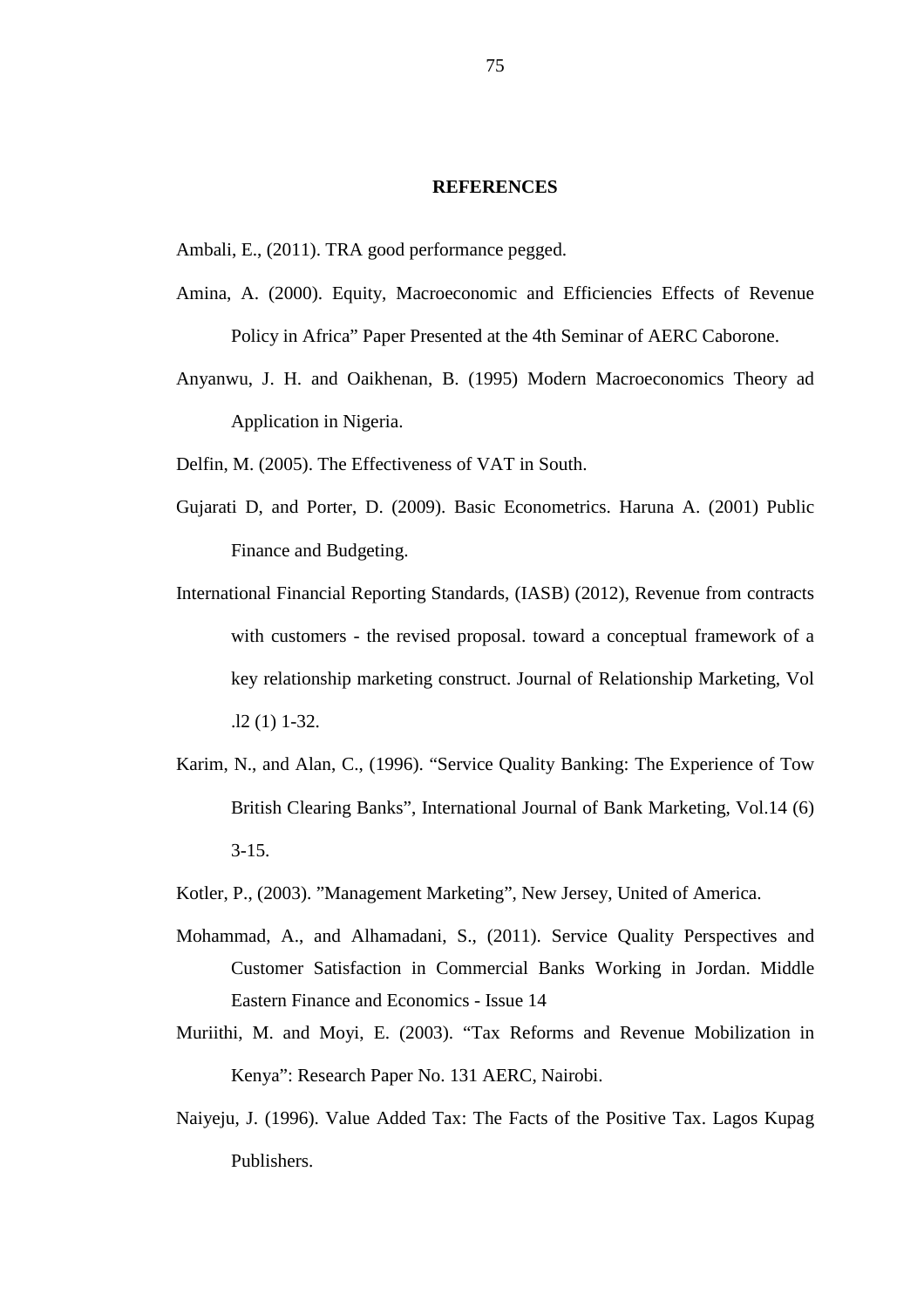- Ndukwe, E. (1991). "An Analytical Review of Nigeria's Tax System and Administration" A Paper Presented at the National Workshop on Tax Structure and Administration, Lagos.
- Ndukwe, S. (1991). Public Finance in a Developing Economy: The Nigeria Case Enugu: Banking & Finance Department Publication, UNN Enugu Campus.
- Nnadi, K. and Falodun, A. (2003). Fundamental of Economics: Lagos, Longman Nigeria Plc.
- Ogiji, P. (2004). "Reading in Public Finance & Policy" in Social Science Group Monograph Services Vol 1 (1).
- Osoro, N. E. (1991). "Tax Reform in Tanzania: Motivations, Directions and Implications". A Progress Report Presented to the African Economic Research Consortium. Nairobi, Kenya, 26-30 May.
- Principles: Practice and Issues, ABU Press, Zaria. Kusi, N. (1998). "The Reform and Revenue Productivity in Ghana": Research Paper No. 74 AERC. Nairobi.
- Saifuddin, K., and Zaman, M., (2011). Measurement for the state-owned banks in the developing countries - The case of Bangladesh. *Journal of Business and Policy Research, 6 (2)* 153-172.
- Theil, H. (1978). Introduction to Econometrics, Prentice Hall, New Jersey Udu I. & G. Agu (2001) New System Economics: A Senior Secondary School Course: Lagos. Africana-Feb.Publishers.
- World Bank-Independent Evaluation Group (2012) Implementation Completion Report (ICR) Review - Tax Modernization Project. Retrieved on 22nd October, 2014 from http://lnweb90.worldbank.org

World Bank, (2003). "Lessons of Tax Reforms" Washington D.C., World Bank.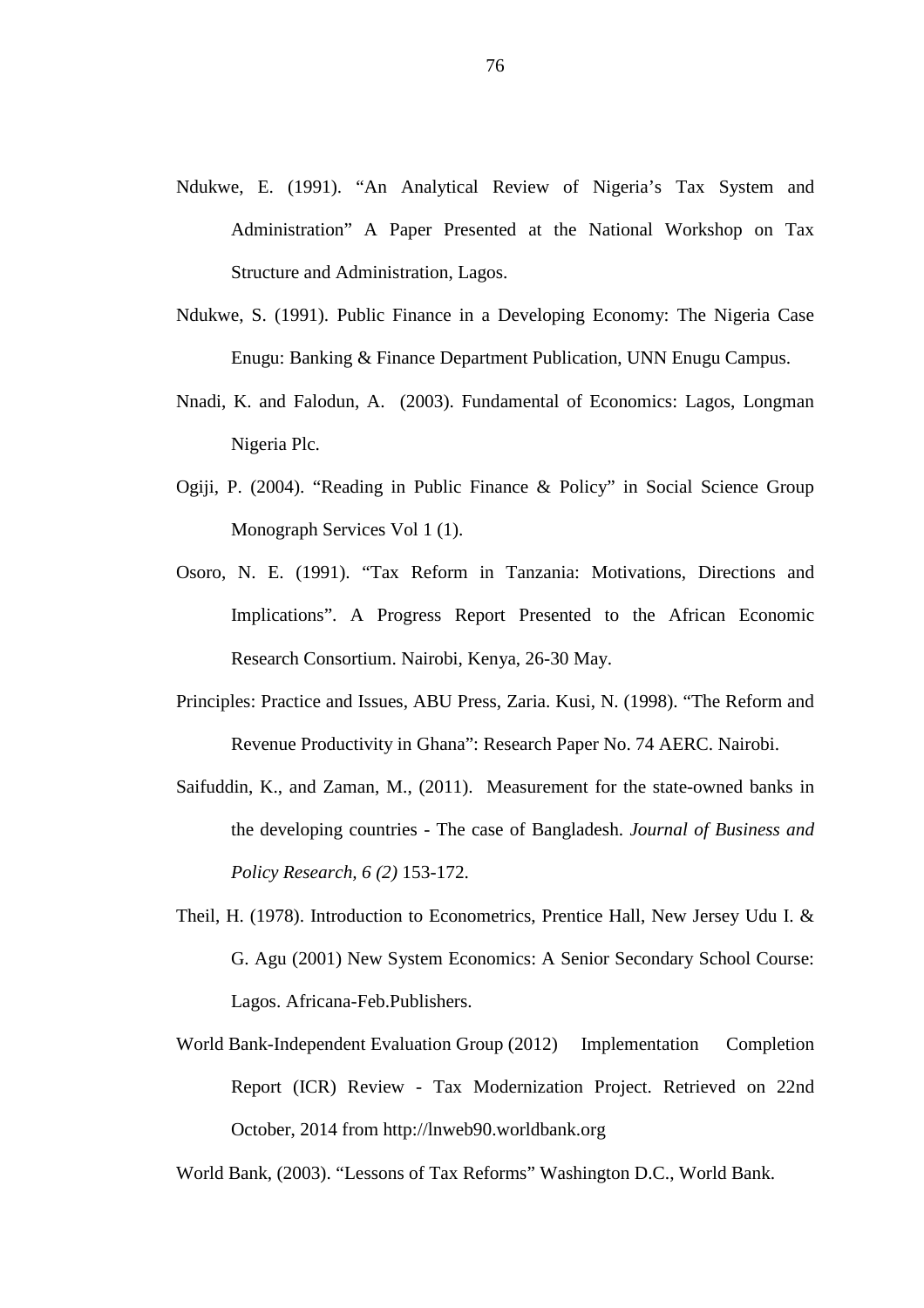## **APPENDICES**

# **Appendix I: VAT and ZRB Revenue Collection from 2002 to 2012**

The Table Shows VAT and ZRB Revenue Collection from 2002 to 2012 that are used to Estimate the Regression Equation of VAT and RC

| <b>TSH BILLION</b> |             |                   |        |          |               |  |  |
|--------------------|-------------|-------------------|--------|----------|---------------|--|--|
| S/N                | <b>YEAR</b> | <b>ZRB-RC</b> VAT |        | VAT2     | <b>RC*VAT</b> |  |  |
| $\mathbf{1}$       |             | 2002 20.86        | 8.77   | 76.91    | 182.94        |  |  |
| $\mathbf{2}$       |             | 2003 23.36        | 9.64   | 92.93    | 225.19        |  |  |
| 3                  |             | 2004 29.29        | 13.45  | 180.90   | 393.95        |  |  |
| $\overline{4}$     |             | 2005 36.30        | 16.19  | 262.12   | 587.70        |  |  |
| 5                  |             | 2006 44.29        | 19.32  | 373.26   | 855.68        |  |  |
| 6                  |             | 2007 59.21        | 25.00  | 625.00   | 1,480.25      |  |  |
| $\tau$             |             | 2008 72.45        | 31.48  | 990.99   | 2,280.73      |  |  |
| 8                  |             | 2009 84.96        | 38.96  | 1,517.88 | 3,310.04      |  |  |
| 9                  |             | 2010 89.41        | 35.12  | 1,233.41 | 3,140.08      |  |  |
| 10                 |             | 2011 105.08       | 40.35  | 1,628.12 | 4,239.98      |  |  |
| 11                 |             | 2012 120.56       | 49.27  | 2,427.53 | 5,939.99      |  |  |
| <b>TOTAL</b>       |             | 685.77            | 287.55 | 9,409.07 | 22,636.53     |  |  |

**Source**: Research study, 2015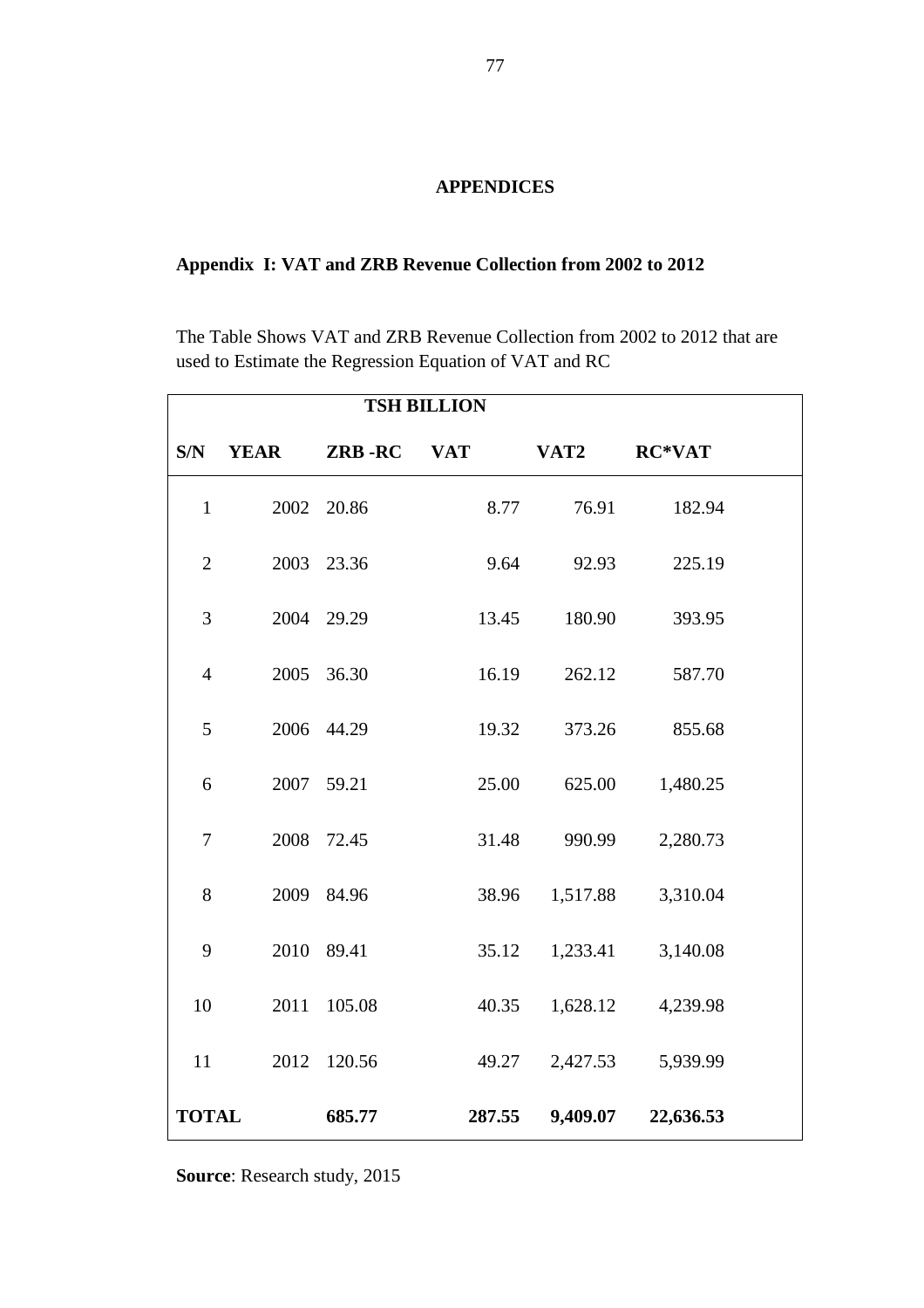# **Appendix II: VAT and Zanzibar GDP from 2002 to 2012**

The Table Shows VAT and Zanzibar GDP from 2002 to 2012 that are used to Estimate the Regression Equation of VAT and GDP

|                |             |            | <b>TSH BILLION</b> |          |            |  |  |
|----------------|-------------|------------|--------------------|----------|------------|--|--|
| S/N            | <b>YEAR</b> | <b>GDP</b> | <b>VAT</b>         | VAT2     | GDP*VAT    |  |  |
| $\mathbf{1}$   | 2002        | 320.22     | 8.77               | 76.91    | 2,808.31   |  |  |
| $\overline{2}$ | 2003        | 358.60     | 9.64               | 92.93    | 3,456.91   |  |  |
| 3              | 2004        | 430.78     | 13.45              | 180.90   | 5,794.01   |  |  |
| $\overline{4}$ | 2005        | 493.99     | 16.19              | 262.12   | 7,997.76   |  |  |
| 5              | 2006        | 638.02     | 19.32              | 373.26   | 12,326.61  |  |  |
| 6              | 2007        | 734.80     | 25.00              | 625.00   | 18,370.01  |  |  |
| $\overline{7}$ | 2008        | 851.15     | 31.48              | 990.99   | 26,794.23  |  |  |
| 8              | 2009        | 939.37     | 38.96              | 1,517.88 | 36,597.95  |  |  |
| 9              | 2010        | 1,050.77   | 35.12              | 1,233.41 | 36,902.96  |  |  |
| 10             | 2011        | 1,344.15   | 40.35              | 1,628.12 | 54,236.43  |  |  |
| 11             | 2012        | 1,565.19   | 49.27              | 2,427.53 | 77,117.04  |  |  |
| <b>TOTAL</b>   |             | 8,727.05   | 287.55             | 9,409.07 | 282,402.22 |  |  |

**Source**: Research study, 2015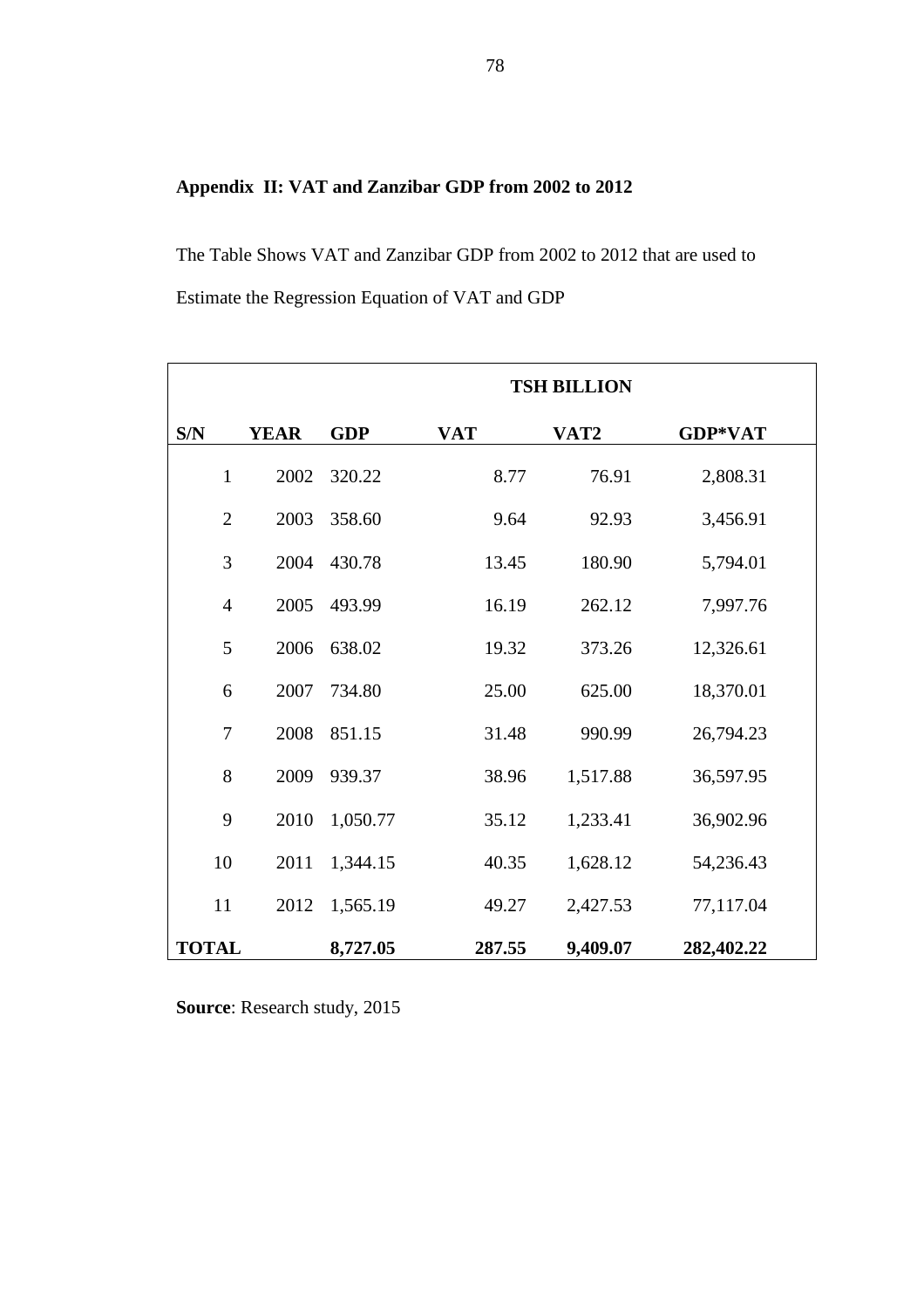#### **Appendix III: Questionnaire For Staff of the Zanzibar Revenue Board (ZRB)**

#### **Introduction**

Dear respondent, this questionnaire intends to get information on the challenges on revenue collection faced by the staff of ZRB. This is for academic purposes in partial fulfillment of the requirement for the degree of Master of Business Administration (MBA-Finance) of Open University of Tanzania. Please fill this questionnaire in confidence and do not write your name in any part of this form. Please be assured that the information you provide on this questionnaire will be confidential. (*Please tick where appropriately).* 

## **A. Personal Particular.**

- (i) Name of work organization …………………………
- (ii) Designation……………………………………………..
- (iii) Age …………………..
- (iv) Sex ……………..

#### **B: CHALLENGES ASSESSMENT**

*Please consider each of the following sentences and indicate the response that reflects your opinion about challenges on revenue collection that you face in ZRB.* 

- 1. Have you ever been faced by any challenges during undertaking your responsibility?
	- Yes No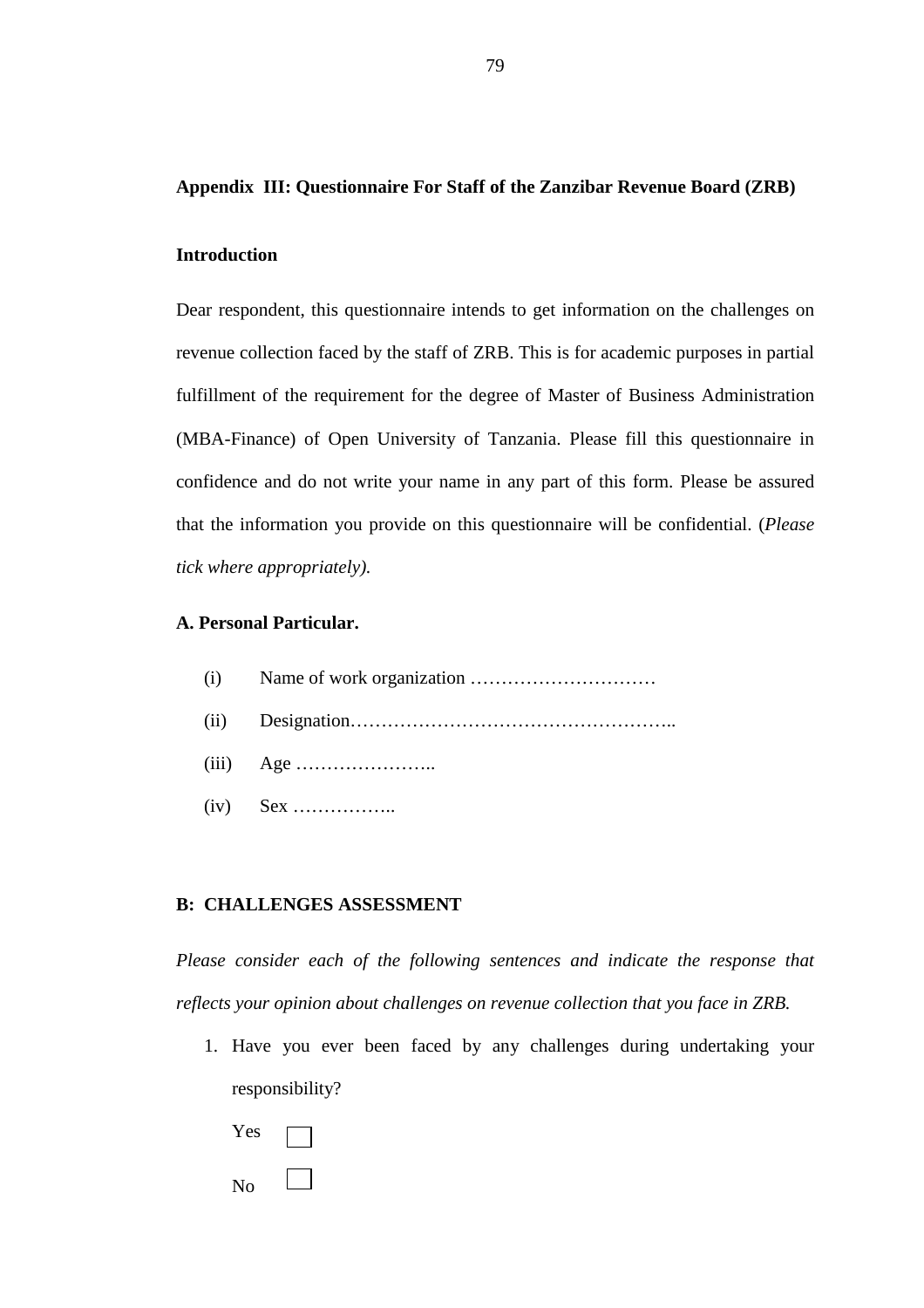| 2. | If yes, what kind of challenges have you been faced with?              |  |
|----|------------------------------------------------------------------------|--|
|    | Abundance of Exemptions for Political Reasons<br>(i)                   |  |
|    | Ambiguous Exemptions on Commodities under VAT System:<br>(ii)          |  |
|    | (iii) Under invoicing of goods and services to avoid commodity taxes.  |  |
|    | (iv) Ineffective enforcement of tax laws.                              |  |
|    | (v) Tax officials do not have the political support to deal with tax   |  |
|    | evaders and the black economy.                                         |  |
|    | (vi) Very Low Percentage of GDP is collected in Taxes                  |  |
|    | (vii) How do we make things easier for the taxpayers?                  |  |
| 3. | Do you think can these challenges be reduced to minimum level?         |  |
|    | Yes                                                                    |  |
|    | N <sub>o</sub>                                                         |  |
|    |                                                                        |  |
|    |                                                                        |  |
| 4. | If yes, please explain. (by choosing bellow:)                          |  |
|    | Wider Tax Base with Moderate Tax Rates<br>a)                           |  |
|    | b) Deterrence Against Tax Evasion                                      |  |
|    | c) Reduction of the Black Economy                                      |  |
|    | d) Setting Large Taxpayer Units                                        |  |
|    | Reduce the administration burden on the taxpayer through guided,<br>e) |  |
|    | automated online workflows                                             |  |
|    | Deploy high performance analytics to uncover, track, analyze,<br>f)    |  |
|    | and address non-compliance quickly and effectively                     |  |